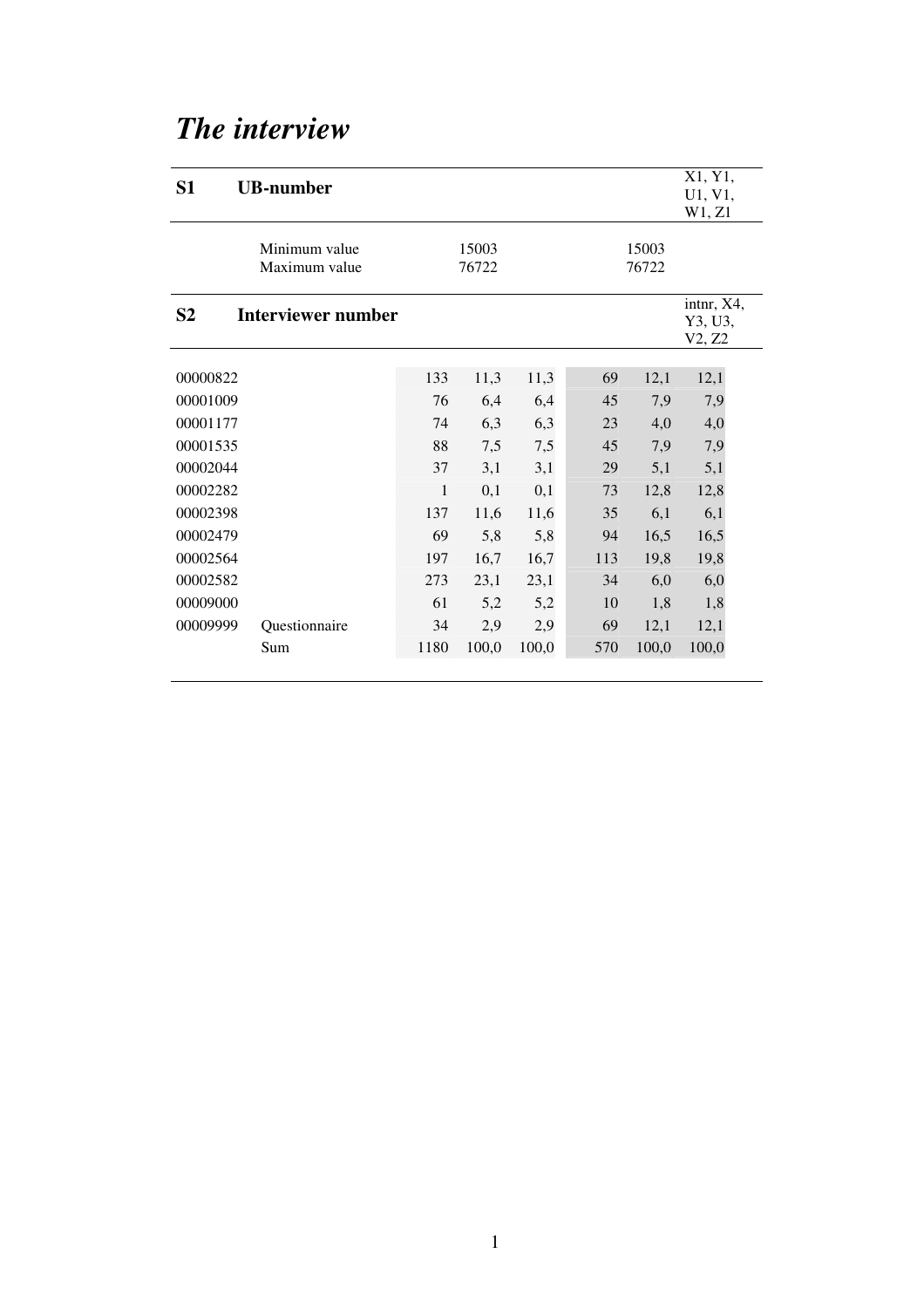| S <sub>3</sub> | Date of interview                 |                          |       |       |                          |         | cf.Y4,<br>intdate, Z3 |
|----------------|-----------------------------------|--------------------------|-------|-------|--------------------------|---------|-----------------------|
|                | First interview<br>Last interview | 2004/09/29<br>2005/03/19 |       |       | 2004/09/29<br>2005/03/04 |         |                       |
| 11             |                                   | 45                       | 3,8   | 3,8   | 26                       | 4,6     | 4,6                   |
| 22             |                                   | 19                       | 1,6   | 1,6   | $\boldsymbol{7}$         | 1,2     | 1,2                   |
| 33             |                                   | 54                       | 4,6   | 4,6   | 26                       | 4,6     | 4,6                   |
| 44             |                                   | 47                       | 4,0   | 4,0   | 38                       | 6,7     | 6,7                   |
| 55             |                                   | 45                       | 3,8   | 3,8   | 36                       | 6,3     | 6,3                   |
| 66             |                                   | 24                       | 2,0   | 2,0   | 23                       | 4,0     | 4,0                   |
| 77             |                                   | 38                       | 3,2   | 3,2   | 35                       | 6,1     | 6,1                   |
| 88             |                                   | 61                       | 5,2   | 5,2   | 47                       | 8,2     | 8,2                   |
| 99             |                                   | 18                       | 1,5   | 1,5   | 11                       | 1,9     | 1,9                   |
| 1010           |                                   | 20                       | 1,7   | 1,7   | 12                       | 2,1     | 2,1                   |
| 1111           |                                   | 48                       | 4,1   | 4,1   | 39                       | 6,8     | 6,8                   |
| 1212           |                                   | 48                       | 4,1   | 4,1   | 45                       | 7,9     | 7,9                   |
| 1313           |                                   | 68                       | 5,8   | 5,8   | 37                       | 6,5     | 6,5                   |
| 1414           |                                   | 51                       | 4,3   | 4,3   | 21                       | 3,7     | 3,7                   |
| 1515           |                                   | 55                       | 4,7   | 4,7   | 10                       | 1,8     | 1,8                   |
| 1616           |                                   | 20                       | 1,7   | 1,7   | $\overline{7}$           | 1,2     | 1,2                   |
| 1717           |                                   | 9                        | 0,8   | 0,8   | $\mathfrak{Z}$           | 0,5     | 0,5                   |
| 1818           |                                   | 48                       | 4,1   | 4,1   | 9                        | 1,6     | 1,6                   |
| 1919           |                                   | 56                       | 4,7   | 4,7   | $\overline{4}$           | 0,7     | 0,7                   |
| 2020           |                                   | 52                       | 4,4   | 4,4   | $\boldsymbol{7}$         | 1,2     | 1,2                   |
| 2121           |                                   | 65                       | 5,5   | 5,5   | 6                        | 1,1     | 1,1                   |
| 2222           |                                   | 39                       | 3,3   | 3,3   | 10                       | 1,8     | 1,8                   |
| 23 23          |                                   | $\overline{4}$           | 0,3   | 0,3   | $1\,$                    | 0,2     | 0,2                   |
| 24 24          |                                   | 14                       | 1,2   | 1,2   | $\overline{4}$           | 0,7     | 0,7                   |
| 25 25          |                                   | 46                       | 3,9   | 3,9   | 24                       | 4,2     | 4,2                   |
| $26\,26$       |                                   | 52                       | 4,4   | 4,4   | 14                       | $2,\!5$ | 2,5                   |
| 27 27          |                                   | 48                       | 4,1   | 4,1   | 15                       | 2,6     | 2,6                   |
| 2828           |                                   | 35                       | 3,0   | 3,0   | $17\,$                   | 3,0     | 3,0                   |
| 29 29          |                                   | 23                       | 1,9   | 1,9   | 13                       | 2,3     | 2,3                   |
| 3030           |                                   | 20                       | 1,7   | 1,7   | 18                       | 3,2     | 3,2                   |
| 3131           |                                   | $\,8\,$                  | 0,7   | 0,7   | 5                        | 0,9     | 0,9                   |
| Sum            |                                   | 1180                     | 100,0 | 100,0 | 570                      | 100,0   | 100,0                 |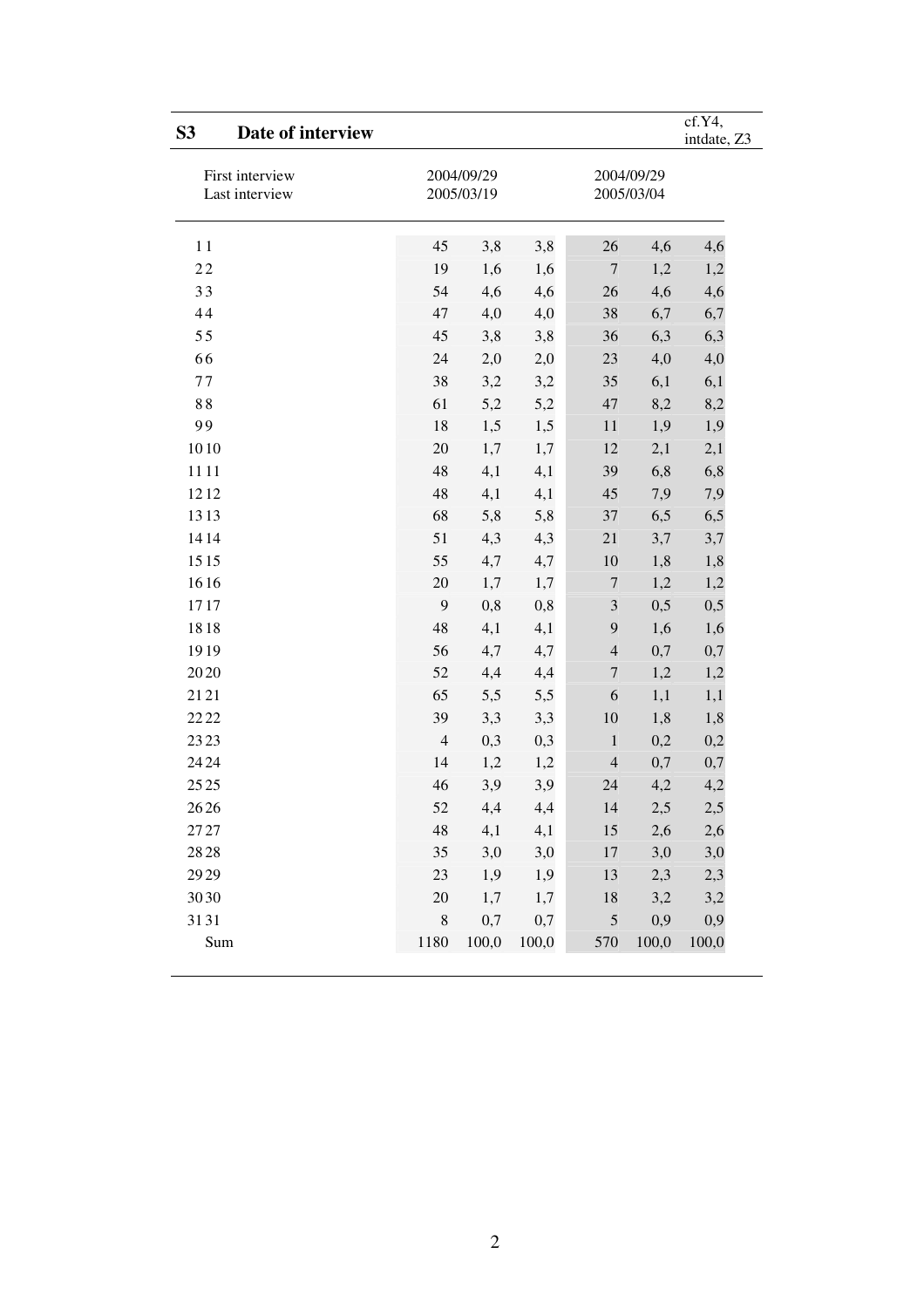| <b>S4</b><br><b>Month of interview</b>           |      |              |       |              |              | intmonth,<br>cf.Y4, Z4  |
|--------------------------------------------------|------|--------------|-------|--------------|--------------|-------------------------|
|                                                  |      |              |       |              |              |                         |
| 9 September                                      | 25   | 2,1          | 2,1   | 24           | 4,2          | 4,2                     |
| 10 October                                       | 721  | 61,1         | 61,1  | 344          | 60,4         | 60,4                    |
| 11 November                                      | 139  | 11,8         | 11,8  | 58           | 10,2         | 10,2                    |
| 12 December                                      | 103  | 8,7          | 8,7   | 48           | 8,4          | 8,4                     |
| 1 January                                        | 130  | 11,0         | 11,0  | 68           | 11,9         | 11,9                    |
| 2 February                                       | 22   | 1,9          | 1,9   | 15           | 2,6          | 2,6                     |
| 3 March                                          | 40   | 3,4          | 3,4   | 13           | 2,3          | 2,3                     |
| Sum                                              | 1180 | 100,0        | 100,0 | 570          | 100,0        | 100,0                   |
| S <sub>5</sub><br>Weekday for the interview      |      |              |       |              |              | weekday, Z5             |
| 0 Sunday                                         | 30   | 2,5          | 2,5   | 22           | 3,9          | 3,9                     |
| 1 Monday                                         | 214  | 18,1         | 18,1  | 101          | 17,7         | 17,7                    |
| 2 Tuesday                                        | 267  | 22,6         | 22,6  | 133          | 23,3         | 23,3                    |
| 3 Wednesday                                      | 222  | 18,8         | 18,8  | 100          | 17,5         | 17,5                    |
| 4 Thursday                                       | 243  | 20,6         | 20,6  | 116          | 20,4         | 20,4                    |
| 5 Friday                                         | 191  | 16,2         | 16,2  | 97           | 17,0         | 17,0                    |
| 6 Saturday                                       | 13   | 1,1          | 1,1   | $\mathbf{1}$ | 0,2          | 0,2                     |
| Sum                                              | 1180 | 100,0        | 100,0 | 570          | 100,0        | 100,0                   |
| <b>S6</b><br>Time when the interview starts      |      |              |       |              |              | X6, Y5, U5,<br>V5, Z6   |
| Minimum value                                    |      | 0809         |       |              | 0821         |                         |
| Maximum value                                    |      | 2029         |       |              | 2014         |                         |
| Time when interview ends<br>S7                   |      |              |       |              |              | X7, Y6, U6,<br>V708, Z7 |
| Minimum value<br>Maximum value                   |      | 0814<br>2043 |       | 0829<br>2029 |              |                         |
| S <sub>8</sub><br>Total interview time (minutes) |      |              |       |              |              | Z8                      |
|                                                  |      |              |       |              |              |                         |
| Minimum value                                    |      | 5            |       |              | 5            |                         |
| Maximum value                                    |      | 141          |       |              | 141          |                         |
| Mean<br>Std. Deviation                           |      | 23,7<br>10,0 |       |              | 25,3<br>11,6 |                         |
|                                                  |      |              |       |              |              |                         |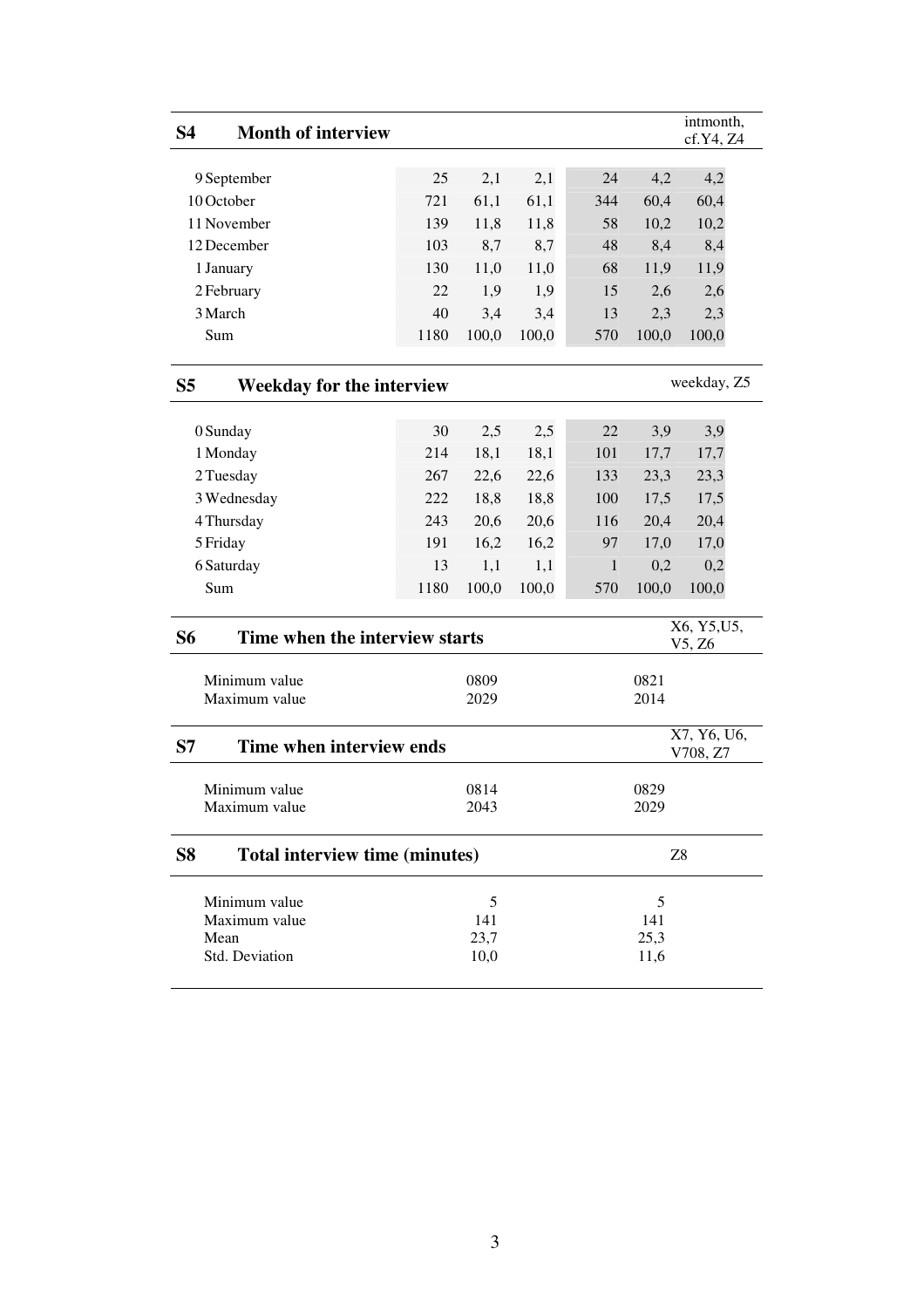| S9<br><b>Sex</b>                       |                |                      |            |                                      |                      | sex, X8, Y10,<br>U10, V718,<br>W2, Z9<br>39,9<br>39,6<br>60,4<br>60,4<br>100,0<br>X9, Y11,<br>U11, V815,<br>W533, birthy<br>Z10 |  |  |  |
|----------------------------------------|----------------|----------------------|------------|--------------------------------------|----------------------|---------------------------------------------------------------------------------------------------------------------------------|--|--|--|
| 1 Man                                  | 484            | 41,0                 | 41,0       | 226                                  |                      |                                                                                                                                 |  |  |  |
| 2 Woman                                | 696            | 59,0                 | 59,0       | 344                                  |                      |                                                                                                                                 |  |  |  |
| Sum                                    | 1180           | 100,0                | 100,0      | 570                                  | 100,0                |                                                                                                                                 |  |  |  |
|                                        |                |                      |            |                                      |                      |                                                                                                                                 |  |  |  |
| <b>Year of birth</b><br><b>S10</b>     |                |                      |            |                                      |                      |                                                                                                                                 |  |  |  |
| Minimum value<br>Maximum value<br>Mean |                | 1904<br>1935<br>1926 |            |                                      | 1904<br>1927<br>1920 |                                                                                                                                 |  |  |  |
| 1904<br>$\overline{4}$                 | $\overline{c}$ | 0,2                  | 0,2        | $\mathbf{2}$                         | 0,4                  | 0,4                                                                                                                             |  |  |  |
| 1907<br>7                              | $\overline{c}$ | 0,2                  | 0,2        | 1                                    | 0,2                  | 0,2                                                                                                                             |  |  |  |
| 1908<br>8                              | $\mathfrak{Z}$ | 0,3                  | 0,3        | 3                                    | 0,5                  | 0,5                                                                                                                             |  |  |  |
| 9<br>1909                              | $\sqrt{ }$     | 0,6                  | 0,6        | 7                                    | 1,2                  | 1,2                                                                                                                             |  |  |  |
| 10 1910                                | 10             | 0,8                  | 0,8        | 10                                   | 1,8                  | 1,8                                                                                                                             |  |  |  |
| 11 1911                                | 13             | 1,1                  | 1,1        | 13                                   | 2,3                  | 2,3                                                                                                                             |  |  |  |
| 12 1912                                | 5              | 0,4                  | 0,4        | $\overline{4}$                       | 0,7                  | 0,7                                                                                                                             |  |  |  |
| 13 1913                                | 20             | 1,7                  | 1,7        | 19                                   | 3,3                  | 3,3                                                                                                                             |  |  |  |
| 14 1914                                | 21             | 1,8                  | 1,8        | 20                                   | 3,5                  | 3,5                                                                                                                             |  |  |  |
| 15 1915                                | 15             | 1,3                  | 1,3        | 14                                   | 2,5                  | 2,5                                                                                                                             |  |  |  |
| 16 1916                                | 31             | 2,6                  | 2,6        | 29                                   | 5,1                  | 5,1                                                                                                                             |  |  |  |
| 17 1917                                | 29             | 2,5                  | 2,5        | 29                                   | 5,1                  | 5,1                                                                                                                             |  |  |  |
| 18 1918                                | 35             | 3,0                  | 3,0        | 33                                   | 5,8                  | 5,8                                                                                                                             |  |  |  |
| 19 19 19                               | 31             | 2,6                  | 2,6        | 30                                   | 5,3                  | 5,3                                                                                                                             |  |  |  |
| 20 1920                                | 45             | 3,8                  | 3,8        | 40                                   | 7,0                  | 7,0                                                                                                                             |  |  |  |
| 21 1921                                | 48             | 4,1                  | 4,1        | 47                                   | 8,2                  | 8,2                                                                                                                             |  |  |  |
| 22 1922                                | 62             | 5,3                  | 5,3        | 58                                   | 10,2                 | 10,2                                                                                                                            |  |  |  |
| 23 1923                                | 51             | 4,3                  | 4,3        | 48                                   | 8,4                  | 8,4                                                                                                                             |  |  |  |
| 24 1924                                | 53             | 4,5                  | 4,5        | 50                                   | 8,8                  | 8,8                                                                                                                             |  |  |  |
| 25 1925                                | 58             | 4,9                  | 4,9        | 57                                   | 10,0                 | 10,0                                                                                                                            |  |  |  |
| 26 1926                                | 45             | 3,8                  | 3,8        | 45                                   | 7,9                  | 7,9                                                                                                                             |  |  |  |
| 27 1927                                | 62             | 5,3                  | 5,3        | 11                                   | 1,9                  | 1,9                                                                                                                             |  |  |  |
| 28 1928                                | 62             | 5,3                  | 5,3        | $\boldsymbol{0}$                     | 0,0                  | 0,0                                                                                                                             |  |  |  |
| 29 1929                                | $72\,$         | 6,1                  | 6,1        | $\boldsymbol{0}$                     | 0,0                  | 0,0                                                                                                                             |  |  |  |
| 30 1930                                | 64             | 5,4                  | 5,4        | $\boldsymbol{0}$                     | 0,0                  | 0,0                                                                                                                             |  |  |  |
| 31 1931                                | 66             | 5,6                  | 5,6        | $\boldsymbol{0}$                     | 0,0                  | 0,0                                                                                                                             |  |  |  |
| 32 1932                                | 62             | 5,3                  | 5,3        | $\boldsymbol{0}$                     | 0,0                  | 0,0                                                                                                                             |  |  |  |
| 33 1933                                | 58             | 4,9                  | 4,9        | $\boldsymbol{0}$                     | 0,0                  | 0,0                                                                                                                             |  |  |  |
| 34 1934<br>35 1935                     | 78<br>70       | 6,6<br>5,9           | 6,6<br>5,9 | $\boldsymbol{0}$<br>$\boldsymbol{0}$ | 0,0<br>0,0           | 0,0<br>0,0                                                                                                                      |  |  |  |
| Sum                                    | 1180           | 100,0                | 100,0      | 570                                  | 100,0                | 100,0                                                                                                                           |  |  |  |
|                                        |                |                      |            |                                      |                      |                                                                                                                                 |  |  |  |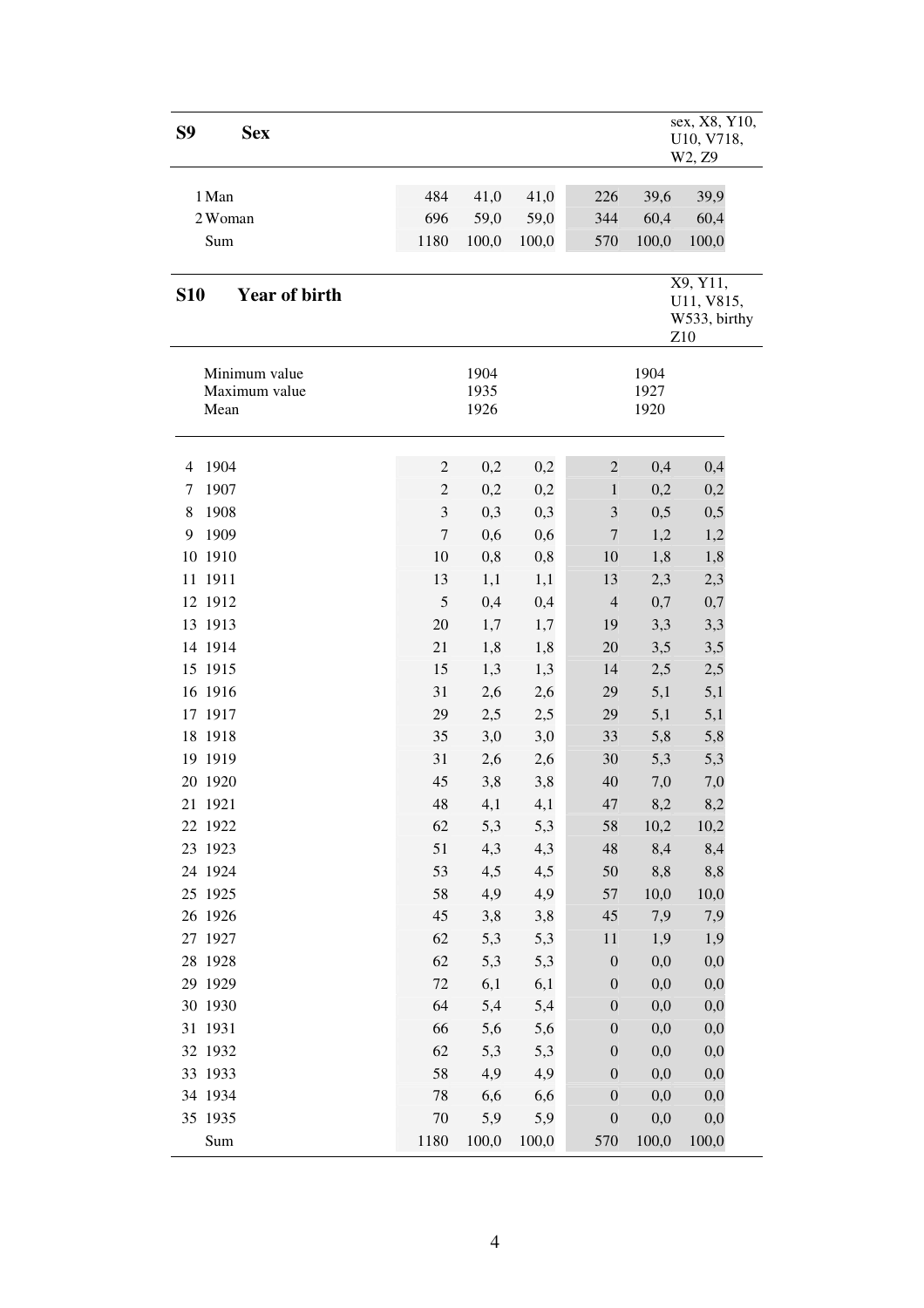| <b>S11</b><br>Age at interview (in years) |                |                       |       |                  |                        | $Z12$ , age |
|-------------------------------------------|----------------|-----------------------|-------|------------------|------------------------|-------------|
| Minimum value<br>Maximum value<br>Mean    |                | 69<br>$100\,$<br>78,4 |       |                  | $77 \,$<br>100<br>83,8 |             |
| Std. Deviation                            |                | 6,7                   |       |                  | 4,6                    |             |
| 69                                        | 70             | 5,9                   | 5,9   | $\boldsymbol{0}$ | 0,0                    | 0,0         |
| $70\,$                                    | 78             | 6,6                   | 6,6   | $\boldsymbol{0}$ | 0,0                    | 0,0         |
| 71                                        | 58             | 4,9                   | 4,9   | $\boldsymbol{0}$ | 0,0                    | 0,0         |
| $72\,$                                    | 62             | 5,3                   | 5,3   | $\boldsymbol{0}$ | 0,0                    | 0,0         |
| 73                                        | 66             | 5,6                   | 5,6   | $\boldsymbol{0}$ | 0,0                    | 0,0         |
| 74                                        | 64             | 5,4                   | 5,4   | $\boldsymbol{0}$ | 0,0                    | 0,0         |
| 75                                        | 72             | 6,1                   | 6,1   | $\boldsymbol{0}$ | 0,0                    | 0,0         |
| 76                                        | 62             | 5,3                   | 5,3   | $\boldsymbol{0}$ | 0,0                    | 0,0         |
| $77\,$                                    | 62             | 5,3                   | 5,3   | 11               | 1,9                    | 1,9         |
| 78                                        | 45             | 3,8                   | 3,8   | 45               | 7,9                    | 7,9         |
| 79                                        | 58             | 4,9                   | 4,9   | 57               | 10,0                   | 10,0        |
| 80                                        | 53             | 4,5                   | 4,5   | 50               | 8,8                    | 8,8         |
| 81                                        | 51             | 4,3                   | 4,3   | 48               | 8,4                    | 8,4         |
| 82                                        | 62             | 5,3                   | 5,3   | 58               | 10,2                   | 10,2        |
| 83                                        | 48             | 4,1                   | 4,1   | 47               | 8,2                    | 8,2         |
| 84                                        | 45             | 3,8                   | 3,8   | 40               | 7,0                    | 7,0         |
| 85                                        | 31             | 2,6                   | 2,6   | 30               | 5,3                    | 5,3         |
| 86                                        | 35             | 3,0                   | 3,0   | 33               | 5,8                    | 5,8         |
| 87                                        | 29             | 2,5                   | 2,5   | 29               | 5,1                    | 5,1         |
| 88                                        | 31             | 2,6                   | 2,6   | 29               | 5,1                    | 5,1         |
| 89                                        | 15             | 1,3                   | 1,3   | 14               | 2,5                    | 2,5         |
| 90                                        | 21             | 1,8                   | 1,8   | 20               | 3,5                    | 3,5         |
| 91                                        | 20             | 1,7                   | 1,7   | 19               | 3,3                    | 3,3         |
| 92                                        | 5              | 0,4                   | 0,4   | $\overline{4}$   | 0,7                    | 0,7         |
| 93                                        | 13             | 1,1                   | 1,1   | 13               | 2,3                    | 2,3         |
| 94                                        | 10             | 0,8                   | 0,8   | 10               | 1,8                    | 1,8         |
| 95                                        | $\tau$         | 0,6                   | 0,6   | $\boldsymbol{7}$ | 1,2                    | 1,2         |
| 96                                        | $\mathfrak{Z}$ | 0,3                   | 0,3   | $\mathfrak{Z}$   | 0,5                    | 0,5         |
| 97                                        | $\overline{c}$ | 0,2                   | 0,2   | $1\,$            | 0,2                    | 0,2         |
| 100                                       | $\mathfrak 2$  | 0,2                   | 0,2   | $\overline{c}$   | 0,4                    | 0,4         |
| Sum                                       | 1180           | 100,0                 | 100,0 | 570              | 100,0                  | 100,0       |
| <b>S12</b><br>Age groups                  |                |                       |       |                  |                        | Z14, ageg   |
| 169-70                                    | 148            | 12,5                  | 12,5  | $\boldsymbol{0}$ | 0,0                    | 0,0         |
| 271-73                                    | 186            | 15,8                  | 15,8  | $\boldsymbol{0}$ | 0,0                    | 0,0         |
| 374-76                                    | 198            | 16,8                  | 16,8  | $\boldsymbol{0}$ | 0,0                    | 0,0         |
| 477-79                                    | 165            | 14,0                  | 14,0  | 113              | 19,8                   | 19,8        |
| 580-84                                    | 259            | 21,9                  | 21,9  | 243              | 42,6                   | 42,6        |
| $685+$                                    | 224            | 19,0                  | 19,0  | 214              | 37,5                   | 37,5        |
| Sum                                       | 1180           | 100,0                 | 100,0 | 570              | 100,0                  | 100,0       |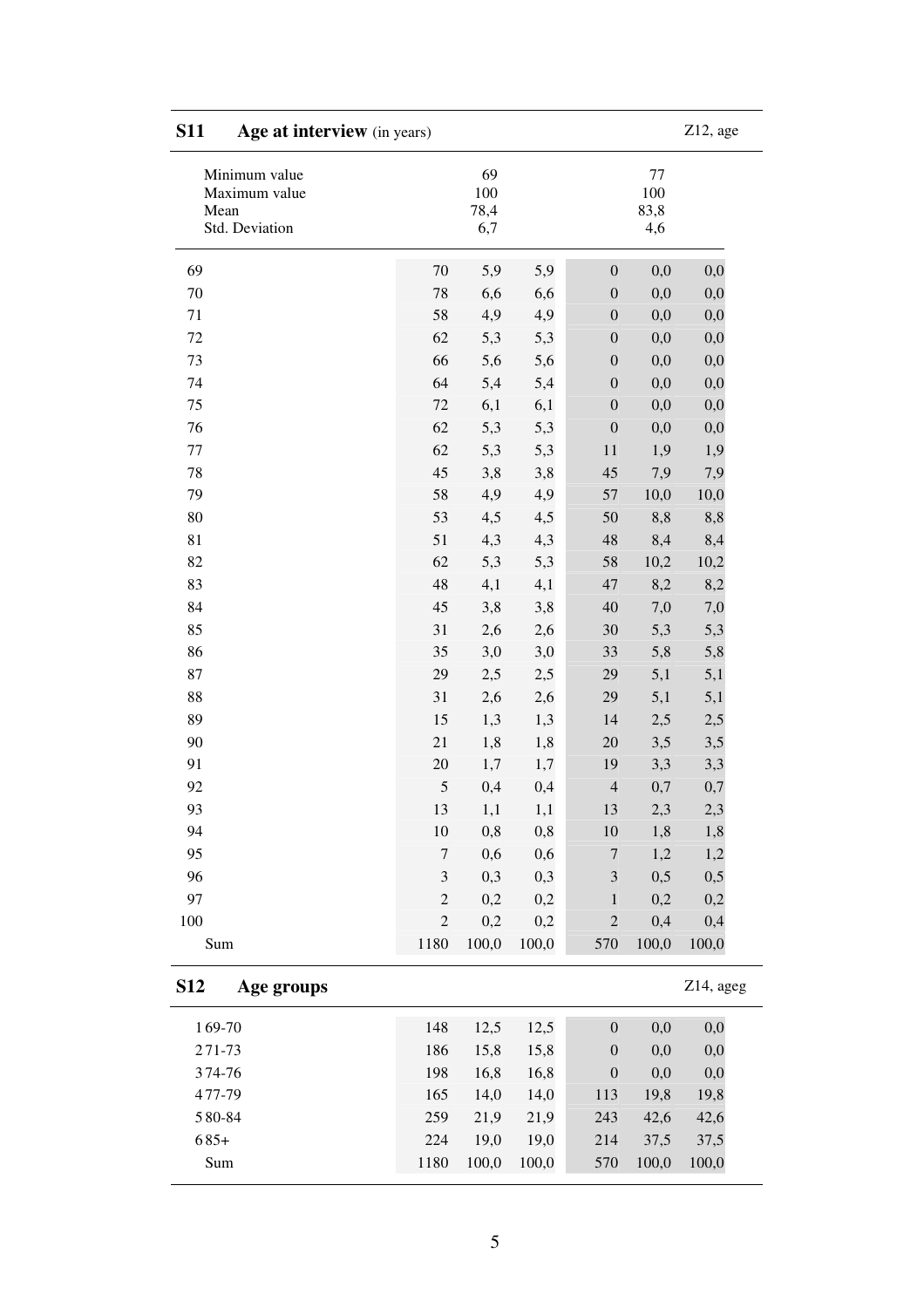|                                                        |                |       |       |                |       | $\overline{Z}$ 15,     |
|--------------------------------------------------------|----------------|-------|-------|----------------|-------|------------------------|
| <b>S13</b><br>County                                   |                |       |       |                |       | cf. county             |
|                                                        |                |       |       |                |       |                        |
| 1 Blekinge                                             | 20             | 1,7   | 1,7   | 8              | 1,4   | 1,4                    |
| 2 Dalarna                                              | 40             | 3,4   | 3,4   | 16             | 2,8   | 2,8                    |
| 3 Gotland                                              | $\overline{7}$ | 0,6   | 0,6   | $\overline{4}$ | 0,7   | 0,7                    |
| 4 Gävleborg                                            | 56             | 4,7   | 4,7   | 23             | 4,0   | 4,0                    |
| 5 Halland                                              | 37             | 3,1   | 3,1   | 25             | 4,4   | 4,4                    |
| 6 Jämtland                                             | 18             | 1,5   | 1,5   | 8              | 1,4   | 1,4                    |
| 7 Jönköping                                            | 46             | 3,9   | 3,9   | 25             | 4,4   | 4,4                    |
| 8 Kalmar                                               | 37             | 3,1   | 3,1   | 19             | 3,3   | 3,3                    |
| 9 Kronoberg                                            | 34             | 2,9   | 2,9   | 15             | 2,6   | 2,6                    |
| 10 Norrbotten                                          | 32             | 2,7   | 2,7   | 15             | 2,6   | 2,6                    |
| 11 Skåne                                               | 137            | 11,6  | 11,6  | 73             | 12,8  | 12,8                   |
| 12 Stockholm                                           | 206            | 17,5  | 17,5  | 89             | 15,6  | 15,6                   |
| 13 Södermanland                                        | 64             | 5,4   | 5,4   | 25             | 4,4   | 4,4                    |
| 14 Uppsala                                             | 38             | 3,2   | 3,2   | 17             | 3,0   | 3,0                    |
| 15 Värmland                                            | 39             | 3,3   | 3,3   | 20             | 3,5   | 3,5                    |
| 16 Västerbotten                                        | 37             | 3,1   | 3,1   | 20             | 3,5   | 3,5                    |
| 17 Västernorrland                                      | 38             | 3,2   | 3,2   | 21             | 3,7   | 3,7                    |
| 18 Västmanland                                         | 37             | 3,1   | 3,1   | 20             | 3,5   | 3,5                    |
| 19 Västra Götaland                                     | 179            | 15,2  | 15,2  | 82             | 14,4  | 14,4                   |
| 20 Örebro                                              | 29             | 2,5   | 2,5   | 20             | 3,5   | 3,5                    |
| 21 Östergötland                                        | 49             | 4,2   | 4,2   | 25             | 4,4   | 4,4                    |
| Sum                                                    | 1180           | 100,0 | 100,0 | 570            | 100,0 | 100,0                  |
|                                                        |                |       |       |                |       |                        |
| Direct/indirect interview<br><b>S14</b>                |                |       |       |                |       | cf. Z17,<br>cf.indint, |
|                                                        |                |       |       |                |       | cf. X11,               |
|                                                        |                |       |       |                |       | cf. Y8,                |
|                                                        |                |       |       |                |       | cf. U8.                |
|                                                        |                |       |       |                |       | cf. V719               |
| 1 Direct interview                                     | 997            | 84,5  | 84,5  | 449            | 78,8  | 78,8                   |
| 2 Indirect interview (proxy)                           | 183            | 15,5  | 15,5  | 121            | 21,2  | 21,2                   |
| Sum                                                    | 1180           | 100,0 | 100,0 | 570            | 100,0 | 100,0                  |
|                                                        |                |       |       |                |       |                        |
| Person interviewed in indirect interview<br><b>S15</b> |                |       |       |                |       | Z18                    |
|                                                        |                |       |       |                |       |                        |
| 1 Spouse or equal                                      | 45             | 3,8   | 24,6  | 28             | 4,9   | 23,1                   |
| 2 Daughter                                             | 50             | 4,2   | 27,3  | 36             | 6,3   | 29,8                   |
| 3 Son                                                  | 39             | 3,3   | 21,3  | 24             | 4,2   | 19,8                   |
| 4 Other relative                                       | 24             | 2,0   | 13,1  | 14             | 2,5   | 11,6                   |
| 5 Neighbour/friend                                     | $\mathfrak{2}$ | 0,2   | 1,1   | $\mathbf{1}$   | 0,2   | 0,8                    |
|                                                        |                |       |       |                |       |                        |

6 Nurse 7 0,6 3,8 6 1,1 5,0 7 Other 16 1,4 8,7 12 2,1 9,9

Sum 1180 100,0 100,0 570 100,0 100,0

-5 Direct interview 997 84,5 449 78,8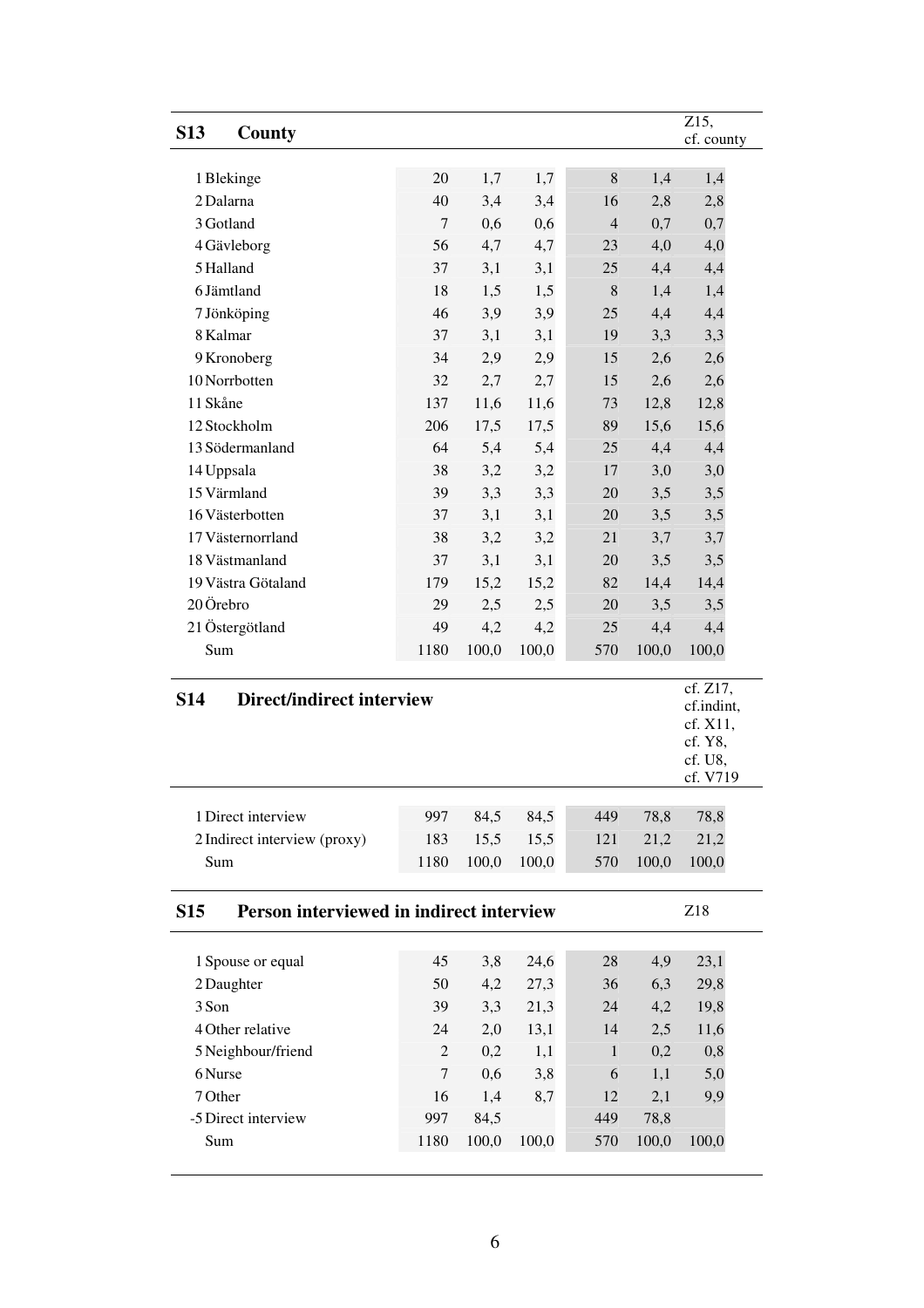| <b>S16</b> | <b>Reason for indirect interview</b> | cf. Z19 |
|------------|--------------------------------------|---------|
|            |                                      |         |

| 1 Severe dementia   | 31   | 2.6   | 16.9  | 26  | 4.6   | 21,5 |
|---------------------|------|-------|-------|-----|-------|------|
| 2 Slight dementia   | 25   | 2.1   | 13.7  | 21  | 3.7   | 17.4 |
| 3 Very weak         | 34   | 2.9   | 18.6  | 25  | 4.4   | 20,7 |
| 5 Other reason      | 93   | 7.9   | 50,8  | 49  | 8.6   | 40,5 |
| -5 Direct interview | 997  | 84.5  |       | 449 | 78.8  |      |
| Sum                 | 1180 | 100.0 | 100,0 | 570 | 100,0 |      |
|                     |      |       |       |     |       |      |

# **S17 Interview/questionnaire**

| 0 Interview     |      | 1146 97.1 | 97.1  | 560 | 98.2  | 98.2  |
|-----------------|------|-----------|-------|-----|-------|-------|
| 1 Ouestionnaire | 34   | 2.9       | 2.9   | 10  | 1.8   |       |
| Sum             | 1180 | 100,0     | 100,0 | 570 | 100,0 | 100,0 |

### **S18 IP's normal living situation** reside, Z21

| 1 IP lives in an ordinary house<br>(house, semi-detached or |      |       |       |          |       |       |
|-------------------------------------------------------------|------|-------|-------|----------|-------|-------|
| terraced house, flat)                                       | 1045 | 88.6  | 88,6  | 458      | 80.4  | 80.4  |
| 2 IP lives in a block of service                            |      |       |       |          |       |       |
| flats (incl. service flats in a                             |      |       |       |          |       |       |
| house where the majority of                                 |      |       |       |          |       |       |
| the residents are elderly)                                  | 58   | 4.9   | 4,9   | 49       | 8,6   | 8,6   |
| 3 Living in an institution                                  |      |       |       |          |       |       |
| (retirement home, group living                              |      |       |       |          |       |       |
| e.g. for people with dementia,                              |      |       |       |          |       |       |
| nursing home)                                               | 76   | 6,4   | 6,4   | 63       | 11,1  | 11,1  |
| -6 Missing                                                  | 1    | 0.1   |       | $\Omega$ | 0.0   |       |
| Sum                                                         | 1180 | 100.0 | 100.0 | 570      | 100.0 | 100.0 |

# **S19 Interviewed in the 1968 Level of Living Survey (LNU)** Z23, iv68

| 0 Not interviewed | 128  | 10.8  | 10.8  | 41  | 7.2   |       |
|-------------------|------|-------|-------|-----|-------|-------|
| 1 Interviewed     | 1052 | 89.2  | 89.2  | 529 | 92.8  | 92.8  |
| Sum               | 1180 | 100.0 | 100,0 | 570 | 100,0 | 100,0 |

# **S20 Interviewed in the 1974 Level of Living Survey (LNU)** Z24, iv74

| 0 Not interviewed | 188  | 15.9  | 15.9  | 73  | 12.8  | 12.8      |
|-------------------|------|-------|-------|-----|-------|-----------|
| 1 Interviewed     | 992  | 84.1  | 84.1  | 497 |       | 87.2 87.2 |
| Sum               | 1180 | 100,0 | 100,0 | 570 | 100,0 | 100,0     |

# **S21 Interviewed in the 1981 Level of Living Survey (LNU)** Z25, iv81

| 0 Not interviewed | 233  | 19.7 <sup>2</sup> | 19.7  | 109 | <b>19.1</b> | 19.1  |
|-------------------|------|-------------------|-------|-----|-------------|-------|
| 1 Interviewed     | 947  | 80.3              | 80.3  | 461 | 80.9        | 80.9  |
| Sum               | 1180 | 100,0             | 100,0 | 570 | 100,0       | 100.0 |
|                   |      |                   |       |     |             |       |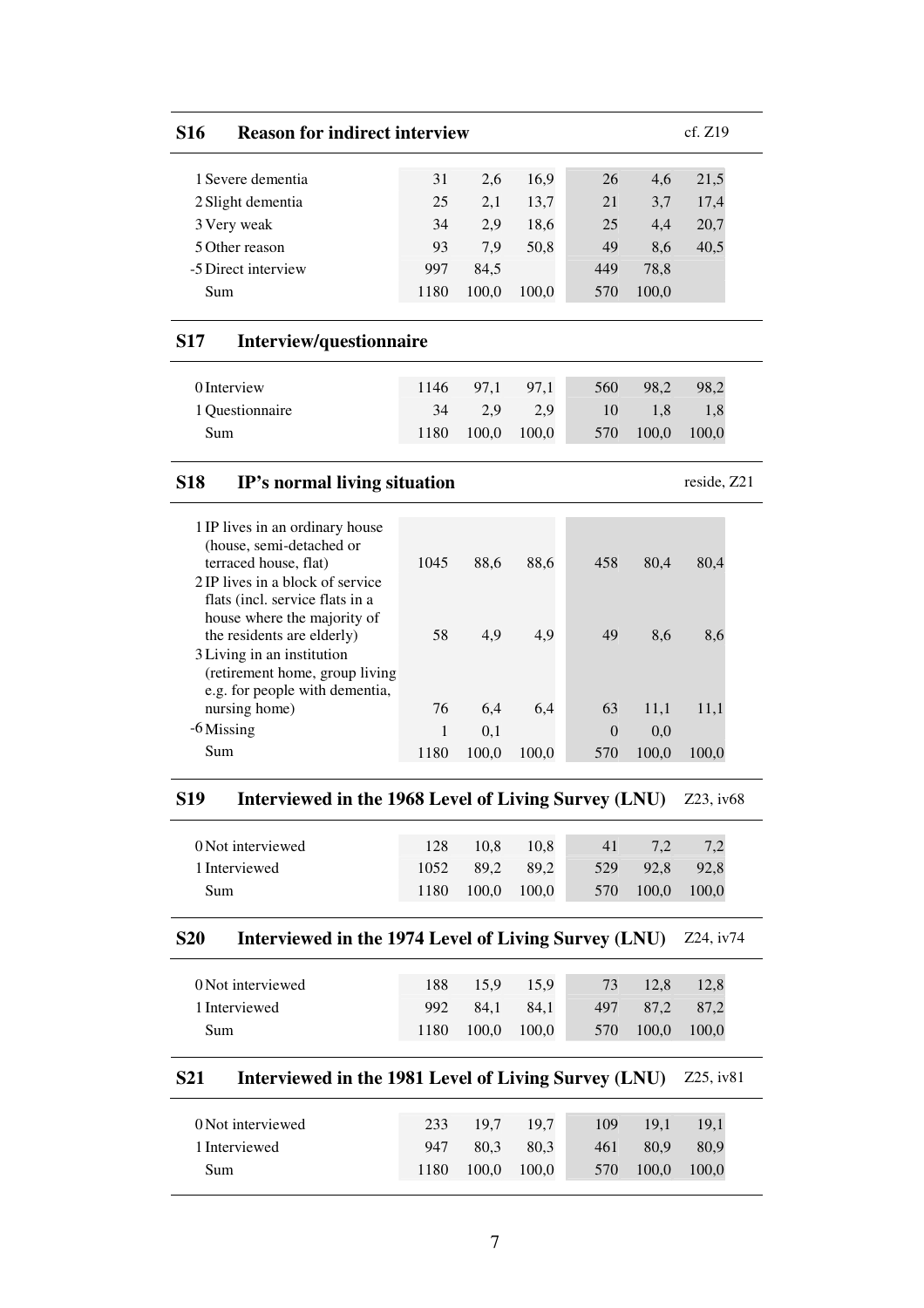| <b>S22</b>       | Interviewed in the 1991 Level of Living Survey (LNU) |                |       |       |                  |       | Z <sub>26</sub> |
|------------------|------------------------------------------------------|----------------|-------|-------|------------------|-------|-----------------|
|                  | 0 Not interviewed                                    | 319            | 27,0  | 27,0  | 170              | 29,8  | 29,8            |
|                  | 1 Interviewed                                        | 861            | 73,0  | 73,0  | 400              | 70,2  | 70,2            |
| Sum              |                                                      | 1180           | 100,0 | 100,0 | 570              | 100,0 | 100,0           |
| S <sub>2</sub> 3 | Interviewed in the 1992 SWEOLD                       |                |       |       |                  |       | Z27             |
|                  | 0 Not interviewed                                    | 1101           | 93,3  | 93,3  | 491              | 86,1  | 86,1            |
|                  | 1 Interviewed                                        | 79             | 6,7   | 6,7   | 79               | 13,9  | 13,9            |
| Sum              |                                                      | 1180           | 100,0 | 100,0 | 570              | 100,0 | 100,0           |
| S <sub>24</sub>  | Interviewed in the 2000 Level of Living Survey (LNU) |                |       |       |                  |       | Z28             |
|                  | 0 Not interviewed                                    | 620            | 52,5  | 52,5  | 479              | 84,0  | 84,0            |
|                  | 1 Interviewed                                        | 560            | 47,5  | 47,5  | 91               | 16,0  | 16,0            |
| Sum              |                                                      | 1180           | 100,0 | 100,0 | 570              | 100,0 | 100,0           |
| S <sub>25</sub>  | Interviewed in the 2002 SWEOLD                       |                |       |       |                  |       |                 |
|                  | 0 Not interviewed                                    | 706            | 59,8  | 59,8  | 107              | 18,8  | 18,8            |
|                  | 1 Interviewed                                        | 474            | 40,2  | 40,2  | 463              | 81,2  | 81,2            |
| Sum              |                                                      | 1180           | 100,0 | 100,0 | 570              | 100,0 | 100,0           |
| <b>S26</b>       | <b>Last time interviewed</b>                         |                |       |       |                  |       |                 |
|                  | 0 Never interviewed before                           | 25             | 2,1   | 2,1   | $\boldsymbol{0}$ | 0,0   | 0,0             |
|                  | 1 Interviewed SWEOLD 2002                            | 474            | 40,2  | 40,2  | 463              | 81,2  | 81,2            |
|                  | 2 Interviewed LNU 2000                               | 513            | 43,5  | 43,5  | 44               | 7,7   | 7,7             |
|                  | 3 Interviewed SWEOLD 1992                            | $\overline{4}$ | 0,3   | 0,3   | $\overline{4}$   | 0,7   | 0,7             |
|                  | 4 Interviewed LNU 1991                               | 76             | 6,4   | 6,4   | 30               | 5,3   | 5,3             |
|                  | 5 Interviewed LNU 1981                               | 45             | 3,8   | 3,8   | 10               | 1,8   | 1,8             |
|                  | 6 Interviewed LNU 1974                               | 24             | 2,0   | 2,0   | 12               | 2,1   | 2,1             |
|                  | 7 Interviewed LNU 1968                               | 19             | 1,6   | 1,6   | 7                | 1,2   | 1,2             |
| Sum              |                                                      | 1180           | 100,0 | 100,0 | 570              | 100,0 | 100,0           |
| S <sub>27</sub>  | <b>Permission to record interview</b>                |                |       |       |                  |       |                 |
|                  | 1 Perimission given                                  | 678            | 57,5  | 69,5  | 325              | 57,0  | 72,9            |
|                  | 2 Permission not given<br>-2 Indirect interview/     | 298            | 25,3  | 30,5  | 121              | 21,2  | 27,1            |
|                  | questionnaire                                        | 204            | 17,3  |       | 124              | 21,8  |                 |
| Sum              |                                                      | 1180           | 100,0 | 100,0 | 570              | 100,0 | 100,0           |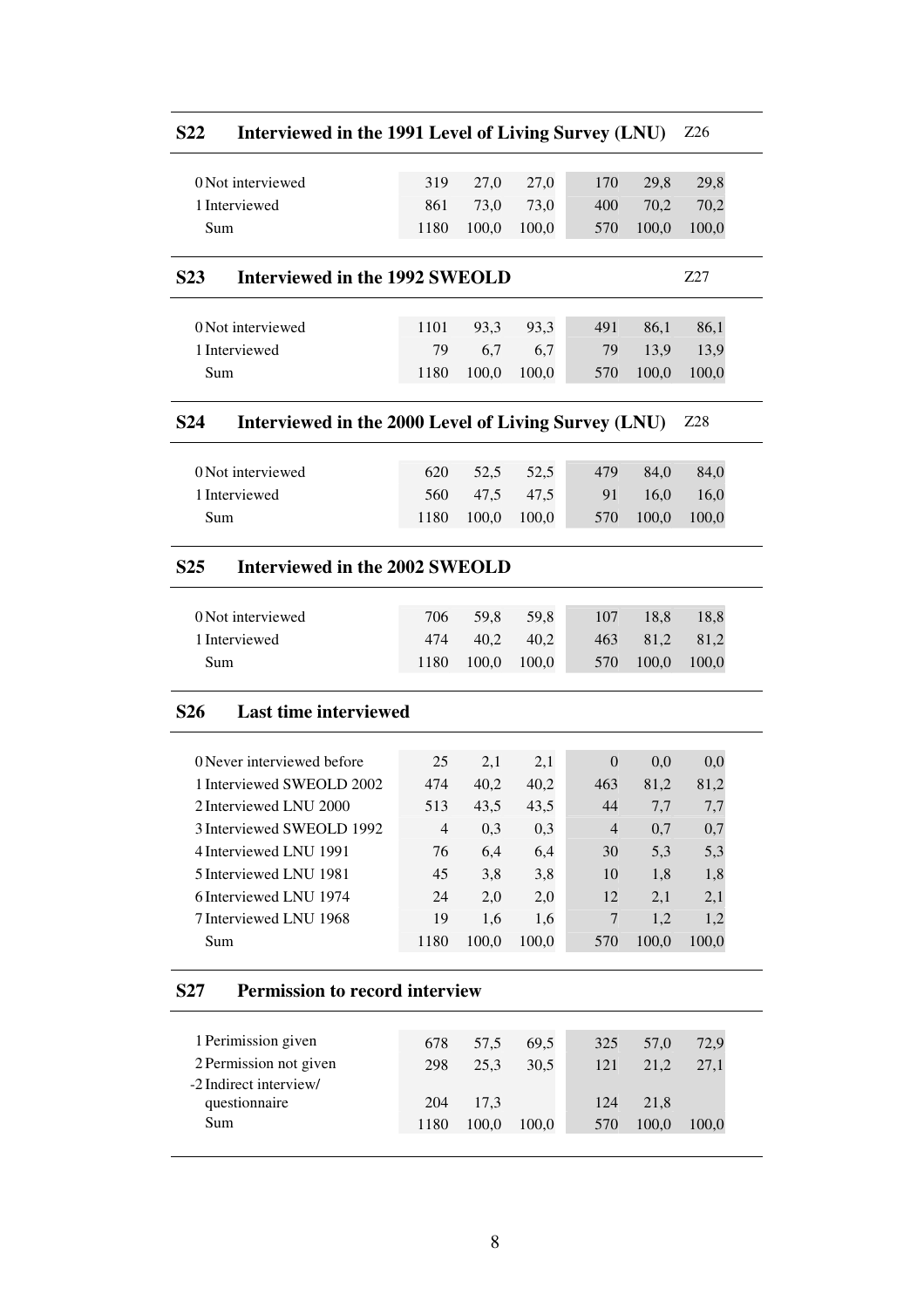# *Occupation and family situation*

| <b>S28</b> | Own occupation<br>Occupation was not asked in SWEOLD 2004. Information was<br>obtained from SWEOLD 2002/LNU 2000 or from previous LNU. |                |       |       |                |       |       |  |
|------------|----------------------------------------------------------------------------------------------------------------------------------------|----------------|-------|-------|----------------|-------|-------|--|
|            |                                                                                                                                        |                |       |       |                |       |       |  |
|            | 1 Unskilled worker                                                                                                                     | 390            | 33,1  | 33,1  | 198            | 34,7  | 34,7  |  |
|            | 2 Skilled worker                                                                                                                       | 164            | 13.9  | 13.9  | 80             | 14    | 14    |  |
|            | 3 Lower white collar                                                                                                                   | 198            | 16,8  | 16,8  | 90             | 15,8  | 15,8  |  |
|            | 4 Middle white collars                                                                                                                 | 158            | 13,4  | 13,4  | 69             | 12,1  | 12,1  |  |
|            | 5 Upper white collars (and<br>professionals)                                                                                           | 104            | 8,8   | 8,8   | 37             | 6,5   | 6,5   |  |
|            | 6 Entrepreneurs                                                                                                                        | 85             | 7,2   | 7,2   | 34             | 6     | 6     |  |
|            | 7 Famer                                                                                                                                | 74             | 6,3   | 6.3   | 60             | 10.5  | 10,5  |  |
| 9 Other    |                                                                                                                                        | 5              | 0,4   | 0,4   | $\overline{2}$ | 0.4   | 0,4   |  |
|            | -6 System missing                                                                                                                      | $\mathfrak{D}$ | 0,2   |       |                |       |       |  |
| Sum        |                                                                                                                                        | 1180           | 100,0 | 100,0 | 570            | 100,0 | 100,0 |  |

# **S29 Spouse´s occupation**

Mklass, Z42

Spouse's occupation was not asked in SWEOLD 2004. Information was obtained from SWEOLD 2002/LNU 2000 or from previous LNU.

| 1 Unskilled worker         | 334  | 28.3  | 30,6  | 147 | 25,8  | 27,7  |
|----------------------------|------|-------|-------|-----|-------|-------|
| 2 Skilled worker           | 169  | 14,3  | 15.5  | 86  | 15,1  | 16,2  |
| 3 Lower white collar       | 148  | 12,5  | 13.5  | 72  | 12.6  | 13,6  |
| 4 Middle white collars     | 140  | 11,9  | 12,8  | 58  | 10,2  | 10,9  |
| 5 Upper white collars (and |      |       |       |     |       |       |
| professionals)             | 104  | 8.8   | 9,5   | 43  | 7.5   | 8,1   |
| 6 Entrepreneurs            | 76   | 6,4   | 7     | 54  | 9,5   | 10,2  |
| 7 Famer                    | 73   | 6,2   | 6,7   | 55  | 9,6   | 10,4  |
| 9 Other                    | 49   | 4,2   | 4,5   | 16  | 2,8   | 3     |
| -6 No answer               | 87   | 7,4   |       | 39  | 6,8   |       |
| Sum                        | 1180 | 100,0 | 100.0 | 570 | 100,0 | 100,0 |
|                            |      |       |       |     |       |       |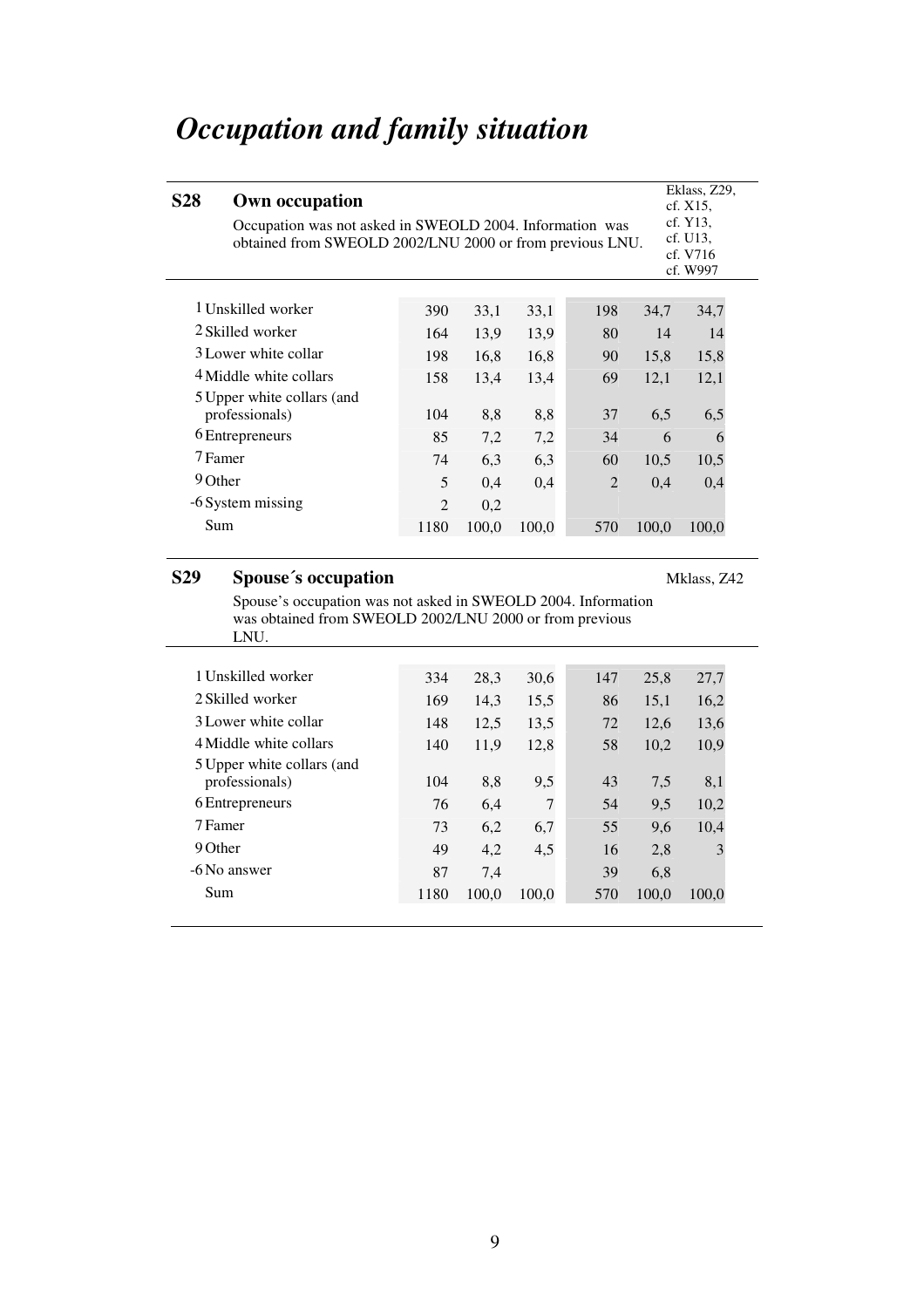| <b>S30</b> | <b>Level of education</b>                          |      |       |       |     | <b>EDULEVEL</b>        |       |  |
|------------|----------------------------------------------------|------|-------|-------|-----|------------------------|-------|--|
|            |                                                    |      |       |       |     | cf. Y164,              |       |  |
|            | Level of education was not asked in SWEOLD 2004.   |      |       |       |     | cf. U138,              |       |  |
|            | Information was obtained from SWEOLD 2002/LNU 2000 |      |       |       |     | cf. V230,<br>cf. W537, |       |  |
|            | or from previous LNU.                              |      |       |       |     | cf Z550                |       |  |
|            |                                                    |      |       |       |     |                        |       |  |
|            |                                                    |      |       |       |     |                        |       |  |
|            | 1 Incomplet grade school                           | 63   | 5,3   | 5,4   | 14  | 2,5                    | 2,5   |  |
|            | 2 Grade school (6-8 years)                         | 591  | 50,1  | 50,3  | 353 | 61,9                   | 62    |  |
|            | 3 Grade school + vocational                        |      |       |       |     |                        |       |  |
|            | training $\geq 1$ year (7-11)                      |      |       |       |     |                        |       |  |
|            | years)                                             | 80   | 6,8   | 6,8   | 68  | 11,9                   | 12    |  |
|            | 4 Extended grade school (8-                        |      |       |       |     |                        |       |  |
|            | 11 years)                                          | 92   | 7,8   | 7,8   | 41  | 7,2                    | 7,2   |  |
|            | 5 Extended grade school +                          |      |       |       |     |                        |       |  |
|            | vocational training $\geq 1$ year                  |      |       |       |     |                        |       |  |
|            | $(10-14 \text{ years})$                            | 172  | 14,6  | 14,7  | 47  | 8,2                    | 8,3   |  |
|            | 6 High school or equivalent                        |      |       |       |     |                        |       |  |
|            | $(11-14 \text{ years})$                            | 41   | 3,5   | 3,5   | 13  | 2,3                    | 2,3   |  |
|            | 7 High school + vocational                         |      |       |       |     |                        |       |  |
|            | training $\geq 1$ year (12-16)                     |      |       |       |     |                        |       |  |
|            |                                                    | 81   | 6,9   | 6,9   | 14  |                        |       |  |
|            | years)                                             |      |       |       |     | 2,5                    | 2,5   |  |
|            | 8 University degree (14-20)                        |      |       |       |     |                        |       |  |
|            | years)                                             | 54   | 4,6   | 4,6   | 19  | 3,3                    | 3,3   |  |
|            | -6 No answer                                       | 6    | 0,5   |       | 1   | 0,2                    |       |  |
|            | Sum                                                | 1180 | 100,0 | 100,0 | 570 | 100,0                  | 100,0 |  |
|            |                                                    |      |       |       |     |                        |       |  |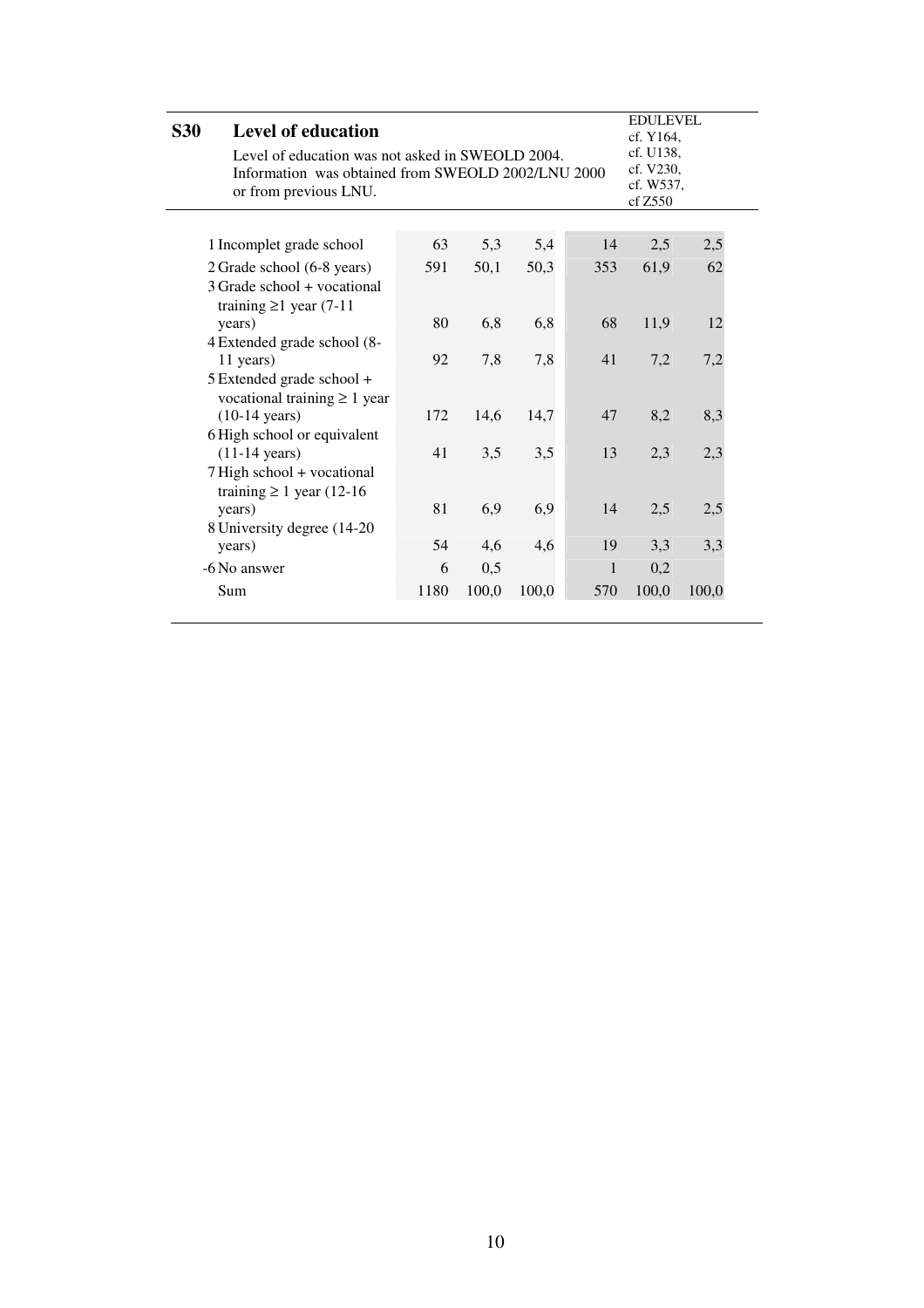| <b>S31</b><br><b>Years of education</b><br>Years of education was not asked in SWEOLD 2004.<br>Information was obtained from SWEOLD 2002/LNU 2000 or<br>from previous LNU. |                  | EDUYRS, U137,<br>V229, W538,<br>Y131, Z549 |                |                  |       |         |
|----------------------------------------------------------------------------------------------------------------------------------------------------------------------------|------------------|--------------------------------------------|----------------|------------------|-------|---------|
| 1 One to five years                                                                                                                                                        | 24               | 2,0                                        | $\overline{2}$ | 5                | 0,9   | 0,9     |
| 6 years                                                                                                                                                                    | 311              | 26,4                                       | 26,5           | 202              | 35,4  | 35,6    |
| 7                                                                                                                                                                          | 263              | 22,3                                       | 22,4           | 137              | 24    | 24,2    |
| $\,8\,$                                                                                                                                                                    | 151              | 12,8                                       | 12,9           | 65               | 11,4  | 11,5    |
| 9                                                                                                                                                                          | 85               | 7,2                                        | 7,2            | 35               | 6,1   | 6,2     |
| 10                                                                                                                                                                         | 76               | 6,4                                        | 6,5            | 32               | 5,6   | 5,6     |
| 11                                                                                                                                                                         | 62               | 5,3                                        | 5,3            | 18               | 3,2   | 3,2     |
| 12                                                                                                                                                                         | 48               | 4,1                                        | 4,1            | 17               | 3     | 3       |
| 13                                                                                                                                                                         | 31               | 2,6                                        | 2,6            | 14               | 2,5   | 2,5     |
| 14                                                                                                                                                                         | 35               | $\mathfrak{Z}$                             | 3              | 11               | 1,9   | 1,9     |
| 15                                                                                                                                                                         | 28               | 2,4                                        | 2,4            | $\,8\,$          | 1,4   |         |
| 16                                                                                                                                                                         |                  |                                            |                |                  |       | 1,4     |
|                                                                                                                                                                            | 17               | 1,4                                        | 1,4            | $\,8\,$          | 1,4   | 1,4     |
| 17                                                                                                                                                                         | 17               | 1,4                                        | 1,4            | 6                | 1,1   | 1,1     |
| 18                                                                                                                                                                         | $\boldsymbol{7}$ | 0,6                                        | 0,6            | $\mathbf{1}$     | 0,2   | 0,2     |
| 19                                                                                                                                                                         | 8                | 0,7                                        | 0,7            | 3                | 0,5   | 0,5     |
| 20                                                                                                                                                                         | $\overline{7}$   | 0,6                                        | 0,6            | $\mathfrak{Z}$   | 0,5   | 0,5     |
| 21                                                                                                                                                                         | $\mathbf{1}$     | 0,1                                        | 0,1            | $\mathbf{1}$     | 0,2   | 0,2     |
| 22                                                                                                                                                                         | $\mathbf{1}$     | 0,1                                        | 0,1            |                  |       |         |
| 24                                                                                                                                                                         | $\mathbf{1}$     | 0,1                                        | 0,1            |                  |       |         |
| 25                                                                                                                                                                         | $\mathbf{1}$     | 0,1                                        | 0,1            |                  |       |         |
| 27                                                                                                                                                                         | $\mathbf{1}$     | 0,1                                        | 0,1            | $\mathbf{1}$     | 0,2   | 0,2     |
| -6 No answer                                                                                                                                                               | 5                | 0,4                                        |                | 3                | 0,5   |         |
| Sum                                                                                                                                                                        | 1180             | 100,0                                      | 100,0          | 570              | 100,0 | 100,0   |
| S32<br><b>Living alone</b><br>To those living in ordinary housing or service flat: Do you live alone?                                                                      |                  |                                            |                |                  |       | Q4, Z35 |
| 1 Yes                                                                                                                                                                      | 540              | 45,8                                       | 49,0           | 308              | 54,0  | 60,7    |
| 2N <sub>0</sub>                                                                                                                                                            | 562              | 47,6                                       | 51,0           | 199              | 34,9  | 39,3    |
| -6 Missing                                                                                                                                                                 | $\mathbf{1}$     | 0,1                                        |                | $\boldsymbol{0}$ | 0,0   |         |
| -3 Not living in ordinary housing/<br>service flat according to S18                                                                                                        | 77               | 6,5                                        |                | 63               | 11,1  |         |

Sum 1180 100,0 100,0 570 100,0 100,0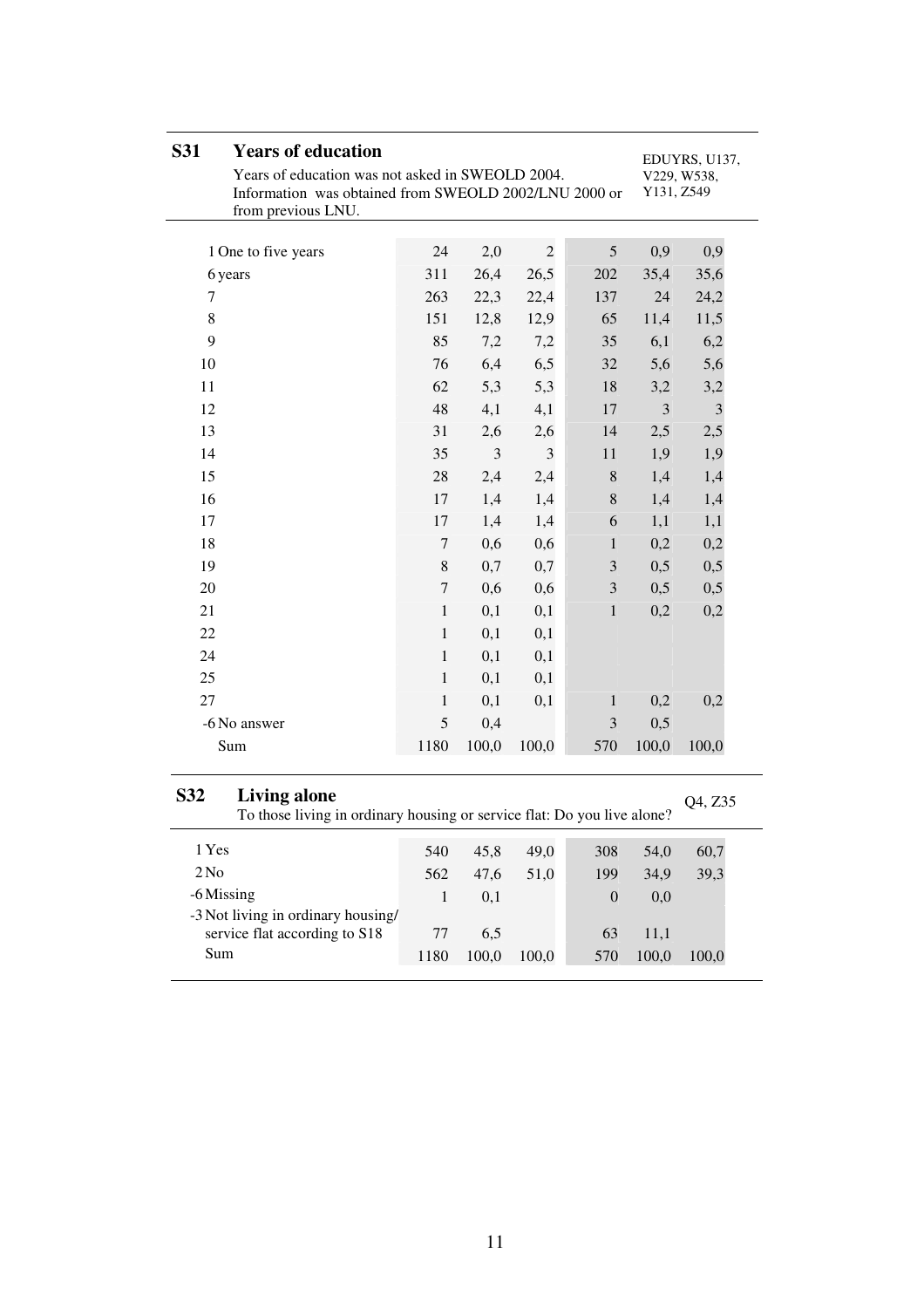| S33<br><b>Number of others</b>                                          |                | Q5, Z36<br>cf. X151,<br>How many other people do you live with?<br>cf. Y58,<br>cf. U91.<br>cf.V57,<br>cf.W90 |       |              |                        |                |  |  |  |
|-------------------------------------------------------------------------|----------------|--------------------------------------------------------------------------------------------------------------|-------|--------------|------------------------|----------------|--|--|--|
| Minimum value<br>Maximum value<br>Mean<br>Std. Deviation                |                | 1<br>3<br>1,03<br>0,18                                                                                       |       |              | 1<br>3<br>1,02<br>0,14 |                |  |  |  |
| 1 One person                                                            | 545            | 46,2                                                                                                         | 97,3  | 194          | 34,0                   | 98,0           |  |  |  |
| 2 Two persons                                                           | 14             | 1,2                                                                                                          | 2,5   | 4            | 0,7                    | 2,0            |  |  |  |
| 3 Three persons                                                         | 1              | 0,1                                                                                                          | 0,2   | 0            | 0,0                    | 0,0            |  |  |  |
| -3 Not living in ordinary housing/<br>service flat according to S18     | 77             | 6,5                                                                                                          |       | 63           | 11,1                   |                |  |  |  |
| -5 Living alone according to S28                                        | 540            | 45,8                                                                                                         |       | 308          | 54,0                   |                |  |  |  |
| -6 Missing                                                              | 3              | 0,3                                                                                                          |       | $\mathbf{1}$ | 0,2                    |                |  |  |  |
| Sum                                                                     | 1180           | 100,0                                                                                                        | 100,0 | 570          | 100,0                  | 100,0          |  |  |  |
| <b>Relationship</b><br>Who do you live with? (several answers possible) |                |                                                                                                              |       |              |                        | Q <sub>6</sub> |  |  |  |
| S34<br>Husband/Wife/cohabitant                                          |                |                                                                                                              |       |              |                        | Q6a, Z37       |  |  |  |
| 0 Not mentioned                                                         | 22             | 1,9                                                                                                          | 3,9   | 13           | 2,3                    | 6,6            |  |  |  |
| 1 Mentioned                                                             | 538            | 45,6                                                                                                         | 96,1  | 185          | 32,5                   | 93,4           |  |  |  |
| -3 Not living in ordinary housing/                                      |                |                                                                                                              |       |              |                        |                |  |  |  |
| service flat according to S18                                           | 77             | 6,5                                                                                                          |       | 63           | 11,1                   |                |  |  |  |
| -5 Living alone according to S28                                        | 540            | 45,8                                                                                                         |       | 308          | 54,0                   |                |  |  |  |
| -6 Missing according to S29                                             | 3              | 0,3                                                                                                          |       | 1            | 0,2                    |                |  |  |  |
| Sum                                                                     | 1180           | 100,0                                                                                                        | 100,0 | 570          | 100,0                  | 100,0          |  |  |  |
| S35<br>Children/daughter-in-law/son-in-law                              |                |                                                                                                              |       |              |                        | Q6b, Z38       |  |  |  |
| 0 Not mentioned                                                         | 530            | 44,9                                                                                                         | 94,6  | 185          | 32,5                   | 93,4           |  |  |  |
| 1 Mentioned                                                             | 30             | 2,5                                                                                                          | 5,4   | 13           | 2,3                    | 6,6            |  |  |  |
| -3 Not living in ordinary housing/                                      |                |                                                                                                              |       |              |                        |                |  |  |  |
| service flat according to S18<br>-5 Living alone according to S28       | 77             | 6,5                                                                                                          |       | 63           | 11,1                   |                |  |  |  |
|                                                                         | 540            | 45,8                                                                                                         |       | 308          | 54,0                   |                |  |  |  |
| -6 Missing according to S29<br>Sum                                      | 3              | 0,3                                                                                                          | 100,0 | $\mathbf{1}$ | 0,2                    |                |  |  |  |
|                                                                         | 1180           | 100,0                                                                                                        |       | 570          | 100,0                  | 100,0          |  |  |  |
| Sisters/brothers/grandchildren<br>S36                                   |                |                                                                                                              |       |              |                        | Q6c, Z39       |  |  |  |
| 0 Not mentioned                                                         | 558            | 47,3                                                                                                         | 99,6  | 197          | 34,6                   | 99,5           |  |  |  |
| 1 Mentioned                                                             | $\overline{c}$ | 0,2                                                                                                          | 0,4   | 1            | 0,2                    | 0,5            |  |  |  |
| -3 Not living in ordinary housing/<br>service flat according to S18     | 77             | 6,5                                                                                                          |       | 63           | 11,1                   |                |  |  |  |
| -5 Living alone according to S28                                        | 540            | 45,8                                                                                                         |       | 308          | 54,0                   |                |  |  |  |
| -6 Missing according to S29                                             | 3              | 0,3                                                                                                          |       | $\mathbf{1}$ | 0,2                    |                |  |  |  |
| Sum                                                                     | 1180           | 100,0                                                                                                        | 100,0 | 570          | 100,0                  | 100,0          |  |  |  |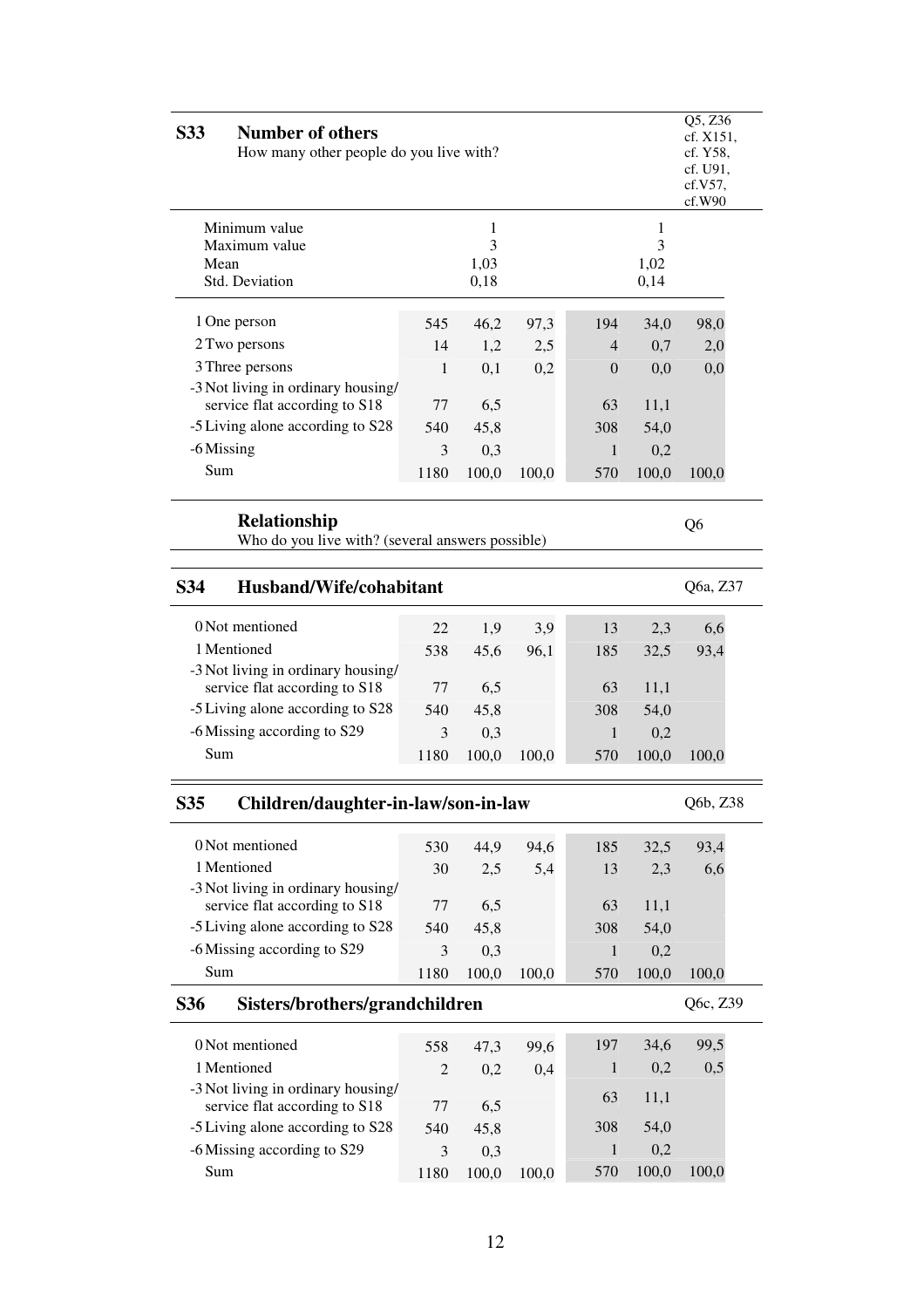| <b>S37</b><br>Other person                                          |          |              |       |          |       | O6d, Z40 |
|---------------------------------------------------------------------|----------|--------------|-------|----------|-------|----------|
| 0 Not mentioned                                                     | 559      | 47,4         | 99,8  | 197      | 34,6  | 99,5     |
| 1 Mentioned                                                         | 1        | 0,1          | 0,2   | 1        | 0,2   | 0,5      |
| -3 Not living in ordinary housing/<br>service flat according to S18 | 77       | 6,5          |       | 63       | 11,1  |          |
| -5 Living alone according to S28                                    | 540      | 45,8         |       | 308      | 54,0  |          |
| -6 Missing according to S29                                         | 3        | 0.3          |       | 1        | 0,2   |          |
| Sum                                                                 | 1180     | 100,0        | 100,0 | 570      | 100,0 | 100,0    |
|                                                                     |          |              |       |          |       |          |
| <b>S38</b><br>No answer                                             |          |              |       |          |       |          |
| 0 Answer                                                            | 560      | 47,5         | 100,0 | 198      | 34,7  | 100,0    |
| 1 No answer                                                         | $\Omega$ | 0,0          | 0,0   | $\Omega$ | 0,0   | 0,0      |
| -3 Not living in ordinary housing/<br>service flat according to S18 | 77       | 6,5          |       | 63       | 11,1  |          |
| -5 Living alone according to S28                                    |          |              |       | 308      | 54,0  |          |
|                                                                     |          |              |       |          |       |          |
|                                                                     | 540<br>3 | 45,8         |       | 1        | 0,2   |          |
| -6 Missing according to S29<br>Sum                                  | 1180     | 0,3<br>100,0 | 100,0 | 570      | 100,0 | 100,0    |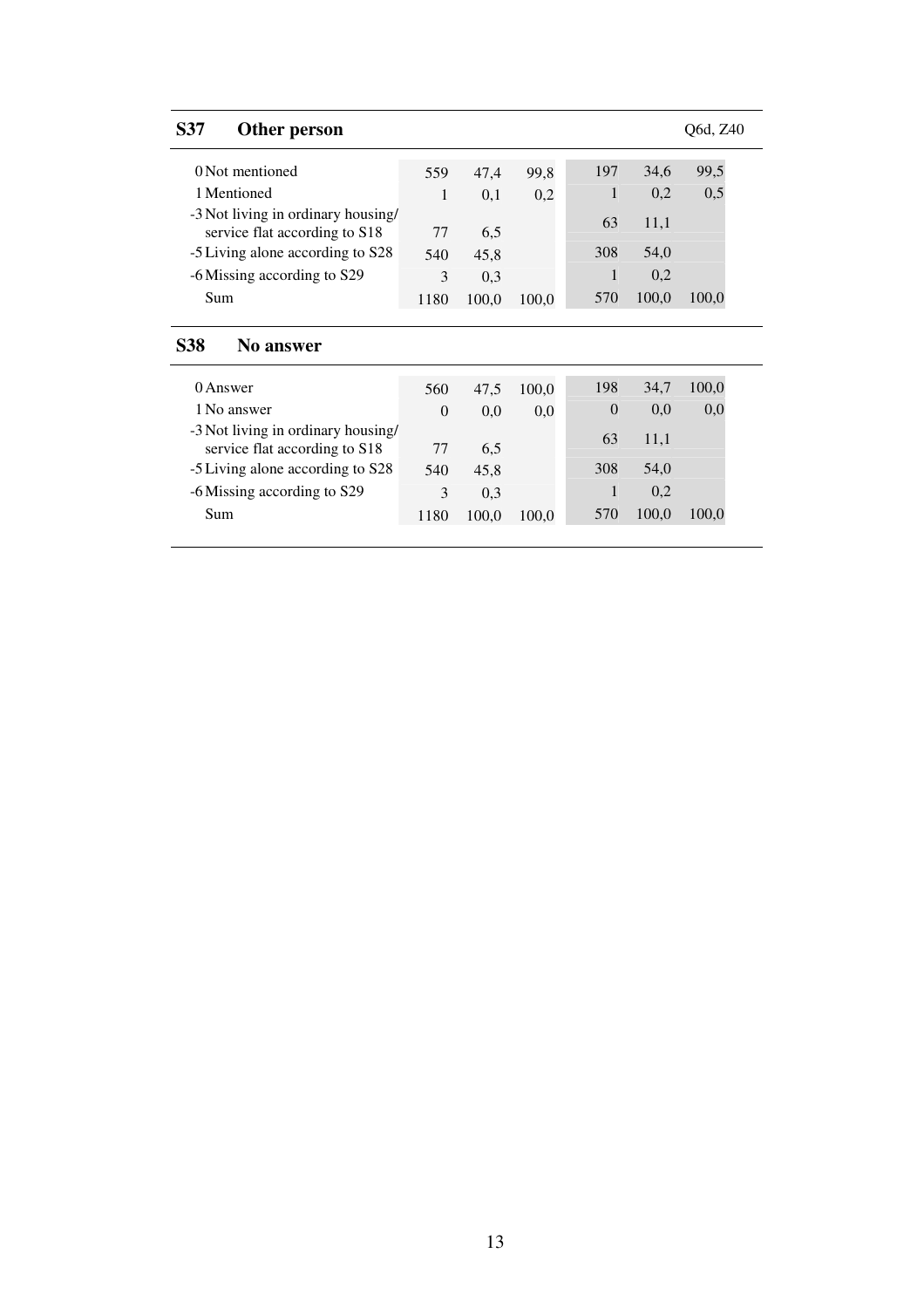| <b>S39</b>      | <b>Civil status</b><br>What is your present civil status?                                                   |                |       |       |                  | cf. Y661, cf. U715,<br>cf. V814, cf. W704 | Q7, Z41, X149, Y57, U90,<br>V68, W36 or cf. X842, |
|-----------------|-------------------------------------------------------------------------------------------------------------|----------------|-------|-------|------------------|-------------------------------------------|---------------------------------------------------|
|                 | 1 Not married                                                                                               | 81             | 6,9   | 6,9   | 41               | 7,2                                       | 7,2                                               |
|                 | 2 Married/cohabitant                                                                                        | 592            | 50,2  | 50,2  | 213              | 37,4                                      | 37,4                                              |
|                 | 3 Divorced/separated                                                                                        | 84             | 7,1   | 7,1   | 24               | 4,2                                       | 4,2                                               |
|                 | 4 Widow/widower                                                                                             | 422            | 35,8  | 35,8  | 292              | 51,2                                      | 51,2                                              |
| -6 Missing      |                                                                                                             | $\mathbf{1}$   | 0,1   |       | 0                | 0,0                                       |                                                   |
| Sum             |                                                                                                             | 1180           | 100,0 | 100,0 | 570              | 100,0                                     | 100,0                                             |
| <b>S40</b>      | <b>Children</b><br>Do you have any children (who are alive)?                                                |                |       |       |                  |                                           | cf. Q14,<br>Z49                                   |
| 1 Yes           |                                                                                                             | 1008           | 85,4  | 85,4  | 473              | 83,0                                      | 83,0                                              |
| 2N <sub>0</sub> |                                                                                                             | 171            | 14,5  | 14,6  | 97               | 17,0                                      | 17,0                                              |
| -6 Missing      |                                                                                                             | 1              | 0,1   |       | $\boldsymbol{0}$ | 0,0                                       |                                                   |
| Sum             |                                                                                                             | 1180           | 100,0 | 100,0 | 570              | 100,0                                     | 100,0                                             |
| <b>S41</b>      | Spending time with children<br>How often do you ususally meet and spend time with your<br>child/children?   |                |       |       |                  |                                           | cf. Q18,<br>cf. Z75-82                            |
| 1 Daily         |                                                                                                             | 119            | 10,1  | 11,9  | 58               | 10,2                                      | 12,3                                              |
|                 | 2 Several times a week                                                                                      | 211            | 17,9  | 21,0  | 105              | 18,4                                      | 22,3                                              |
|                 | 3 A few times a week                                                                                        | 309            | 26,2  | 30,8  | 138              | 24,2                                      | 29,2                                              |
|                 | 4 A few times a month                                                                                       | 221            | 18,7  | 22,0  | 106              | 18,6                                      | 22,5                                              |
|                 | 5 A few times a quater                                                                                      | 91             | 7,7   | 9,1   | 41               | 7,2                                       | 8,7                                               |
|                 | 6 Seldom or never                                                                                           | 53             | 4,5   | 5,3   | 23               | 4,0                                       | 4,9                                               |
| -6 Missing      |                                                                                                             | $\overline{4}$ | 0,3   |       | $\overline{2}$   | 0,4                                       |                                                   |
|                 | -5 No children/missing according                                                                            |                |       |       |                  |                                           |                                                   |
| to S36          |                                                                                                             | 172            | 14,6  |       | 97               | 17,0                                      |                                                   |
| Sum             |                                                                                                             | 1180           | 100,0 | 100,0 | 570              | 100,0                                     | 100,0                                             |
| <b>S42</b>      | <b>Telephone contact with children</b><br>How often do you have telephone contact with your child/children? |                |       |       |                  |                                           | cf. Q19,<br>cf. Z83-90                            |
| 1 Daily         |                                                                                                             | 302            | 25,6  | 30,1  | 155              | 27,2                                      | 32,9                                              |
|                 | 2 Every week but not daily                                                                                  | 554            | 46,9  | 55,2  | 233              | 40,9                                      | 49,5                                              |
|                 | 3 Every month but not every                                                                                 |                |       |       |                  |                                           |                                                   |
| week            |                                                                                                             | 75             | 6,4   | 7,5   | 37               | 6,5                                       | 7,9                                               |
|                 | 4 Seldom or never                                                                                           | 73             | 6,2   | 7,3   | 46               | 8,1                                       | 9,8                                               |
| -6 Missing      |                                                                                                             | $\overline{4}$ | 0,3   |       | 2                | 0,4                                       |                                                   |
| to S36          | -5 No children/missing according                                                                            | 172            | 14,6  |       | 97               |                                           |                                                   |
| Sum             |                                                                                                             | 1180           | 100,0 | 100,0 | 570              | 17,0<br>100,0                             | 100,0                                             |
|                 |                                                                                                             |                |       |       |                  |                                           |                                                   |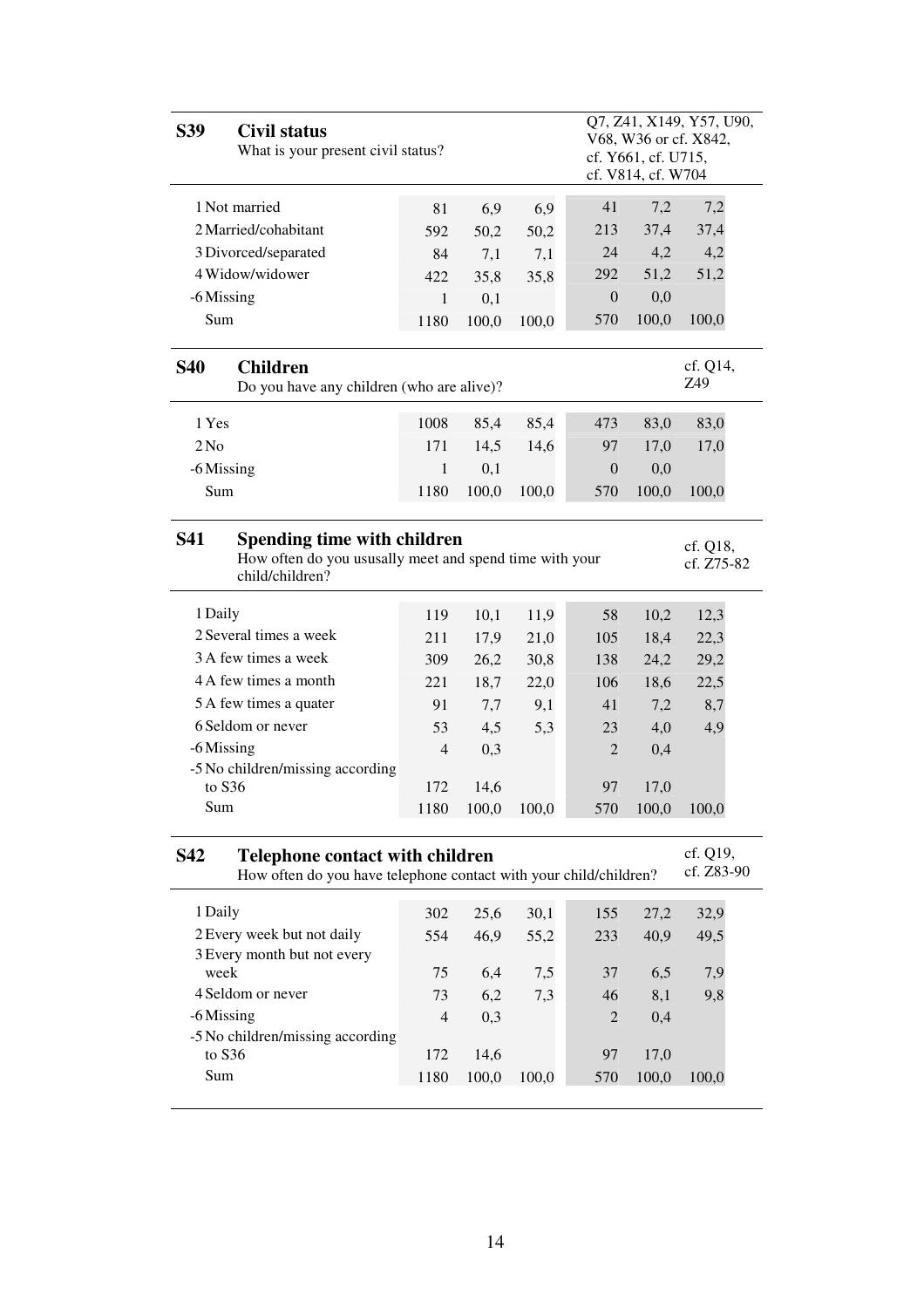| S43        | <b>Grandchildren</b>                                                                                                             | Do you have any grandchildren or great grandchildren? |       |       |              |       |           |  |  |
|------------|----------------------------------------------------------------------------------------------------------------------------------|-------------------------------------------------------|-------|-------|--------------|-------|-----------|--|--|
| 1 Yes      |                                                                                                                                  | 932                                                   | 79,0  | 79,2  | 443          | 77,7  | 78,0      |  |  |
| $2$ No     |                                                                                                                                  | 245                                                   | 20,8  | 20,8  | 125          | 21,9  | 22,0      |  |  |
| -6 Missing |                                                                                                                                  | 3                                                     | 0,3   |       | 2            | 0,4   |           |  |  |
| Sum        |                                                                                                                                  | 1180                                                  | 100,0 | 100,0 | 570          | 100,0 | 100,0     |  |  |
| S44        | Spending time with grandchildren<br>How often do you ususally meet and spend time with your (great)<br>grandchild/grandchildren? |                                                       |       |       |              |       | Q21, Z148 |  |  |
| 1 Daily    |                                                                                                                                  | 32                                                    | 2,7   | 3,4   | 12           | 2,1   | 2,7       |  |  |
|            | 2 Several times a week                                                                                                           | 94                                                    | 8,0   | 10,1  | 29           | 5,1   | 6,6       |  |  |
|            | 3 A few times a week                                                                                                             | 213                                                   | 18,1  | 22,9  | 86           | 15,1  | 19,5      |  |  |
|            | 4 A few times a month                                                                                                            | 313                                                   | 26,5  | 33,7  | 152          | 26,7  | 34,4      |  |  |
|            | 5 A few times a quater                                                                                                           | 148                                                   | 12,5  | 15,9  | 81           | 14,2  | 18,3      |  |  |
|            | 6 Seldom or never                                                                                                                | 130                                                   | 11,0  | 14,0  | 82           | 14,4  | 18,6      |  |  |
| -6 Missing |                                                                                                                                  | 2                                                     | 0,2   |       | $\mathbf{1}$ | 0,2   |           |  |  |
|            | -5 No (great) grandchildren/<br>missing according to S39                                                                         | 248                                                   | 21,0  |       | 127          | 22,3  |           |  |  |
| Sum        |                                                                                                                                  | 1180                                                  | 100,0 | 100.0 | 570          | 100.0 | 100,0     |  |  |

#### **S45 Telephone contact with grandchildren**

How often do you have telephone contact with your grandchildren and great grandchildren? Q22, Z149

| 1 Daily                      | 48   | 4,1   | 5,2   | 22       | 3.9   | 5,0   |
|------------------------------|------|-------|-------|----------|-------|-------|
| 2 Every week but not daily   | 312  | 26,4  | 33,5  | 118      | 20.7  | 26,6  |
| 3 Every month but not every  |      |       |       |          |       |       |
| week                         | 290  | 24.6  | 31,1  | 139      | 24.4  | 31,4  |
| 4 Seldom or never            | 281  | 23,8  | 30,2  | 164      | 28,8  | 37,0  |
| -6 Missing                   | 1    | 0.1   |       | $\theta$ | 0.0   |       |
| -5 No (great) grandchildren/ |      |       |       |          |       |       |
| missing according to S39     | 248  | 21.0  |       | 127      | 22.3  |       |
| Sum                          | 1180 | 100,0 | 100.0 | 570      | 100.0 | 100.0 |

#### **Help and support**

cf.Q26dic,

Sometimes you need help and support from someone. Do you have a relative or close friend who is there for you if you need to talk to someone about personal worries? Y616, U701, Z150

| <b>S46</b><br>Answer  |                |       |       |     |       |       |
|-----------------------|----------------|-------|-------|-----|-------|-------|
| 0 Answer              | 993            | 84,2  | 99,6  | 448 | 78,6  | 99,8  |
| 1 No answer           | $\overline{4}$ | 0,3   | 0,4   |     | 0,2   | 0,2   |
| -2 Indirect interview | 183            | 15.5  |       | 121 | 21,2  |       |
| Sum                   | 1180           | 100,0 | 100,0 | 570 | 100,0 | 100,0 |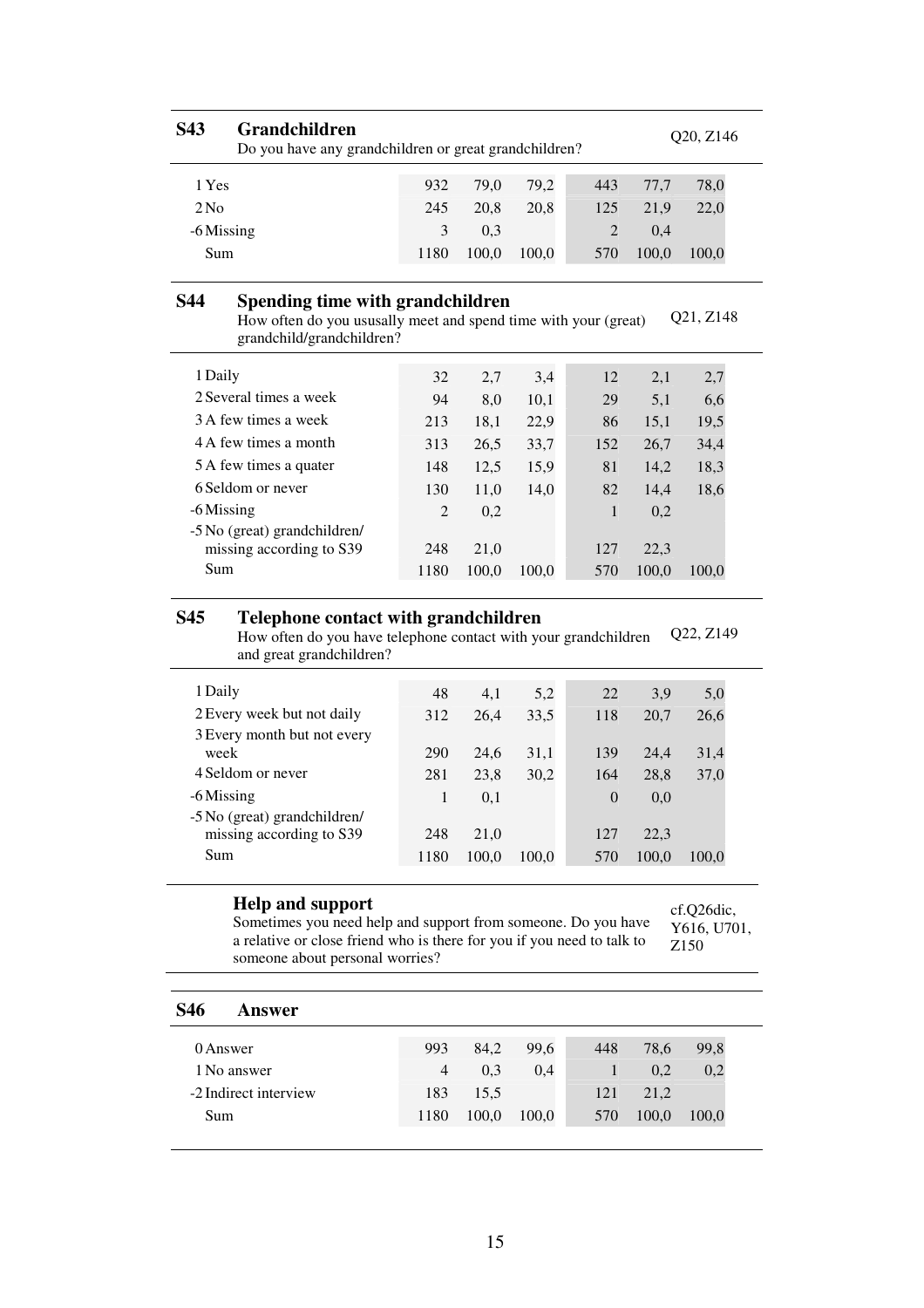|                 | <b>Help and support from</b> |      |       |       |     |       |                   |
|-----------------|------------------------------|------|-------|-------|-----|-------|-------------------|
| S47             | No one                       |      |       |       |     |       | cf. Z150          |
|                 | 0 Not mentioned              | 903  | 76,5  | 90,6  | 401 | 70,4  | 89,3              |
|                 | 1 Mentioned                  | 94   | 8,0   | 9,4   | 48  | 8,4   | 10,7              |
|                 | -2 Indirect interview        | 183  | 15,5  |       | 121 | 21,2  |                   |
| Sum             |                              | 1180 | 100,0 | 100,0 | 570 | 100,0 | 100,0             |
| <b>S48</b>      | Husband/wife/cohabitant      |      |       |       |     |       | cf. Q26a,<br>Z151 |
|                 | 0 Not mentioned              | 668  | 56,6  | 67,0  | 338 | 59,3  | 75,3              |
|                 | 1 Mentioned                  | 329  | 27,9  | 33,0  | 111 | 19,5  | 24,7              |
|                 | -2 Indirect interview        | 183  | 15,5  |       | 121 | 21,2  |                   |
| Sum             |                              | 1180 | 100,0 | 100,0 | 570 | 100,0 | 100,0             |
| <b>S49</b>      | Daughter/daughters           |      |       |       |     |       | Z <sub>152</sub>  |
|                 | 0 Not mentioned              | 633  | 53,6  | 63,5  | 345 | 60,5  | 76,8              |
|                 | 1 Mentioned                  | 364  | 30,8  | 36,5  | 104 | 18,2  | 23,2              |
|                 | -2 Indirect interview        | 183  | 15,5  |       | 121 | 21,2  |                   |
| Sum             |                              | 1180 | 100,0 | 100,0 | 570 | 100,0 | 100,0             |
| <b>S50</b>      | Son/sons                     |      |       |       |     |       | Z153              |
|                 | 0 Not mentioned              | 713  | 60,4  | 71,5  | 311 | 54,6  | 69,3              |
|                 | 1 Mentioned                  | 284  | 24,1  | 28,5  | 138 | 24,2  | 30,7              |
|                 | -2 Indirect interview        | 183  | 15,5  |       | 121 | 21,2  |                   |
| Sum             |                              | 1180 | 100,0 | 100,0 | 570 | 100,0 | 100,0             |
| <b>S51</b>      | <b>Other female relative</b> |      |       |       |     |       | Z <sub>154</sub>  |
|                 | 0 Not mentioned              | 752  | 63,7  | 75,4  | 345 | 60,5  | 76,8              |
|                 | 1 Mentioned                  | 245  | 20,8  | 24,6  | 104 | 18,2  | 23,2              |
|                 | -2 Indirect interview        | 183  | 15,5  |       | 121 | 21,2  |                   |
| Sum             |                              | 1180 | 100,0 | 100,0 | 570 | 100,0 | 100,0             |
| S <sub>52</sub> | <b>Other male relative</b>   |      |       |       |     |       | Z155              |
|                 | 0 Not mentioned              | 863  | 73,1  | 86,6  | 392 | 68,8  | 87,3              |
|                 | 1 Mentioned                  | 134  | 11,4  | 13,4  | 57  | 10,0  | 12,7              |
|                 | -2 Indirect interview        | 183  | 15,5  |       | 121 | 21,2  |                   |
| Sum             |                              | 1180 | 100,0 | 100,0 | 570 | 100,0 | 100,0             |
| S53             | <b>Other friend</b>          |      |       |       |     |       | Z156              |
|                 | 0 Not mentioned              | 685  | 58,1  | 68,7  | 328 | 57,5  | 73,1              |
|                 | 1 Mentioned                  | 312  | 26,4  | 31,3  | 121 | 21,2  | 26,9              |
|                 | -2 Indirect interview        | 183  | 15,5  |       | 121 | 21,2  |                   |
| Sum             |                              | 1180 | 100,0 | 100,0 | 570 | 100,0 | 100,0             |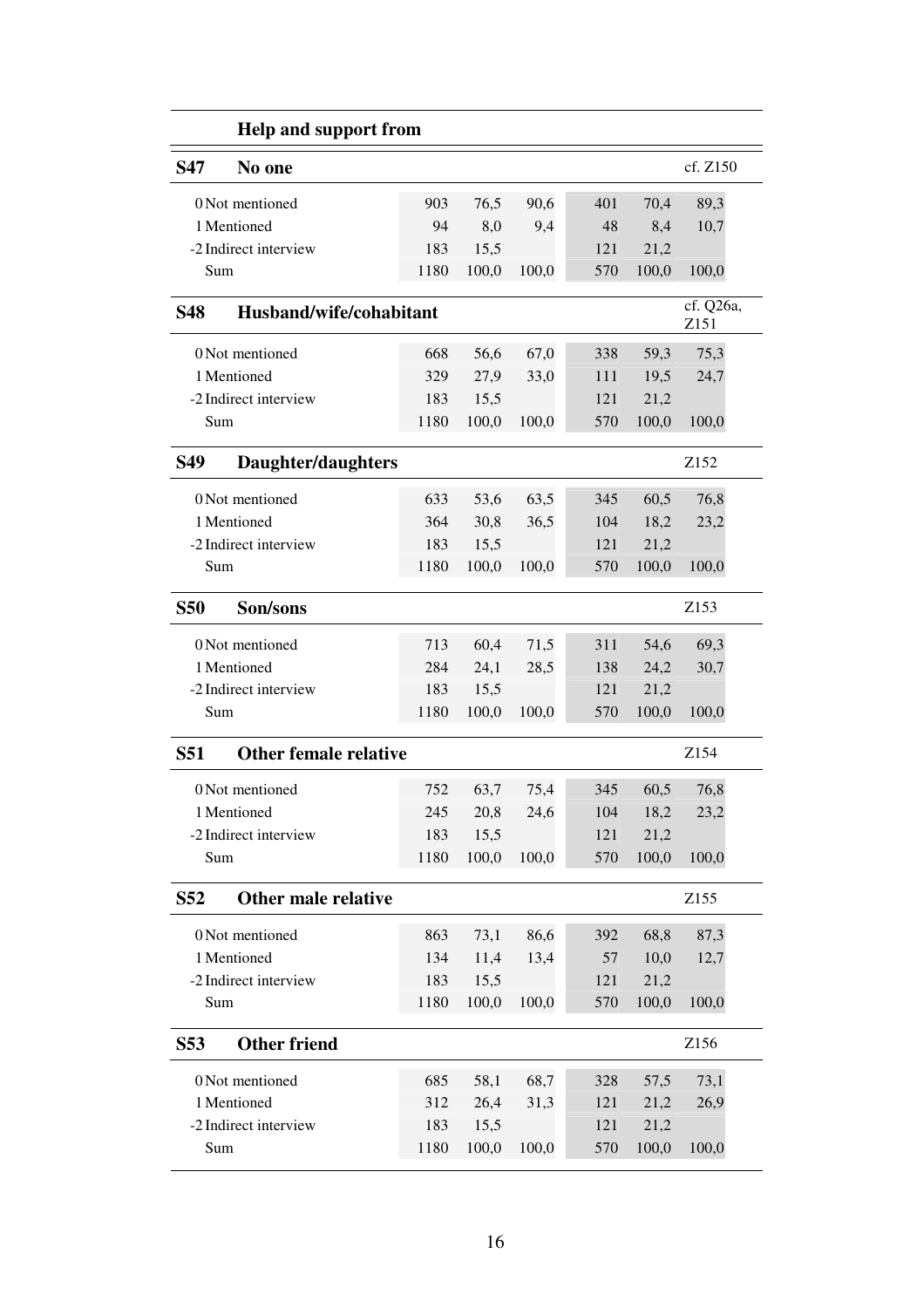# *Health*

| <b>S54</b>      | <b>Self-rated health</b><br>How do you assess your general state of health?                                                         |              | Q33, Y257,<br>X435, Z157 |       |                  |       |                  |
|-----------------|-------------------------------------------------------------------------------------------------------------------------------------|--------------|--------------------------|-------|------------------|-------|------------------|
|                 |                                                                                                                                     |              |                          |       |                  |       |                  |
| 1 Good          |                                                                                                                                     | 578          | 49,0                     | 49,1  | 233              | 40,9  | 41,0             |
| 2 Bad           |                                                                                                                                     | 143          | 12,1                     | 12,1  | 88               | 15,4  | 15,5             |
|                 | 3 Neither good nor bad                                                                                                              | 456          | 38,6                     | 38,7  | 247              | 43,3  | 43,5             |
| -6 Missing      |                                                                                                                                     | 3            | 0,3                      |       | 2                | 0,4   |                  |
| Sum             |                                                                                                                                     | 1180         | 100,0                    | 100,0 | 570              | 100,0 | 100,0            |
| <b>S55</b>      | Self-rated health compared to others<br>How do you assess your general state of health compared to other<br>people of your own age? |              |                          |       |                  |       | Q34, Z158        |
| 1 Better        |                                                                                                                                     | 491          | 41,6                     | 42,7  | 254              | 44,6  | 45,9             |
| 2 Worse         |                                                                                                                                     | 119          | 10,1                     | 10,4  | 57               | 10,0  | 10,3             |
|                 | 3 About the same                                                                                                                    | 539          | 45,7                     | 46,9  | 242              | 42,5  | 43,8             |
| -6 Missing      |                                                                                                                                     | 31           | 2,6                      |       | 17               | 3,0   |                  |
| Sum             |                                                                                                                                     | 1180         | 100,0                    | 100,0 | 570              | 100,0 | 100,0            |
| S56             | <b>Self-rated memory</b><br>How do you assess your memory?                                                                          |              |                          |       |                  |       | Z <sub>159</sub> |
| 1 Good          |                                                                                                                                     | 614          | 52,0                     | 52,1  | 264              | 46,3  | 46,4             |
| 2 Bad           |                                                                                                                                     | 122          | 10,3                     | 10,3  | 82               | 14,4  | 14,4             |
|                 | 3 Neither good nor bad                                                                                                              | 443          | 37,5                     | 37,6  | 223              | 39,1  | 39,2             |
| -6 Missing      |                                                                                                                                     | 1            | 0,1                      |       | 1                | 0,2   |                  |
| Sum             |                                                                                                                                     | 1179         | 100,0                    | 100,0 | 570              | 100,0 | 100,0            |
| S <sub>57</sub> | <b>Memory capacity</b><br>Do you think that your memory has altered in the last two years?                                          |              |                          |       |                  |       |                  |
|                 | 1 Major impairment                                                                                                                  | 92           | 7,8                      | 7,8   | 69               | 12,1  | 12,3             |
|                 | 2 Slight impairment                                                                                                                 | 512          | 43,4                     | 43,6  | 263              | 46,1  | 46,7             |
|                 |                                                                                                                                     |              |                          |       |                  |       |                  |
|                 | 3 No change at all                                                                                                                  | 563          | 47,7                     | 48,0  | 231              | 40,5  | 41,0             |
|                 | 4 Slight improvement                                                                                                                | 6            | 0,5                      | 0,5   | $\mathfrak{Z}$   | 0,5   | 0,5              |
|                 | 5 Major improvement                                                                                                                 | $\mathbf{1}$ | 0,1                      | 0,1   | $\boldsymbol{0}$ | 0,0   | 0,0              |

Sum 1180 100,0 100,0 570 100,0 100,0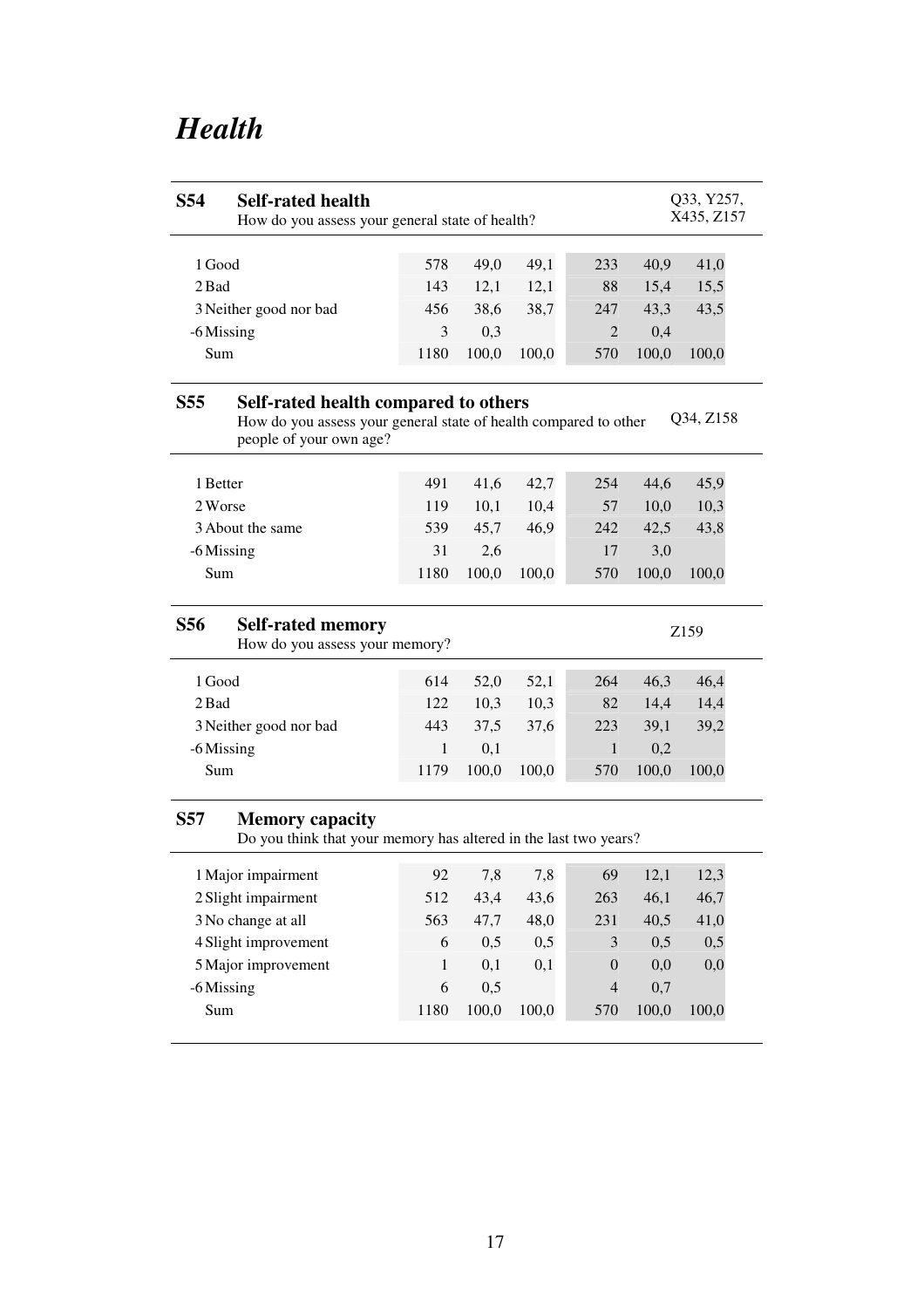| <b>S58</b>      | <b>Standing</b><br>Can you stand without support? (regardless of whether IP can walk<br>without support)       |                |       |       |                |       | Z196, Q46                                         |
|-----------------|----------------------------------------------------------------------------------------------------------------|----------------|-------|-------|----------------|-------|---------------------------------------------------|
| 1 Yes           |                                                                                                                | 1074           | 91,0  | 91,2  | 492            | 86,3  | 86,5                                              |
|                 | 2 No, but can sit                                                                                              | 91             | 7,7   | 7,7   | 69             | 12,1  | 12,1                                              |
|                 | 3 No, bedridden                                                                                                | 13             | 1,1   | 1,1   | 8              | 1,4   | 1,4                                               |
| -6 Missing      |                                                                                                                | $\overline{2}$ | 0,2   |       | $\overline{0}$ | 0,0   |                                                   |
| Sum             |                                                                                                                | 1180           | 100,0 | 100,0 | 570            | 100,0 | 100,0                                             |
| <b>S59</b>      | <b>Walking (short distance)</b><br>Can you walk 100 meters fairly briskly without any greater<br>difficulties? |                |       |       |                |       | Q37a, X436,<br>Y258, U160,<br>V235, Z171,<br>W101 |
| 1 Yes           |                                                                                                                | 796            | 67,5  | 67,6  | 316            | 55,4  | 55,5                                              |
| 2N <sub>0</sub> |                                                                                                                | 381            | 32,3  | 32,4  | 253            | 44,4  | 44,5                                              |
| -6 Missing      |                                                                                                                | 3              | 0,3   |       | 1              | 0,2   |                                                   |
| Sum             |                                                                                                                | 1180           | 100,0 | 100,0 | 570            | 100,0 | 100,0                                             |
| <b>S60</b>      | <b>Walking (long distance)</b><br>Can you walk 500 meters fairly briskly without any greater<br>difficulties?  |                |       |       |                |       |                                                   |
| 1 Yes           |                                                                                                                | 625            | 53,0  | 79,4  | 221            | 38,8  | 71,1                                              |
| 2N <sub>0</sub> |                                                                                                                | 162            | 13,7  | 20,6  | 90             | 15,8  | 28,9                                              |
| -6 Missing      |                                                                                                                | 9              | 0,8   |       | 5              | 0,9   |                                                   |
|                 | -5 Cannot walk short distance/<br>missing according to S55                                                     | 384            | 32,5  |       | 254            | 44,6  |                                                   |
| Sum             |                                                                                                                | 1180           | 100,0 | 100,0 | 570            | 100,0 | 100,0                                             |
|                 |                                                                                                                |                |       |       |                |       |                                                   |
| <b>S61</b>      | <b>Running</b><br>Can you run 100 meters without any greater difficulties?                                     |                |       |       |                |       | Q37b, X437,<br>Y259, U161,<br>V236, Z172,<br>W102 |
| 1 Yes           |                                                                                                                | 257            | 21,8  | 33,3  | $70\,$         | 12,3  | 22,7                                              |
| 2N <sub>0</sub> |                                                                                                                | 515            | 43,6  | 66,7  | 238            | 41,8  | 77,3                                              |
| -6 Missing      |                                                                                                                | 24             | 2,0   |       | 8              | 1,4   |                                                   |
|                 | -5 Cannot walk short distance/                                                                                 |                |       |       |                |       |                                                   |
| Sum             | missing according to S55                                                                                       | 384            | 32,5  |       | 254            | 44,6  |                                                   |
|                 |                                                                                                                | 1180           | 100,0 | 100,0 | 570            | 100,0 | 100,0                                             |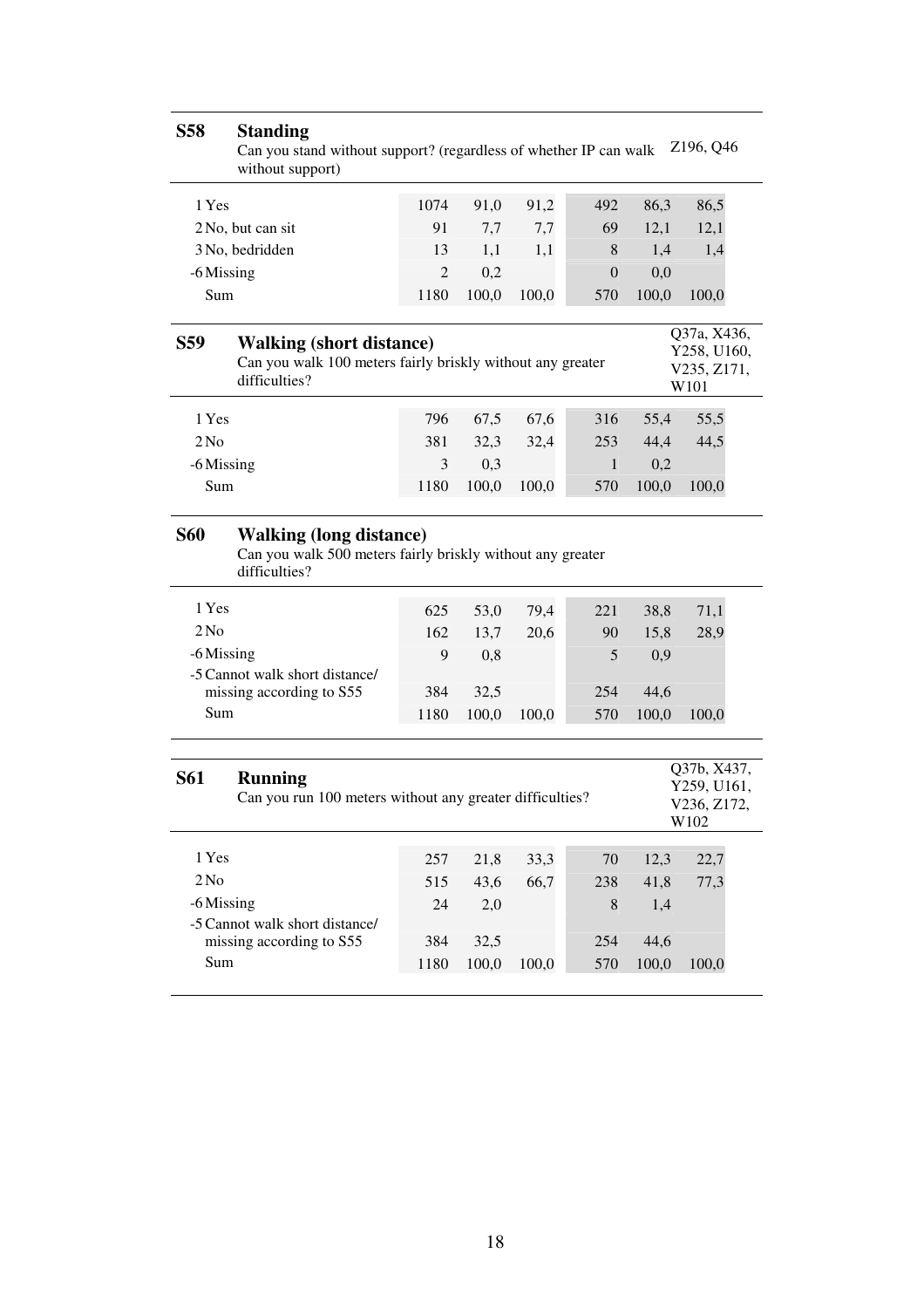| S62                    | <b>Stairs</b>                                                                                          | Q37c, X438,<br>Y260, U162,<br>Can you go up and down stairs without difficulties?<br>V237, Z173,<br>W103                                                                             |       |       |                |       |            |  |  |
|------------------------|--------------------------------------------------------------------------------------------------------|--------------------------------------------------------------------------------------------------------------------------------------------------------------------------------------|-------|-------|----------------|-------|------------|--|--|
| 1 Yes                  |                                                                                                        | 783                                                                                                                                                                                  | 66,4  | 66,5  | 324            | 56,8  | 56,8       |  |  |
| 2N <sub>0</sub>        |                                                                                                        | 394                                                                                                                                                                                  | 33,4  | 33,5  | 246            | 43,2  | 43,2       |  |  |
| -6 Missing             |                                                                                                        | 3                                                                                                                                                                                    | 0,3   |       | $\overline{0}$ | 0,0   |            |  |  |
| Sum                    |                                                                                                        | 1180                                                                                                                                                                                 | 100,0 | 100,0 | 570            | 100,0 | 100,0      |  |  |
| <b>S63</b>             | Number of negative answers to S55, S57 and S58.<br>answer to S57)                                      | cf.Q37sum,<br>Summarized index of walking, running and stairs<br>cf.Y346,<br>cf.U239,<br>(A negative answer to S55 automatically means a negative<br>cf.V734,<br>cf.W559,<br>cf.Z174 |       |       |                |       |            |  |  |
|                        | 0 No negative answers                                                                                  | 250                                                                                                                                                                                  | 21,2  | 21,7  | 69             | 12,1  | 12,3       |  |  |
|                        | 1 One negative answer                                                                                  | 399                                                                                                                                                                                  | 33,8  | 34,7  | 173            | 30,4  | 30,8       |  |  |
| 2 Two negative answers |                                                                                                        | 239                                                                                                                                                                                  | 20,3  | 20,8  | 142            | 24,9  | 25,3       |  |  |
|                        | 3 Three negative answers                                                                               | 263                                                                                                                                                                                  | 22,3  | 22,8  | 177            | 31,1  | 31,6       |  |  |
|                        | -6 One or several answers                                                                              |                                                                                                                                                                                      |       |       |                |       |            |  |  |
|                        | missing                                                                                                | 29                                                                                                                                                                                   | 2,5   |       | 9              | 1,6   |            |  |  |
| Sum                    |                                                                                                        | 1180                                                                                                                                                                                 | 100,0 | 100,0 | 570            | 100,0 | 100,0      |  |  |
| <b>S64</b>             | Get up from a chair<br>Can you get up from a kitchen chair (without armrests) without<br>difficulties? |                                                                                                                                                                                      |       |       |                |       | Q42b, Z180 |  |  |
| 1 Yes                  |                                                                                                        | 935                                                                                                                                                                                  | 79,2  | 79,4  | 404            | 70,9  | 71,0       |  |  |
| 2N <sub>0</sub>        |                                                                                                        | 243                                                                                                                                                                                  | 20,6  | 20,6  | 165            | 28,9  | 29,0       |  |  |
| -6 Missing             |                                                                                                        | $\overline{2}$                                                                                                                                                                       | 0,2   |       | $\mathbf{1}$   | 0,2   |            |  |  |
| Sum                    |                                                                                                        | 1180                                                                                                                                                                                 | 100,0 | 100,0 | 570            | 100,0 | 100,0      |  |  |
| S65                    | Pour from a coffee pot<br>Can you pour from a coffee pot or bottle without difficulties?               |                                                                                                                                                                                      |       |       |                | Z181  |            |  |  |
| 1 Yes                  |                                                                                                        | 1065                                                                                                                                                                                 | 90,3  | 90,4  | 492            | 86,3  | 86,5       |  |  |
| 2N <sub>0</sub>        |                                                                                                        | 113                                                                                                                                                                                  | 9,6   | 9,6   | $77 \,$        | 13,5  | 13,5       |  |  |
| -6 Missing             |                                                                                                        | $\overline{c}$                                                                                                                                                                       | 0,2   |       | $\mathbf{1}$   | 0,2   |            |  |  |
| Sum                    |                                                                                                        | 1180                                                                                                                                                                                 | 100,0 | 100,0 | 570            | 100,0 | 100,0      |  |  |
|                        |                                                                                                        |                                                                                                                                                                                      |       |       |                |       |            |  |  |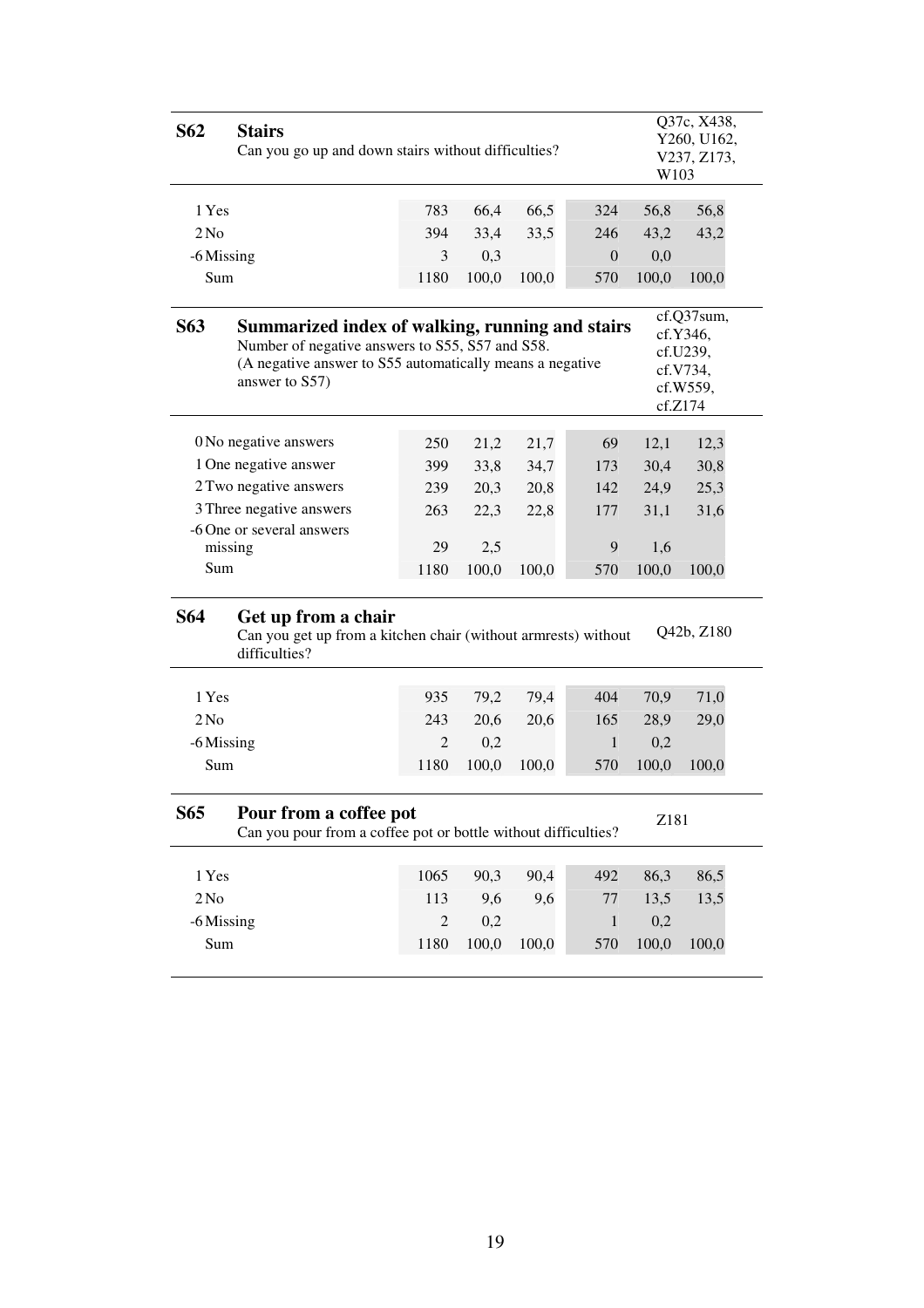| <b>S66</b>      | Hold a pen and write<br>Can you hold a pen and write without difficulties?              |                |              |             |                       |              | Z182         |
|-----------------|-----------------------------------------------------------------------------------------|----------------|--------------|-------------|-----------------------|--------------|--------------|
| 1 Yes           |                                                                                         | 1048           | 88,8         | 88,8        | 474                   | 83,2         | 83,2         |
| 2N <sub>0</sub> |                                                                                         | 132            | 11,2         | 11,2        | 96                    | 16,8         | 16,8         |
| Sum             |                                                                                         | 1180           | 100,0        | 100,0       | 570                   | 100,0        | 100,0        |
|                 |                                                                                         |                |              |             |                       |              |              |
| <b>S67</b>      | <b>Fasten buttons</b><br>Can you fasten buttons without difficulties?                   |                |              |             |                       |              | Z183         |
| 1 Yes           |                                                                                         | 1048           | 88,8         | 89,1        | 476                   | 83,5         | 84,0         |
| 2N <sub>0</sub> |                                                                                         | 128            | 10,8         | 10,9        | 91                    | 16,0         | 16,0         |
| -6 Missing      |                                                                                         | $\overline{4}$ | 0,3          |             | 3                     | 0,5          |              |
| Sum             |                                                                                         | 1180           | 100,0        | 100,0       | 570                   | 100,0        | 100,0        |
| <b>S68</b>      | <b>Shake hands</b><br>Can you reach out your hand and shake hands without difficulties? |                |              |             |                       |              |              |
| 1 Yes           |                                                                                         | 1147           | 97,2         | 97,2        | 547                   | 96,0         | 96,0         |
| 2N <sub>0</sub> |                                                                                         | 33             | 2,8          | 2,8         | 23                    | 4,0          | 4,0          |
| Sum             |                                                                                         | 1180           | 100,0        | 100,0       | 570                   | 100,0        | 100,0        |
| <b>S69</b>      | <b>Bend knees</b><br>Can you get down on your knees without difficulties?               |                |              |             |                       |              |              |
| 1 Yes           |                                                                                         | 610            | 51,7         | 52,1        | 226                   | 39,6         | 39,9         |
| 2N <sub>0</sub> |                                                                                         | 561            | 47,5         | 47,9        | 340                   | 59,6         | 60,1         |
| -6 Missing      |                                                                                         | 9              | 0,8          |             | $\overline{4}$        | 0,7          |              |
| Sum             |                                                                                         | 1180           | 100,0        | 100,0       | 570                   | 100,0        | 100,0        |
| <b>S70</b>      | Carry 5kg<br>Can you lift and carry a bag that weighs 5kg without difficulties?         |                |              |             |                       |              |              |
| 1 Yes           |                                                                                         | 816            | 69,2         | 69,7        | 321                   | 56,3         | 57,0         |
| 2N <sub>0</sub> |                                                                                         | 355            |              |             |                       |              |              |
|                 |                                                                                         |                | 30,1         | 30,3        | 242                   | 42,5         | 43,0         |
| -6 Missing      |                                                                                         | 9              | 0,8          |             | 7                     | 1,2          |              |
| Sum             |                                                                                         | 1180           | 100,0        | 100,0       | 570                   | 100,0        | 100,0        |
| <b>S71</b>      | <b>Summarized index hand function</b><br>Number of negative answers to $S61 - S63$      |                |              |             |                       |              | cf.Z184      |
|                 | 0 No negative answers                                                                   | 961            |              |             | 417                   |              |              |
|                 | 1 One negative answer                                                                   | 115            | 81,4<br>9,7  | 81,8<br>9,8 | 77                    | 73,2<br>13,5 | 73,7<br>13,6 |
|                 | 2 Two negative answers                                                                  | 44             | 3,7          | 3,7         | 33                    | 5,8          | 5,8          |
|                 | 3 Three negative answers                                                                | 55             | 4,7          | 4,7         | 39                    | 6,8          | 6,9          |
|                 | -6 One or several answers                                                               |                |              |             |                       |              |              |
| Sum             | missing                                                                                 | 5<br>1180      | 0,4<br>100,0 | 100,0       | $\overline{4}$<br>570 | 0,7<br>100,0 | 100,0        |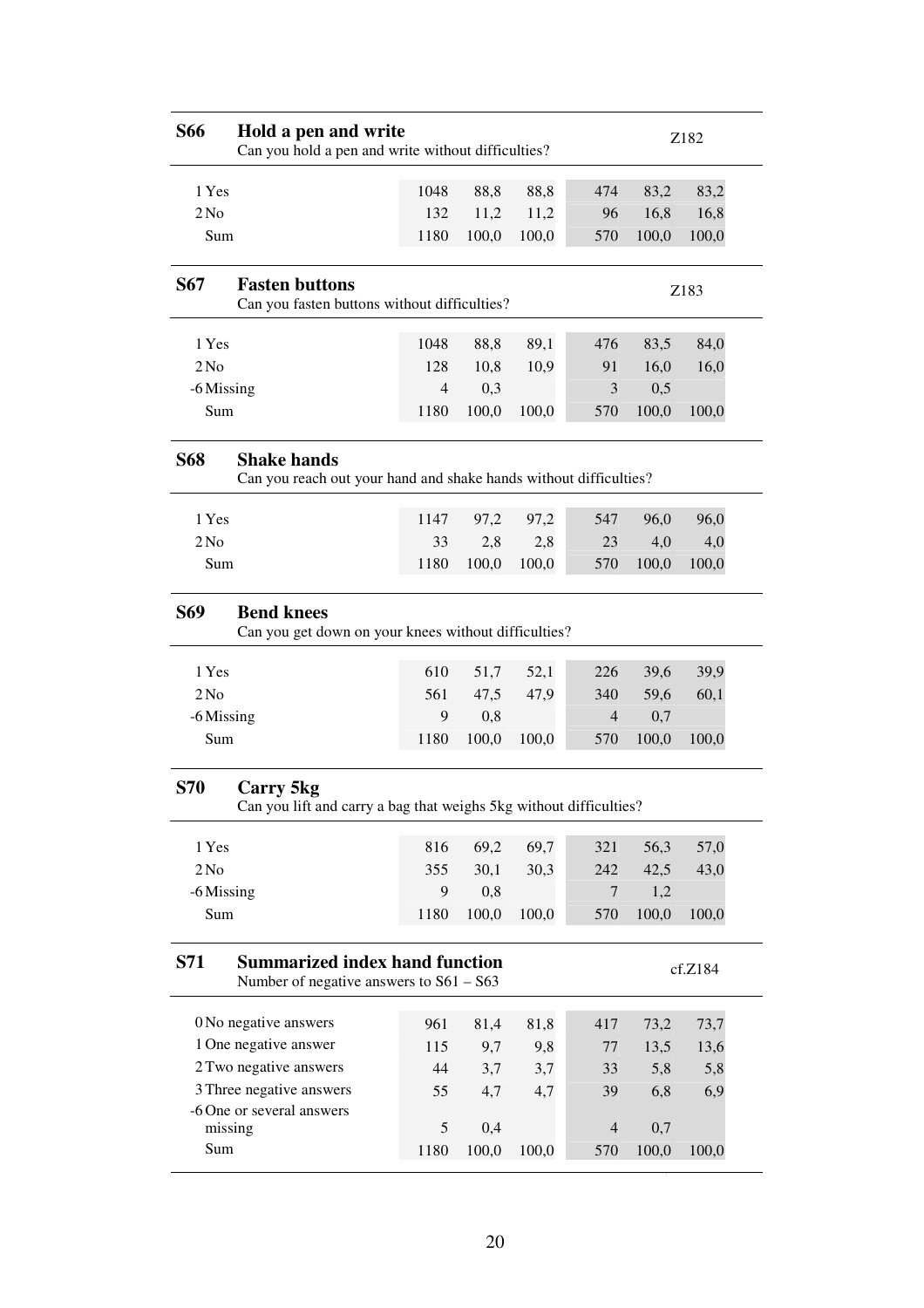| S72                                                                                                                                 | Dichotomised index hand function<br>Number of negative answers to $S61 - S63$         |            | Z185         |       |             |              |                                                |  |
|-------------------------------------------------------------------------------------------------------------------------------------|---------------------------------------------------------------------------------------|------------|--------------|-------|-------------|--------------|------------------------------------------------|--|
|                                                                                                                                     | 0 No negative answers                                                                 | 961        | 81,4         | 81,8  | 417         | 73,2         | 73,7                                           |  |
| answers                                                                                                                             | One or several negative                                                               | 214        | 18,1         | 18,2  | 149         | 26,1         | 26,3                                           |  |
| missing                                                                                                                             | -6 One or several answers                                                             | 5          | 0,4          |       | 4           | 0,7          |                                                |  |
| Sum                                                                                                                                 |                                                                                       | 1180       | 100,0        | 100,0 | 570         | 100,0        | 100,0                                          |  |
|                                                                                                                                     |                                                                                       |            |              |       |             |              |                                                |  |
| S73                                                                                                                                 | <b>Fatigue the last 14 days</b><br>Have you often felt tired during the last 14 days? |            |              |       |             |              | Q43a, Z186,<br>W104, V238,<br>U <sub>163</sub> |  |
|                                                                                                                                     |                                                                                       |            |              |       |             |              |                                                |  |
| 1 Yes                                                                                                                               |                                                                                       | 503        | 42,6         | 43,1  | 274         | 48,1         | 48,8                                           |  |
| 2N <sub>0</sub><br>-6 Missing                                                                                                       |                                                                                       | 664<br>13  | 56,3<br>1,1  | 56,9  | 287<br>9    | 50,4<br>1,6  | 51,2                                           |  |
| Sum                                                                                                                                 |                                                                                       | 1180       | 100,0        | 100,0 | 570         | 100,0        | 100,0                                          |  |
|                                                                                                                                     |                                                                                       |            |              |       |             |              |                                                |  |
| Q43b, Z187,<br>S74<br><b>Fatigue in the morning</b><br>W105, V239,<br>Have you had trouble getting started in the mornings?<br>U164 |                                                                                       |            |              |       |             |              |                                                |  |
|                                                                                                                                     |                                                                                       |            |              |       |             |              |                                                |  |
| 1 Yes                                                                                                                               |                                                                                       | 350        | 29,7         | 30,1  | 198         | 34,7         | 35,5                                           |  |
| 2N <sub>0</sub><br>-6 Missing                                                                                                       |                                                                                       | 812<br>18  | 68,8<br>1,5  | 69,9  | 360<br>12   | 63,2<br>2,1  | 64,5                                           |  |
| Sum                                                                                                                                 |                                                                                       | 1180       | 100,0        | 100,0 | 570         | 100,0        | 100,0                                          |  |
|                                                                                                                                     |                                                                                       |            |              |       |             |              |                                                |  |
| S75                                                                                                                                 | <b>Fatigue during the day</b><br>Have you felt remarkably tired during days?          |            |              |       |             |              | Q43c, Z188,<br>W106, V240,<br>U <sub>165</sub> |  |
| 1 Yes                                                                                                                               |                                                                                       | 317        | 26,9         | 27,3  | 189         | 33,2         | 33,6                                           |  |
| 2N <sub>0</sub>                                                                                                                     |                                                                                       | 846        | 71,7         | 72,7  | 373         | 65,4         | 66,4                                           |  |
| -6 Missing                                                                                                                          |                                                                                       | 17         | 1,4          |       | $\,$ 8 $\,$ | 1,4          |                                                |  |
| Sum                                                                                                                                 |                                                                                       | 1180       | 100,0        | 100,0 | 570         | 100,0        | 100,0                                          |  |
| <b>S76</b>                                                                                                                          | <b>Fatigue in the evening</b><br>Have you felt quite exhausted in the evenings?       |            |              |       |             |              | Q43d, Z189,<br>W107, V241,<br>U166             |  |
|                                                                                                                                     |                                                                                       |            |              |       |             |              |                                                |  |
| 1 Yes                                                                                                                               |                                                                                       | 264        | 22,4         | 22,7  | 142         | 24,9         | 25,4                                           |  |
| 2N <sub>0</sub>                                                                                                                     |                                                                                       | 899        | 76,2         | 77,3  | 416         | 73,0         | 74,6                                           |  |
| -6 Missing<br>Sum                                                                                                                   |                                                                                       | 17<br>1180 | 1,4<br>100,0 | 100,0 | 12<br>570   | 2,1<br>100,0 | 100,0                                          |  |
|                                                                                                                                     |                                                                                       |            |              |       |             |              |                                                |  |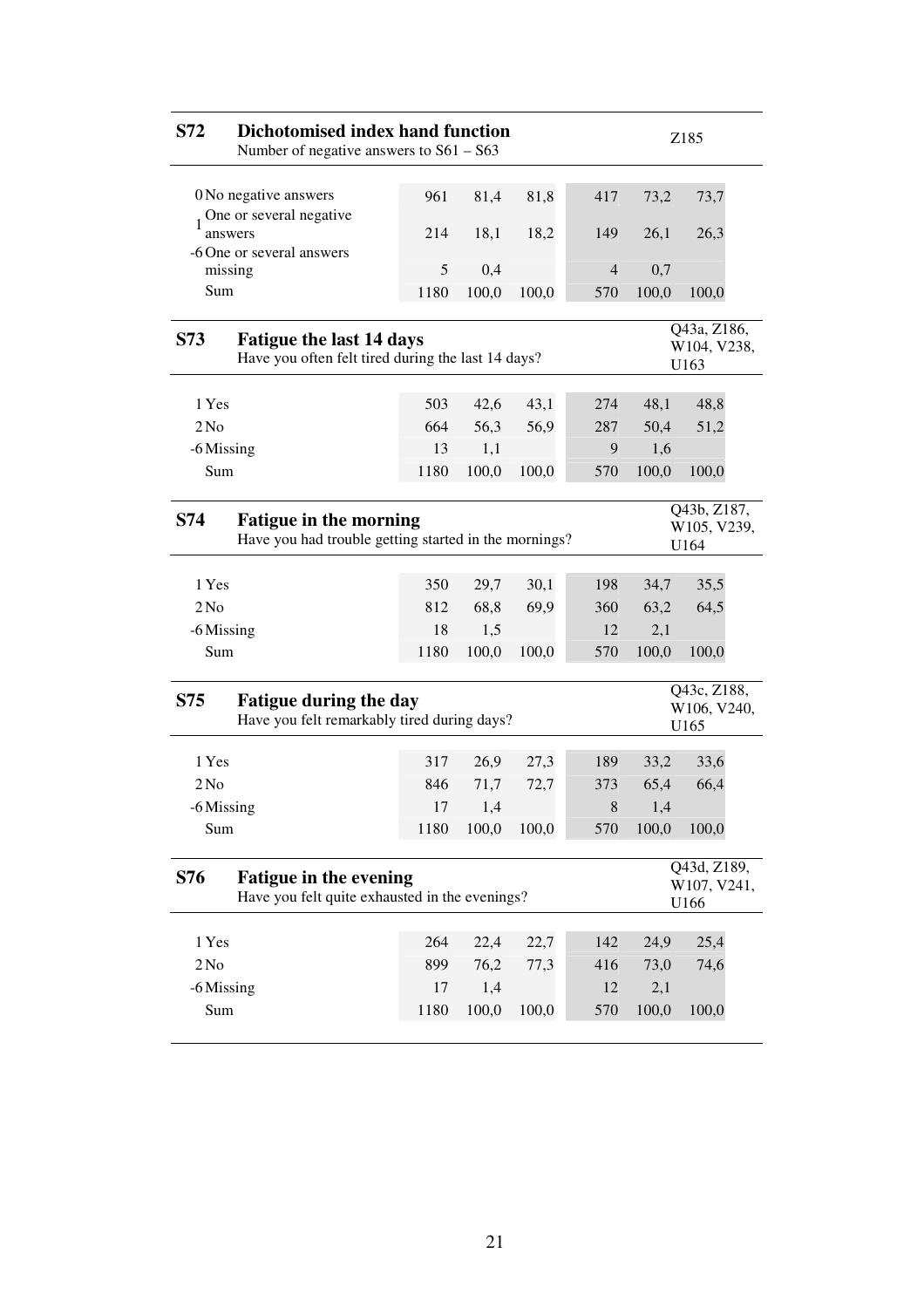| <b>S77</b><br><b>Summarized index of fatigue</b><br>Number of positive answers to $S69 - S72$ |      |                    |       |     | Q43sum,<br>Z190    |                          |  |
|-----------------------------------------------------------------------------------------------|------|--------------------|-------|-----|--------------------|--------------------------|--|
|                                                                                               |      |                    |       |     |                    |                          |  |
| 0 No positve answers                                                                          | 487  | 41,3               | 42,3  | 200 | 35,1               | 36,2                     |  |
| 1 One positve answer                                                                          | 243  | 20,6               | 21,1  | 112 | 19,6               | 20,3                     |  |
| 2 Two positve answers                                                                         | 197  | 16,7               | 17,1  | 107 | 18,8               | 19,3                     |  |
| 3 Three positive answers                                                                      | 132  | 11,2               | 11,5  | 77  | 13,5               | 13,9                     |  |
| 4 Four positive answers                                                                       | 93   | 7,9                | 8,1   | 57  | 10,0               | 10,3                     |  |
| -6 One or several answers                                                                     |      |                    |       |     |                    |                          |  |
| missing                                                                                       | 28   | 2,4                |       | 17  | 3,0                |                          |  |
| Sum                                                                                           | 1180 | 100,0              | 100,0 | 570 | 100,0              | 100,0                    |  |
| S78<br>Height<br>How tall are you? (cm)                                                       |      |                    |       |     |                    | Q44, X440,<br>Y262, Z191 |  |
| Minimum value                                                                                 |      | 100                |       |     | 100                |                          |  |
| Maximum value                                                                                 |      | 193                |       |     | 193                |                          |  |
| Mean                                                                                          |      | 168,19             |       |     | 167,58             |                          |  |
| Std. Deviation                                                                                |      | 9,312              |       |     | 9,758              |                          |  |
| Missing                                                                                       |      | 37                 |       |     | 33                 |                          |  |
| <b>Grouped height</b><br>S79                                                                  |      |                    |       |     |                    | Q44g, Z191               |  |
| 0100-149                                                                                      | 10   | 0,8                | 0,9   | 7   | 1,2                | $\overline{7}$           |  |
| 1150-159                                                                                      | 162  | 13,7               | 14,2  | 84  | 14,7               | 84                       |  |
| 2160-169                                                                                      | 469  | 39,7               | 41,0  | 214 | 37,5               | 214                      |  |
| 3170-079                                                                                      | 352  | 29,8               | 30,8  | 170 | 29,8               | 170                      |  |
| 4180-189                                                                                      | 139  | 11,8               | 12,2  | 56  | 9,8                | 56                       |  |
| 5 190-199                                                                                     | 11   | 0,9                | 1,0   | 6   | 1,1                | 6                        |  |
| -6 Missing                                                                                    | 37   | 3,1                |       | 33  | 5,8                |                          |  |
| Sum                                                                                           | 1180 | 100,0              | 100,0 | 570 | 100,0              | 100,0                    |  |
| <b>S80</b><br>Weight                                                                          |      |                    |       |     |                    | Q45, X441,               |  |
| How much do you weigh? (kg)                                                                   |      |                    |       |     |                    | Y263, Z193               |  |
| Minimum value<br>Maximum value<br>Mean<br>Std. Deviation                                      |      | 34<br>123<br>71,00 |       |     | 34<br>119<br>68,12 |                          |  |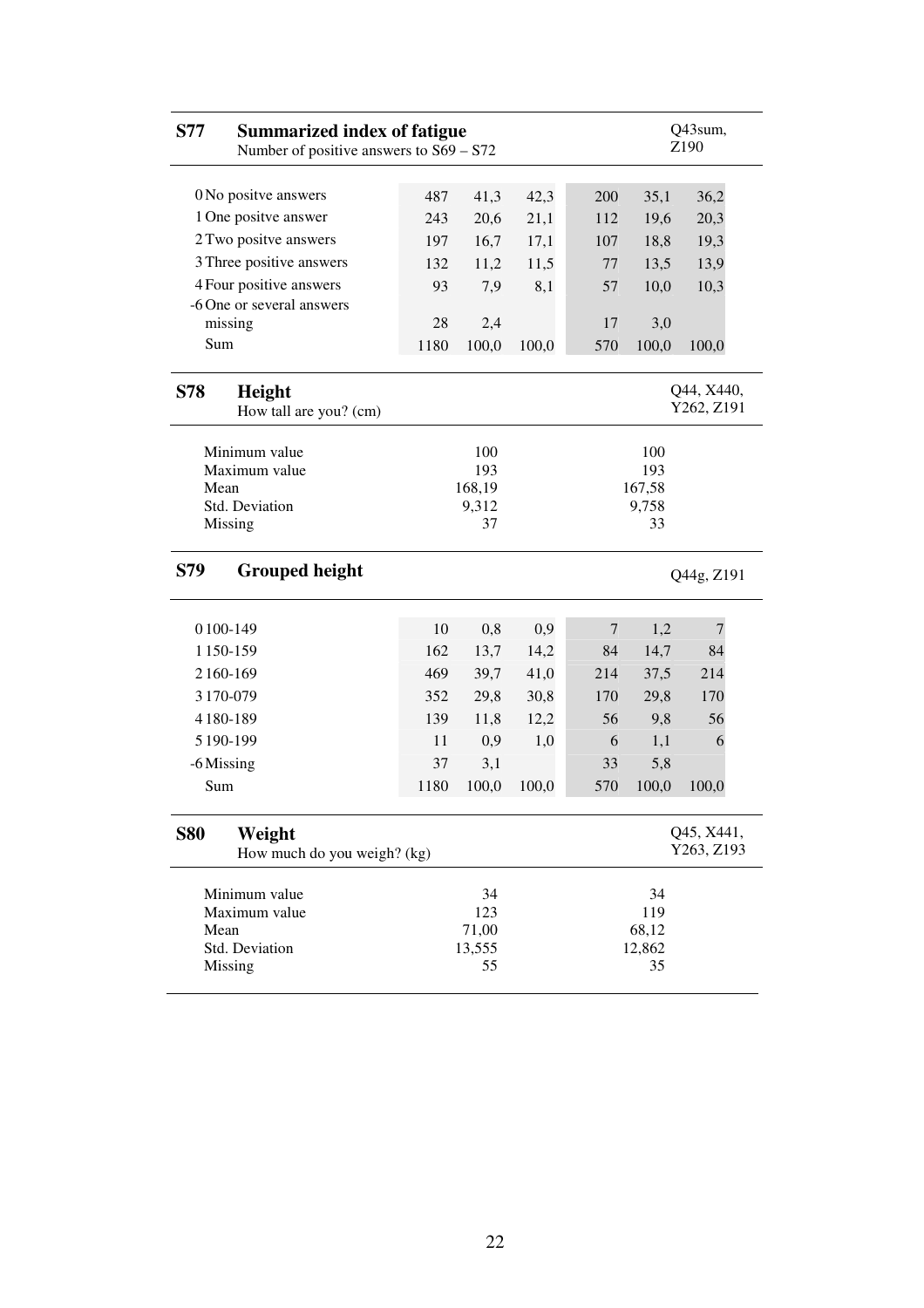| <b>S81</b> | <b>Grouped weight</b>                   |                |       |                |                | Q45g, Z194 |       |  |
|------------|-----------------------------------------|----------------|-------|----------------|----------------|------------|-------|--|
| 034-39     |                                         | $\overline{4}$ |       | $\overline{4}$ | 3              |            |       |  |
|            |                                         |                | 0,3   |                |                | 0,5        | 0,6   |  |
| 140-49     |                                         | 44             | 3,7   | 44             | 29             | 5,1        | 5,4   |  |
| 250-59     |                                         | 167            | 14,2  | 167            | 95             | 16,7       | 17,8  |  |
| 360-69     |                                         | 290            | 24,6  | 290            | 168            | 29,5       | 31,4  |  |
| 470-79     |                                         | 318            | 26,9  | 318            | 129            | 22,6       | 24,1  |  |
| 580-89     |                                         | 198            | 16,8  | 198            | 80             | 14,0       | 15,0  |  |
| 690-99     |                                         | 72             | 6,1   | 72             | 22             | 3,9        | 4,1   |  |
| 7100-109   |                                         | 20             | 1,7   | 20             | $\overline{7}$ | 1,2        | 1,3   |  |
| 8110-119   |                                         | 10             | 0,8   | 10             | $\overline{2}$ | 0,4        | 0,4   |  |
| 9120-123   |                                         | $\overline{2}$ | 0,2   | $\overline{2}$ | 3              | 0,5        | 0,6   |  |
| -6 Missing |                                         | 55             | 4,7   |                | 35             | 6,1        |       |  |
| Sum        |                                         | 1180           | 100,0 | 100,0          | 570            | 100,0      | 100,0 |  |
| <b>S82</b> | Body Mass Index (BMI) kg/m <sup>2</sup> |                |       |                |                | Z195, bmi  |       |  |
|            | Minimum value                           |                | 13,1  |                |                | 13,5       |       |  |
|            | Maximum value                           |                | 54,8  |                |                | 54,8       |       |  |
| Mean       |                                         |                | 25,1  |                |                | 24,3       |       |  |
|            | Std. Deviation                          |                | 4,1   |                |                | 3,9        |       |  |
| Missing    |                                         |                | 75    |                |                | 53         |       |  |

# **Diseases and disorders**

Missing

Have you had any of the following diseases or disorders during the last 12 months?

| <b>S83</b><br>Pain or aches in the chest | Q64a, X456, Y281,<br>U194, V261, Z297,<br>W124 |       |       |     |       |                                        |
|------------------------------------------|------------------------------------------------|-------|-------|-----|-------|----------------------------------------|
|                                          |                                                |       |       |     |       |                                        |
| 1 N <sub>0</sub>                         | 963                                            | 81,6  | 82,2  | 455 | 79,8  | 80,7                                   |
| 2 Yes, slight                            | 161                                            | 13,6  | 13,7  | 82  | 14,4  | 14,5                                   |
| 3 Yes, severe                            | 47                                             | 4,0   | 4,0   | 27  | 4,7   | 4,8                                    |
| -6 Missing                               | 9                                              | 0,8   |       | 6   | 1,1   |                                        |
| Sum                                      | 1180                                           | 100,0 | 100,0 | 570 | 100,0 | 100,0                                  |
| <b>S84</b><br><b>Pain in shoulders</b>   |                                                |       |       |     | W128  | Q64b, X460, Y285,<br>U198, V265, Z298, |
| 1 N <sub>0</sub>                         | 717                                            | 60,8  | 61,3  | 341 | 59,8  | 60,5                                   |
| 2 Yes, slight                            | 325                                            | 27,5  | 27,8  | 170 | 29,8  | 30,1                                   |
| 3 Yes, severe                            | 127                                            | 10,8  | 10,9  | 53  | 9,3   | 9,4                                    |
|                                          |                                                |       |       |     |       |                                        |
| -6 Missing                               | 11                                             | 0,9   |       | 6   | 1,1   |                                        |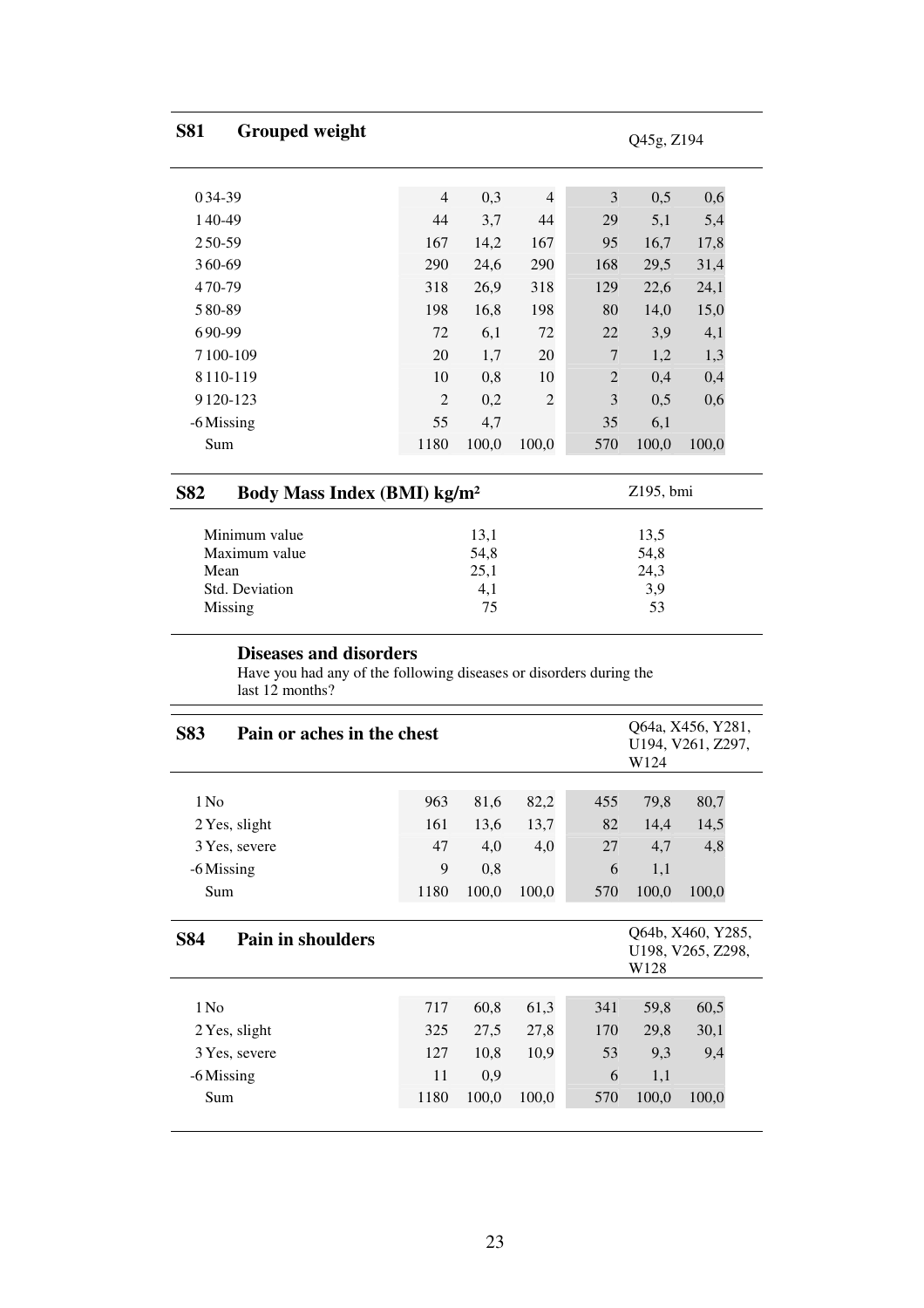| <b>S85</b>       | Coronary thrombosis, myocardial<br>infarction |                |       |       |     | W129                                           | Q64c, X461, Y286,<br>U199, V266, Z299, |  |
|------------------|-----------------------------------------------|----------------|-------|-------|-----|------------------------------------------------|----------------------------------------|--|
| 1 No             |                                               | 1122           | 95,1  | 95,8  | 535 | 93,9                                           | 94,9                                   |  |
|                  | 2 Yes, slight                                 | 28             | 2,4   | 2,4   | 17  | 3,0                                            | 3,0                                    |  |
|                  | 3 Yes, severe                                 | 21             | 1,8   | 1,8   | 12  | 2,1                                            | 2,1                                    |  |
| -6 Missing       |                                               | 9              | 0,8   |       | 6   | 1,1                                            |                                        |  |
| Sum              |                                               | 1180           | 100,0 | 100,0 | 570 | 100,0                                          | 100,0                                  |  |
| <b>S86</b>       | <b>Heart problems</b>                         |                |       |       |     | W130                                           | Q64d, X463, Y287,<br>U200, V267, Z300, |  |
| 1 No             |                                               | 958            | 81,2  | 82,7  | 428 | 75,1                                           | 77,0                                   |  |
|                  | 2 Yes, slight                                 | 161            | 13,6  | 13,9  | 102 | 17,9                                           | 18,3                                   |  |
|                  | 3 Yes, severe                                 | 40             | 3,4   | 3,5   | 26  | 4,6                                            | 4,7                                    |  |
| -6 Missing       |                                               | 21             | 1,8   |       | 14  | 2,5                                            |                                        |  |
| Sum              |                                               | 1180           | 100,0 | 100,0 | 570 | 100,0                                          | 100,0                                  |  |
| <b>S87</b>       | <b>High blood pressure</b>                    |                |       |       |     | W131                                           | Q64e, X464, Y288,<br>U201, V268, Z301, |  |
| 1 N <sub>0</sub> |                                               | 713            | 60,4  | 61,6  | 356 | 62,5                                           | 64,1                                   |  |
|                  | 2 Yes, slight                                 | 414            | 35,1  | 35,8  | 179 | 31,4                                           | 32,3                                   |  |
|                  | 3 Yes, severe                                 | 30             | 2,5   | 2,6   | 20  | 3,5                                            | 3,6                                    |  |
| -6 Missing       |                                               | 23             | 1,9   |       | 15  | 2,6                                            |                                        |  |
| Sum              |                                               | 1180           | 100,0 | 100,0 | 570 | 100,0                                          | 100,0                                  |  |
| <b>S88</b>       | Pain or ache in the back, hips, sciatica      |                |       |       |     | Q64f, X467, Y291,<br>U204, V271, Z302,<br>W134 |                                        |  |
| 1 N <sub>0</sub> |                                               | 632            | 53,6  | 54,0  | 302 | 53,0                                           | 53,5                                   |  |
|                  | 2 Yes, slight                                 | 328            | 27,8  | 28,0  | 156 | 27,4                                           | 27,7                                   |  |
|                  | 3 Yes, severe                                 | 211            | 17,9  | 18,0  | 106 | 18,6                                           | 18,8                                   |  |
|                  |                                               |                |       |       |     |                                                |                                        |  |
| -6 Missing       |                                               | 9              | 0,8   |       | 6   | 1,1                                            |                                        |  |
| Sum              |                                               | 1180           | 100,0 | 100,0 | 570 | 100,0                                          | 100,0                                  |  |
| <b>S89</b>       | Pain/ache in hands, elbows, legs or knees     |                |       |       |     | Q64g, Z303                                     |                                        |  |
| 1 N <sub>0</sub> |                                               | 629            | 53,3  | 53,5  | 285 | 50,0                                           | 50,3                                   |  |
|                  | 2 Yes, slight                                 | 376            | 31,9  | 32,0  | 185 | 32,5                                           | 32,6                                   |  |
|                  | 3 Yes, severe                                 | 171            | 14,5  | 14,5  | 97  | 17,0                                           | 17,1                                   |  |
| -6 Missing       |                                               | $\overline{4}$ | 0,3   |       | 3   | 0,5                                            |                                        |  |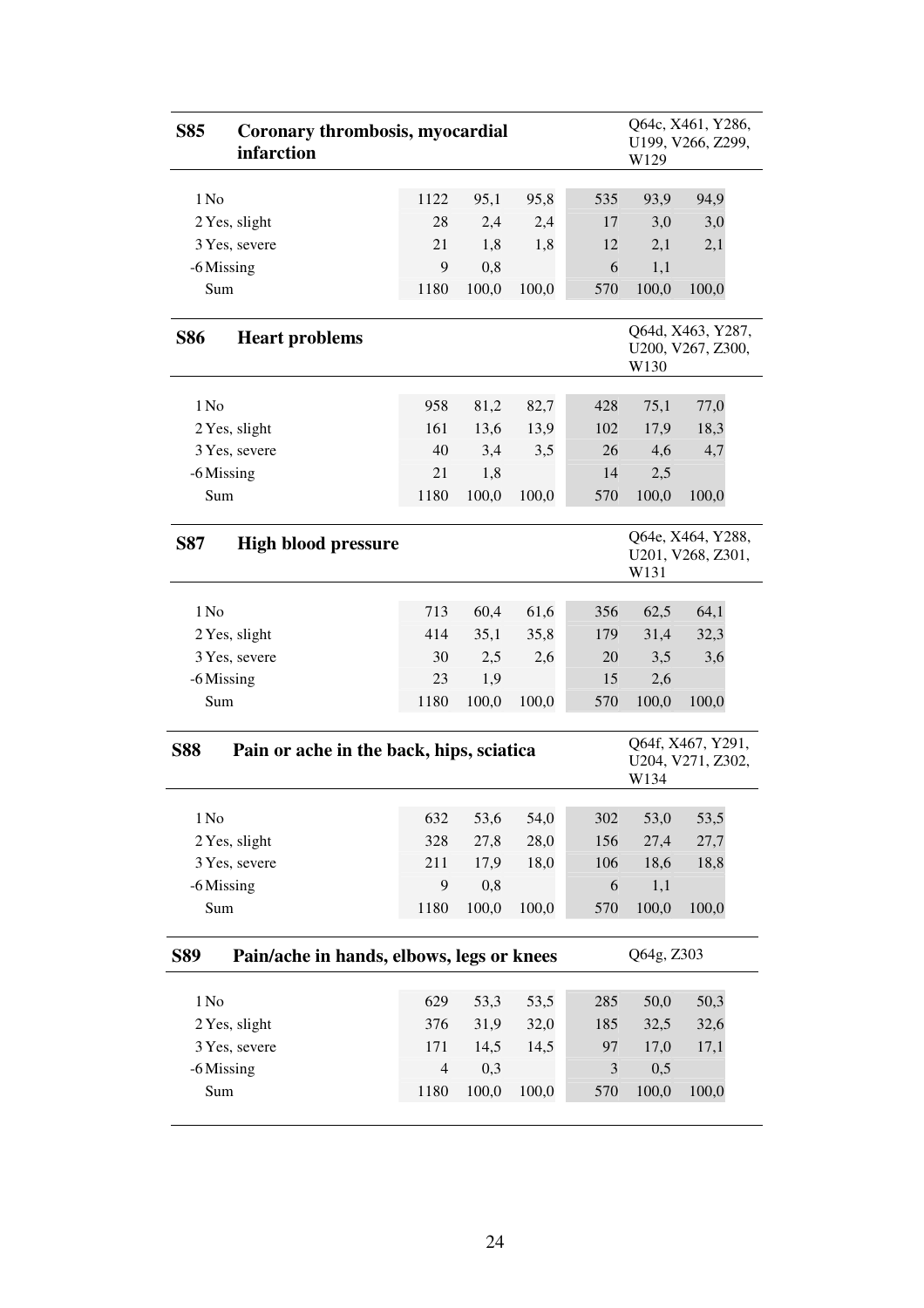| <b>S90</b><br><b>General fatigue</b>                                     |             |       |       |                | W146                                           | Q64h, X479, Y303,<br>U216, V283, Z304, |  |  |
|--------------------------------------------------------------------------|-------------|-------|-------|----------------|------------------------------------------------|----------------------------------------|--|--|
| 1 No                                                                     | 740         | 62,7  | 63,3  | 309            | 54,2                                           | 54,8                                   |  |  |
| 2 Yes, slight                                                            | 322         | 27,3  | 27,5  | 191            | 33,5                                           | 33,9                                   |  |  |
| 3 Yes, severe                                                            | 107         | 9,1   | 9,2   | 64             | 11,2                                           | 11,3                                   |  |  |
| -6 Missing                                                               | 11          | 0,9   |       | 6              | 1,1                                            |                                        |  |  |
| Sum                                                                      | 1180        | 100,0 | 100,0 | 570            | 100,0                                          | 100,0                                  |  |  |
|                                                                          |             |       |       |                |                                                |                                        |  |  |
| <b>S91</b><br><b>Sleeping problems</b>                                   |             |       |       |                | W147                                           | Q64i, X480, Y304,<br>U217, V284, Z305, |  |  |
| 1 No                                                                     | 734         | 62,2  | 62,5  | 347            | 60,9                                           | 61,1                                   |  |  |
| 2 Yes, slight                                                            | 317         | 26,9  | 27,0  | 168            | 29,5                                           | 29,6                                   |  |  |
| 3 Yes, severe                                                            | 124         | 10,5  | 10,6  | 53             | 9,3                                            | 9,3                                    |  |  |
| -6 Missing                                                               | 5           | 0,4   |       | $\overline{2}$ | 0,4                                            |                                        |  |  |
| Sum                                                                      | 1180        | 100,0 | 100,0 | 570            | 100,0                                          | 100,0                                  |  |  |
|                                                                          |             |       |       |                |                                                |                                        |  |  |
| <b>S92</b><br><b>Nervous problems</b><br>(anxiety, nervousness, anguish) |             |       |       |                | Q64j, X481, Y305,<br>U218, V285, Z306,<br>W148 |                                        |  |  |
| 1 No                                                                     | 834         | 70,7  | 71,5  | 395            | 69,3                                           | 70,3                                   |  |  |
| 2 Yes, slight                                                            | 266         | 22,5  | 22,8  | 134            | 23,5                                           | 23,8                                   |  |  |
| 3 Yes, severe                                                            | 67          | 5,7   | 5,7   | 33             | 5,8                                            | 5,9                                    |  |  |
| -6 Missing                                                               | 13          | 1,1   |       | 8              | 1,4                                            |                                        |  |  |
| Sum                                                                      | 1180        | 100,0 | 100,0 | 570            | 100,0                                          | 100,0                                  |  |  |
| <b>S93</b><br><b>Depression, deep sadness</b>                            |             |       |       |                | W149                                           | Q64k, X482, Y306,<br>U219, V285, Z307, |  |  |
| 1 N <sub>0</sub>                                                         | 1002        | 84,9  | 85,7  | 474            | 83,2                                           | 84,2                                   |  |  |
| 2 Yes, slight                                                            | 121         | 10,3  | 10,4  | 69             | 12,1                                           | 12,3                                   |  |  |
| 3 Yes, severe                                                            | 46          | 3,9   | 3,9   | 20             | 3,5                                            | 3,6                                    |  |  |
| -6 Missing                                                               | 11          | 0,9   |       | 7              | 1,2                                            |                                        |  |  |
| Sum                                                                      | 1180        | 100,0 | 100,0 | 570            | 100,0                                          | 100,0                                  |  |  |
| <b>S94</b><br><b>Mental illness</b>                                      |             |       |       |                | W150                                           | Q641, X483, Y307,<br>U220, V287, Z308, |  |  |
| 1 N <sub>0</sub>                                                         | 1149        | 97,4  | 98,2  | 557            | 97,7                                           | 98,8                                   |  |  |
| 2 Yes, slight                                                            | 13          | 1,1   | 1,1   | 6              | 1,1                                            | 1,1                                    |  |  |
| 3 Yes, severe                                                            | $\,$ 8 $\,$ | 0,7   | 0,7   | $\mathbf{1}$   | 0,2                                            | 0,2                                    |  |  |
| -6 Missing                                                               | 10          | 0,8   |       | 6              | 1,1                                            |                                        |  |  |
| Sum                                                                      | 1180        | 100,0 | 100,0 | 570            | 100,0                                          | 100,0                                  |  |  |
|                                                                          |             |       |       |                |                                                |                                        |  |  |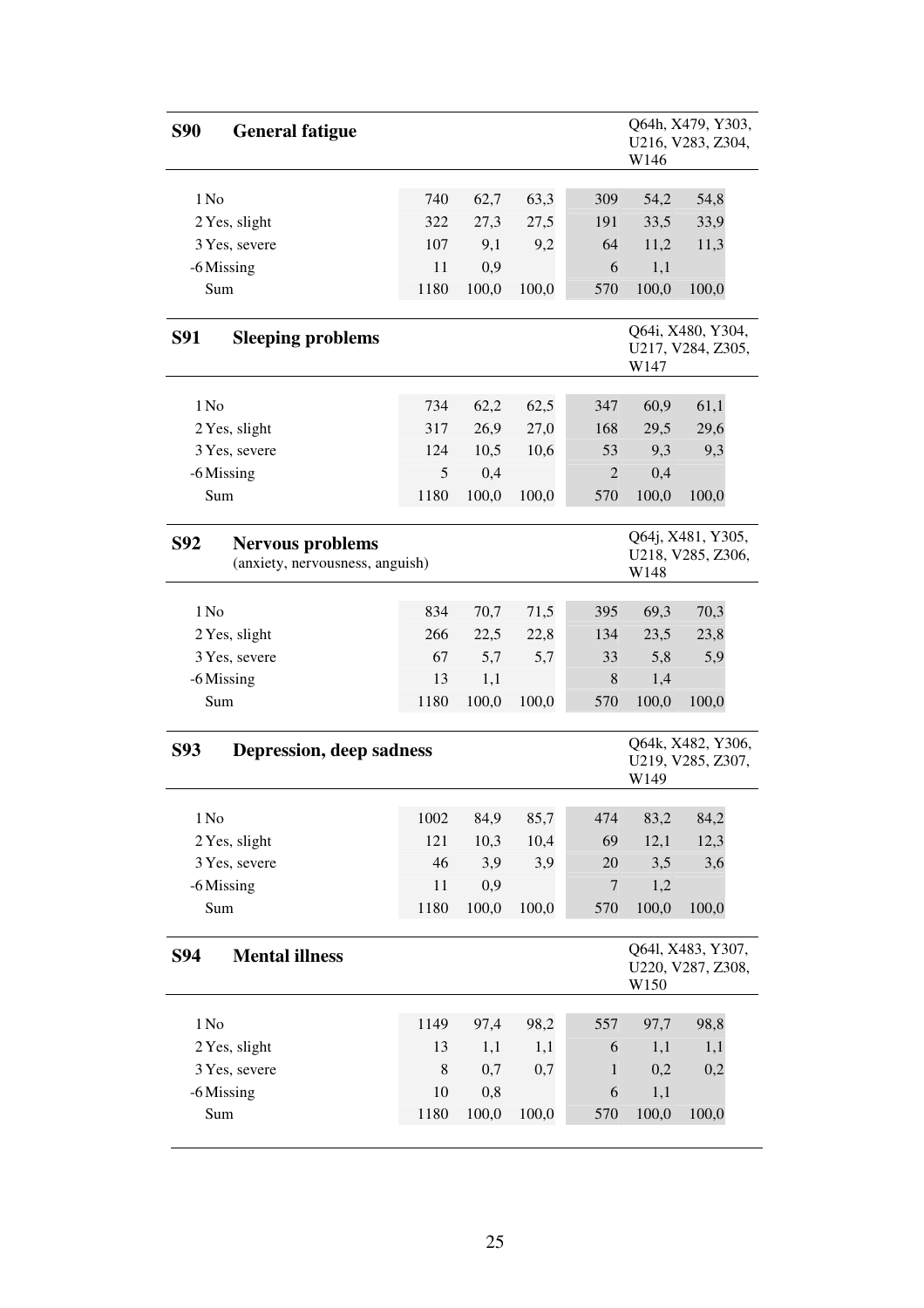| <b>Dizziness</b><br><b>S95</b>            |               |              |       |                | Q64m, X487,<br>Y311, U224, V291,<br>Z309, W154 |                                        |  |  |
|-------------------------------------------|---------------|--------------|-------|----------------|------------------------------------------------|----------------------------------------|--|--|
| 1 N <sub>0</sub>                          | 758           |              | 65,0  | 332            |                                                | 59,2                                   |  |  |
| 2 Yes, slight                             | 333           | 64,2<br>28,2 | 28,5  | 181            | 58,2<br>31,8                                   | 32,3                                   |  |  |
| 3 Yes, severe                             | 76            | 6,4          | 6,5   | 48             | 8,4                                            | 8,6                                    |  |  |
| -6 Missing                                | 13            | 1,1          |       | 9              | 1,6                                            |                                        |  |  |
| Sum                                       | 1180          | 100,0        | 100,0 | 570            | 100,0                                          | 100,0                                  |  |  |
|                                           |               |              |       |                |                                                |                                        |  |  |
| <b>Shortness of breath</b><br><b>S96</b>  |               |              |       |                | W153                                           | Q64n, X486, Y310,<br>U223, V290, Z310, |  |  |
|                                           |               |              |       |                |                                                |                                        |  |  |
| 1 N <sub>0</sub>                          | 806           | 68,3         | 69,2  | 382            | 67,0                                           | 68,3                                   |  |  |
| 2 Yes, slight                             | 270           | 22,9         | 23,2  | 135            | 23,7                                           | 24,2                                   |  |  |
| 3 Yes, severe                             | 89            | 7,5          | 7,6   | 42             | 7,4                                            | 7,5                                    |  |  |
| -6 Missing                                | 15            | 1,3          |       | 11             | 1,9                                            |                                        |  |  |
| Sum                                       | 1180          | 100,0        | 100,0 | 570            | 100,0                                          | 100,0                                  |  |  |
| <b>S97</b><br><b>Weight loss</b>          |               |              |       |                | X489, Y313, U226,<br>V293, Z311, W156          |                                        |  |  |
| 1 N <sub>0</sub>                          | 996           | 84,4         | 85,0  | 456            | 80,0                                           | 80,6                                   |  |  |
| 2 Yes, slight                             | 139           | 11,8         | 11,9  | 87             | 15,3                                           | 15,4                                   |  |  |
| 3 Yes, severe                             | 37            | 3,1          | 3,2   | 23             | 4,0                                            | 4,1                                    |  |  |
| -6 Missing                                | 8             | 0,7          |       | 4              | 0,7                                            |                                        |  |  |
| Sum                                       | 1180          | 100,0        | 100,0 | 570            | 100,0                                          | 100,0                                  |  |  |
|                                           |               |              |       |                |                                                |                                        |  |  |
| <b>Diabetes</b><br><b>S98</b>             |               |              |       |                | W164                                           | Q640, X497, Y321,<br>U234, V301, Z312, |  |  |
| 1 N <sub>0</sub>                          | 1005          | 85,2         | 85,5  | 485            | 85,1                                           | 85,5                                   |  |  |
| 2 Yes, slight                             | 140           | 11,9         | 11,9  | 64             | 11,2                                           | 11,3                                   |  |  |
| 3 Yes, severe                             | 30            | 2,5          | 2,6   | 18             | 3,2                                            | 3,2                                    |  |  |
| -6 Missing                                | $\mathfrak s$ | 0,4          |       | $\mathfrak{Z}$ | 0,5                                            |                                        |  |  |
| Sum                                       | 1180          | 100,0        | 100,0 | 570            | 100,0                                          | 100,0                                  |  |  |
|                                           |               |              |       |                |                                                |                                        |  |  |
| Cerebral thrombosis, stroke<br><b>S99</b> |               |              |       |                |                                                | Q64p, X462, Z313                       |  |  |
| 1 N <sub>0</sub>                          | 1123          | 95,2         | 95,4  | 529            | 92,8                                           | 93,1                                   |  |  |
| 2 Yes, slight                             | 36            | 3,1          | 3,1   | 26             | 4,6                                            | 4,6                                    |  |  |
| 3 Yes, severe                             | 18            | 1,5          | 1,5   | 13             | 2,3                                            | 2,3                                    |  |  |
| -6 Missing                                | 3             | 0,3          |       | $\mathbf{2}$   | 0,4                                            |                                        |  |  |
| Sum                                       | 1180          | 100,0        | 100,0 | 570            | 100,0                                          | 100,0                                  |  |  |
|                                           |               |              |       |                |                                                |                                        |  |  |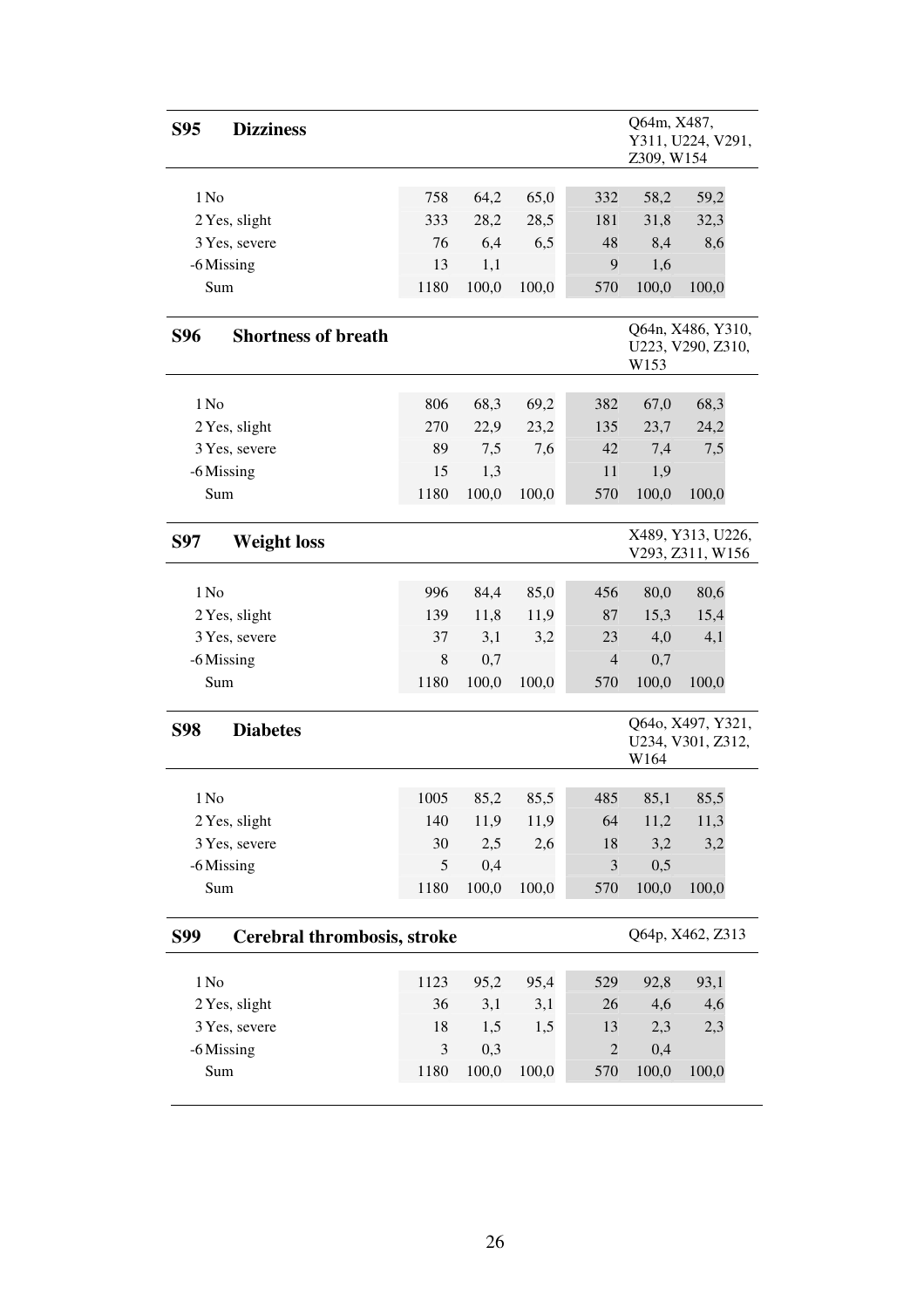| <b>S100</b>                                                                                                                 | Leg ulcers                                                           |            |              |              | Q64q, Z314   |                                                                                              |       |  |  |
|-----------------------------------------------------------------------------------------------------------------------------|----------------------------------------------------------------------|------------|--------------|--------------|--------------|----------------------------------------------------------------------------------------------|-------|--|--|
| 1 No                                                                                                                        |                                                                      | 1125       | 95,3         |              | 525          |                                                                                              |       |  |  |
|                                                                                                                             |                                                                      |            |              | 95,7         |              | 92,1<br>4,6                                                                                  | 92,6  |  |  |
|                                                                                                                             | 2 Yes, slight                                                        | 30         | 2,5          | 2,6          | 26           |                                                                                              | 4,6   |  |  |
|                                                                                                                             | 3 Yes, severe                                                        | 20<br>5    | 1,7<br>0,4   | 1,7          | 16<br>3      | 2,8<br>0,5                                                                                   | 2,8   |  |  |
| -6 Missing<br>Sum                                                                                                           |                                                                      |            |              |              |              |                                                                                              | 100,0 |  |  |
|                                                                                                                             |                                                                      | 1180       | 100,0        | 100,0        | 570          | 100,0                                                                                        |       |  |  |
| <b>S101</b>                                                                                                                 | <b>Stomach ache, pains</b>                                           |            |              |              |              | Q64r, X465, Y289, U202,<br>V269, Z315, W132                                                  |       |  |  |
| 1 No                                                                                                                        |                                                                      | 922        | 78,1         | 78,7         | 440          | 77,2                                                                                         | 77,6  |  |  |
|                                                                                                                             | 2 Yes, slight                                                        | 198        | 16,8         | 16,9         | 102          | 17,9                                                                                         | 18,0  |  |  |
|                                                                                                                             | 3 Yes, severe                                                        | 51         | 4,3          | 4,4          | 25           | 4,4                                                                                          | 4,4   |  |  |
| -6 Missing                                                                                                                  |                                                                      | 9          | 0,8          |              | 3            | 0,5                                                                                          |       |  |  |
| Sum                                                                                                                         |                                                                      | 1180       | 100,0        | 100,0        | 570          | 100,0                                                                                        | 100,0 |  |  |
| <b>S102</b>                                                                                                                 | Poor vision/eye disease<br>(not substantially improved with glasses) |            |              |              |              | Q64s, X454, Y279, U192,<br>V259, Z316, W122                                                  |       |  |  |
| 1 No                                                                                                                        |                                                                      |            |              |              |              |                                                                                              | 65,4  |  |  |
|                                                                                                                             |                                                                      | 836<br>231 | 70,8<br>19,6 | 71,3<br>19,7 | 371<br>126   | 65,1                                                                                         | 22,2  |  |  |
| 2 Yes, slight<br>3 Yes, severe                                                                                              |                                                                      | 106        | 9,0          | 9,0          | 70           | 22,1<br>12,3                                                                                 | 12,3  |  |  |
| -6 Missing                                                                                                                  |                                                                      | 7          | 0,6          |              | 3            | 0,5                                                                                          |       |  |  |
| Sum                                                                                                                         |                                                                      | 1180       | 100,0        | 100,0        | 570          | 100,0                                                                                        | 100,0 |  |  |
|                                                                                                                             |                                                                      |            |              |              |              |                                                                                              |       |  |  |
| <b>S103</b><br>Disorders of the reproductive organs<br>(Women: pain, prolapse, itching etc)<br>(Men: prostate problems etc) |                                                                      |            |              |              |              | Q64t, Z317<br>Women: X474, Y298,<br>U211, V277, W140<br>Men: X471, Y295, U208,<br>V275, W138 |       |  |  |
| 1 N <sub>0</sub>                                                                                                            |                                                                      | 965        | 81,8         | 82,8         | 452          | 79,3                                                                                         | 80,6  |  |  |
|                                                                                                                             | 2 Yes, slight                                                        | 158        | 13,4         | 13,6         | 83           | 14,6                                                                                         | 14,8  |  |  |
|                                                                                                                             | 3 Yes, severe                                                        | 43         | 3,6          | 3,7          | 26           | 4,6                                                                                          | 4,6   |  |  |
| -6 Missing                                                                                                                  |                                                                      | 14         | 1,2          |              | 9            | 1,6                                                                                          |       |  |  |
| Sum                                                                                                                         |                                                                      | 1180       | 100,0        | 100,0        | 570          | 100,0                                                                                        | 100,0 |  |  |
| <b>S104</b><br>Rashes, eczema, psoriasis                                                                                    |                                                                      |            |              |              |              | cf. Q64v,<br>X494, Y318, U231, V298,<br>Z318, W161                                           |       |  |  |
| 1 N <sub>0</sub>                                                                                                            |                                                                      | 1019       | 86,4         | 86,6         | 494          | 86,7                                                                                         | 87,0  |  |  |
|                                                                                                                             | 2 Yes, slight                                                        | 135        | 11,4         | 11,5         | 62           | 10,9                                                                                         | 10,9  |  |  |
|                                                                                                                             | 3 Yes, severe                                                        | 22         | 1,9          | 1,9          | 12           | 2,1                                                                                          | 2,1   |  |  |
| -6 Missing                                                                                                                  |                                                                      | 1019       | 86,4         | 86,6         | $\mathbf{2}$ | 0,4                                                                                          |       |  |  |
| Sum                                                                                                                         |                                                                      | 1180       | 100,0        | 100,0        | 570          | 100,0                                                                                        | 100,0 |  |  |
|                                                                                                                             |                                                                      |            |              |              |              |                                                                                              |       |  |  |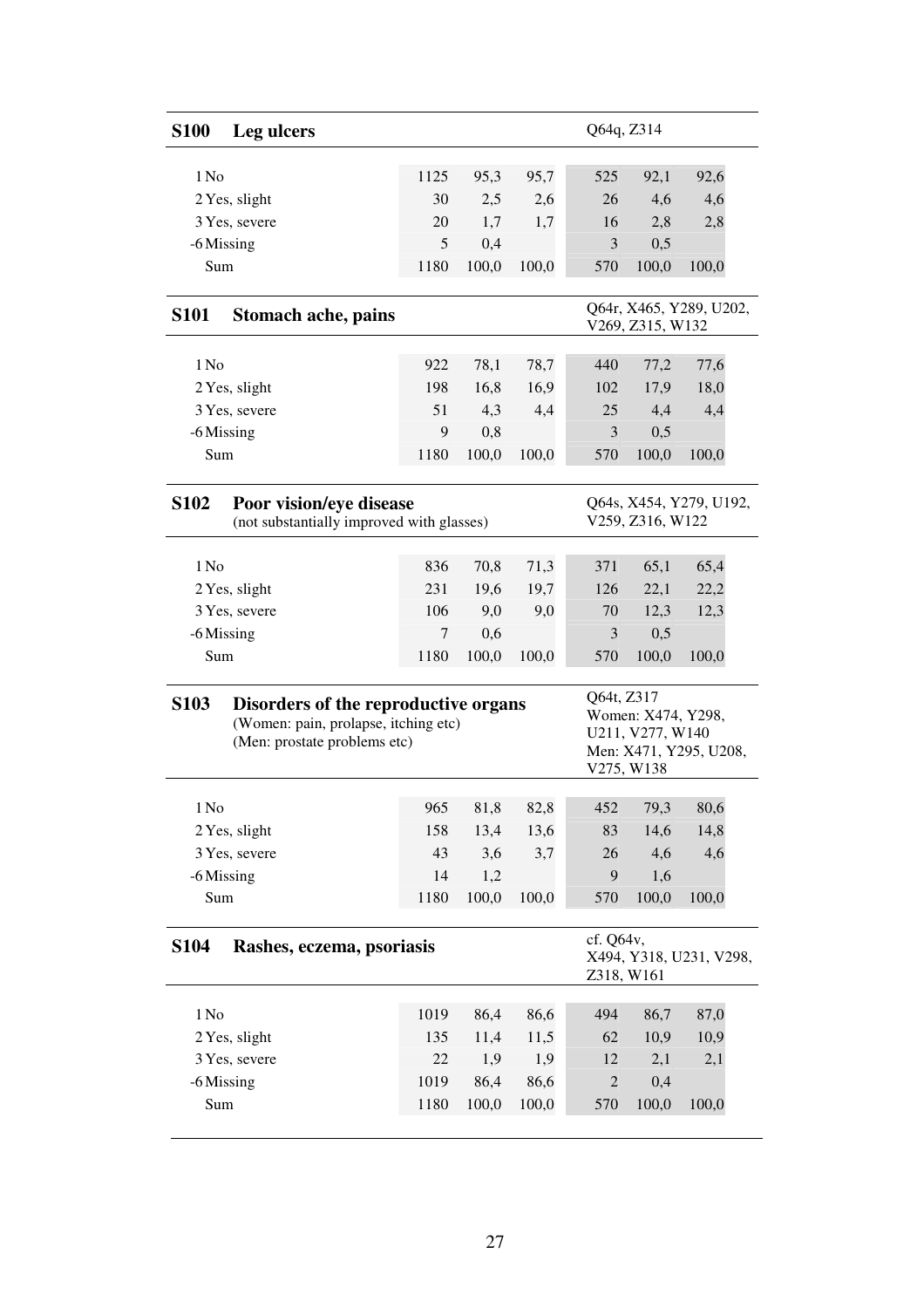| <b>S105</b><br><b>Hearing impairment</b>                                                                                                                |                                      |       |       |                | Z319, W123                    | cf. Q64w, X455,<br>Y280, U193, V260, |  |  |
|---------------------------------------------------------------------------------------------------------------------------------------------------------|--------------------------------------|-------|-------|----------------|-------------------------------|--------------------------------------|--|--|
|                                                                                                                                                         |                                      |       |       |                |                               |                                      |  |  |
| 1 No                                                                                                                                                    | 592                                  | 50,2  | 50,4  | 244            | 42,8                          | 43,0                                 |  |  |
| 2 Yes, slight                                                                                                                                           | 430                                  | 36,4  | 36,6  | 221            | 38,8                          | 39,0                                 |  |  |
| 3 Yes, severe                                                                                                                                           | 152                                  | 12,9  | 12,9  | 102            | 17,9                          | 18,0                                 |  |  |
| -6 Missing                                                                                                                                              | 6                                    | 0,5   |       | 3              | 0,5                           |                                      |  |  |
| Sum                                                                                                                                                     | 1180                                 | 100,0 | 100,0 | 570            | 100,0                         | 100,0                                |  |  |
| <b>S106</b><br><b>Malignant tumour, cancer</b>                                                                                                          |                                      |       |       |                | cf. Q64x, X495,<br>Z320, W162 | Y319, U232, V299,                    |  |  |
|                                                                                                                                                         |                                      |       |       |                |                               |                                      |  |  |
| 1 No                                                                                                                                                    | 1110                                 | 94,1  | 94,5  | 535            | 93,9                          | 94,2                                 |  |  |
| 2 Yes, slight                                                                                                                                           | 39                                   | 3,3   | 3,3   | 23             | 4,0                           | 4,0                                  |  |  |
| 3 Yes, severe                                                                                                                                           | 25                                   | 2,1   | 2,1   | 10             | 1,8                           | 1,8                                  |  |  |
| -6 Missing                                                                                                                                              | 6                                    | 0,5   |       | $\overline{2}$ | 0,4                           |                                      |  |  |
| Sum                                                                                                                                                     | 1180                                 | 100,0 | 100,0 | 570            | 100,0                         | 100,0                                |  |  |
| <b>S107</b><br>Lung problems<br>(asthma, pneumonia)                                                                                                     | cf. Q64z, Z321                       |       |       |                |                               |                                      |  |  |
| 1 No                                                                                                                                                    | 1042                                 | 88,3  | 88,6  | 498            | 87,4                          | 87,7                                 |  |  |
| 2 Yes, slight                                                                                                                                           | 91                                   | 7,7   | 7,7   | 45             | 7,9                           | 7,9                                  |  |  |
| 3 Yes, severe                                                                                                                                           | 43                                   | 3,6   | 3,7   | 25             | 4,4                           | 4,4                                  |  |  |
| -6 Missing                                                                                                                                              | $\overline{4}$                       | 0,3   |       | $\overline{2}$ | 0,4                           |                                      |  |  |
| Sum                                                                                                                                                     | 1180                                 | 100,0 | 100,0 | 570            | 100,0                         | 100,0                                |  |  |
| <b>S108</b>                                                                                                                                             | Z326<br>Broken bones, broken hip etc |       |       |                |                               |                                      |  |  |
|                                                                                                                                                         |                                      |       |       |                |                               |                                      |  |  |
| 1 N <sub>0</sub>                                                                                                                                        | 1136                                 | 96,3  | 96,6  | 541            | 94,9                          | 95,1                                 |  |  |
| 2 Yes, slight                                                                                                                                           | 12                                   | 1,0   | 1,0   | 8              | 1,4                           | 1,4                                  |  |  |
| 3 Yes, severe                                                                                                                                           | 28                                   | 2,4   | 2,4   | 20             | 3,5                           | 3,5                                  |  |  |
| -6 Missing                                                                                                                                              | $\overline{4}$                       | 0,3   |       | 1              | 0,2                           |                                      |  |  |
| Sum                                                                                                                                                     | 1180                                 | 100,0 | 100,0 | 570            | 100,0                         | 100,0                                |  |  |
| <b>Other disease/disorder</b><br><b>S109</b><br>Have you had any other disease or disorder during the last 12<br>month that has nor been mentioned yet? |                                      |       |       |                |                               |                                      |  |  |
| 1 Yes                                                                                                                                                   | 226                                  | 19,2  | 19,2  | 112            | 19,6                          | 19,7                                 |  |  |
| 2N <sub>0</sub>                                                                                                                                         | 949                                  | 80,4  | 80,8  | 456            | 80,0                          | 80,3                                 |  |  |
| -6 Missing                                                                                                                                              | 5                                    | 0,4   |       | $\overline{c}$ | 0,4                           |                                      |  |  |
| Sum                                                                                                                                                     | 1180                                 | 100,0 | 100,0 | 570            | 100,0                         | 100,0                                |  |  |
|                                                                                                                                                         |                                      |       |       |                |                               |                                      |  |  |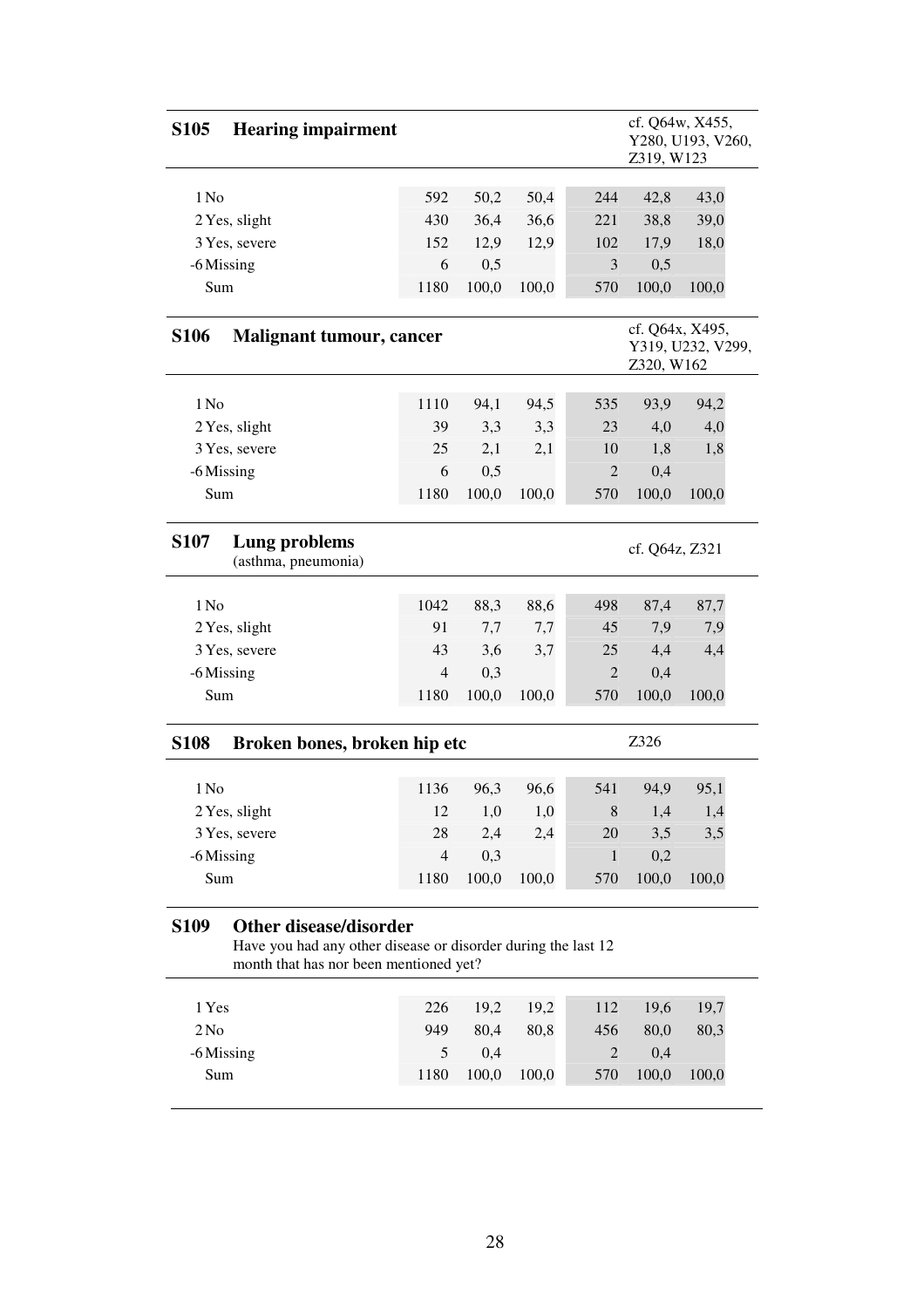#### **S110 Degree of severity**

| Do you have slight or severe problems with that disease or |  |
|------------------------------------------------------------|--|
| disorder?                                                  |  |

| 1 Slight                       | 103  | 8.7   | 45.6  | 52  | 9.1   | 46.4  |
|--------------------------------|------|-------|-------|-----|-------|-------|
| 2 Severe                       | 123  | 10.4  | 54.4  | 60  | 10.5  | 53.6  |
| -5 No other diseases/disorders |      |       |       |     |       |       |
| /missing according to S105     | 954  | 80.8  |       | 458 | 80.4  |       |
| Sum                            | 1180 | 100.0 | 100.0 | 570 | 100.0 | 100.0 |
|                                |      |       |       |     |       |       |

### **S111 Other disease/disorder : urinary tract infection**

What other disease/disorder do you have?

|      | 0.6   | 43.8  |     | $0.5^{\circ}$ | 37,5  |
|------|-------|-------|-----|---------------|-------|
| 9    | 0.8   | 56.3  |     | 0.9           | 62,5  |
| 210  | 17.8  |       | 104 | 18.2          |       |
|      |       |       |     |               |       |
| 954  | 80.8  |       | 458 | 80.4          |       |
| 1180 | 100.0 | 100,0 | 570 | 100,0         | 100.0 |
|      |       |       |     |               |       |

### **S112 Other disease/disorder : rheumatism**

What other disease/disorder do you have?

| 1 Slight                                                     | 9    | 0.8  | 75.0  | 4   | 0.7   | 66,7  |
|--------------------------------------------------------------|------|------|-------|-----|-------|-------|
| 2 Severe                                                     | 3    | 0.3  | 25.0  |     | 0.4   | 33,3  |
| -6 Not mentioned                                             | 214  | 18.1 |       | 106 | 18.6  |       |
| -5 No other diseases/disorders<br>/missing according to S105 | 954  | 80.8 |       | 458 | 80.4  |       |
| Sum                                                          | 1180 | 0.8  | 100,0 | 570 | 100.0 | 100.0 |

# **S113 Other disease/disorder : tinnitus**

What other disease/disorder do you have?

| 1 Slight                       | 2    | 0.2   | 66,7  |     | 0.2   | 50,0  |
|--------------------------------|------|-------|-------|-----|-------|-------|
| 2 Severe                       |      | 0.1   | 33,3  |     | 0,2   | 50,0  |
| -6 Not mentioned               | 223  | 18.9  |       | 110 | 19.3  |       |
| -5 No other diseases/disorders |      |       |       |     |       |       |
| /missing according to S105     | 954  | 80.8  |       | 458 | 80.4  |       |
| Sum                            | 1180 | 100.0 | 100,0 | 570 | 100.0 | 100.0 |
|                                |      |       |       |     |       |       |

#### **Continence**

Many elderly have problems controlling their urine. Have you had any such problem? cf. Q56,  $cf.Z328$ 

#### **S114 Answer**

| 0 Answer    | 1174 | 99,5    | 99.5          | 567 | 99.5  | 99.5  |
|-------------|------|---------|---------------|-----|-------|-------|
| 1 No answer |      | 6 $0.5$ | $0.5^{\circ}$ | 3   | 0.5   | 0.5   |
| Sum         | 1180 | 100,0   | 100,0         | 570 | 100,0 | 100,0 |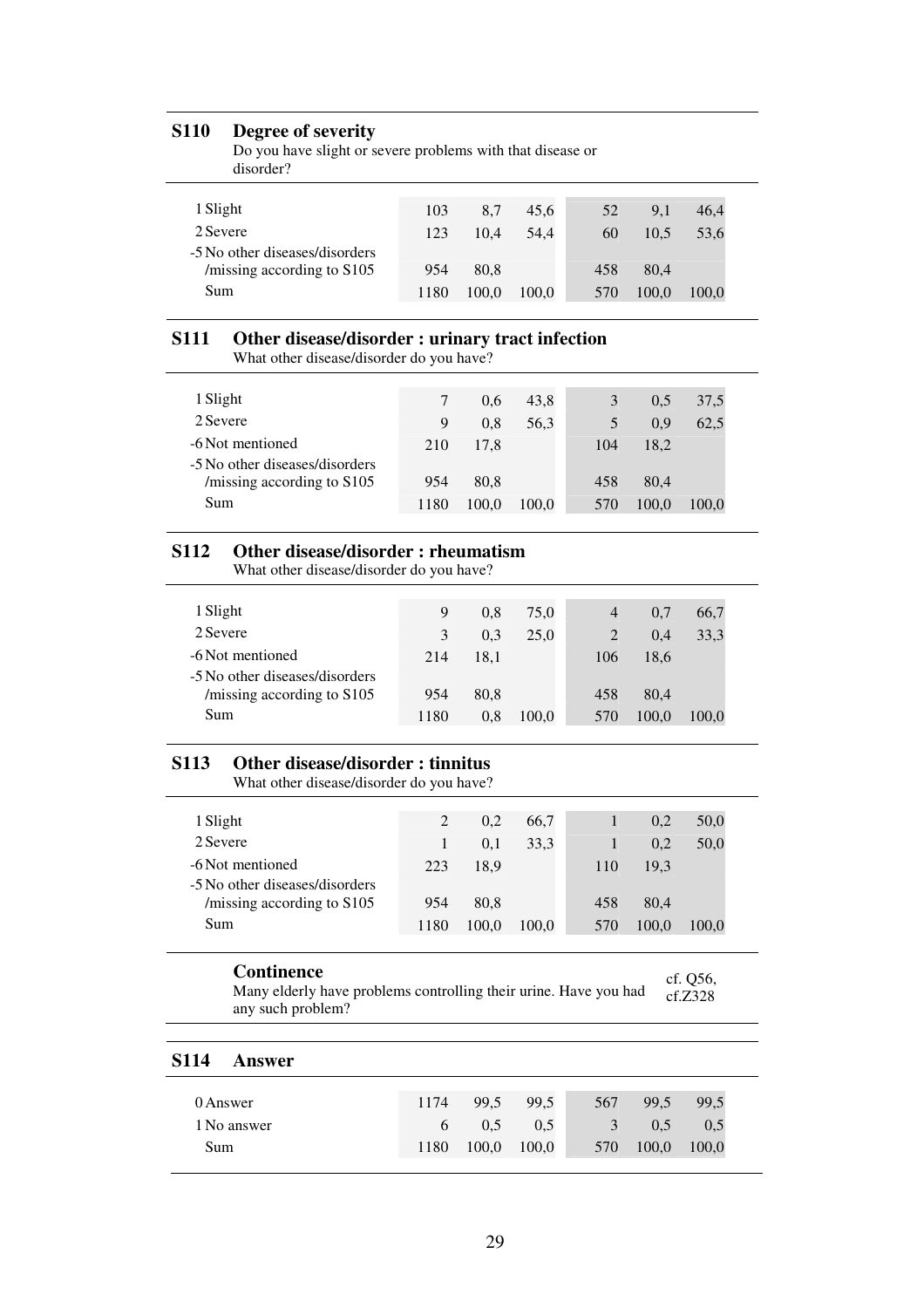| 0 Not mentioned                               | 1112 | 94,2  | 94,2  | 544 | 95,4  | 95,4         |
|-----------------------------------------------|------|-------|-------|-----|-------|--------------|
| 1 Mentioned                                   | 68   | 5,8   | 5,8   | 26  | 4,6   | 4,6          |
| Sum                                           | 1180 | 100,0 | 100,0 | 570 | 100,0 | 100,0        |
| <b>S116</b><br>Yes, at night                  |      |       |       |     |       |              |
|                                               |      |       |       |     |       |              |
| 0 Not mentioned                               | 1100 | 93,2  | 93,2  | 523 | 91,8  | 91,8         |
| 1 Mentioned                                   | 80   | 6,8   | 6,8   | 47  | 8,2   | 8,2          |
| Sum                                           | 1180 | 100,0 | 100,0 | 570 | 100,0 | 100,0        |
| <b>S117</b><br><b>Yes, sometimes</b>          |      |       |       |     |       |              |
| 0 Not mentioned                               | 995  | 84,3  | 84,3  | 478 | 83,9  | 83,9         |
| 1 Mentioned                                   | 185  | 15,7  | 15,7  | 92  | 16,1  | 16,1         |
| Sum                                           | 1180 | 100,0 | 100,0 | 570 | 100,0 | 100,0        |
|                                               |      |       |       |     |       |              |
| <b>S118</b><br>Yes, often                     |      |       |       |     |       |              |
| 0 Not mentioned                               | 1102 | 93,4  | 93,4  | 522 | 91,6  | 91,6         |
| 1 Mentioned                                   | 78   | 6,6   | 6,6   | 48  | 8,4   | 8,4          |
| Sum                                           | 1180 | 100,0 | 100,0 | 570 | 100,0 | 100,0        |
| <b>S119</b><br>No, never                      |      |       |       |     |       |              |
| 0 Not mentioned                               | 466  | 39,5  | 39,5  | 268 | 47,0  | 47,0         |
| 1 Mentioned                                   | 714  | 60,5  | 60,5  | 302 | 53,0  | 53,0         |
| Sum                                           | 1180 | 100,0 | 100,0 | 570 | 100,0 | 100,0        |
| <b>S120</b><br>Have a catheter or diaper      |      |       |       |     |       |              |
|                                               |      |       |       |     |       |              |
| 0 Not mentioned                               | 1063 | 90,1  | 90,1  | 486 | 85,3  | 85,3         |
| 1 Mentioned                                   | 117  | 9,9   | 9,9   | 84  | 14,7  | 14,7         |
| Sum                                           | 1180 | 100,0 | 100,0 | 570 | 100,0 | 100,0        |
| <b>Dichotomised continence</b><br><b>S121</b> |      |       |       |     |       | Q56dic, Z329 |
| 0 No, never any problems                      | 714  | 60,5  | 60,8  | 302 | 53,0  | 53,3         |
| 1 Some problems                               | 460  | 39,0  | 39,2  | 265 | 46,5  | 46,7         |
| -6 Missing according to S110                  | 6    | 0,5   |       | 3   | 0,5   |              |
| Sum                                           | 1180 | 100,0 | 100,0 | 570 | 100,0 | 100,0        |
|                                               |      |       |       |     |       |              |

# **S115 Yes, when I laugh or sneeze**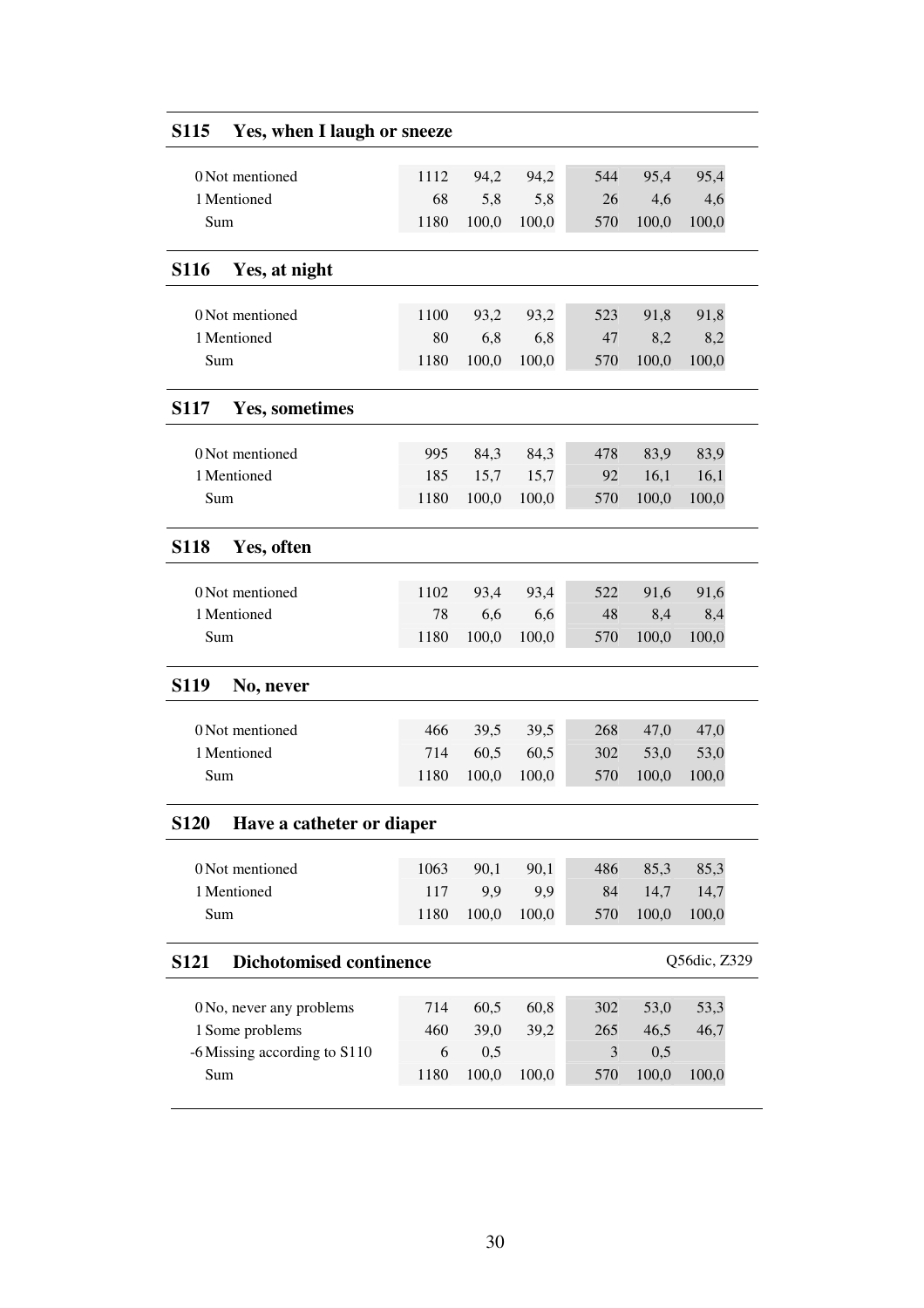| <b>S122</b>                                                                                                                                                                                                                          | Hearing: conversation with several others<br>Q66, Z330<br>Can you, with or without hearing aid, hear what is said in a<br>conversation between several people without difficulties? |                |       |       |     |       |       |  |  |  |  |
|--------------------------------------------------------------------------------------------------------------------------------------------------------------------------------------------------------------------------------------|-------------------------------------------------------------------------------------------------------------------------------------------------------------------------------------|----------------|-------|-------|-----|-------|-------|--|--|--|--|
| 1 Yes                                                                                                                                                                                                                                |                                                                                                                                                                                     | 760            | 64,4  | 64,9  | 321 | 56,3  | 56,7  |  |  |  |  |
| 2N <sub>0</sub>                                                                                                                                                                                                                      |                                                                                                                                                                                     | 411            | 34,8  | 35,1  | 245 | 43,0  | 43,3  |  |  |  |  |
| -6 Missing                                                                                                                                                                                                                           |                                                                                                                                                                                     | 9              | 0,8   |       | 4   | 0,7   |       |  |  |  |  |
|                                                                                                                                                                                                                                      | Sum                                                                                                                                                                                 |                | 100,0 | 100,0 | 570 | 100,0 | 100,0 |  |  |  |  |
| <b>S123</b><br>Hearing: conversation with one person<br>Z330<br>Can you, with or without hearing aid, hear what is said in a<br>conversation with one person without difficulties?                                                   |                                                                                                                                                                                     |                |       |       |     |       |       |  |  |  |  |
| 1 Yes                                                                                                                                                                                                                                |                                                                                                                                                                                     | 352            | 29,8  | 85,6  | 201 | 35,3  | 82,4  |  |  |  |  |
| 2N <sub>0</sub>                                                                                                                                                                                                                      |                                                                                                                                                                                     | 59             | 5,0   | 14,4  | 43  | 7,5   | 17,6  |  |  |  |  |
| -6 Missing                                                                                                                                                                                                                           |                                                                                                                                                                                     | 1              | 0,1   |       | 1   | 0,2   |       |  |  |  |  |
|                                                                                                                                                                                                                                      | -5 Can hear when several people<br>talk/missing according to S118                                                                                                                   | 768            | 65,1  |       | 325 | 57,0  |       |  |  |  |  |
| Sum                                                                                                                                                                                                                                  |                                                                                                                                                                                     | 1180           | 100,0 | 100,0 | 570 | 100,0 | 100,0 |  |  |  |  |
| <b>S124</b><br>Z332<br><b>Index of hearing</b><br>Answering 'Yes' in S118 means good hearing, answering 'Yes' in<br>S119 means slightly impaired hearing and answering 'No' in both<br>S118 and S119 means severly impaired hearing. |                                                                                                                                                                                     |                |       |       |     |       |       |  |  |  |  |
|                                                                                                                                                                                                                                      | 1 Good hearing                                                                                                                                                                      | 760            | 64,4  | 65,0  | 321 | 56,3  | 56,8  |  |  |  |  |
|                                                                                                                                                                                                                                      | 2 Slightly impaired hearing                                                                                                                                                         | 351            | 29,7  | 30,0  | 201 | 35,3  | 35,6  |  |  |  |  |
|                                                                                                                                                                                                                                      | 3 Severly impaired hearing                                                                                                                                                          | 59             | 5,0   | 5,0   | 43  | 7,5   | 7,6   |  |  |  |  |
| -6 Missing                                                                                                                                                                                                                           |                                                                                                                                                                                     | 10             | 0,8   |       | 5   | 0,9   |       |  |  |  |  |
| Sum                                                                                                                                                                                                                                  |                                                                                                                                                                                     | 1180           | 100,0 | 100,0 | 570 | 100,0 | 100,0 |  |  |  |  |
| S <sub>125</sub>                                                                                                                                                                                                                     | Reading a newspaper<br>Can you read a newspaper without difficulties?                                                                                                               |                |       |       |     |       | Z333  |  |  |  |  |
|                                                                                                                                                                                                                                      | 1 Yes, without glasses                                                                                                                                                              | 98             | 8,3   | 8,4   | 42  | 7,4   | 7,4   |  |  |  |  |
|                                                                                                                                                                                                                                      | 2 Yes, with glasses                                                                                                                                                                 | 918            | 77,8  | 78,3  | 413 | 72,5  | 73,1  |  |  |  |  |
|                                                                                                                                                                                                                                      | 3 No, have certain difficulties                                                                                                                                                     | 66             | 5,6   | 5,6   | 43  | 7,5   | 7,6   |  |  |  |  |
|                                                                                                                                                                                                                                      | 4 No, not at all                                                                                                                                                                    | 91             | 7,7   | 7,8   | 67  | 11,8  | 11,9  |  |  |  |  |
| -6 Missing                                                                                                                                                                                                                           |                                                                                                                                                                                     | $\overline{7}$ | 0,6   |       | 5   | 0,9   |       |  |  |  |  |
| Sum                                                                                                                                                                                                                                  |                                                                                                                                                                                     | 1180           | 100,0 | 100,0 | 570 | 100,0 | 100,0 |  |  |  |  |
|                                                                                                                                                                                                                                      |                                                                                                                                                                                     |                |       |       |     |       |       |  |  |  |  |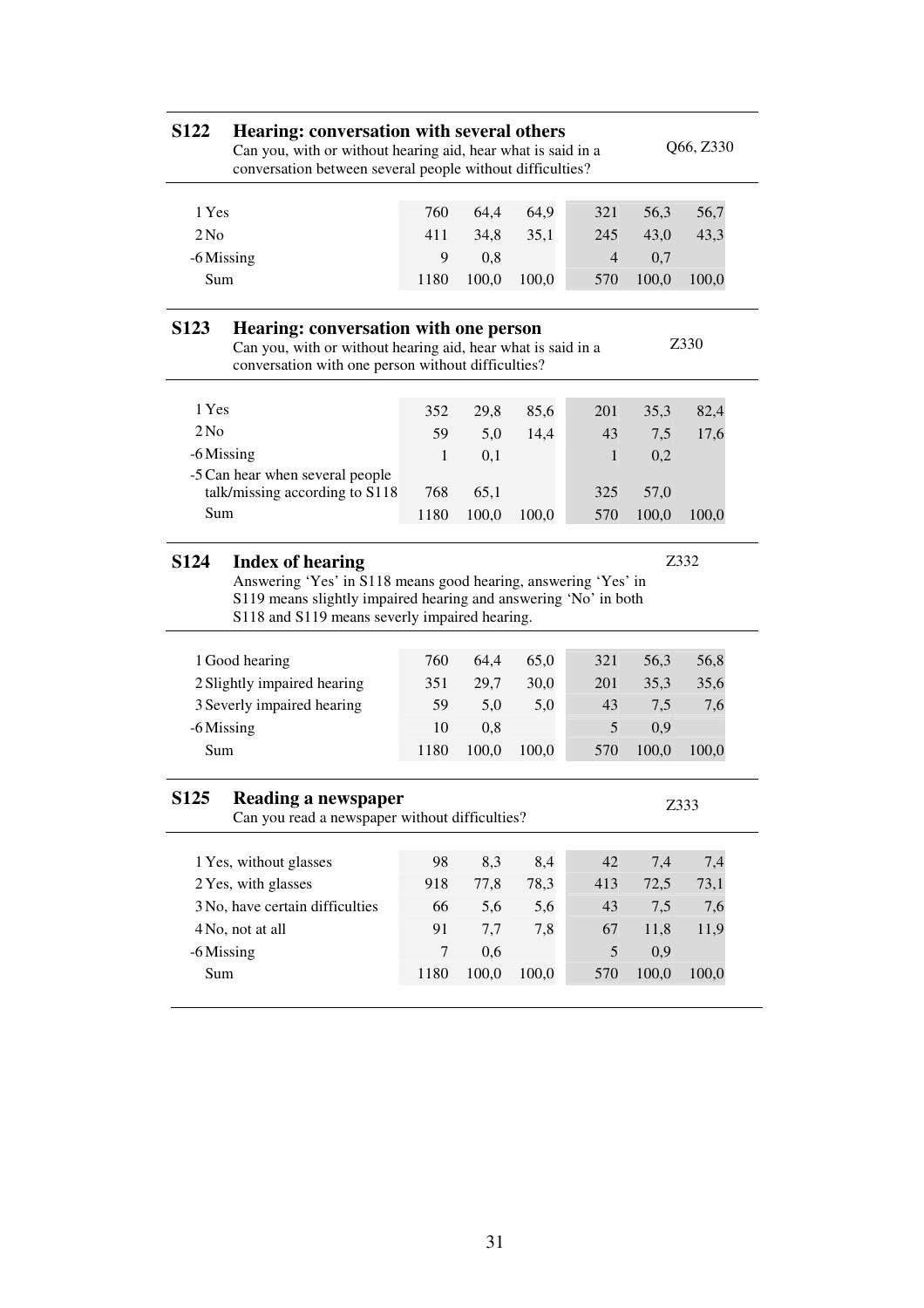| <b>S126</b>                                                                                                                                                      | <b>Dental health</b><br>Which of the following statements best describes the condition of<br>you theeth? |      |                    |       |                |                        | Z350, Q77,<br>X519, Y336,<br>cf. U269,<br>cf. V336,<br>cf. W185 |
|------------------------------------------------------------------------------------------------------------------------------------------------------------------|----------------------------------------------------------------------------------------------------------|------|--------------------|-------|----------------|------------------------|-----------------------------------------------------------------|
|                                                                                                                                                                  |                                                                                                          |      |                    |       |                |                        |                                                                 |
|                                                                                                                                                                  | 1 No teeth, or only a few left                                                                           | 35   | 3,0                | 3,0   | 24             | 4,2                    | 4,3                                                             |
|                                                                                                                                                                  | 2 Complete dentures, or partial<br>dentures                                                              | 400  | 33,9               | 34,3  | 254            | 44,6                   | 45,3                                                            |
|                                                                                                                                                                  | 3 Own teeth but in poor shape,<br>i.e., many missing, etc.<br>4 Own teeth, many crowns,                  | 49   | 4,2                | 4,2   | 25             | 4,4                    | 4,5                                                             |
|                                                                                                                                                                  | fillings, bridges<br>5 Own teeth, in good shape, few                                                     | 466  | 39,5               | 40,0  | 175            | 30,7                   | 31,2                                                            |
|                                                                                                                                                                  | fillings                                                                                                 | 215  | 18,2               | 18,5  | 83             | 14,6                   | 14,8                                                            |
| $-6$ Missing                                                                                                                                                     |                                                                                                          | 15   | 1,3                |       | 9              | 1,6                    |                                                                 |
| Sum                                                                                                                                                              |                                                                                                          | 1180 | 100,0              | 100,0 | 570            | 100,0                  | 100,0                                                           |
| Q78, X520,<br><b>Problems with dentures</b><br><b>S127</b><br>Y337, U270,<br>Do your dentures work well or do you habe trouble with them?<br>V337, W186,<br>Z351 |                                                                                                          |      |                    |       |                |                        |                                                                 |
|                                                                                                                                                                  | 1 Work well                                                                                              | 347  | 29,4               | 88,5  | 220            | 38,6                   | 88,0                                                            |
|                                                                                                                                                                  | 2 Have problems                                                                                          | 45   | 3,8                | 11,5  | 30             | 5,3                    | 12,0                                                            |
|                                                                                                                                                                  |                                                                                                          | 8    | 0,7                |       | $\overline{4}$ |                        |                                                                 |
| -6 Missing                                                                                                                                                       | -5 Have no dentures                                                                                      | 780  |                    |       |                | 0,7<br>55,4            |                                                                 |
|                                                                                                                                                                  |                                                                                                          |      | 66,1               |       | 316            |                        |                                                                 |
| Sum                                                                                                                                                              |                                                                                                          | 1180 | 100,0              | 100,0 | 570            | 100,0                  | 100,0                                                           |
| <b>S128</b>                                                                                                                                                      | <b>Pivot teeth</b><br>Do you have pivot teeth?                                                           |      |                    |       |                |                        |                                                                 |
|                                                                                                                                                                  |                                                                                                          |      |                    |       |                |                        |                                                                 |
| 1 Yes                                                                                                                                                            |                                                                                                          | 296  | 25,1               | 25,3  | 108            | 18,9                   | 19,1                                                            |
| 2N <sub>0</sub>                                                                                                                                                  |                                                                                                          | 845  | 71,6               | 72,3  | 441            | 77,4                   | 78,1                                                            |
|                                                                                                                                                                  | 99 Do not know                                                                                           | 28   | 2,4                | 2,4   | 16             | 2,8                    | 2,8                                                             |
| -6 Missing                                                                                                                                                       |                                                                                                          | 11   | 0,9                |       | 5              | 0,9                    |                                                                 |
| Sum                                                                                                                                                              |                                                                                                          | 1180 | 100,0              | 100,0 | 570            | 100,0                  | 100,0                                                           |
| <b>S129</b>                                                                                                                                                      | Number of pivot teeth<br>How many pivot teeth do you have?                                               |      |                    |       |                |                        |                                                                 |
|                                                                                                                                                                  | Minimum value<br>Maximum value                                                                           |      | $\mathbf{0}$<br>28 |       |                | $\boldsymbol{0}$<br>20 |                                                                 |
| Mean                                                                                                                                                             | Std. Deviation                                                                                           |      | 3,12<br>3,42       |       |                | 3,07<br>3,25           |                                                                 |
|                                                                                                                                                                  | Do not know                                                                                              |      | 34                 |       |                | 18                     |                                                                 |
|                                                                                                                                                                  | Not stated having pivot teeth                                                                            |      | 884                |       |                | 462                    |                                                                 |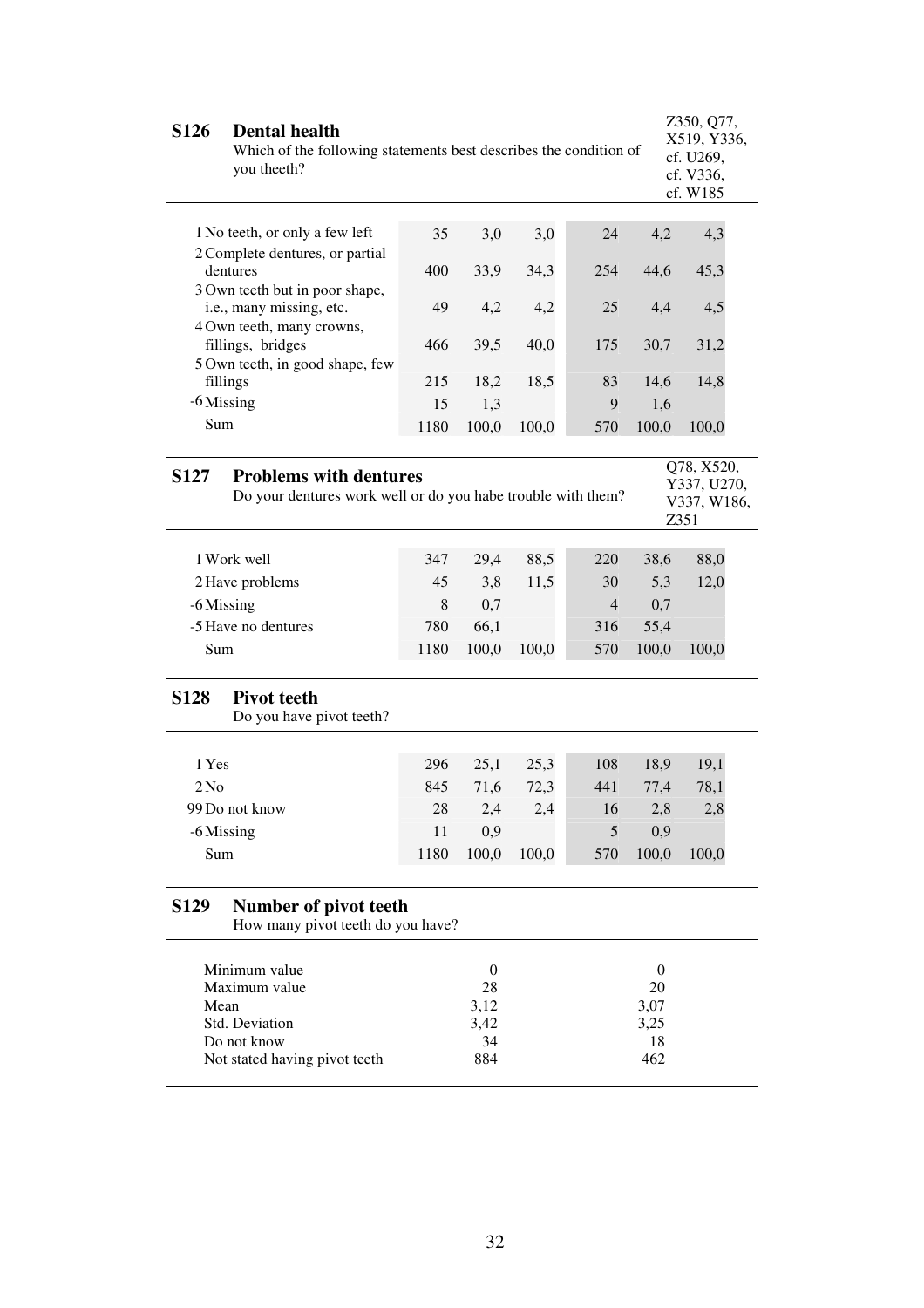| <b>S130</b><br><b>Dental care</b>                                                                       | Have you visited a dentist during the last 12 month? |                                     |                              |                                           |                                     |                              |  |  |
|---------------------------------------------------------------------------------------------------------|------------------------------------------------------|-------------------------------------|------------------------------|-------------------------------------------|-------------------------------------|------------------------------|--|--|
| 1 Yes                                                                                                   | 781                                                  | 66,2                                | 66,9                         | 321                                       | 56,3                                | 57,0                         |  |  |
| 2N <sub>0</sub>                                                                                         | 387                                                  | 32,8                                | 33,1                         | 242                                       | 42,5                                | 43,0                         |  |  |
| -6 Missing                                                                                              | 12                                                   | 1,0                                 |                              | 7                                         | 1,2                                 |                              |  |  |
| Sum                                                                                                     | 1180                                                 | 100,0                               | 100,0                        | 570                                       | 100,0                               | 100,0                        |  |  |
| <b>S131</b><br><b>Chewing hard food</b><br>O79, Z352<br>Can you chew hard food such as bread or apples? |                                                      |                                     |                              |                                           |                                     |                              |  |  |
| 1 Yes, without difficulties<br>2 Yes, but I must be careful<br>2 No, not at all<br>-6 Missing<br>Sum    | 904<br>210<br>62<br>$\overline{4}$<br>1180           | 76,6<br>17,8<br>5.3<br>0,3<br>100,0 | 76,9<br>17,9<br>5.3<br>100,0 | 395<br>131<br>42<br>$\overline{2}$<br>570 | 69,3<br>23,0<br>7,4<br>0,4<br>100,0 | 69,5<br>23,1<br>7,4<br>100,0 |  |  |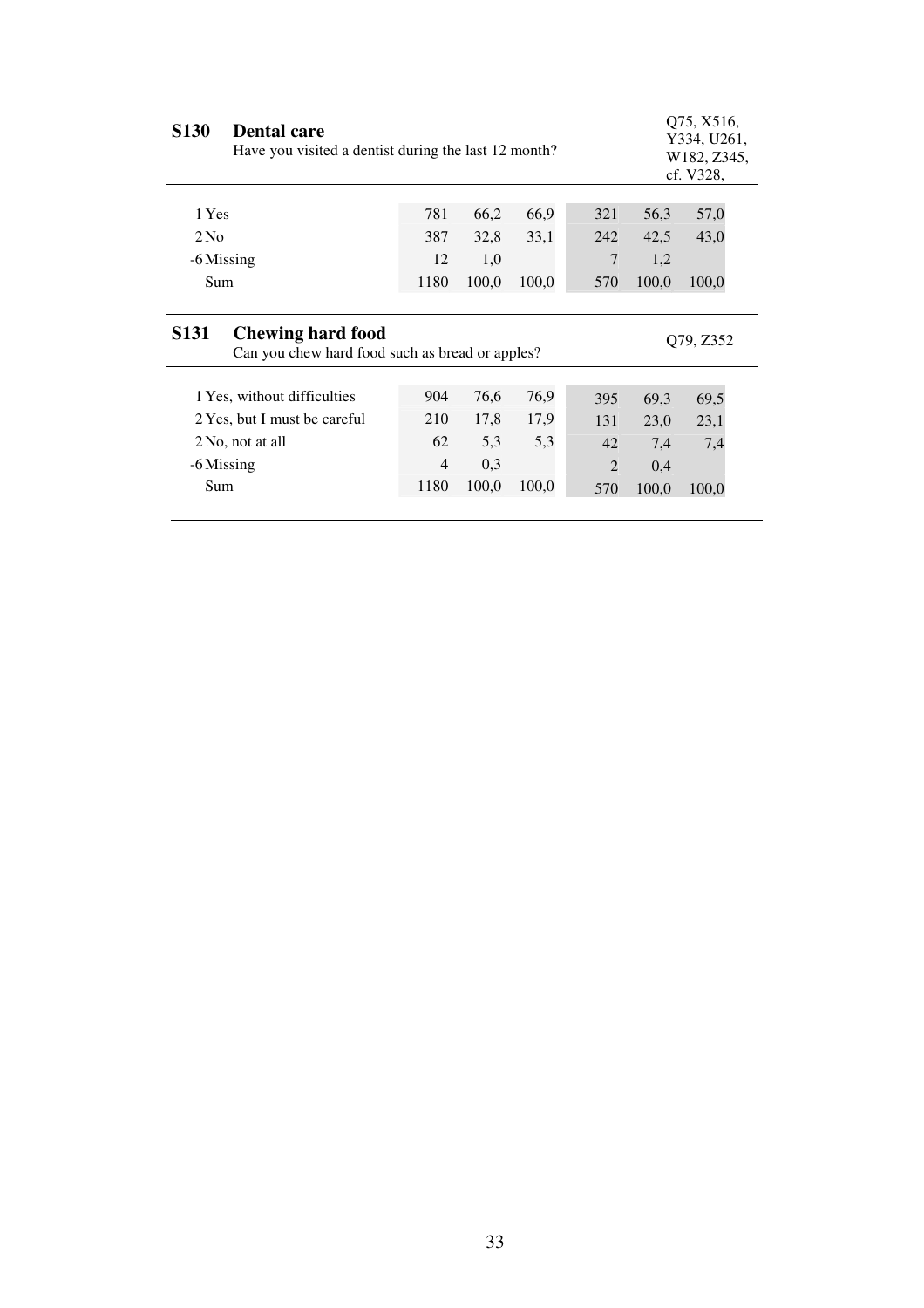| <b>S132</b><br><b>Shopping</b><br>Do you usually shop for food yourself? |                |       |       |     |       | Q88, Z364        |
|--------------------------------------------------------------------------|----------------|-------|-------|-----|-------|------------------|
| 1 Yes, completely by myself                                              | 686            | 58,1  | 62,3  | 280 | 49,1  | 55,3             |
| 2 Yes, with help                                                         | 231            | 19,6  | 21,0  | 103 | 18,1  | 20,4             |
| 2 No, not at all                                                         | 184            | 15,6  | 16,7  | 123 | 21,6  | 24,3             |
| -6 Missing                                                               | $\overline{2}$ | 0,2   |       | 1   | 0,2   |                  |
| -3 Not living in ordinary housing/                                       |                |       |       |     |       |                  |
| service flat according to S18                                            | 77             | 6,5   |       | 63  | 11,1  |                  |
| Sum                                                                      | 1180           | 100,0 | 100,0 | 570 | 100,0 | 100,0            |
| <b>Help to shop</b><br>Who helps you to do your shopping usually?        |                |       |       |     |       | Q89              |
| Husband/wife/cohabitant<br><b>S133</b>                                   |                |       |       |     |       | Q89a, Z365       |
| 0 Not mentioned                                                          | 161            | 13,6  | 38,8  | 131 | 23,0  | 58,0             |
| 1 Mentioned                                                              | 254            | 21,5  | 61,2  | 95  | 16,7  | 42,0             |
| -5 No help needed according to                                           |                |       |       |     |       |                  |
| S <sub>128</sub>                                                         | 686            | 58,1  |       | 281 | 49,1  |                  |
| -3 Not living in ordinary housing/<br>service flat according to S18      | 77             | 6,5   |       | 63  | 11,1  |                  |
| -6 Missing according to S128                                             | $\overline{c}$ | 0,2   |       | 1   | 0,2   |                  |
| Sum                                                                      | 1180           | 100,0 | 100,0 | 570 | 100,0 | 100,0            |
| S <sub>1</sub> 34<br><b>Daughter</b>                                     |                |       |       |     |       | Z <sub>366</sub> |
| 0 Not mentioned                                                          | 375            | 31,8  | 90,4  | 192 | 33,7  | 85,0             |
| 1 Mentioned                                                              | 40             | 3,4   | 9,6   | 34  | 6,0   | 15,0             |
| -5 No help needed according to                                           |                |       |       |     |       |                  |
| S <sub>128</sub>                                                         | 686            | 58,1  |       | 281 | 49,1  |                  |
| -3 Not living in ordinary housing/                                       |                |       |       |     |       |                  |
| service flat according to S18                                            | 77             | 6,5   |       | 63  | 11,1  |                  |
| -6 Missing according to S128                                             | $\overline{2}$ | 0,2   |       | 1   | 0,2   |                  |
| Sum                                                                      | 1180           | 100,0 | 100,0 | 570 | 100,0 | 100,0            |
| S <sub>135</sub><br>Son                                                  |                |       |       |     |       | Z367             |
| 0 Not mentioned                                                          | 389            | 33,0  | 93,7  | 206 | 36,1  | 91,2             |
| 1 Mentioned                                                              | 26             | 2,2   | 6,3   | 20  | 3,5   | 8,8              |
| -5 No help needed according to<br>S <sub>128</sub>                       | 686            | 58,1  |       | 281 | 49,1  |                  |
| -3 Not living in ordinary housing/                                       |                |       |       |     |       |                  |
| service flat according to S18                                            | 77             | 6,5   |       | 63  | 11,1  |                  |
| -6 Missing according to S128                                             | $\overline{2}$ | 0,2   |       | 1   | 0,2   |                  |
| Sum                                                                      | 1180           | 100,0 | 100,0 | 570 | 100,0 | 100,0            |

# *IADL – Instrumental Activities of Daily Living*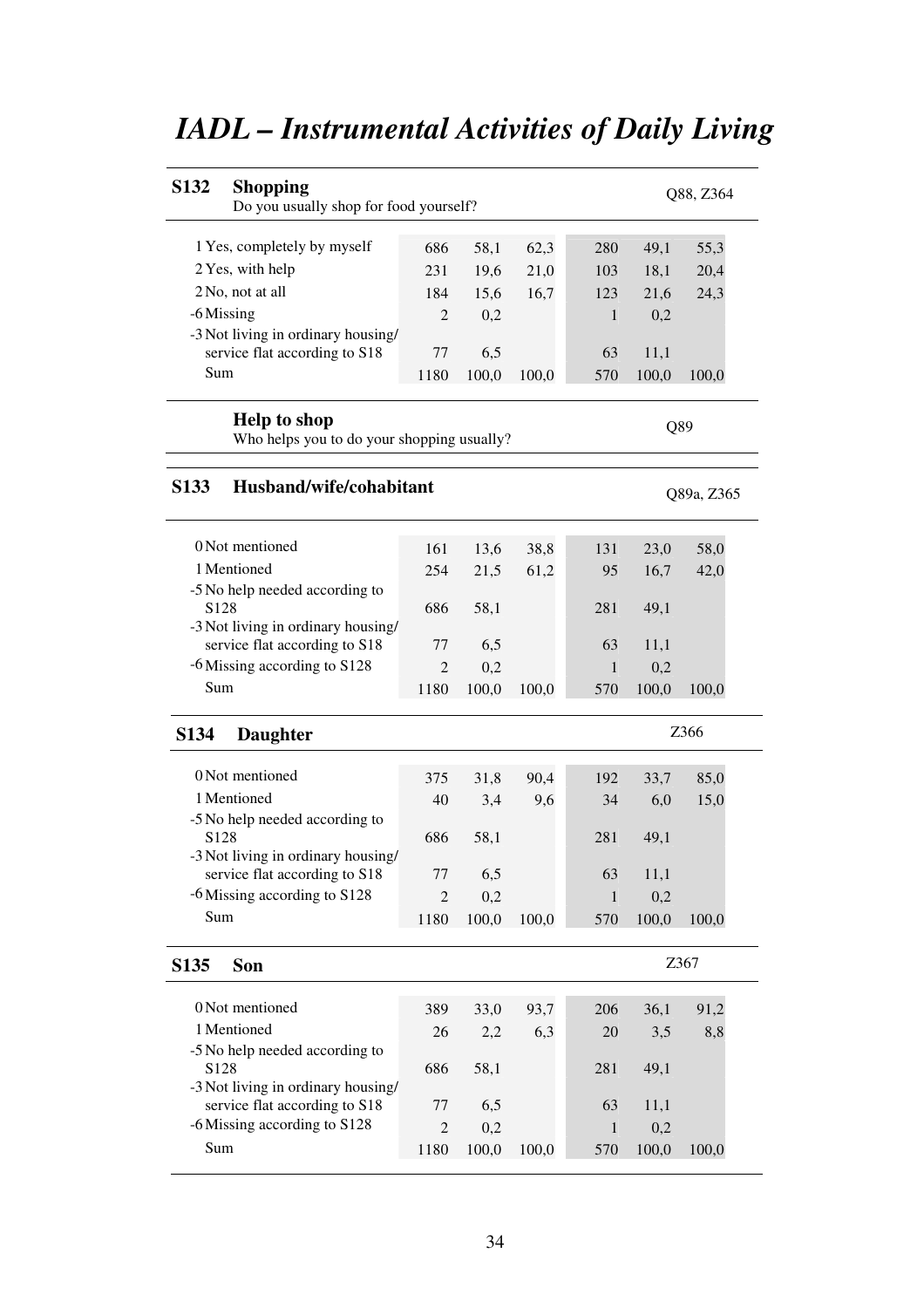| <b>S136</b>                                                   | <b>Other female relative</b> |                        |              |       |                |              | Z368       |  |
|---------------------------------------------------------------|------------------------------|------------------------|--------------|-------|----------------|--------------|------------|--|
| 0 Not mentioned                                               |                              |                        |              |       |                |              |            |  |
| 1 Mentioned                                                   |                              | 406                    | 34,4         | 97,8  | 219            | 38,4         | 96,9       |  |
| -5 No help needed according to                                |                              | 9                      | 0,8          | 2,2   | 7              | 1,2          | 3,1        |  |
| S <sub>128</sub>                                              |                              | 686                    | 58,1         |       | 281            | 49,2         |            |  |
| -3 Not living in ordinary housing/                            |                              |                        |              |       |                |              |            |  |
| service flat according to S18                                 |                              | 77                     | 6,5          |       | 63             | 11,1         |            |  |
| -6 Missing according to S128                                  |                              | $\overline{2}$         | 0,2          |       | $\mathbf{1}$   | 0,2          |            |  |
| Sum                                                           |                              | 1180                   | 100,0        | 100,0 | 570            | 100,0        | 100,0      |  |
| <b>S137</b>                                                   | <b>Other male relative</b>   |                        |              |       |                |              | Z369       |  |
| 0 Not mentioned                                               |                              |                        |              |       |                |              |            |  |
|                                                               |                              | 410                    | 34,7         | 98,8  | 222            | 38,9         | 98,2       |  |
| 1 Mentioned                                                   |                              | 5                      | 0,4          | 1,2   | $\overline{4}$ | 0,7          | 1,8        |  |
| -5 No help needed according to<br>S <sub>128</sub>            |                              | 686                    | 58,1         |       | 281            | 49,1         |            |  |
| -3 Not living in ordinary housing/                            |                              |                        |              |       |                |              |            |  |
| service flat according to S18                                 |                              | 77                     | 6,5          |       | 63             | 11,1         |            |  |
| -6 Missing according to S128                                  |                              | $\overline{2}$         | 0,2          |       | $\mathbf{1}$   | 0,2          |            |  |
| Sum                                                           |                              | 1180                   | 100,0        | 100,0 | 570            | 100,0        | 100,0      |  |
|                                                               |                              |                        |              |       |                |              |            |  |
| <b>S138</b><br>Other person                                   |                              |                        |              |       |                |              | Z370       |  |
|                                                               |                              |                        |              |       |                |              |            |  |
| 0 Not mentioned                                               |                              | 402                    | 34,1         | 96,9  | 216            | 37,9         | 95,6       |  |
| 1 Mentioned                                                   |                              | 13                     | 1,1          | 3,1   | 10             | 1,8          | 4,4        |  |
| -5 No help needed according to                                |                              |                        |              |       |                |              |            |  |
| S <sub>128</sub>                                              |                              | 686                    | 58,1         |       | 281            | 49,1         |            |  |
| -3 Not living in ordinary housing/                            |                              |                        |              |       |                |              |            |  |
| service flat according to S18                                 |                              | 77                     | 6,5          |       | 63             | 11,1         |            |  |
| -6 Missing according to S128<br>Sum                           |                              | $\overline{2}$<br>1180 | 0,2<br>100,0 | 100,0 | 1<br>570       | 0,2<br>100,0 | 100,0      |  |
|                                                               |                              |                        |              |       |                |              |            |  |
| <b>S139</b>                                                   | <b>Home-help services</b>    |                        |              |       |                |              | Q89f, Z371 |  |
|                                                               |                              |                        |              |       |                |              |            |  |
| 0 Not mentioned                                               |                              | 349                    | 29,6         | 84,1  | 171            | 30,0         | 75,7       |  |
| 1 Mentioned                                                   |                              | 66                     | 5,6          | 15,9  | 55             | 9,6          | 24,3       |  |
| -5 No help needed according to                                |                              |                        |              |       |                |              |            |  |
| S128                                                          |                              | 686                    | 58,1         |       | 281            | 49,1         |            |  |
| -3 Not living in ordinary housing/                            |                              | 77                     |              |       | 63             |              |            |  |
| service flat according to S18<br>-6 Missing according to S128 |                              |                        | 6,5          |       | 1              | 11,1         |            |  |
| Sum                                                           |                              | $\overline{c}$<br>1180 | 0,2<br>100,0 | 100,0 | 570            | 0,2<br>100,0 | 100,0      |  |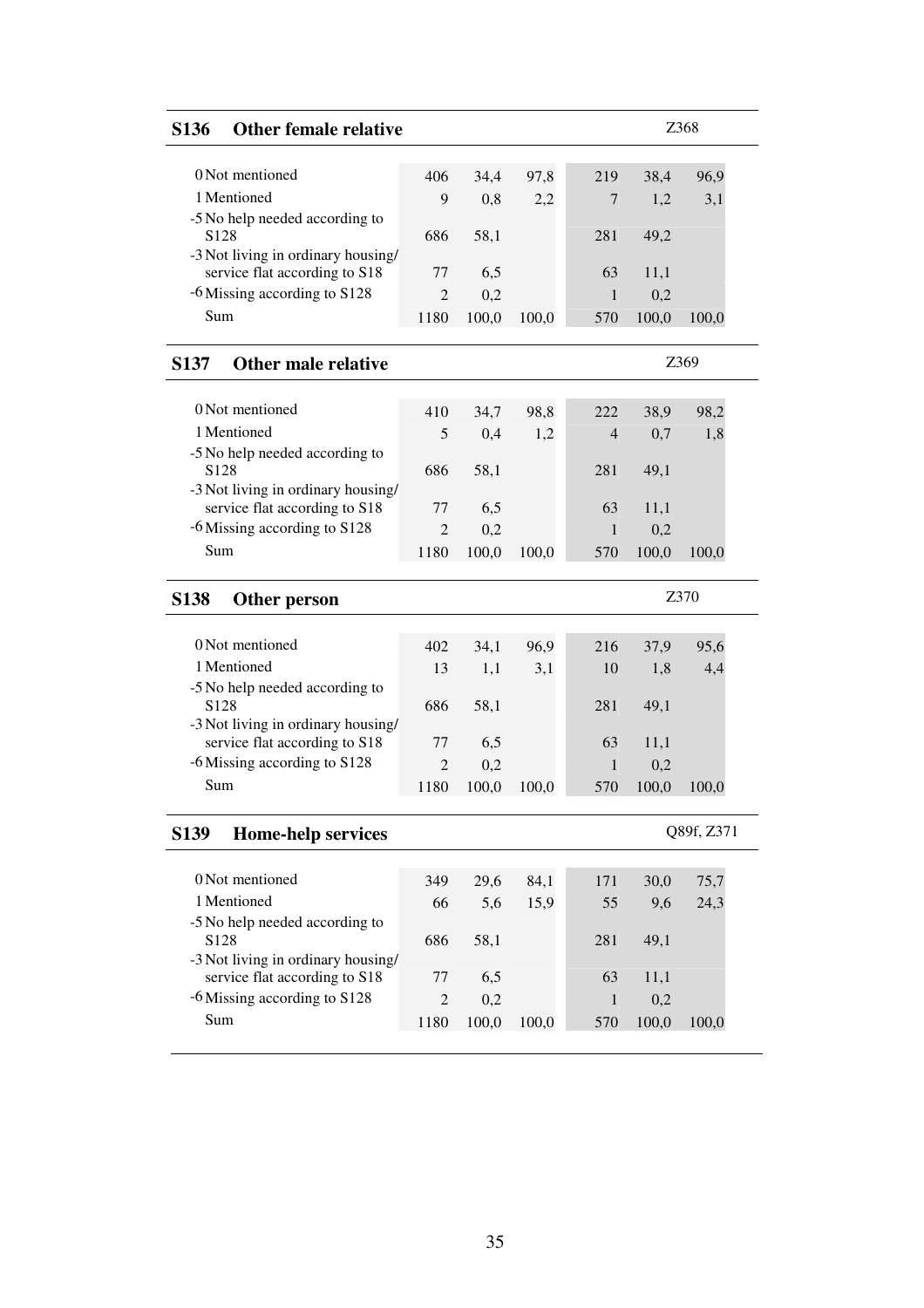| <b>S140</b><br><b>Privately paid help</b>                                                  |                |       |       |                |       | Z372      |
|--------------------------------------------------------------------------------------------|----------------|-------|-------|----------------|-------|-----------|
| 0 Not mentioned                                                                            |                |       |       |                |       |           |
|                                                                                            | 406            | 34,4  | 97,8  | 218            | 38,2  | 96,5      |
| 1 Mentioned                                                                                | 9              | 0,8   | 2,2   | 8              | 1,4   | 3,5       |
| -5 No help needed according to<br>S <sub>128</sub>                                         | 686            | 58,1  |       | 281            | 49,1  |           |
| -3 Not living in ordinary housing/                                                         |                |       |       |                |       |           |
| service flat according to S18                                                              | 77             | 6,5   |       | 63             | 11,1  |           |
| -6 Missing according to S128                                                               | $\overline{2}$ | 0,2   |       | 1              | 0,2   |           |
| Sum                                                                                        | 1180           | 100,0 | 100,0 | 570            | 100,0 | 100,0     |
| <b>Volunteer organisation</b><br><b>S141</b>                                               |                |       |       |                |       | Z372      |
| 0 Not mentioned                                                                            | 415            | 35,2  | 100,0 | 226            | 39,6  | 100,0     |
| 1 Mentioned                                                                                | $\overline{0}$ | 0,0   | 0,0   | $\overline{0}$ | 0,0   | 0,0       |
| -5 No help needed according to                                                             |                |       |       |                |       |           |
| S <sub>128</sub><br>-3 Not living in ordinary housing/                                     | 686            | 58,1  |       | 281            | 49.1  |           |
| service flat according to S18                                                              | 77             | 6,5   |       | 63             | 11,1  |           |
| -6 Missing according to S128                                                               | 2              | 0,2   |       | 1              | 0,2   |           |
| Sum                                                                                        | 1180           | 100,0 | 100,0 | 570            | 100,0 | 100,0     |
| S <sub>142</sub><br>Answer                                                                 |                |       |       |                |       | Z374      |
| 0 Answer                                                                                   | 408            | 34,6  | 98,3  | 221            | 38,8  | 97,8      |
| 1 No answer                                                                                | 7              |       |       |                |       |           |
| -5 No help needed according to                                                             |                | 0,6   | 1,7   | 5              | 0,9   | 2,2       |
| S <sub>128</sub>                                                                           | 686            | 58,1  |       | 281            | 49,1  |           |
| -3 Not living in ordinary housing/                                                         |                |       |       |                |       |           |
| service flat according to S18                                                              | 77             | 6,5   |       | 63             | 11,1  |           |
| -6 Missing according to S128                                                               | $\overline{2}$ | 0,2   |       | 1              | 0,2   |           |
| Sum                                                                                        | 1180           | 100,0 | 100,0 | 570            | 100,0 | 100.0     |
| S <sub>143</sub><br><b>Ability to shop</b><br>Would you be able to buy food if you had to? |                |       |       |                |       | Q90, Z375 |
|                                                                                            |                |       |       |                |       |           |
| 1 Yes                                                                                      | 253            | 21,4  | 61,0  | 110            | 19,3  | 48,7      |
| 2N <sub>0</sub>                                                                            | 155            | 13,1  | 37,5  | 111            | 19,5  | 49,1      |
| 3 Do not know                                                                              | 6              | 0,5   | 1,5   | 5              | 0,9   | 2,2       |
| -5 No help needed according to<br>S <sub>128</sub>                                         | 686            | 58,1  |       | 281            | 49,1  |           |
| -3 Not living in ordinary housing/                                                         |                |       |       |                |       |           |
| service flat according to S18                                                              | 77             | 6,5   |       | 63             | 11,1  |           |
| -6 Missing                                                                                 | 3              | 0,3   |       | 1              | 0,2   |           |
| Sum                                                                                        | 1180           | 100,0 | 100,0 | 570            | 100,0 | 100,0     |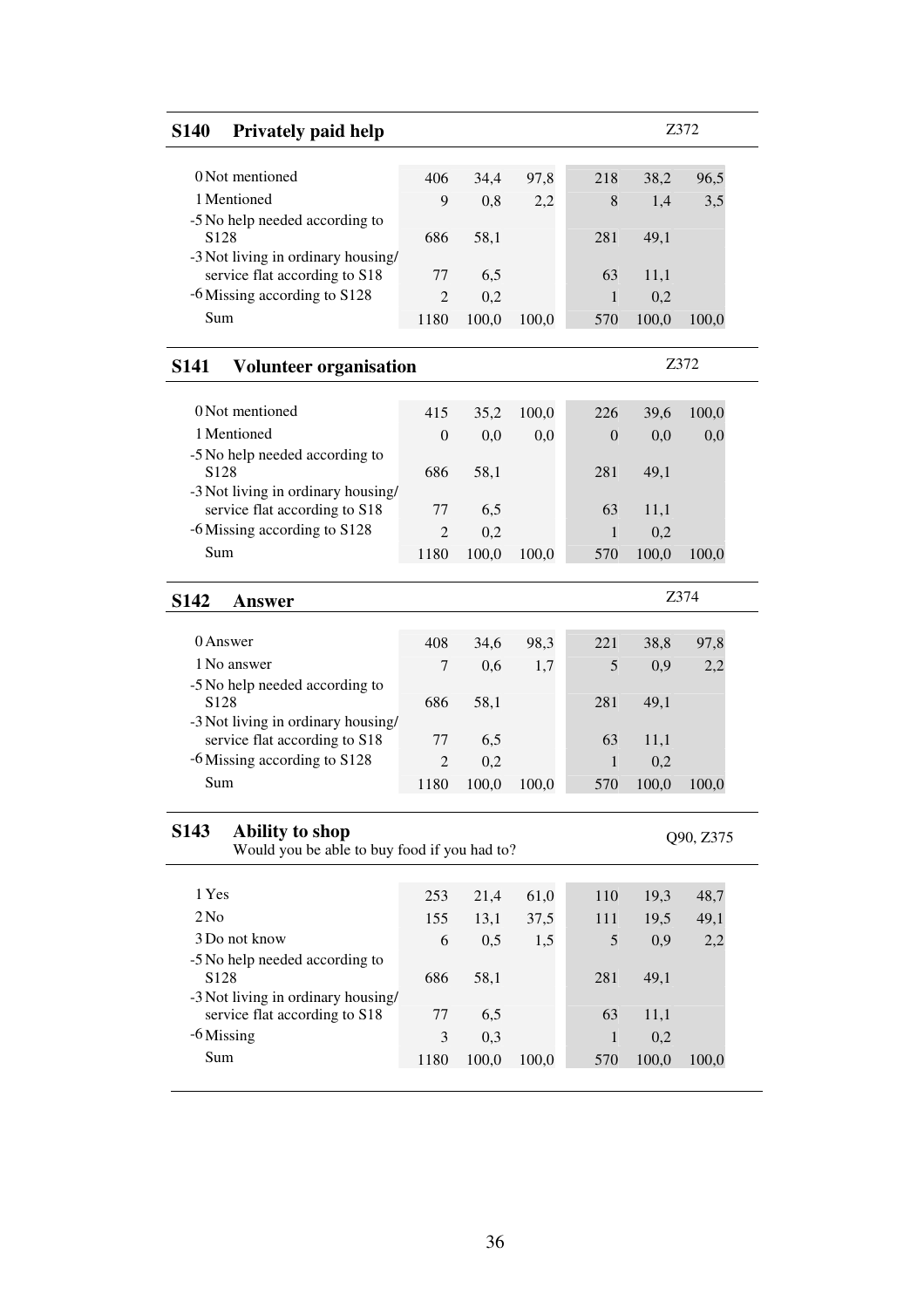| <b>S144</b>      | <b>Index of shopping</b><br>Index of S128 and S139                                    |                      |              |       |                  |              | $Z376$ , shop    |
|------------------|---------------------------------------------------------------------------------------|----------------------|--------------|-------|------------------|--------------|------------------|
|                  | 0 Able to shop (answered 'yes'                                                        |                      |              |       |                  |              |                  |
|                  | at S128 or S139)                                                                      | 939                  | 79,6         | 85,4  | 391              | 68,6         | 77,4             |
|                  | 1 Not able to shop according to<br>S128 and 139                                       | 161                  | 13,6         | 14,6  | 114              | 20,0         | 22,6             |
|                  | -3 Not living in ordinary housing/                                                    |                      |              |       |                  |              |                  |
|                  | service flat according to S18                                                         | 77                   | 6,5          |       | 63               | 11,1         |                  |
|                  | -6 Missing according to S139                                                          | 3                    | 0,3          |       | 1                | 0,2          |                  |
| Sum              |                                                                                       | 1180                 | 100,0        | 100,0 | 570              | 100,0        | 100,0            |
| <b>S145</b>      | Cooking                                                                               |                      |              |       |                  |              | cf. Q91,<br>Z377 |
|                  | Do you usually cook yourself?                                                         |                      |              |       |                  |              |                  |
|                  | 1 Yes, completely by myself                                                           | 745                  | 63,1         | 67,6  | 320              | 56,1         | 63,1             |
|                  | 2 Yes, with help                                                                      | 137                  | 11,6         | 12,4  | 58               | 10,2         | 11,4             |
|                  | 2 No, not at all                                                                      | 220                  | 18,6         | 20,0  | 129              | 22,6         | 25,4             |
|                  | -3 Not living in ordinary housing/                                                    |                      |              |       |                  |              |                  |
|                  | service flat according to S18                                                         | 77                   | 6,5          |       | 63               | 11,1         |                  |
|                  | $-6$ Missing                                                                          | $\mathbf{1}$         | 0,1          |       | $\boldsymbol{0}$ | 0,0          |                  |
|                  |                                                                                       | 1180                 | 100,0        | 100,0 | 570              | 100,0        | 100,0            |
| Sum              |                                                                                       |                      |              |       |                  |              |                  |
|                  | <b>Help with cooking</b><br>Who helps you to cook usually?<br>Husband/wife/cohabitant |                      |              |       |                  | Q89          | Q92a, Z378       |
| <b>S146</b>      |                                                                                       |                      |              |       |                  |              |                  |
|                  | 0 Not mentioned                                                                       | 113                  | 9,6          | 31,7  | 93               | 16,3         | 49,7             |
|                  | 1 Mentioned                                                                           | 244                  | 20,7         | 68,3  | 94               | 16,5         | 50,3             |
|                  | -5 No help needed according to                                                        |                      |              |       |                  |              |                  |
|                  | S141                                                                                  | 745                  | 63,1         |       | 320              | 56,1         |                  |
|                  | -3 Not living in ordinary housing/<br>service flat according to S18                   | 77                   | 6,5          |       | 63               | 11,1         |                  |
|                  | -6 Missing according to S141                                                          | $\mathbf{1}$         | 0,1          |       | $\boldsymbol{0}$ | 0,0          |                  |
| Sum              |                                                                                       | 1180                 | 100,0        | 100,0 | 570              | 100,0        | 100,0            |
|                  | <b>Daughter</b>                                                                       |                      |              |       |                  |              | Z369             |
|                  |                                                                                       |                      |              |       |                  |              |                  |
|                  | 0 Not mentioned                                                                       | 348                  | 29,5         | 97,5  | 179              | 31,4         | 95,7             |
|                  | 1 Mentioned                                                                           | 9                    | 0,8          | 2,5   | 8                | 1,4          | 4,3              |
| S <sub>141</sub> | -5 No help needed according to                                                        |                      |              |       |                  |              |                  |
| S <sub>147</sub> | -3 Not living in ordinary housing/                                                    | 745                  | 63,1         |       | 320              | 56,1         |                  |
|                  | service flat according to S18                                                         | 77                   | 6,5          |       | 63               | 11,1         |                  |
| Sum              | -6 Missing according to S141                                                          | $\mathbf{1}$<br>1180 | 0,1<br>100,0 |       | $\boldsymbol{0}$ | 0,0<br>100,0 |                  |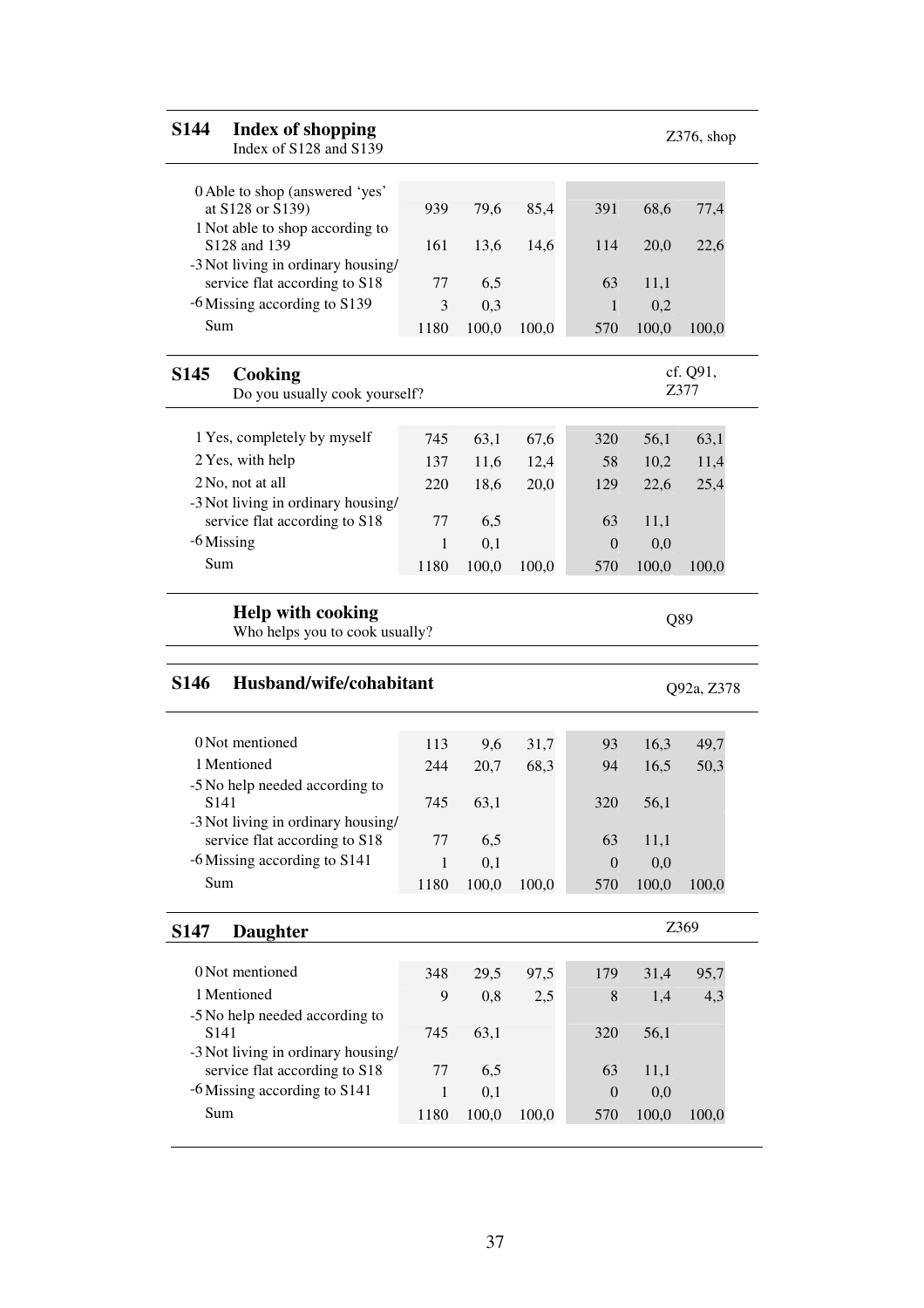| <b>S148</b>      | Son                                                                 |                |              |       |                |              | Z380  |  |
|------------------|---------------------------------------------------------------------|----------------|--------------|-------|----------------|--------------|-------|--|
|                  |                                                                     |                |              |       |                |              |       |  |
|                  | 0 Not mentioned                                                     | 354            | 30,0         | 99,2  | 185            | 32,5         | 98,9  |  |
|                  | 1 Mentioned                                                         | 3              | 0,3          | 0,8   | $\overline{2}$ | 0,4          | 1,1   |  |
| S <sub>141</sub> | -5 No help needed according to                                      | 745            |              |       |                |              |       |  |
|                  | -3 Not living in ordinary housing/                                  |                | 63,1         |       | 320            | 56,1         |       |  |
|                  | service flat according to S18                                       | 77             | 6,5          |       | 63             | 11,1         |       |  |
|                  | -6 Missing according to S141                                        | 1              | 0,1          |       | $\overline{0}$ | 0,0          |       |  |
| Sum              |                                                                     | 1180           | 100,0        | 100,0 | 570            | 100,0        | 100,0 |  |
| <b>S149</b>      | <b>Other female relative</b>                                        |                |              |       |                |              | Z381  |  |
|                  |                                                                     |                |              |       |                |              |       |  |
|                  | 0 Not mentioned                                                     | 350            | 29,7         | 98,0  | 183            | 32,1         | 97,9  |  |
|                  | 1 Mentioned                                                         | 7              | 0,6          | 2,0   | $\overline{4}$ | 0,7          | 2,1   |  |
|                  | -5 No help needed according to                                      |                |              |       |                |              |       |  |
| S <sub>141</sub> |                                                                     | 745            | 63,1         |       | 320            | 56,1         |       |  |
|                  | -3 Not living in ordinary housing/<br>service flat according to S18 | 77             | 6,5          |       | 63             | 11,1         |       |  |
|                  | -6 Missing according to S141                                        | 1              | 0,1          |       | $\overline{0}$ | 0,0          |       |  |
| Sum              |                                                                     | 1180           | 100,0        | 100,0 | 570            | 100,0        | 100,0 |  |
|                  |                                                                     |                |              |       |                |              |       |  |
| <b>S150</b>      | Other male relative                                                 |                |              |       |                |              | Z382  |  |
|                  | 0 Not mentioned                                                     | 357            |              |       | 187            |              |       |  |
|                  | 1 Mentioned                                                         | $\overline{0}$ | 30,3         | 100,0 | $\overline{0}$ | 32,8         | 100,0 |  |
|                  | -5 No help needed according to                                      |                | 0,0          | 0,0   |                | 0,0          | 0,0   |  |
| S <sub>141</sub> |                                                                     | 745            | 63,1         |       | 320            | 56,1         |       |  |
|                  | -3 Not living in ordinary housing/                                  |                |              |       |                |              |       |  |
|                  | service flat according to S18                                       | 77             | 6,5          |       | 63             | 11,1         |       |  |
|                  | -6 Missing according to S141                                        | 1              | 0,1          |       | $\overline{0}$ | 0,0          |       |  |
| Sum              |                                                                     | 1180           | 100,0        | 100,0 | 570            | 100,0        | 100,0 |  |
| <b>S151</b>      |                                                                     |                |              |       |                |              | Z383  |  |
|                  | Other person                                                        |                |              |       |                |              |       |  |
|                  |                                                                     |                |              |       |                |              |       |  |
|                  | 0 Not mentioned                                                     | 345            | 29,2         | 96,6  | 175            | 30,7         | 93,6  |  |
|                  | 1 Mentioned                                                         | 12             | 1,0          | 3,4   | 12             | 2,1          | 6,4   |  |
|                  | -5 No help needed according to                                      |                |              |       |                |              |       |  |
| S <sub>141</sub> |                                                                     | 745            | 63,1         |       | 320            | 56,1         |       |  |
|                  | -3 Not living in ordinary housing/                                  | 77             |              |       | 63             |              |       |  |
|                  | service flat according to S18<br>-6 Missing according to S141       | $\mathbf{1}$   | 6,5          |       | $\overline{0}$ | 11,1         |       |  |
| Sum              |                                                                     | 1180           | 0,1<br>100,0 | 100,0 | 570            | 0,0<br>100,0 | 100,0 |  |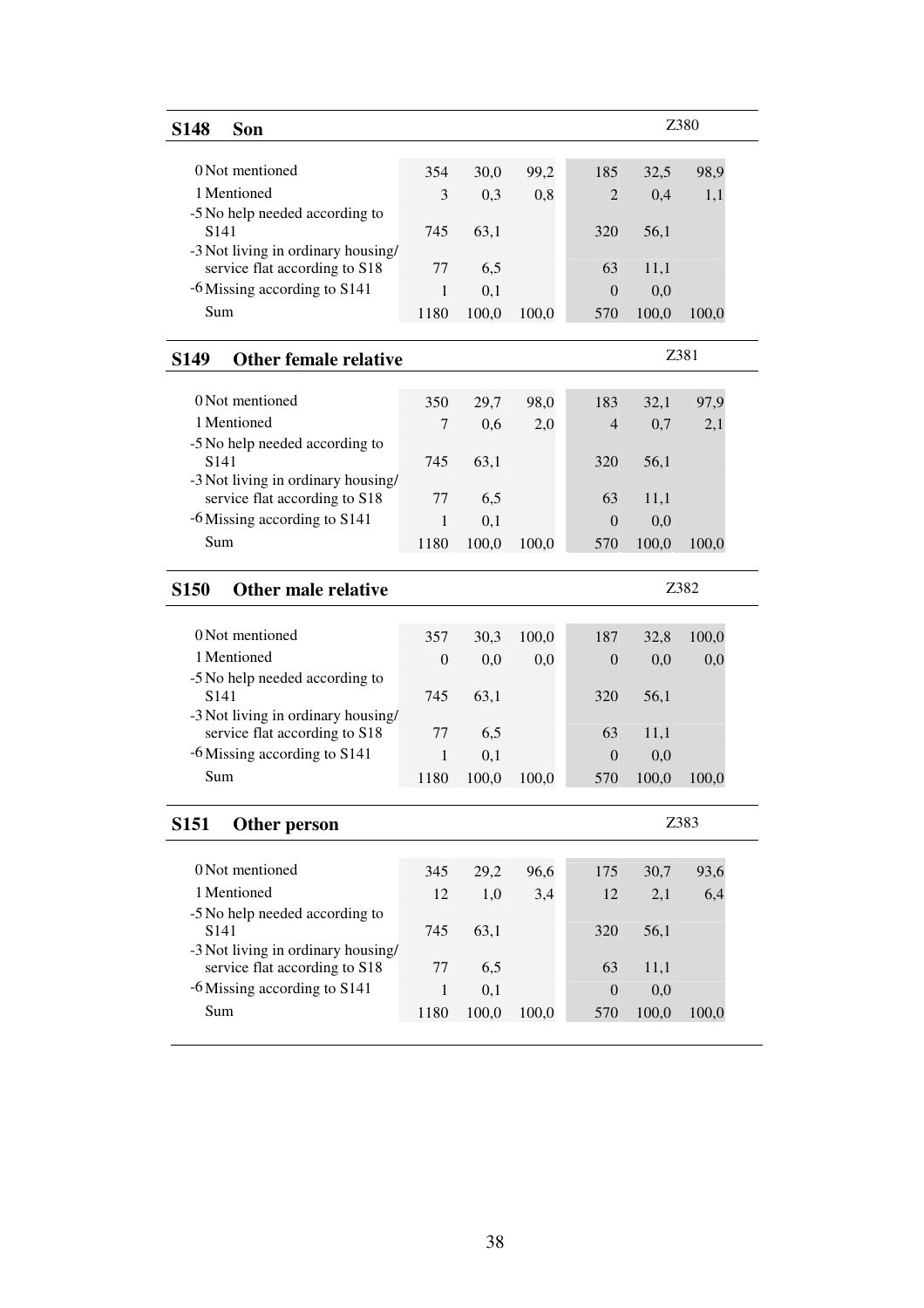39

| <b>S152</b><br><b>Home-help services</b>                            |                  |       |       |                  |       | Q29f, Z384 |
|---------------------------------------------------------------------|------------------|-------|-------|------------------|-------|------------|
| 0 Not mentioned                                                     | 292              | 24,7  | 81,8  | 134              | 23,5  | 71,7       |
| 1 Mentioned<br>-5 No help needed according to                       | 65               | 5,5   | 18,2  | 53               | 9,3   | 28,3       |
| S141<br>-3 Not living in ordinary housing/                          | 745              | 63,1  |       | 320              | 56,1  |            |
| service flat according to S18                                       | 78               | 6,6   |       | 63               | 11,1  |            |
| -6 Missing according to S141                                        | 1                | 0,1   |       | $\overline{0}$   | 0,0   |            |
| Sum                                                                 | 1180             | 100,0 | 100,0 | 570              | 100,0 | 100,0      |
| S <sub>153</sub><br><b>Privately paid help</b>                      |                  |       |       |                  |       | Z385       |
| 0 Not mentioned                                                     | 345              | 29,2  | 96,6  | 176              | 30,9  | 94,1       |
| 1 Mentioned                                                         | 12               | 1,0   | 3,4   | 11               | 1,9   | 5,9        |
| -5 No help needed according to                                      |                  |       |       |                  |       |            |
| S <sub>141</sub>                                                    | 745              | 63,1  |       | 320              | 56,1  |            |
| -3 Not living in ordinary housing/                                  |                  |       |       |                  |       |            |
| service flat according to S18<br>-6 Missing according to S141       | 77               | 6,5   |       | 63               | 11,1  |            |
|                                                                     | 1                | 0,1   |       | $\overline{0}$   | 0,0   |            |
| Sum                                                                 | 1180             | 100,0 | 100,0 | 570              | 100,0 | 100,0      |
| <b>Volunteer organisation</b><br>S <sub>154</sub>                   |                  |       |       |                  |       | Z386       |
| 0 Not mentioned                                                     | 357              | 30,3  | 100,0 | 187              | 32,8  | 100,0      |
| 1 Mentioned                                                         | $\boldsymbol{0}$ | 0,0   | 0,0   | $\boldsymbol{0}$ | 0,0   | 0,0        |
| -5 No help needed according to                                      |                  |       |       |                  |       |            |
| S <sub>141</sub>                                                    | 745              | 63,1  |       | 320              | 56,1  |            |
| -3 Not living in ordinary housing/<br>service flat according to S18 | 78               | 6,6   |       | 63               | 11,1  |            |
| -6 Missing according to S141                                        | 1                | 0,1   |       | $\overline{0}$   | 0,0   |            |
| Sum                                                                 | 1180             | 100,0 | 100,0 | 570              | 100,0 | 100,0      |
|                                                                     |                  |       |       |                  |       | Z387       |
| S <sub>155</sub><br><b>Answer</b>                                   |                  |       |       |                  |       |            |
| 0 Answer                                                            | 345              | 29,2  | 96,6  | 178              | 31,2  | 95,2       |
| 1 No answer                                                         | 12               | 1,0   | 3,4   | 9                | 1,6   | 4,8        |
| -5 No help needed according to                                      |                  |       |       |                  |       |            |
| S <sub>141</sub><br>-3 Not living in ordinary housing/              | 745              | 63,1  |       | 320              | 56,1  |            |
| service flat according to S18                                       | 77               | 6,5   |       | 63               | 11,1  |            |
| -6 Missing according to S141                                        | 1                | 0,1   |       | $\mathbf{0}$     | 0,0   |            |
| Sum                                                                 | 1180             | 100,0 | 100,0 | 570              | 100,0 | 100,0      |
|                                                                     |                  |       |       |                  |       |            |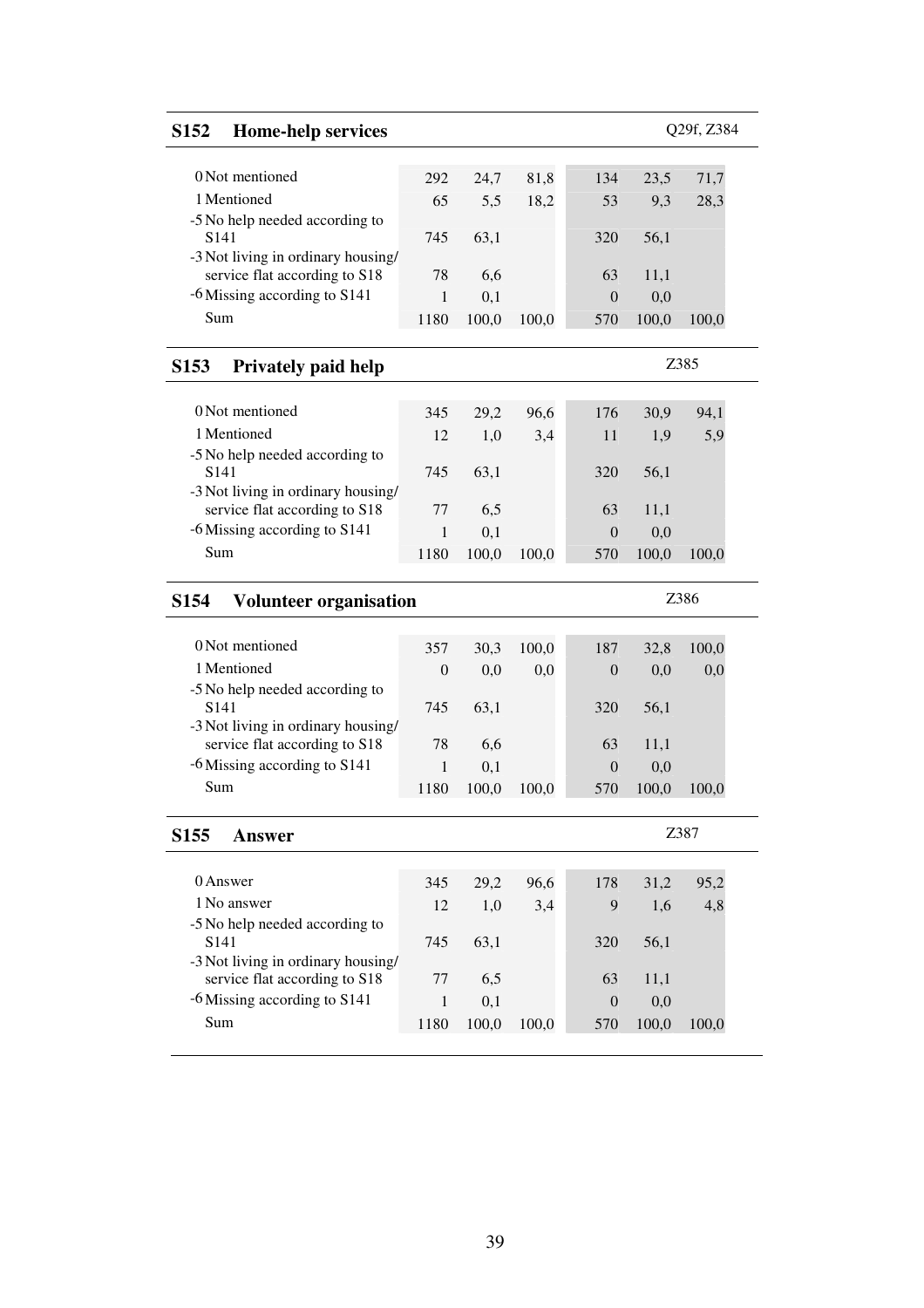| S156<br><b>Ability to cook</b><br>Would you be able to cook if you had to?      |              |       |       |                  |                 | cf. Q93,<br>Z388  |
|---------------------------------------------------------------------------------|--------------|-------|-------|------------------|-----------------|-------------------|
|                                                                                 |              |       |       |                  |                 |                   |
| 1 Yes                                                                           | 223          | 18,9  | 62,8  | 110              | 19,3            | 48,7              |
| 2N <sub>0</sub>                                                                 | 123          | 10,4  | 34,6  | 111              | 19,5            | 49,1              |
| 3 Do not know                                                                   | 9            | 0,8   | 2,5   | 5                | 0,9             | 2,2               |
| $-6$ Missing                                                                    | 3            | 0,3   |       | 1                | 0,2             |                   |
| -5 No help needed according to<br>S <sub>141</sub>                              | 745          | 63,1  |       | 320              | 56,1            |                   |
| -3 Not living in ordinary housing/<br>service flat according to S18             | 77           | 6,5   |       | 63               | 11,1            |                   |
| Sum                                                                             | 1180         | 100,0 | 100,0 | 570              | 100,0           | 100,0             |
| <b>S157</b><br><b>Index of cooking</b><br>Index S141 and S152                   |              |       |       |                  |                 | Z389,<br>makefood |
| 0 Able to cook                                                                  | 968          | 82,0  | 88,0  | 405              | 71,1            | 80,0              |
| 1 Not able to cook                                                              | 132          | 11,2  | 12,0  | 101              | 17,7            | 20,0              |
| -3 Not living in ordinary housing/                                              |              |       |       |                  |                 |                   |
| service flat according to S18                                                   | 77           | 6,5   |       | 63               | 11,1            |                   |
| $-6$ Missing                                                                    | 3            | 0,3   |       | 1                | 0,2             |                   |
| Sum                                                                             | 1180         | 100,0 | 100,0 | 570              | 100,0           | 100,0             |
| Housecleaning<br><b>S158</b><br>Do you usually do your house cleaning yourself? |              |       |       |                  |                 | Q94, Z390         |
| 1 Yes, completely by myself                                                     | 550          | 46,6  | 49,9  | 201              | 35,3            | 39,6              |
| 2 Yes, with help                                                                | 327          | 27,7  | 29,7  | 156              | 27,4            | 30,8              |
| 3 No, not at all                                                                | 225          | 19,1  | 20,4  | 150              | 26,3            | 29,6              |
| -3 Not living in ordinary housing/                                              |              |       |       |                  |                 |                   |
| service flat according to S18                                                   | 77           | 6,5   |       | 63               | 11,1            |                   |
| -6 Missing                                                                      | 1            | 0,1   |       | $\boldsymbol{0}$ | 0,0             |                   |
| Sum                                                                             | 1180         | 100,0 | 100,0 | 570              | 100,0           | 100,0             |
| Help to clean                                                                   |              |       |       |                  |                 |                   |
| Who helps you with the cleaning usually?                                        |              |       |       |                  | Q <sub>95</sub> |                   |
| Husband/wife/cohabitant<br>S <sub>159</sub>                                     |              |       |       |                  |                 | Q95a, Z391        |
|                                                                                 |              |       |       |                  |                 |                   |
| 0 Not mentioned                                                                 | 227          | 19,2  | 41,1  | 183              | 32,1            | 59,8              |
| 1 Mentioned                                                                     | 325          | 27,5  | 58,9  | 123              | 21,6            | 40,2              |
| -5 No help needed according to<br>S154                                          | 550          | 46,6  |       | 201              | 35,3            |                   |
| -3 Not living in ordinary housing/                                              |              |       |       |                  |                 |                   |
| service flat according to S18                                                   | 77           | 6,5   |       | 63               | 11,1            |                   |
| -6 Missing according to S154<br>Sum                                             | $\mathbf{1}$ | 0,1   |       | $\overline{0}$   | 0,0             |                   |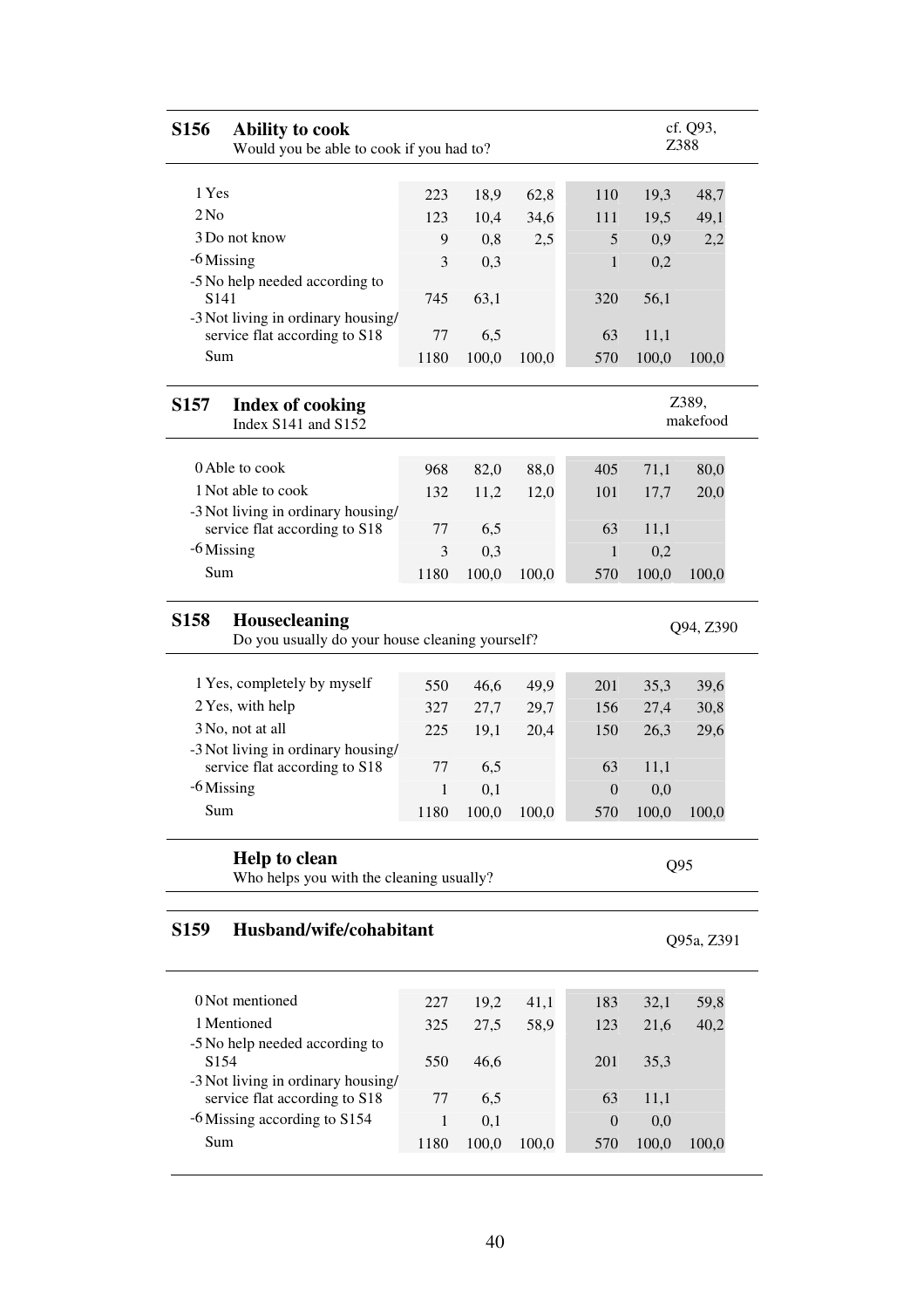| <b>S160</b><br><b>Daughter</b>                     |                |              |       |                       |              | Z392  |  |
|----------------------------------------------------|----------------|--------------|-------|-----------------------|--------------|-------|--|
| 0 Not mentioned                                    |                |              |       |                       |              |       |  |
|                                                    | 506            | 42,9         | 91,7  | 266                   | 46,7         | 86,9  |  |
| 1 Mentioned                                        | 46             | 3,9          | 8,3   | 40                    | 7,0          | 13,1  |  |
| -5 No help needed according to<br>S <sub>154</sub> | 550            | 46,6         |       | 201                   | 35,3         |       |  |
| -3 Not living in ordinary housing/                 |                |              |       |                       |              |       |  |
| service flat according to S18                      | 77             | 6,5          |       | 63                    | 11,1         |       |  |
| -6 Missing according to S154                       | 1              | 0,1          |       | $\overline{0}$        | 0,0          |       |  |
| Sum                                                | 1180           | 100,0        | 100,0 | 570                   | 100,0        | 100,0 |  |
| <b>S161</b><br><b>Son</b>                          |                |              |       |                       |              | Z393  |  |
|                                                    |                |              |       |                       |              |       |  |
| 0 Not mentioned                                    | 532            | 45,1         | 96,4  | 291                   | 51,1         | 95,1  |  |
| 1 Mentioned                                        | 20             | 1,7          | 3,6   | 15                    | 2,6          | 4,9   |  |
| -5 No help needed according to                     |                |              |       |                       |              |       |  |
| S154                                               | 550            | 46,6         |       | 201                   | 35,3         |       |  |
| -3 Not living in ordinary housing/                 |                |              |       |                       |              |       |  |
| service flat according to S18                      | 77             | 6,5          |       | 63                    | 11,1         |       |  |
| -6 Missing according to S154                       | 1              | 0,1          |       | $\Omega$              | 0,0          |       |  |
| Sum                                                | 1180           | 100,0        | 100,0 | 570                   | 100,0        | 100,0 |  |
|                                                    |                |              |       |                       |              |       |  |
| <b>Other female relative</b><br>S <sub>162</sub>   |                |              |       |                       |              | Z394  |  |
|                                                    |                |              |       |                       |              |       |  |
| 0 Not mentioned                                    | 537            | 45,5         | 97,3  | 297                   | 52,1         | 97,1  |  |
| 1 Mentioned                                        | 15             | 1,3          | 2,7   | 9                     | 1,6          | 2,9   |  |
| -5 No help needed according to                     |                |              |       |                       |              |       |  |
| S <sub>154</sub>                                   | 550            | 46,6         |       | 201                   | 35,3         |       |  |
| -3 Not living in ordinary housing/                 |                |              |       |                       |              |       |  |
| service flat according to S18                      | 77             | 6,5          |       | 63                    | 11,1         |       |  |
| -6 Missing according to S154<br>Sum                | 1<br>1180      | 0,1          | 100,0 | $\overline{0}$<br>570 | 0,0<br>100,0 | 100,0 |  |
|                                                    |                | 100,0        |       |                       |              |       |  |
| S <sub>163</sub><br>Other male relative            |                |              |       |                       |              | Z395  |  |
|                                                    |                |              |       |                       |              |       |  |
| 0 Not mentioned                                    | 548            | 46,4         | 99,3  | 304                   | 53,3         | 99,3  |  |
| 1 Mentioned                                        | $\overline{4}$ | 0,3          | 0,7   | 2                     | 0,4          | 0,7   |  |
| -5 No help needed according to                     |                |              |       |                       |              |       |  |
| S <sub>154</sub>                                   | 550            | 46,6         |       | 201                   | 35,3         |       |  |
| -3 Not living in ordinary housing/                 |                |              |       |                       |              |       |  |
| service flat according to S18                      | 77             | 6,5          |       | 63                    | 11,1         |       |  |
| -6 Missing according to S154<br>Sum                | 1<br>1180      | 0,1<br>100,0 | 100,0 | $\theta$<br>570       | 0,0<br>100,0 | 100,0 |  |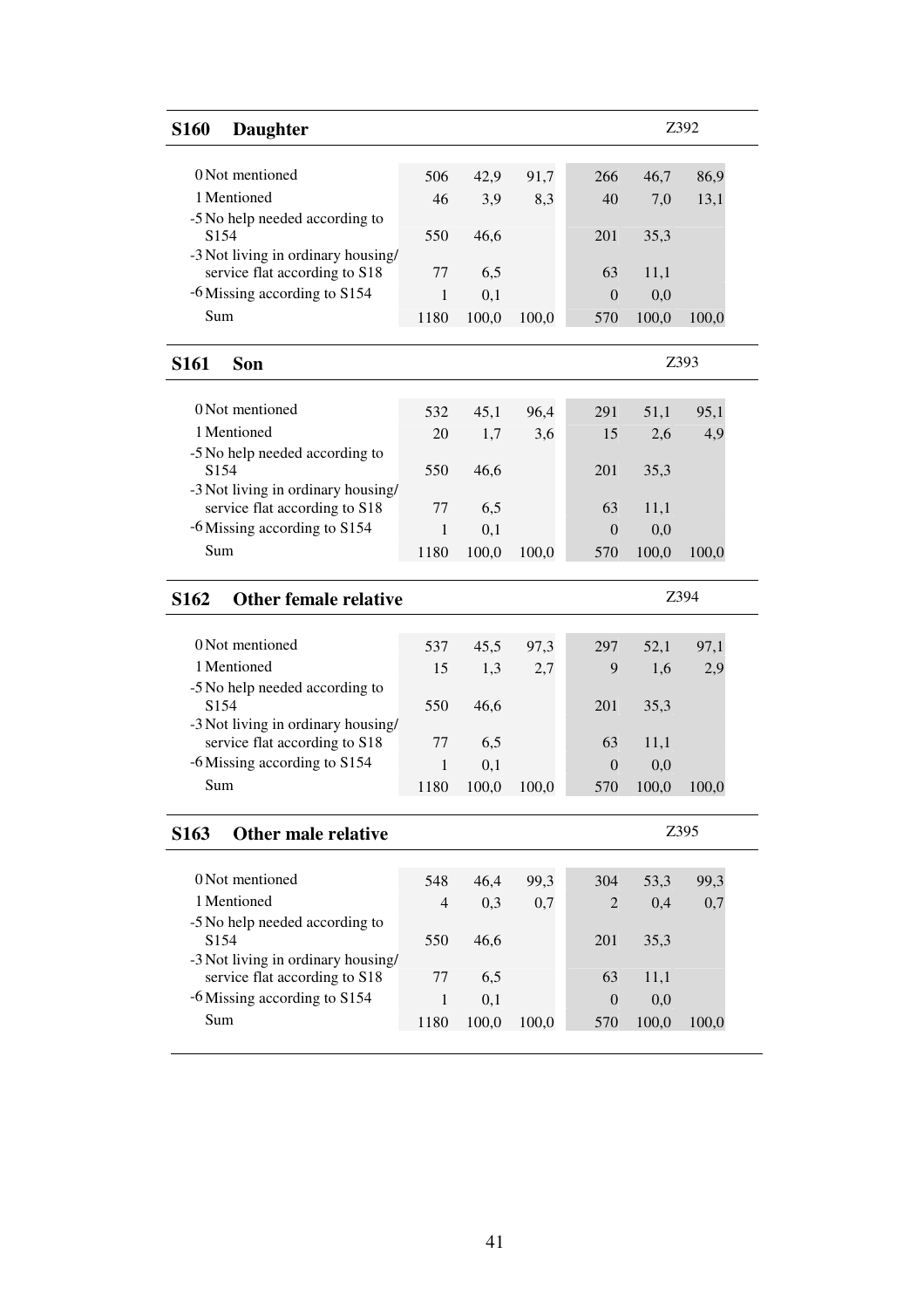| <b>S164</b><br>Other person                                         |              |              |       |                         |              | Z396       |  |
|---------------------------------------------------------------------|--------------|--------------|-------|-------------------------|--------------|------------|--|
|                                                                     |              |              |       |                         |              |            |  |
| 0 Not mentioned                                                     | 534          | 45,3         | 96,7  | 291                     | 51,1         | 95,1       |  |
| 1 Mentioned                                                         | 18           | 1,5          | 3,3   | 15                      | 2,6          | 4,9        |  |
| -5 No help needed according to<br>S <sub>154</sub>                  | 550          | 46,6         |       | 201                     |              |            |  |
| -3 Not living in ordinary housing/                                  |              |              |       |                         | 35,3         |            |  |
| service flat according to S18                                       | 77           | 6,5          |       | 63                      | 11,1         |            |  |
| -6 Missing according to S154                                        | 1            | 0,1          |       | $\theta$                | 0,0          |            |  |
| Sum                                                                 | 1180         | 100,0        | 100,0 | 570                     | 100,0        | 100,0      |  |
| S <sub>165</sub><br><b>Home-help services</b>                       |              |              |       |                         |              | Q95f, Z397 |  |
|                                                                     |              |              |       |                         |              |            |  |
| 0 Not mentioned                                                     | 438          | 37,1         | 79,3  | 210                     | 36,8         | 68,6       |  |
| 1 Mentioned                                                         | 114          | 9,7          | 20,7  | 96                      | 16,8         | 31,4       |  |
| -5 No help needed according to                                      |              |              |       |                         |              |            |  |
| S154                                                                | 550          | 46,6         |       | 201                     | 35,3         |            |  |
| -3 Not living in ordinary housing/<br>service flat according to S18 | 77           |              |       | 63                      |              |            |  |
| -6 Missing according to S154                                        | $\mathbf{1}$ | 6,5          |       |                         | 11,1         |            |  |
| Sum                                                                 |              | 0,1          |       | $\Omega$                | 0,0          |            |  |
|                                                                     | 1180         | 100,0        | 100,0 | 570                     | 100,0        | 100,0      |  |
|                                                                     |              |              |       |                         |              |            |  |
| <b>S166</b><br><b>Privately paid help</b>                           |              |              |       |                         |              | Z398       |  |
|                                                                     |              |              |       |                         |              |            |  |
| 0 Not mentioned                                                     | 522          | 44,2         | 94,6  | 284                     | 49,8         | 92,8       |  |
| 1 Mentioned                                                         | 30           | 2,5          | 5,4   | 22                      | 3,9          | 7,2        |  |
| -5 No help needed according to                                      |              |              |       |                         |              |            |  |
| S <sub>154</sub>                                                    | 550          | 46,6         |       | 201                     | 35,3         |            |  |
| -3 Not living in ordinary housing/<br>service flat according to S18 | 77           | 6,5          |       | 63                      | 11,1         |            |  |
| -6 Missing according to S154                                        | 1            | 0,1          |       | $\overline{0}$          | 0,0          |            |  |
| Sum                                                                 | 1180         | 100,0        | 100,0 | 570                     | 100,0        | 100,0      |  |
| <b>Volunteer organisation</b><br><b>S167</b>                        |              |              |       |                         |              | Z399       |  |
|                                                                     |              |              |       |                         |              |            |  |
| 0 Not mentioned                                                     | 551          | 46,7         | 99,8  | 305                     | 53,5         | 99,7       |  |
| 1 Mentioned                                                         | 1            | 0,1          | 0,2   | 1                       | 0,2          | 0,3        |  |
| -5 No help needed according to                                      |              |              |       |                         |              |            |  |
| S <sub>154</sub>                                                    | 550          | 46,6         |       | 201                     | 35,3         |            |  |
| -3 Not living in ordinary housing/                                  |              |              |       |                         |              |            |  |
| service flat according to S18                                       | 77           | 6,5          |       | 63                      | 11,1         |            |  |
| -6 Missing according to S154<br>Sum                                 | 1<br>1180    | 0,1<br>100,0 | 100,0 | $\boldsymbol{0}$<br>570 | 0,0<br>100,0 | 100,0      |  |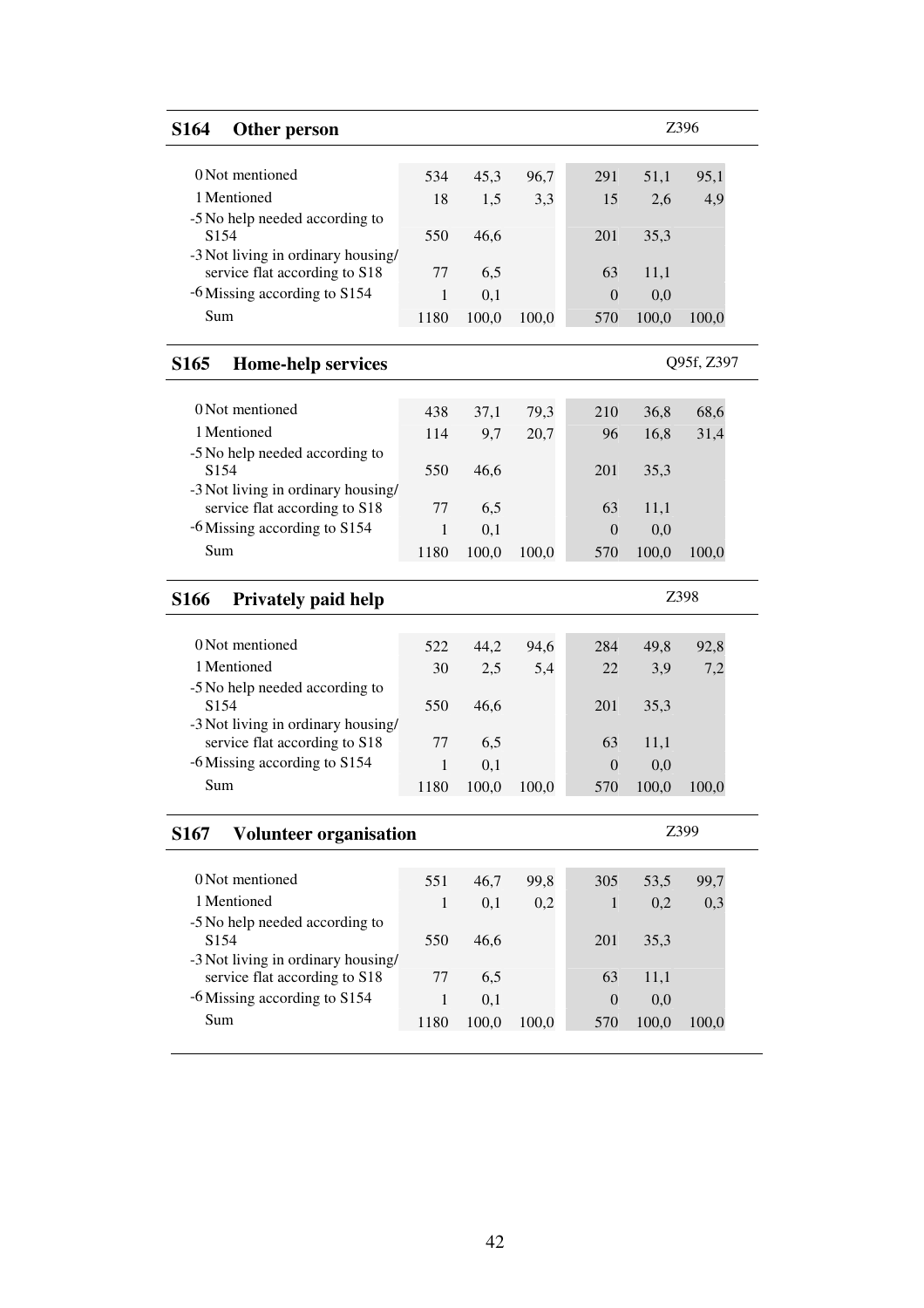| <b>S168</b><br><b>Answer</b>                                                                         |      |       |       |                  |       | <b>Z400</b> |
|------------------------------------------------------------------------------------------------------|------|-------|-------|------------------|-------|-------------|
| 0 Answer                                                                                             | 547  | 46,4  | 99,1  | 302              | 53,0  | 98,7        |
| 1 No answer                                                                                          | 5    | 0,4   | 0,9   | $\overline{4}$   | 0,7   | 1,3         |
| -5 No help needed according to<br>S <sub>154</sub>                                                   | 550  | 46,6  |       | 201              | 35,3  |             |
| -3 Not living in ordinary housing/                                                                   |      |       |       |                  |       |             |
| service flat according to S18                                                                        | 77   | 6,5   |       | 63               | 11,1  |             |
| -6 Missing according to S154                                                                         | 1    | 0,1   |       | $\boldsymbol{0}$ | 0,0   |             |
| Sum                                                                                                  | 1180 | 100,0 | 100,0 | 570              | 100,0 | 100,0       |
| S <sub>169</sub><br>Ability to clean<br>Would you be able to do the cleaning yourself if you had to? |      |       |       |                  |       | Q96, Z401   |
|                                                                                                      |      |       |       |                  |       |             |
| 1 Yes                                                                                                | 325  | 27,5  | 59,1  | 145              | 25,4  | 47,4        |
| $2$ No                                                                                               | 211  | 17,9  | 38,4  | 156              | 27,4  | 51,0        |
| 3 Do not know                                                                                        | 14   | 1,2   | 2,5   | 5                | 0,9   | 1,6         |
| -6 No answer                                                                                         | 3    | 0,3   |       | $\theta$         | 0,0   |             |
| -5 No help needed according to                                                                       |      |       |       |                  |       |             |
| S <sub>154</sub>                                                                                     | 550  | 46,6  |       | 201              | 35,3  |             |
| -3 Not living in ordinary housing/<br>service flat according to S18                                  | 77   | 6,5   |       | 63               | 11,1  |             |
| Sum                                                                                                  | 1180 | 100,0 | 100,0 | 570              | 100,0 | 100,0       |
| <b>S170</b><br><b>Index of cleaning</b>                                                              |      |       |       |                  |       | Z402, clean |
| Index S154 and S165                                                                                  |      |       |       |                  |       |             |
| 0 Able to clean                                                                                      | 875  | 74,2  | 79,5  | 346              | 60,7  | 68,2        |
| 1 Not able to clean                                                                                  | 225  | 19,1  | 20,5  | 161              | 28,2  | 31,8        |
| -3 Not living in ordinary housing/                                                                   |      |       |       |                  |       |             |
| service flat according to S18                                                                        | 78   | 6,6   |       | 63               | 11,1  |             |
| $-6$ Missing                                                                                         | 3    | 0,3   |       | $\theta$         | 0,0   |             |
| Sum                                                                                                  | 1180 | 100,0 | 100,0 | 570              | 100,0 | 100,0       |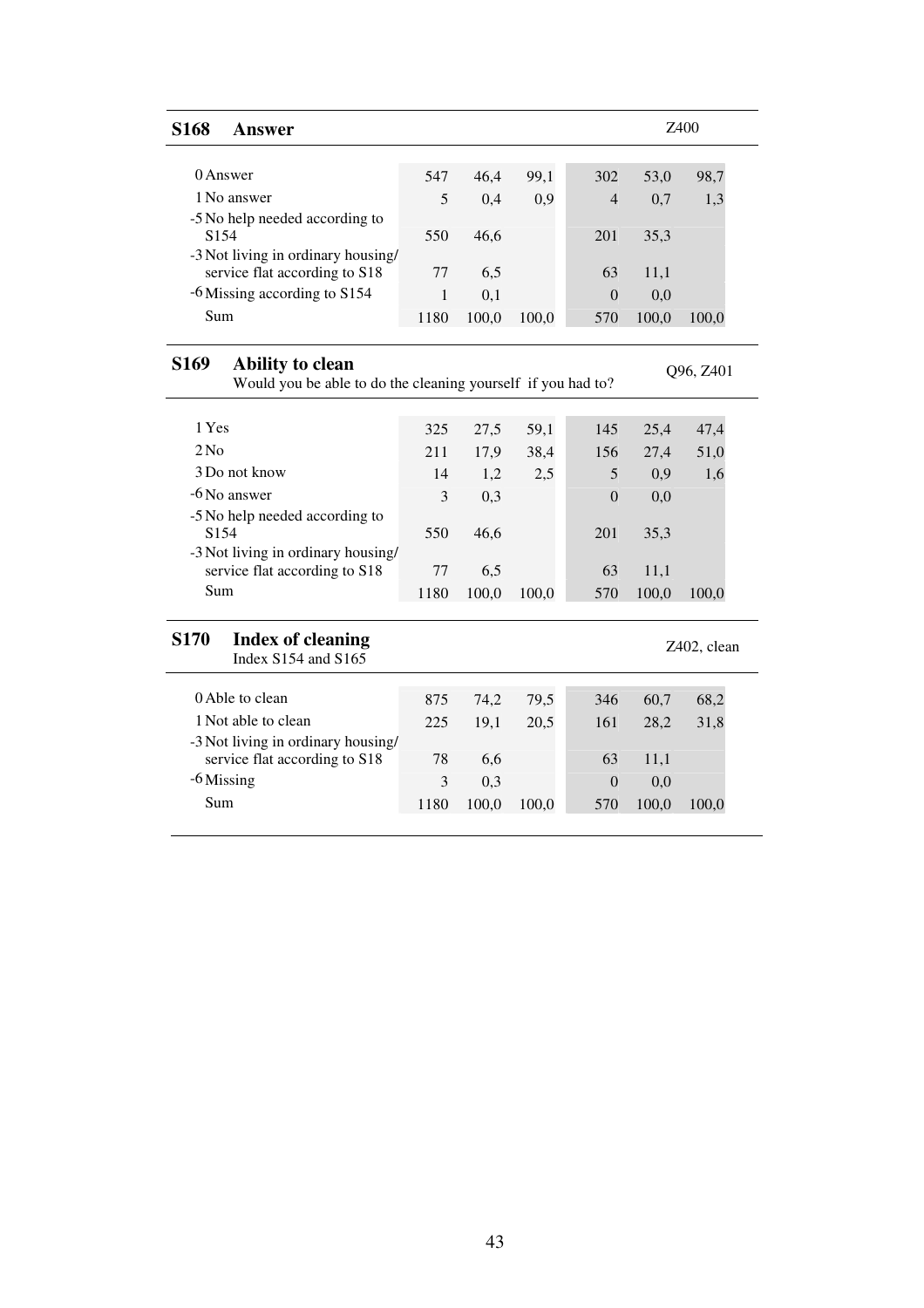# *ADL – Activities of Daily Lining*

| <b>S171</b><br><b>Bathing or showering</b><br>Can you take a bath/shower yourself? |                |             |       |                       |             | cf. Q102,<br>cf.Z102 |
|------------------------------------------------------------------------------------|----------------|-------------|-------|-----------------------|-------------|----------------------|
| 1 Yes, completely by myself                                                        | 986            | 83,6        | 83,8  | 415                   | 72,8        | 73,3                 |
| 2 Yes, with help                                                                   | 75             | 6,4         | 6,4   | 60                    | 10,5        | 10,6                 |
| 3 No, not at all                                                                   | 115            | 9,7         | 9,8   | 91                    | 16,0        | 16,1                 |
| -6 Missing                                                                         | $\overline{4}$ | 0,3         |       | $\overline{4}$        | 0,7         |                      |
| Sum                                                                                | 1180           | 100,0       | 100,0 | 570                   | 100,0       | 100,0                |
| Help to bathe or shower<br>Who helps you with bathing or showering usually?        |                |             |       |                       |             |                      |
| Husband/wife/cohabitant<br>S <sub>172</sub>                                        |                |             |       |                       |             | cf.Z404              |
| 0 Not mentioned                                                                    | 168            | 14,2        | 88,4  | 137                   | 24,0        | 90,7                 |
| 1 Mentioned                                                                        | 22             | 1,9         | 11,6  | 14                    | 2,5         | 9,3                  |
| -5 No help needed according to                                                     |                |             |       |                       |             |                      |
|                                                                                    |                |             |       |                       |             |                      |
| S <sub>167</sub>                                                                   | 986            | 83,6        |       | 415                   | 72,8        |                      |
| $-6$ Missing                                                                       | $\overline{4}$ | 0,3         |       | $\overline{4}$        | 0,7         |                      |
| Sum                                                                                | 1180           | 100,0       | 100,0 | 570                   | 100,0       | 100,0                |
| S <sub>173</sub><br><b>Daughter</b>                                                |                |             |       |                       |             | cf.Z405              |
| 0 Not mentioned                                                                    | 181            | 15,3        | 95,3  | 144                   | 25,3        | 95,4                 |
| 1 Mentioned                                                                        | 9              | 0,8         | 4,7   | $\overline{7}$        | 1,2         | 4,6                  |
| -5 No help needed according to                                                     |                |             |       |                       |             |                      |
| S167<br>$-6$ Missing                                                               | 985<br>4       | 83,6<br>0,3 |       | 415<br>$\overline{4}$ | 72,8<br>0,7 |                      |

| 0 Not mentioned                | 187  | 15.8  | 98,4  | 149            | 26,1  | 98,7  |
|--------------------------------|------|-------|-------|----------------|-------|-------|
| 1 Mentioned                    | 3    | 0.3   | 1,6   | $\overline{2}$ | 0.4   |       |
| -5 No help needed according to |      |       |       |                |       |       |
| S <sub>167</sub>               | 985  | 83,6  |       | 415            | 72,8  |       |
| -6 Missing                     | 4    | 0.3   |       | $\overline{4}$ | 0.7   |       |
| Sum                            | 1180 | 100.0 | 100,0 | 570            | 100,0 | 100.0 |
|                                |      |       |       |                |       |       |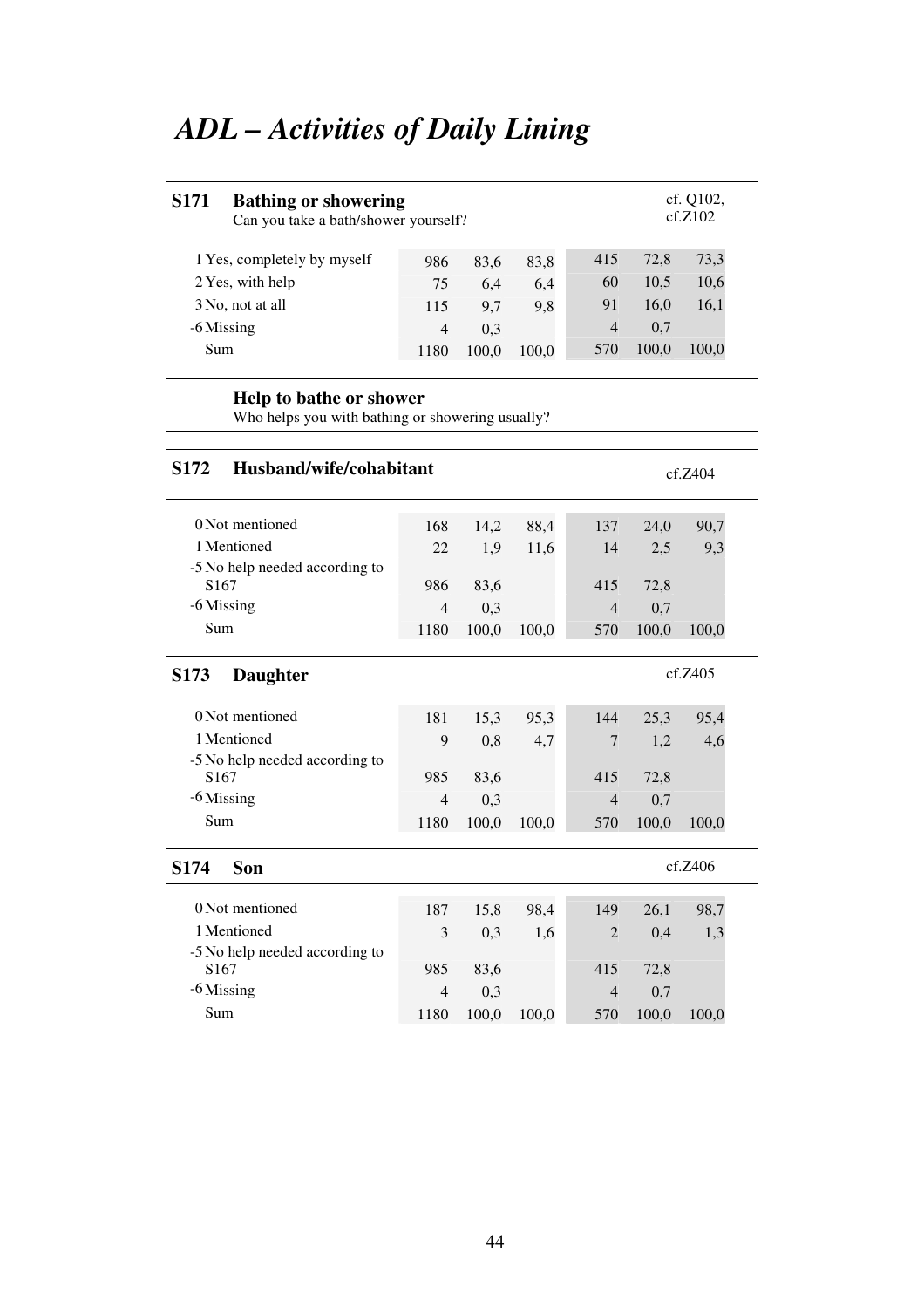| <b>Other female relative</b><br>S <sub>175</sub>   |                  |       |       |                |       | cf.Z407      |
|----------------------------------------------------|------------------|-------|-------|----------------|-------|--------------|
| 0 Not mentioned                                    | 188              | 15,9  | 98,9  | 150            | 26,3  | 99,3         |
| 1 Mentioned                                        | $\overline{c}$   | 0,2   | 1,1   | 1              | 0,2   | 0,7          |
| -5 No help needed according to                     |                  |       |       |                |       |              |
| S167                                               | 985              | 83,6  |       | 415            | 72,8  |              |
| $-6$ Missing                                       | $\overline{4}$   | 0,3   |       | $\overline{4}$ | 0,7   |              |
| Sum                                                | 1180             | 100,0 | 100,0 | 570            | 100,0 | 100,0        |
| <b>S176</b><br>Other male relative                 |                  |       |       |                |       | cf.Z408      |
|                                                    |                  |       |       |                |       |              |
| 0 Not mentioned                                    | 190              | 16,1  | 100,0 | 151            | 26,5  | 100,0        |
| 1 Mentioned                                        | $\boldsymbol{0}$ | 0,0   | 0,0   | $\overline{0}$ | 0,0   | 0,0          |
| -5 No help needed according to<br>S <sub>167</sub> | 985              | 83,6  |       | 415            | 72,8  |              |
| $-6$ Missing                                       | $\overline{4}$   | 0,3   |       | $\overline{4}$ | 0,7   |              |
| Sum                                                | 1180             | 100,0 | 100,0 | 570            | 100,0 | 100,0        |
|                                                    |                  |       |       |                |       |              |
| <b>S177</b><br>Other person                        |                  |       |       |                |       | cf.Z409      |
| 0 Not mentioned                                    | 145              | 12,3  | 76,3  |                |       |              |
| 1 Mentioned                                        | 45               | 3,8   | 23,7  | 114<br>37      | 20,0  | 75,5<br>24,5 |
| -5 No help needed according to                     |                  |       |       |                | 6,5   |              |
| S <sub>167</sub>                                   | 986              | 83,6  |       | 415            | 72,8  |              |
| -6 Missing                                         | $\overline{4}$   | 0,3   |       | $\overline{4}$ | 0,7   |              |
| Sum                                                | 1180             | 100,0 | 100,0 | 570            | 100,0 | 100,0        |
| <b>Home-help services</b><br><b>S178</b>           |                  |       |       |                |       | cf.Z410      |
|                                                    |                  |       |       |                |       |              |
| 0 Not mentioned                                    | 92               | 7,8   | 48,4  | 70             | 12,3  | 46,4         |
| 1 Mentioned                                        | 98               | 8,3   | 51,6  | 81             | 14,2  | 53,6         |
| -5 No help needed according to<br>S167             | 986              | 83,6  |       | 415            | 72,8  |              |
| $-6$ Missing                                       | $\overline{4}$   | 0,3   |       | $\overline{4}$ | 0,7   |              |
| Sum                                                | 1180             | 100,0 | 100,0 | 570            | 100,0 | 100,0        |
|                                                    |                  |       |       |                |       |              |
| <b>Privately paid help</b><br>S <sub>179</sub>     |                  |       |       |                |       | cf.Z411      |
| 0 Not mentioned                                    |                  |       |       |                |       |              |
| 1 Mentioned                                        | 183<br>7         | 15,5  | 96,3  | 146            | 25,6  | 96,7         |
| -5 No help needed according to                     |                  | 0,6   | 3,7   | 5              | 0,9   | 3,3          |
| S167                                               | 986              | 83,6  |       | 415            | 72,8  |              |
| $-6$ Missing                                       | $\overline{4}$   | 0,3   |       | $\overline{4}$ | 0,7   |              |
| Sum                                                | 1180             | 100,0 | 100,0 | 570            | 100,0 | 100,0        |
|                                                    |                  |       |       |                |       |              |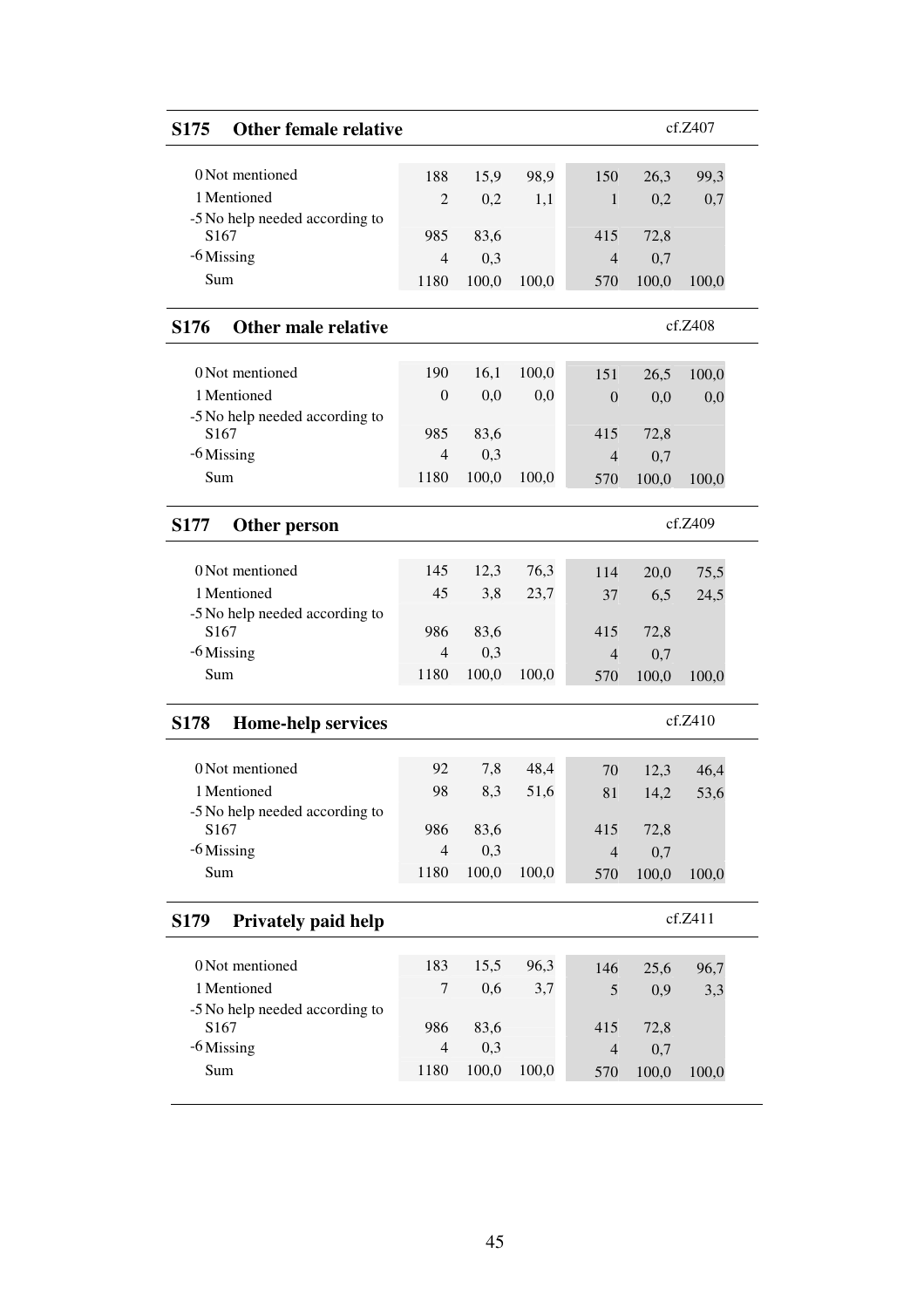| <b>S180</b>                     | <b>Volunteer organisation</b>                                                                                       |                |              |       |                  |              | cf.Z412     |
|---------------------------------|---------------------------------------------------------------------------------------------------------------------|----------------|--------------|-------|------------------|--------------|-------------|
|                                 | 0 Not mentioned                                                                                                     | 190            | 16,1         | 100,0 | 151              | 26,5         | 100,0       |
|                                 | 1 Mentioned                                                                                                         | $\theta$       | 0,0          | 0,0   | $\boldsymbol{0}$ | 0,0          | 0,0         |
|                                 | -5 No help needed according to                                                                                      |                |              |       |                  |              |             |
| S167                            |                                                                                                                     | 986            | 83,6         |       | 415              | 72,8         |             |
| -6 Missing                      |                                                                                                                     | $\overline{4}$ | 0,3          |       | $\overline{4}$   | 0,7          |             |
| Sum                             |                                                                                                                     | 1180           | 100,0        | 100,0 | 570              | 100,0        | 100,0       |
| <b>S181</b>                     | <b>Answer</b>                                                                                                       |                |              |       |                  |              | cf.Z413     |
|                                 | 0 Answer                                                                                                            | 182            | 15,4         | 95,8  | 145              | 25,4         | 96,0        |
|                                 | 1 No answer                                                                                                         | 8              | 0,7          | 4,2   | 6                | 1,1          | 4,0         |
|                                 | -5 No help needed according to                                                                                      |                |              |       |                  |              |             |
| S <sub>167</sub>                |                                                                                                                     | 986            | 83,6         |       | 415              | 72,8         |             |
| $-6$ Missing                    |                                                                                                                     | $\overline{4}$ | 0,3          |       | $\overline{4}$   | 0,7          |             |
| Sum                             |                                                                                                                     | 1180           | 100,0        | 100,0 | 570              | 100,0        | 100,0       |
| <b>S182</b>                     | <b>Ability to bathe/shower</b><br>Would you be able to take a bath/shower on your own if you had<br>$\mathrm{to}$ ? |                |              |       |                  |              | Z414        |
|                                 |                                                                                                                     |                |              |       |                  |              |             |
| 1 Yes                           |                                                                                                                     | 23             | 1,9          | 12,2  | 20               | 3,5          | 13,3        |
| 2N <sub>0</sub>                 |                                                                                                                     | 160            | 13,6         | 84,7  | 126              | 22,1         | 84,0        |
|                                 | 3 Do not know                                                                                                       | 6              | 0,5          | 3,2   | $\overline{4}$   | 0,7          | 2,7         |
|                                 | -5 No help needed according to                                                                                      |                |              |       |                  |              |             |
| S167                            |                                                                                                                     | 986            | 83,6         |       | 415              | 72,8         |             |
| Sum                             | -6 Missing                                                                                                          | 5<br>1180      | 0,4<br>100,0 | 100,0 | 5<br>570         | 0,9<br>100,0 | 100,0       |
|                                 | <b>Index of bathe/shower</b><br>Index S167 and S178                                                                 |                |              |       |                  |              | Z415        |
|                                 | 0 Able to bathe/shower                                                                                              | 1009           | 85,5         | 85,9  | 435              | 76,3         | 77,0        |
|                                 | 1 Not able to bathe/shower                                                                                          | 166            | 14,1         | 14,1  | 130              | 22,8         | 23,0        |
|                                 | -6 Missing                                                                                                          | 5              | 0,4          |       | 5                | 0,9          |             |
| Sum                             |                                                                                                                     | 1180           | 100,0        | 100,0 | 570              | 100,0        | 100,0       |
| S <sub>183</sub><br><b>S184</b> | <b>Eating</b><br>Can you eat by yourself?                                                                           |                |              |       |                  |              | Q97, Z416   |
|                                 |                                                                                                                     | 1140           | 96,6         | 96,9  |                  | 94,6         |             |
|                                 | 1 Yes, completely by myself<br>2 Yes, with help                                                                     | 16             | 1,4          | 1,4   | 539<br>12        | 2,1          | 95,1<br>2,1 |
|                                 | 3 No, not at all                                                                                                    | 21             | 1,8          | 1,8   | 16               | 2,8          | 2,8         |
|                                 | -6 Missing                                                                                                          | 3              | 0,3          |       | 3                | 0,5          |             |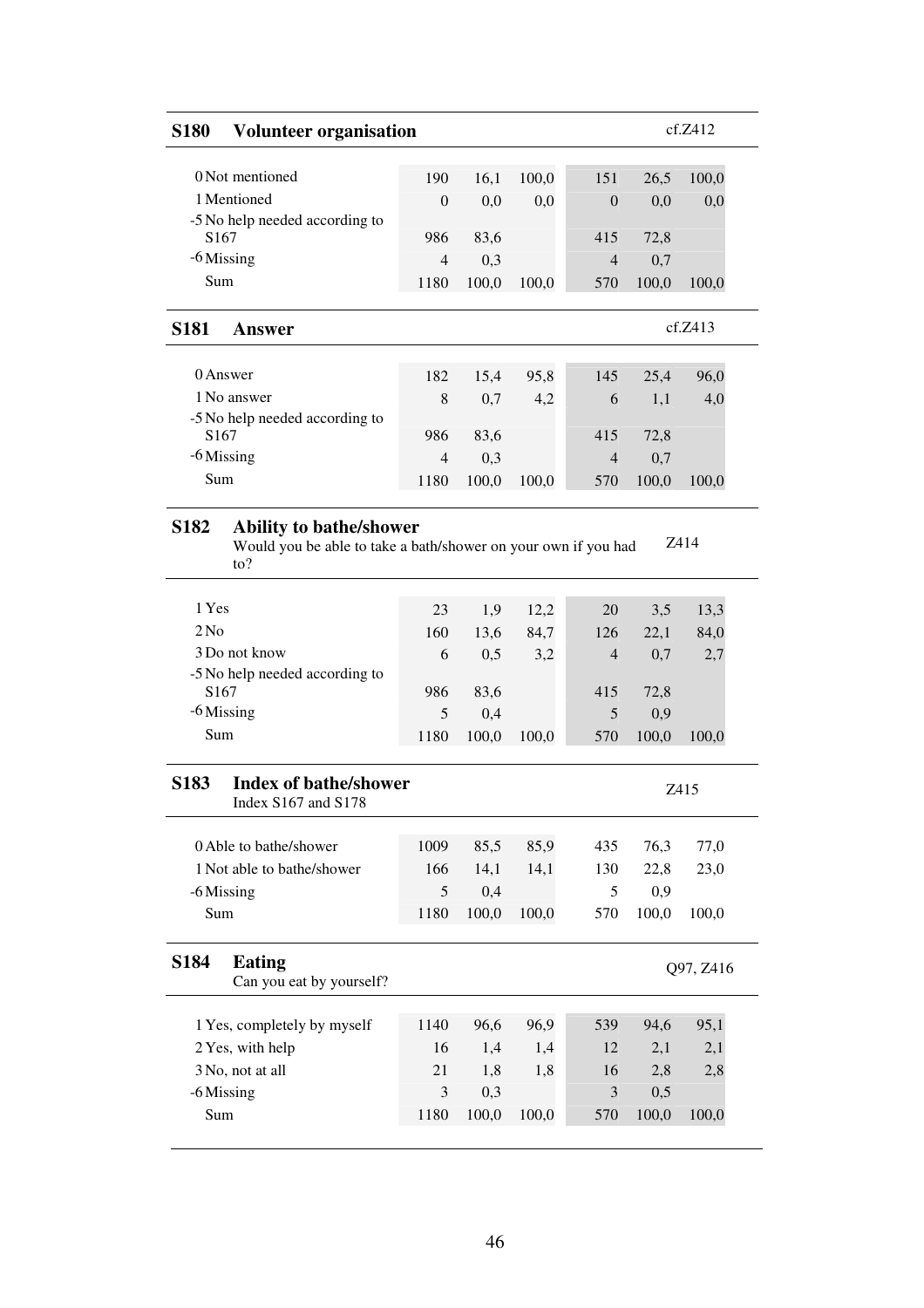| S185        | <b>Toilet visits</b><br>Can you go to the toilet by yourself?             |                |       |       |                |       | Q98, Z417  |
|-------------|---------------------------------------------------------------------------|----------------|-------|-------|----------------|-------|------------|
|             | 1 Yes, completely by myself                                               | 1093           | 92,6  | 92,7  | 502            | 88,1  | 88,2       |
|             | 2 Yes, with help                                                          | 38             | 3,2   | 3,2   | 28             | 4,9   | 4,9        |
|             | 3 No, not at all                                                          | 48             | 4,1   | 4,1   | 39             | 6,8   | 6,9        |
|             | -6 Missing                                                                | 1              | 0,1   |       | 1              | 0,2   |            |
| Sum         |                                                                           | 1180           | 100,0 | 100,0 | 570            | 100,0 | 100,0      |
| <b>S186</b> | <b>Dressing and undressing</b><br>Can you dress and undress yourself?     |                |       |       |                |       | Q100, Z418 |
|             | 1 Yes, completely by myself                                               | 1058           | 89,7  | 89,8  | 476            | 83,5  | 83,7       |
|             | 2 Yes, with help                                                          | 61             | 5,2   | 5,2   | 46             | 8,1   | 8,1        |
|             | 3 No, not at all                                                          | 59             | 5,0   | 5,0   | 47             | 8,2   | 8,3        |
|             | -6 Missing                                                                | $\overline{c}$ | 0,2   |       | 1              | 0,2   |            |
| Sum         |                                                                           | 1180           | 100,0 | 100,0 | 570            | 100,0 | 100,0      |
| <b>S187</b> | Getting up and going to bed<br>Can you get in and out of bed by yourself? |                |       |       |                |       | Q101, Z419 |
|             | 1 Yes, completely by myself                                               | 1085           | 91,9  | 92,1  | 499            | 87,5  | 87,7       |
|             | 2 Yes, with help                                                          | 39             | 3,3   | 3,3   | 29             | 5,1   | 5,1        |
|             | 3 No, not at all                                                          | 54             | 4,6   | 4,6   | 41             | 7,2   | 7,2        |
|             | -6 Missing                                                                | $\overline{2}$ | 0,2   |       | 1              | 0,2   |            |
| Sum         |                                                                           | 1180           | 100,0 | 100,0 | 570            | 100,0 | 100,0      |
| <b>S188</b> | <b>Cutting toe nails</b><br>Can you cut your toe nails by yourself?       |                |       |       |                |       | Q103, Z420 |
|             | 1 Yes, completely by myself                                               | 799            | 67,7  | 67,8  | 306            | 53,7  | 53,8       |
|             | 2 Yes, with help                                                          | 100            | 8,5   | 8,5   | 53             | 9,3   | 9,3        |
|             | 3 No, not at all                                                          | 275            | 23,3  | 23,3  | 207            | 36,3  | 36,4       |
|             | 4 Not relevant/has no toe nails                                           | 5              | 0,4   | 0,4   | 3              | 0,5   | 0,5        |
|             | -6 Missing                                                                | $\mathbf{1}$   | 0,1   |       | $\mathbf{1}$   | 0,2   |            |
| Sum         |                                                                           | 1180           | 100,0 | 100,0 | 570            | 100,0 | 100,0      |
| <b>S189</b> | <b>Hair washing</b><br>Can you wash your hair by yourself?                |                |       |       |                |       | Q104, Z421 |
|             | 1 Yes, completely by myself                                               | 982            | 83,2  | 83,4  | 412            | 72,3  | 72,5       |
|             | 2 Yes, with help                                                          | 54             | 4,6   | 4,6   | 42             | 7,4   | 7,4        |
|             | 3 No, not at all                                                          | 135            | 11,4  | 11,5  | 110            | 19,3  | 19,4       |
|             | 4 Not relevant/has no hair                                                | 7              | 0,6   | 0,6   | 4              | 0,7   | 0,7        |
|             | -6 Missing                                                                | $\overline{c}$ | 0,2   |       | $\overline{2}$ | 0,4   |            |
| Sum         |                                                                           | 1180           |       | 100,0 |                | 100,0 | 100,0      |
|             |                                                                           |                | 100,0 |       | 570            |       |            |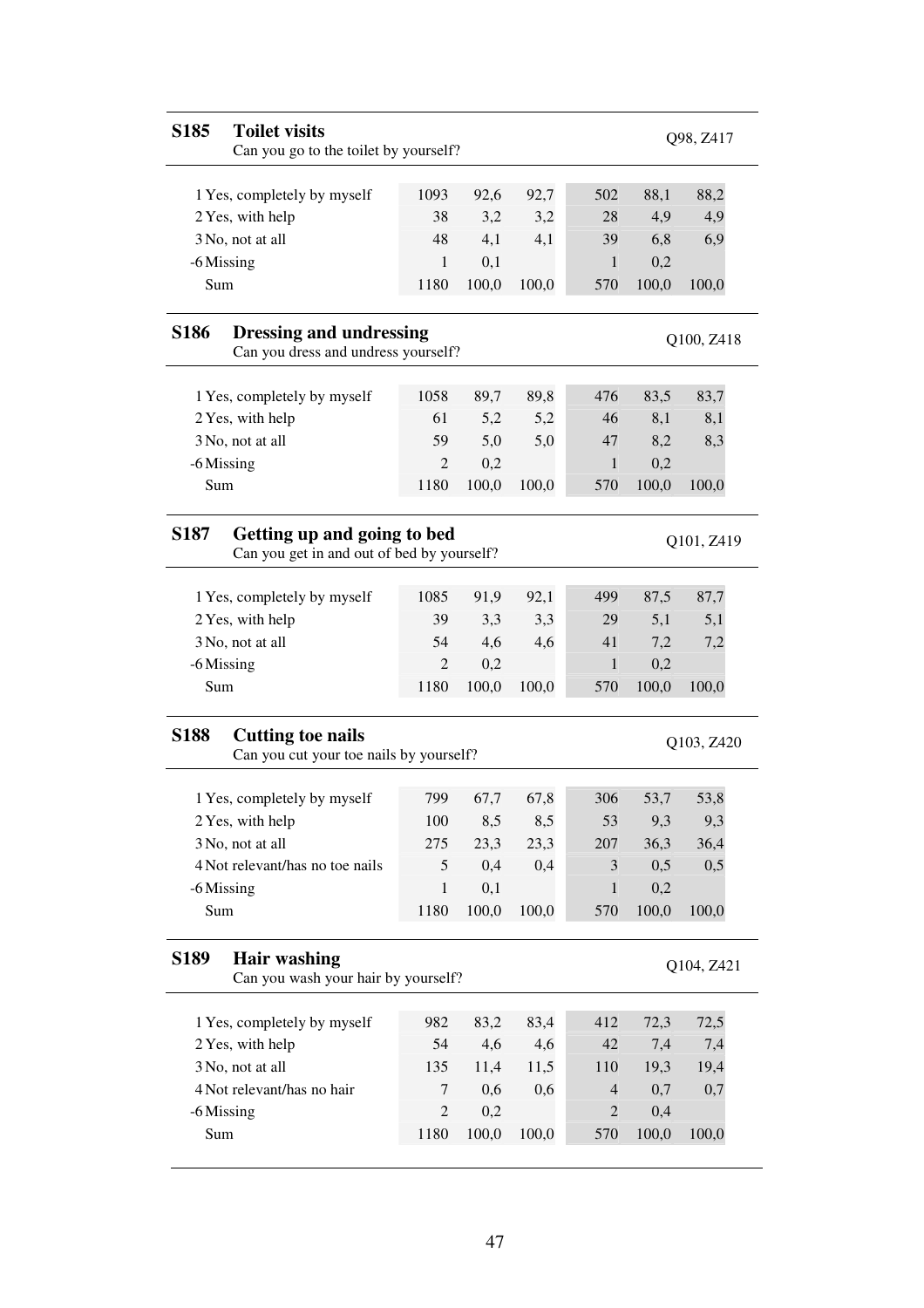#### **S190 Summarized index of IADL**

Number of IADL tasks (shopping, cooking, and cleaning) that the IP could not manage. Z422, IADL

| 0 Could manage all tasks           | 823  | 69.7  | 75.0  | 311                         | 54.6  | 61,6  |
|------------------------------------|------|-------|-------|-----------------------------|-------|-------|
| 1 Could not manage one task        | 127  | 10.8  | 11.6  | 84                          | 14.7  | 16,6  |
| 2 Could not manage two tasks       | 56   | 4.7   | 5,1   | 38                          | 6.7   | 7,5   |
| 3 Could not manage any task        | 92   | 7.8   | 8,4   | 72                          | 12.6  | 14,3  |
| -6 Missing                         | 5    | 0.4   |       | $\mathcal{D}_{\mathcal{L}}$ | 0.4   |       |
| -3 Not living in ordinary housing/ |      |       |       |                             |       |       |
| service flat according to S18      | 77   | 6.5   |       | 63                          | 11.1  |       |
| Sum                                | 1180 | 100.0 | 100.0 | 570                         | 100,0 | 100.0 |

#### **S191 Summarized index of ADL**

Summarized index based on bathing (S179), eating (S180), toilet visits (S181), dessing and undressing (S182) and getting up and going to bed (S183)

0=managed task 1=managed task with help 2=did not manage task

| Bathing has only the values 0 and 2. |  |  |  |  |  |  |  |  |
|--------------------------------------|--|--|--|--|--|--|--|--|
|--------------------------------------|--|--|--|--|--|--|--|--|

| 0 Managed all tasks without   |                |       |       |     |       |       |
|-------------------------------|----------------|-------|-------|-----|-------|-------|
| help                          | 995            | 84,3  | 85,0  | 427 | 74,9  | 75,7  |
| 1                             | 10             | 0,8   | 0,9   | 5   | 0,9   | 0,9   |
| $\overline{2}$                | 50             | 4,2   | 4,3   | 43  | 7,5   | 7,6   |
| 3                             | 26             | 2,2   | 2,2   | 21  | 3,7   | 3,7   |
| 4                             | 13             | 1,1   | 1,1   | 8   | 1,4   | 1,4   |
| 5                             | 14             | 1,2   | 1,2   | 12  | 2,1   | 2,1   |
| 6                             | 10             | 0,8   | 0,9   | 7   | 1,2   | 1,2   |
| 7                             | 12             | 1,0   | 1,0   | 8   | 1,4   | 1,4   |
| 8                             | 18             | 1,5   | 1,5   | 16  | 2,8   | 2,8   |
| 9                             | $\overline{4}$ | 0,3   | 0,3   | 3   | 0,5   | 0,5   |
| 10 Did not manage any of the  |                |       |       |     |       |       |
| $task - with or without help$ | 19             | 1,6   | 1,6   | 14  | 2,5   | 2,5   |
| -6 Missing                    | 9              | 0,8   |       | 6   | 1,1   |       |
| Sum                           | 1180           | 100,0 | 100,0 | 570 | 100,0 | 100,0 |

#### **S192 Summarized index of ADL (2)** Number of tasks the IP could not manage without help

Z424, ADL2

| 0 Managed all tasks without |      |       |       |     |       |       |
|-----------------------------|------|-------|-------|-----|-------|-------|
| help                        | 995  | 84,3  | 85,0  | 427 | 74,9  | 75,7  |
|                             | 59   | 5,0   | 5,0   | 47  | 8,2   | 8,3   |
| $\overline{c}$              | 29   | 2,5   | 2,5   | 23  | 4,0   | 4,1   |
| 3                           | 17   | 1,4   | 1,5   | 12  | 2,1   | 2,1   |
| 4                           | 36   | 3,1   | 3,1   | 29  | 5,1   | 5,1   |
| 5 Did not manage any of the |      |       |       |     |       |       |
| task without help           | 35   | 3,0   | 3,0   | 26  | 4,6   | 4,6   |
| $-6$ Missing                | 8    | 0,7   |       | 6   | 1,1   |       |
| Sum                         | 1180 | 100,0 | 100,0 | 570 | 100,0 | 100,0 |
|                             |      |       |       |     |       |       |

Z423,

cf. ADL1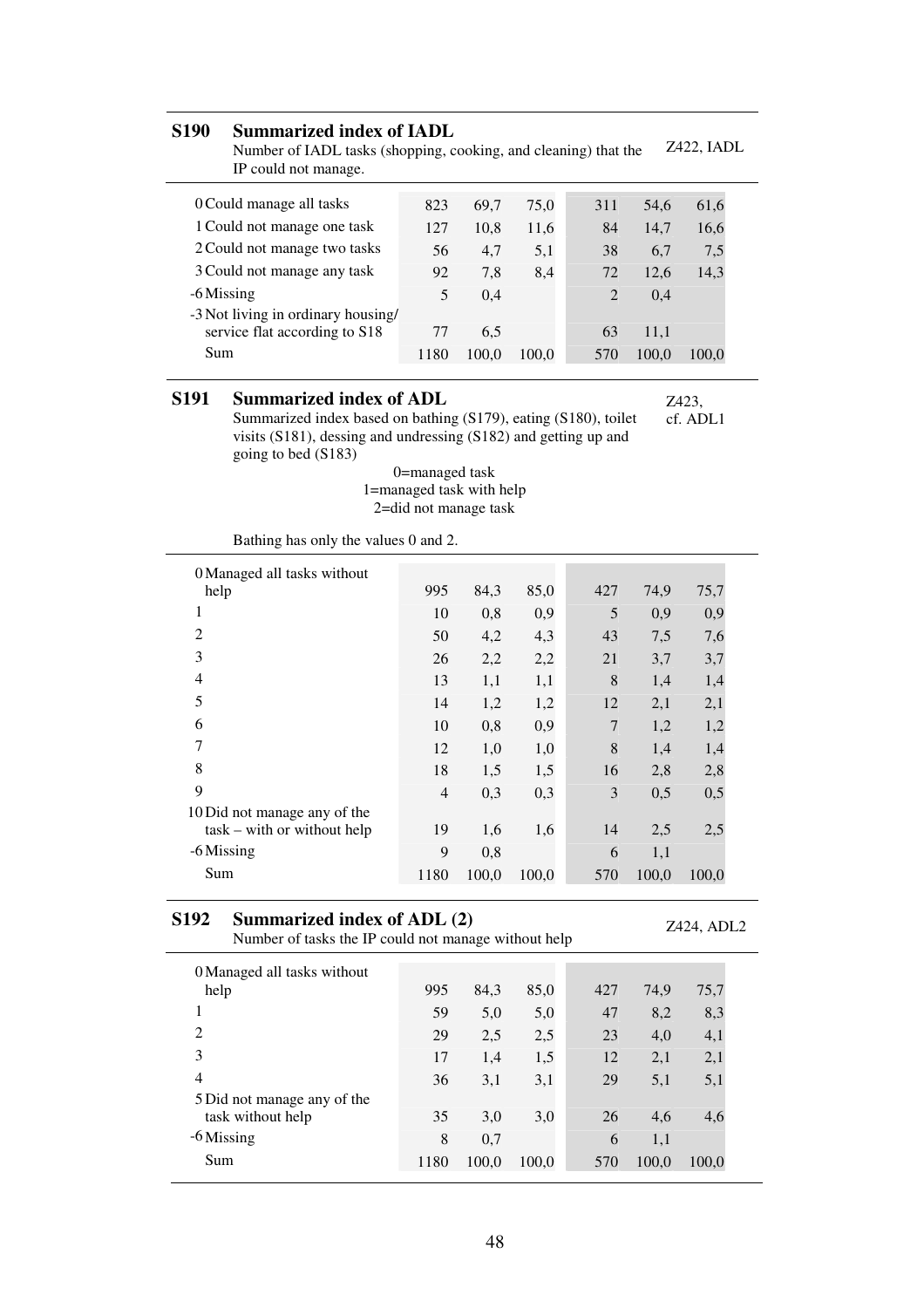| S <sub>193</sub><br><b>Summarized index of IADL and ADL</b><br>Summarized values from IADL and ADL tasks (IADL and ADL2).<br>The values equals the number of of tasks IP did not manage. |      |       |       |                |       | Z425,<br><b>TOTADL</b> |  |  |
|------------------------------------------------------------------------------------------------------------------------------------------------------------------------------------------|------|-------|-------|----------------|-------|------------------------|--|--|
| 0 Managed all tasks without                                                                                                                                                              |      |       |       |                |       |                        |  |  |
| help                                                                                                                                                                                     | 813  | 68,9  | 74,1  | 306            | 53,7  | 60,7                   |  |  |
| 1                                                                                                                                                                                        | 118  | 10,0  | 10,8  | 75             | 13,2  | 14,9                   |  |  |
| $\overline{2}$                                                                                                                                                                           | 54   | 4,6   | 4,9   | 38             | 6,7   | 7,5                    |  |  |
| 3                                                                                                                                                                                        | 30   | 2,5   | 2,7   | 21             | 3,7   | 4,2                    |  |  |
| 4                                                                                                                                                                                        | 30   | 2,5   | 2,7   | 26             | 4,6   | 5,2                    |  |  |
| 5                                                                                                                                                                                        | 16   | 1,4   | 1,5   | 13             | 2,3   | 2,6                    |  |  |
| 6                                                                                                                                                                                        | 7    | 0,6   | 0,6   | $\overline{4}$ | 0,7   | 0,8                    |  |  |
| 7                                                                                                                                                                                        | 12   | 1,0   | 1,1   | 9              | 1,6   | 1,8                    |  |  |
| 8                                                                                                                                                                                        | 17   | 1,4   | 1,5   | 12             | 2,1   | 2,4                    |  |  |
| -6 Missing                                                                                                                                                                               | 6    | 0,5   |       | 3              | 0,5   |                        |  |  |
| -3 Not living in ordinary housing/                                                                                                                                                       |      |       |       |                |       |                        |  |  |
| service flat according to S18                                                                                                                                                            | 77   | 6,5   |       | 63             | 11,1  |                        |  |  |
| Sum                                                                                                                                                                                      | 1180 | 100,0 | 100,0 | 570            | 100,0 | 100,0                  |  |  |

### **Home-help services**

### **S194 Home-help services**

 $\overline{a}$ 

Have you received any help with practical duties or care from the home-help-services during the last 12 months? cf.Q72, Z427

| 1 Yes                              | 169  | 14.3  | 15.4  | 136 | 23.9  | 26.9  |
|------------------------------------|------|-------|-------|-----|-------|-------|
| 2N <sub>0</sub>                    | 928  | 78.6  | 84.6  | 369 | 64.7  | 73,1  |
| $-6$ Missing                       | 6    | 0.5   |       |     | 0.4   |       |
| -3 Not living in ordinary housing/ |      |       |       |     |       |       |
| service flat according to S18      | 77   | 6.5   |       | 63  | 11.1  |       |
| Sum                                | 1180 | 100.0 | 100,0 | 570 | 100.0 | 100.0 |
|                                    |      |       |       |     |       |       |

### **S195 Frequency of visits by home-help services**

How often do you get help from the home-help services?

Cf.Q73, Z428

| 1 Every day                                                         | 93   | 7,9   | 55,0  | 73             | 12,8  | 53,7  |
|---------------------------------------------------------------------|------|-------|-------|----------------|-------|-------|
| 2 Serveral times a week                                             | 16   | 1,4   | 9,5   | 16             | 2,8   | 11,8  |
| 3 Once a week                                                       | 10   | 0.8   | 5,9   | 8              | 1.4   | 5,9   |
| 4 A few times a month                                               | 38   | 3,2   | 22,5  | 30             | 5.3   | 22,1  |
| 5 More seldom                                                       | 12   | 1,0   | 7,1   | 9              | 1,6   | 6,6   |
| -6 Missing according to S190                                        | 6    | 0.5   |       | $\overline{2}$ | 0,4   |       |
| -3 Not living in ordinary housing/<br>service flat according to S18 | 77   | 6,5   |       | 63             | 11,1  |       |
| -5 Not received help according to                                   |      |       |       |                |       |       |
| S <sub>190</sub>                                                    | 928  | 78,6  |       | 369            | 64.7  |       |
| Sum                                                                 | 1180 | 100,0 | 100.0 | 570            | 100.0 | 100.0 |
|                                                                     |      |       |       |                |       |       |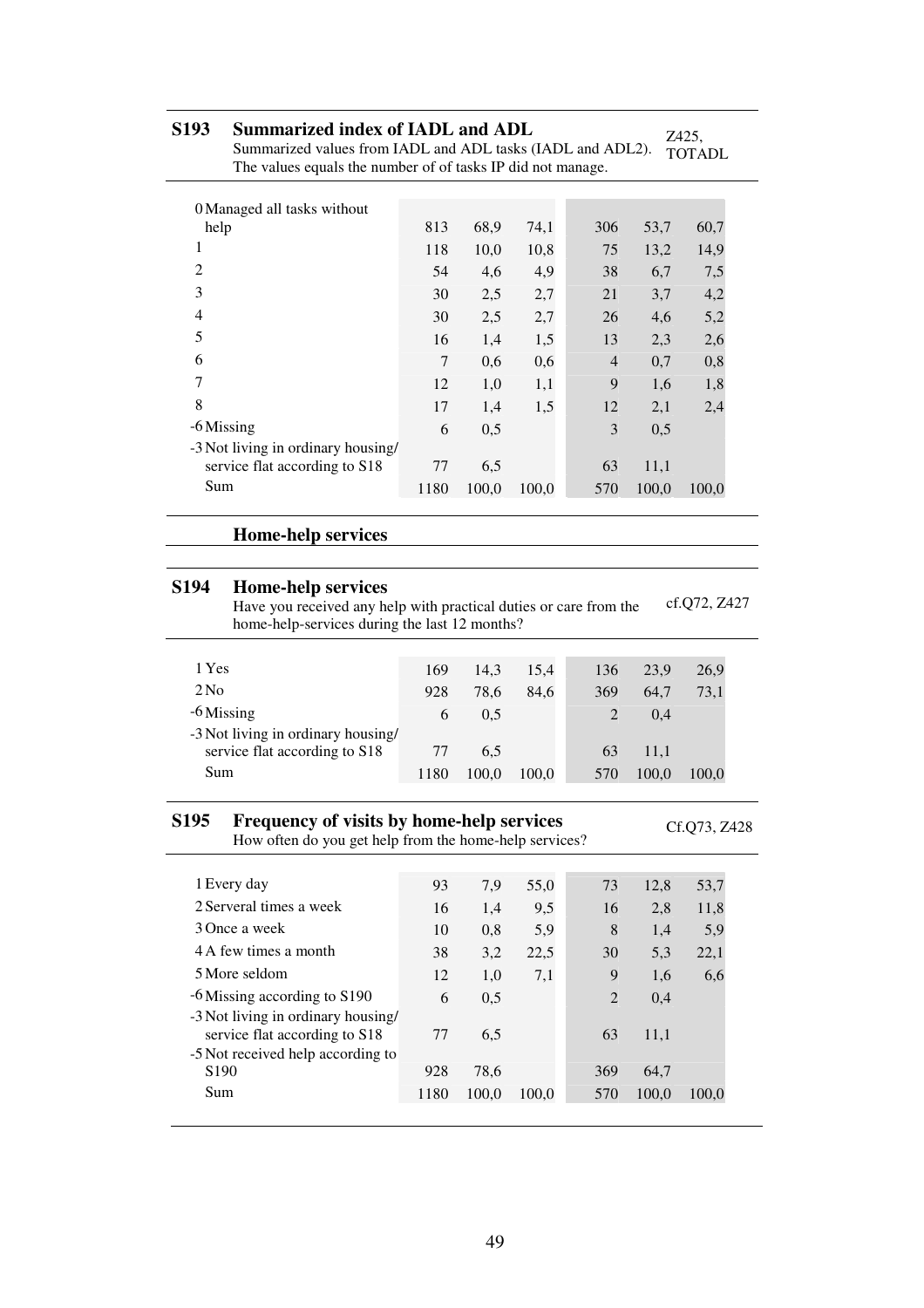| <b>S196</b>     | Helping spouse with personal care<br>To those cohabiting in ordinary housing or service flat: Do you<br>help your wife/husband/cohabitant with personal care such as<br>bathing/showering/dressing/getting to bed and supervision? |      | 7447  |       |          |       |       |
|-----------------|------------------------------------------------------------------------------------------------------------------------------------------------------------------------------------------------------------------------------------|------|-------|-------|----------|-------|-------|
|                 |                                                                                                                                                                                                                                    |      |       |       |          |       |       |
| 1 Yes           |                                                                                                                                                                                                                                    | 54   | 4,6   | 10,0  | 28       | 4,9   | 15,1  |
| 2N <sub>0</sub> |                                                                                                                                                                                                                                    | 485  | 41,1  | 90.0  | 157      | 27.5  | 84.9  |
|                 | -5 Not living with wife/husband/                                                                                                                                                                                                   |      |       |       |          |       |       |
|                 | cohabitant according to S30                                                                                                                                                                                                        | 563  | 47.7  |       | 322      | 56,5  |       |
| $-6$ Missing    |                                                                                                                                                                                                                                    | 1    | 0,1   |       | $\Omega$ | 0.0   |       |
|                 | -3 Not living in ordinary housing/                                                                                                                                                                                                 |      |       |       |          |       |       |
|                 | service flat according to S18                                                                                                                                                                                                      | 77   | 6,6   |       | 63       | 11,1  |       |
| Sum             |                                                                                                                                                                                                                                    | 1180 | 100.0 | 100.0 | 570      | 100,0 | 100.0 |
|                 |                                                                                                                                                                                                                                    |      |       |       |          |       |       |

#### **S197 Helping old relative**

Do you help any old relatives (who do not live with you) with cares, household or supervison?

| 1 Yes, every day             | 15   | 1.3   | 1,3   | 6   | 1.1   | 1,1   |
|------------------------------|------|-------|-------|-----|-------|-------|
| 2 Yes, serveral times a week | 21   | 1,8   | 1,8   | 9   | 1,6   | 1,6   |
| 3 Yes, once a week           | 21   | 1,8   | 1,8   | 8   | 1.4   | 1,4   |
| 4 Yes, a few times a month   | 29   | 2.5   | 2.5   | 10  | 1.8   | 1,8   |
| 5 No, never                  | 1086 | 92,0  | 92.7  | 532 | 93.3  | 94,2  |
| -6 Missing                   | 8    | 0.7   |       |     | 0.9   |       |
| Sum                          | 1180 | 100.0 | 100.0 | 570 | 100.0 | 100.0 |
|                              |      |       |       |     |       |       |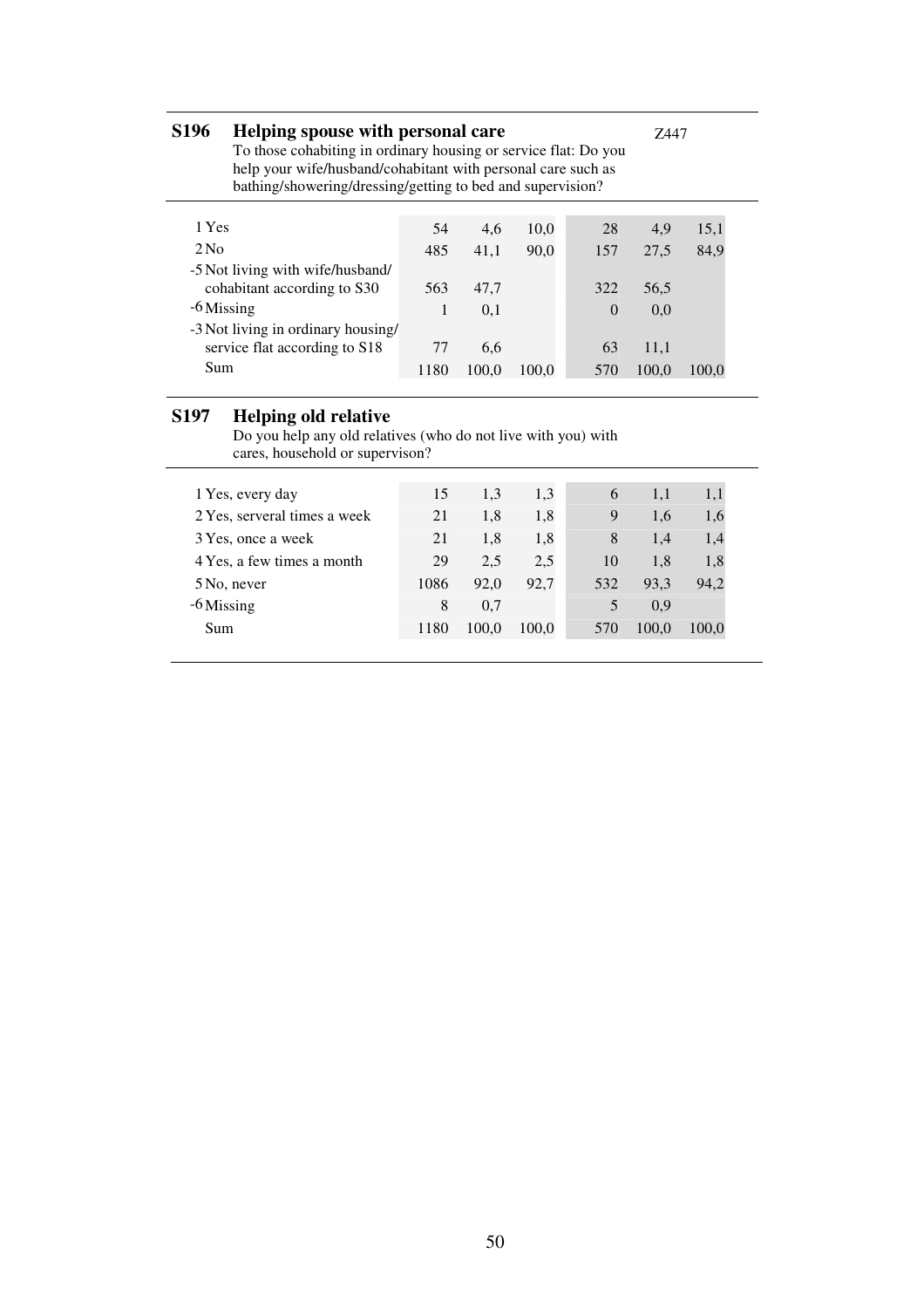# *Economic resources*

| <b>S198</b>     | Q116, X748,<br>Ability to raise money<br>Y574, U576,<br>If a situation arose where you had to come up with 12 000 SEK in<br>cf. V602,<br>a week, would you be able to manage it?<br>cf. W375,<br>Z449 |      |       |       |     |       |                                                       |  |  |  |
|-----------------|-------------------------------------------------------------------------------------------------------------------------------------------------------------------------------------------------------|------|-------|-------|-----|-------|-------------------------------------------------------|--|--|--|
| 1 Yes           |                                                                                                                                                                                                       | 1005 | 85,2  | 87,3  | 474 | 83,2  | 86,5                                                  |  |  |  |
| 2N <sub>0</sub> |                                                                                                                                                                                                       | 146  | 12,4  | 12,7  | 74  | 13,0  | 13,5                                                  |  |  |  |
| -6 Missing      |                                                                                                                                                                                                       | 29   | 2,5   |       | 22  | 3,9   |                                                       |  |  |  |
| Sum             |                                                                                                                                                                                                       | 1180 | 100,0 | 100,0 | 570 | 100,0 | 100,0                                                 |  |  |  |
|                 | <b>Ways of raising money</b><br>In what way?                                                                                                                                                          |      |       |       |     | U577  | cf. Q117a-d,<br>X749, Y575,<br>cf. V602,<br>cf. W375, |  |  |  |
| <b>S199</b>     | Withdrawal from own bank account or the like                                                                                                                                                          |      |       |       |     |       | Z450                                                  |  |  |  |
|                 | 0 Not mentioned                                                                                                                                                                                       | 61   | 5,2   | 6,1   | 26  | 4,6   | 5,5                                                   |  |  |  |
|                 | 1 Mentioned                                                                                                                                                                                           | 944  | 80,0  | 93,9  | 448 | 78,6  | 94,5                                                  |  |  |  |
|                 | -5 Not able to raise the requested                                                                                                                                                                    |      |       |       |     |       |                                                       |  |  |  |
|                 | amount of money/missing                                                                                                                                                                               | 175  | 14,8  |       | 96  | 16,8  |                                                       |  |  |  |
| Sum             | according to S194                                                                                                                                                                                     | 1180 | 100,0 | 100,0 | 570 | 100,0 | 100,0                                                 |  |  |  |
|                 |                                                                                                                                                                                                       |      |       |       |     |       |                                                       |  |  |  |
| <b>S200</b>     | Loan from a family member                                                                                                                                                                             |      |       |       |     |       | Z451                                                  |  |  |  |
|                 | 0 Not mentioned                                                                                                                                                                                       | 972  | 82,4  | 96,7  | 457 | 80,2  | 96,4                                                  |  |  |  |
|                 | 1 Mentioned                                                                                                                                                                                           | 33   | 2,8   | 3,3   | 17  | 3,0   | 3,6                                                   |  |  |  |
|                 | -5 Not able to raise the requested<br>amount of money/missing                                                                                                                                         |      |       |       |     |       |                                                       |  |  |  |
|                 | according to S194                                                                                                                                                                                     | 175  | 14,8  |       | 96  | 16,8  |                                                       |  |  |  |
| Sum             |                                                                                                                                                                                                       | 1180 | 100,0 | 100,0 | 570 | 100,0 | 100,0                                                 |  |  |  |
| <b>S201</b>     | Loan from other relatives or friends                                                                                                                                                                  |      |       |       |     |       | Z452                                                  |  |  |  |
|                 | 0 Not mentioned                                                                                                                                                                                       | 998  | 84,6  | 99,3  | 471 | 82,6  | 99,4                                                  |  |  |  |
|                 | 1 Mentioned                                                                                                                                                                                           | 7    | 0,6   | 0,7   | 3   | 0,5   | 0,6                                                   |  |  |  |
|                 | -5 Not able to raise the requested<br>amount of money/missing                                                                                                                                         |      |       |       |     |       |                                                       |  |  |  |
|                 | according to S194                                                                                                                                                                                     | 175  | 14,8  |       | 96  | 16,8  |                                                       |  |  |  |
| Sum             |                                                                                                                                                                                                       | 1180 | 100,0 | 100,0 | 570 | 100,0 | 100,0                                                 |  |  |  |
|                 |                                                                                                                                                                                                       |      |       |       |     |       |                                                       |  |  |  |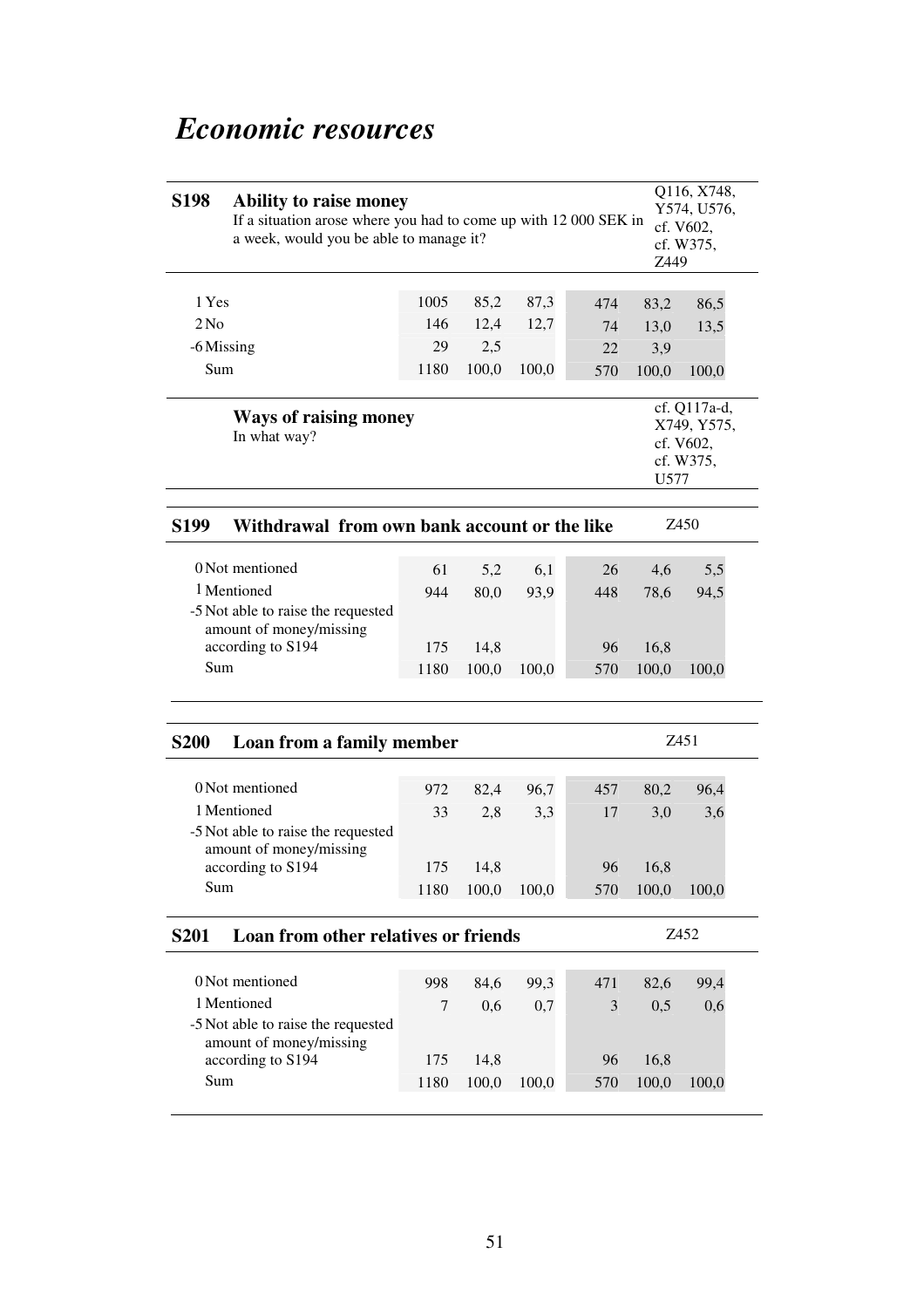| S <sub>202</sub>                       | <b>Bank loan or equivalent</b>                                                                                                                                                      |        |       |       |                |       | Z453  |
|----------------------------------------|-------------------------------------------------------------------------------------------------------------------------------------------------------------------------------------|--------|-------|-------|----------------|-------|-------|
| 0 Not mentioned                        |                                                                                                                                                                                     |        |       |       |                |       |       |
|                                        |                                                                                                                                                                                     | 986    | 83,6  | 98,1  | 469            | 82,3  | 98,9  |
| 1 Mentioned<br>amount of money/missing | -5 Not able to raise the requested                                                                                                                                                  | 19     | 1,6   | 1,9   | 5              | 0,9   | 1,1   |
| according to S194                      |                                                                                                                                                                                     | 175    | 14,8  |       | 96             | 16,8  |       |
| Sum                                    |                                                                                                                                                                                     | 1180   | 100,0 | 100,0 | 570            | 100,0 | 100,0 |
| <b>S203</b><br>Other way               |                                                                                                                                                                                     |        |       |       |                |       | Z454  |
| 0 Not mentioned                        |                                                                                                                                                                                     | 999    | 84,7  | 99,4  | 472            | 82,8  | 99,6  |
| 1 Mentioned                            |                                                                                                                                                                                     | 6      | 0,5   | 0,6   | $\overline{2}$ | 0,4   | 0,4   |
| amount of money/missing                | -5 Not able to raise the requested                                                                                                                                                  |        |       |       |                |       |       |
| according to S194                      |                                                                                                                                                                                     | 175    | 14,8  |       | 96             | 16,8  |       |
| Sum                                    |                                                                                                                                                                                     | 1180   | 100,0 | 100,0 | 570            | 100,0 | 100,0 |
| <b>S204</b><br><b>Answer</b>           |                                                                                                                                                                                     |        |       |       |                |       | Z455  |
| 0 Anwer                                |                                                                                                                                                                                     | 1001   | 84,8  | 99,6  | 470            | 82,5  | 99,2  |
| 1 No answer<br>amount of money/missing | -5 Not able to raise the requested                                                                                                                                                  | 4      | 0,3   | 0,4   | 4              | 0,7   | 0,8   |
| according to S194                      |                                                                                                                                                                                     | 175    | 14,8  |       | 96             | 16,8  |       |
| Sum                                    |                                                                                                                                                                                     | 1180   | 100,0 | 100,0 | 570            | 100,0 | 100,0 |
| <b>S205</b><br>household?              | Giving financial support outside own household<br>Have you under the last 12 months, given any financial support or<br>gifts for a total of 5000 SEK or more to anyone outside your |        |       |       |                |       | Z463  |
| 1 Yes                                  |                                                                                                                                                                                     | 331    | 28,1  | 28,7  | 149            | 26,1  | 26,7  |
| 2N <sub>0</sub>                        |                                                                                                                                                                                     | 820    | 69,5  | 70,1  | 404            | 70,9  | 72,4  |
| 8 Don't want to answer the             |                                                                                                                                                                                     |        |       |       |                |       |       |
| question                               |                                                                                                                                                                                     | $\tau$ | 0,6   | 1,2   | 5              | 0,9   | 0,9   |
| -6 Missing                             |                                                                                                                                                                                     | 22     | 1,9   |       | 12             | 2,1   |       |
| Sum                                    |                                                                                                                                                                                     | 1180   | 100,0 |       | 570            | 100,0 |       |
|                                        |                                                                                                                                                                                     |        |       |       |                |       |       |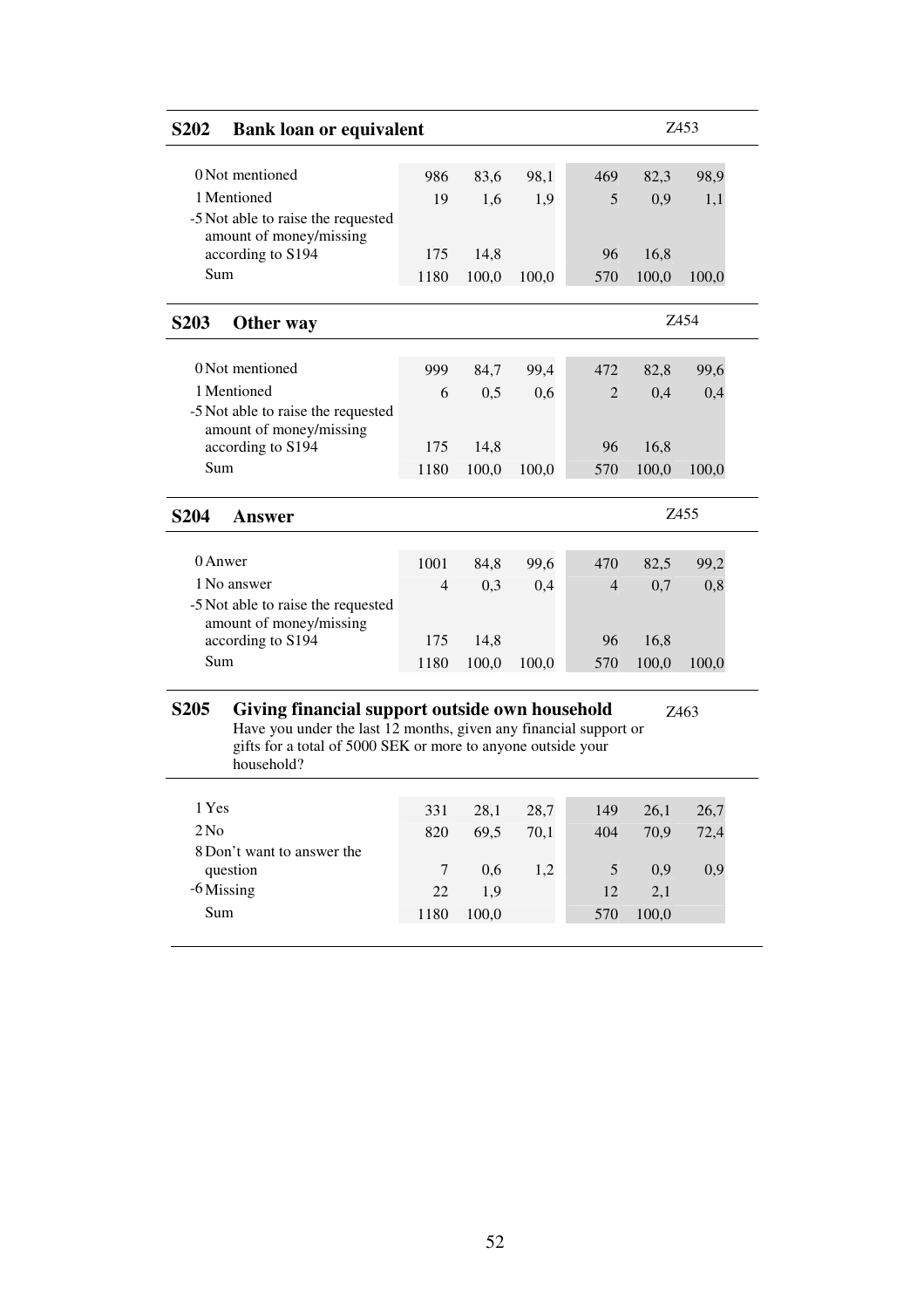|                  | <b>Financial support to</b>                              |      |       |       |     |       |       |  |
|------------------|----------------------------------------------------------|------|-------|-------|-----|-------|-------|--|
| <b>S206</b>      | Daughter/daughters                                       |      |       |       |     |       | Z470  |  |
|                  | 0 Not mentioned                                          |      |       |       |     |       |       |  |
|                  |                                                          | 151  | 12,8  | 45,6  | 67  | 11,8  | 45,0  |  |
|                  | 1 Mentioned                                              | 180  | 15,3  | 54,4  | 82  | 14,4  | 55,0  |  |
|                  | -5 Not giving financial support<br>according to S201     | 820  | 69,5  |       | 404 | 70,9  |       |  |
|                  | -6 Have not stated if giving                             |      |       |       |     |       |       |  |
|                  | financial support or not                                 |      |       |       |     |       |       |  |
|                  | according to S201                                        | 29   | 2,5   |       | 17  | 3,0   |       |  |
| Sum              |                                                          | 1180 | 100,0 | 100,0 | 570 | 100,0 | 100,0 |  |
| <b>S207</b>      | Son/sons                                                 |      |       |       |     |       | Z471  |  |
|                  | 0 Not mentioned                                          |      |       |       |     |       |       |  |
|                  | 1 Mentioned                                              | 168  | 14,2  | 50,8  | 81  | 14,2  | 54,4  |  |
|                  |                                                          | 163  | 13,8  | 49,2  | 68  | 11,9  | 45,6  |  |
|                  | -5 Not giving financial support<br>according to S201     | 820  | 69,5  |       | 404 | 70,9  |       |  |
|                  | -6 Have not stated if giving                             |      |       |       |     |       |       |  |
|                  | financial support or not                                 |      |       |       |     |       |       |  |
|                  | according to S201                                        | 29   | 2,5   |       | 17  | 3,0   |       |  |
| Sum              |                                                          | 1180 | 100,0 | 100,0 | 570 | 100,0 | 100,0 |  |
| <b>S208</b>      | Grandchildren                                            |      |       |       |     |       | Z472  |  |
|                  |                                                          |      |       |       |     |       |       |  |
|                  | 0 Not mentioned                                          | 131  | 11,1  | 39,6  | 68  | 11,9  | 45,6  |  |
|                  | 1 Mentioned                                              | 200  | 17,0  | 60,4  | 81  | 14,2  | 54,4  |  |
|                  | -5 Not giving financial support<br>according to S201     | 820  | 69,5  |       | 404 | 70,9  |       |  |
|                  | -6 Have not stated if giving                             |      |       |       |     |       |       |  |
|                  | financial support or not                                 |      |       |       |     |       |       |  |
|                  | according to S201                                        | 29   | 2,5   |       | 17  | 3,0   |       |  |
| Sum              |                                                          | 1180 | 100,0 | 100,0 | 570 | 100,0 | 100,0 |  |
| S <sub>209</sub> | Other person                                             |      |       |       |     |       | Z473  |  |
|                  |                                                          |      |       |       |     |       |       |  |
|                  | 0 Not mentioned                                          | 264  | 22,4  | 79,8  | 116 | 20,4  | 77,9  |  |
|                  | 1 Mentioned                                              | 67   | 5,7   | 20,2  | 33  | 5,8   | 22,1  |  |
|                  | -5 Not giving financial support                          |      |       |       |     |       |       |  |
|                  | according to S201                                        | 820  | 69,5  |       | 404 | 70,9  |       |  |
|                  | -6 Have not stated if giving<br>financial support or not |      |       |       |     |       |       |  |
|                  | according to S201                                        | 29   | 2,5   |       | 17  | 3,0   |       |  |
| Sum              |                                                          | 1180 | 100,0 | 100,0 | 570 | 100,0 | 100,0 |  |
|                  |                                                          |      |       |       |     |       |       |  |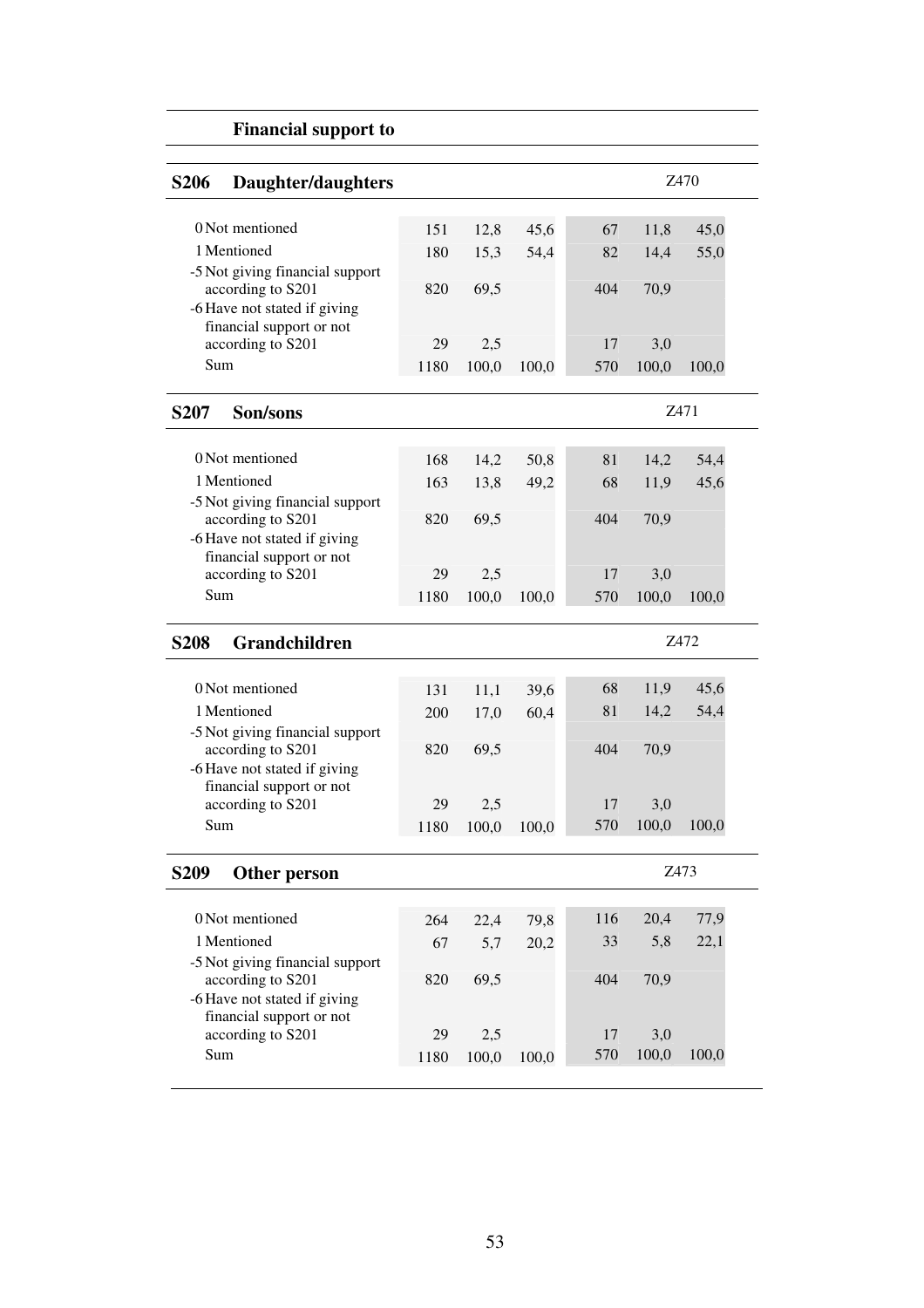| 0 Not mentioned                                                                      | 329            | 27,9  | 99,4  | 149      | 26,1     | 100,0            |
|--------------------------------------------------------------------------------------|----------------|-------|-------|----------|----------|------------------|
| 1 Mentioned                                                                          | $\mathfrak{D}$ | 0,2   | 0.6   | $\theta$ | $\Omega$ | $\left( \right)$ |
| -5 Not giving financial support<br>according to S201<br>-6 Have not stated if giving | 820            | 69,5  |       | 404      | 70,9     |                  |
| financial support or not<br>according to S201                                        | 29             | 2,5   |       | 17       | 3,0      |                  |
|                                                                                      |                |       |       |          |          |                  |
| Sum                                                                                  | 1180           | 100,0 | 100,0 | 570      | 100,0    | 100,0            |
| S211<br><b>Answer</b>                                                                |                |       |       |          |          |                  |
|                                                                                      |                |       |       |          |          |                  |
| 0 Answer                                                                             | 330            | 28,0  | 99,7  | 149      | 26,1     | 100,0            |
| 1 No answer                                                                          | 1              | 0,1   | 0,3   | $\theta$ | $\Omega$ | $\left( \right)$ |
| -5 Not giving financial support                                                      |                |       |       |          |          |                  |
| according to S201                                                                    | 820            | 69,5  |       | 404      | 70,9     |                  |
| -6 Have not stated if giving                                                         |                |       |       |          |          |                  |
|                                                                                      | 29             |       |       | 17       | 3,0      |                  |
| financial support or not                                                             |                | 2,5   |       |          |          |                  |

# **S210 Don't know/ don't want to answer the question**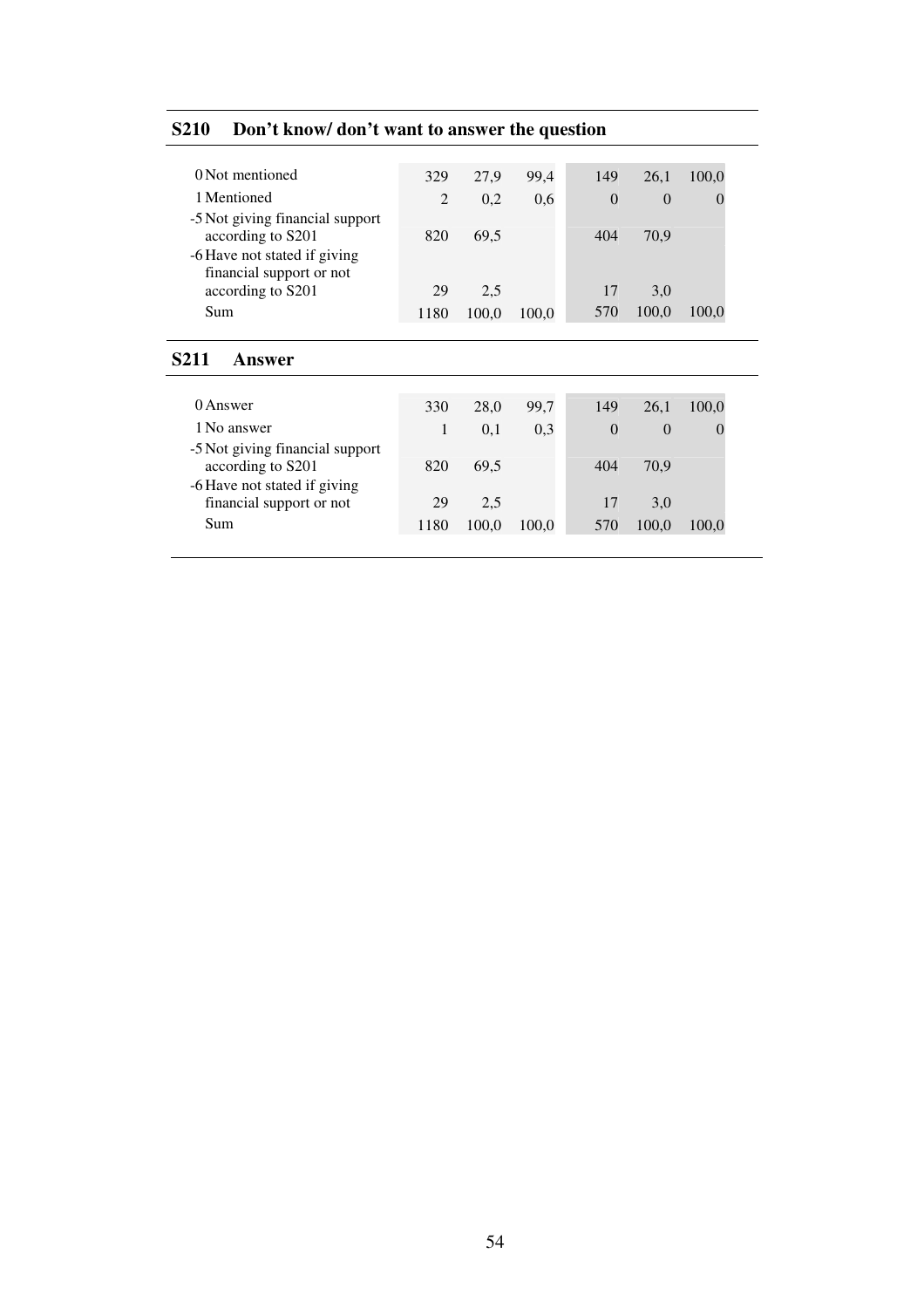# **Leisure time activities** Which of the following activities do you usually do? Z455 **S212 Fishing, hunting** Q120a, X786, cf. Y496-7, cf.U621-2, cf. V646-7, cf.W472-3, Z475 1 No 1022 86,6 87,0 527 92,5 92,8 2 Yes, sometimes 91 7,7 7,7 24 4,2 4,2 3 Yes, often 62 5,3 5,3 17 3,0 3,0 -6 Missing 5 0,4 2 0,4 Sum 1180 100,0 100,0 570 100,0 100,0 **S213 Picking berries/mushrooms** Z476 1 No 255 64,0 64,3 454 79,6 79,9 2 Yes, sometimes 255 21,6 21,7 85 14,9 15,0 3 Yes, often 165 14,0 14,0 29 5,1 5,1 -6 Missing 5 0,4 2 0,4 Sum 1180 100,0 100,0 570 100,0 100,0 **S214 Gardening** Q120b, X787, Y598, U623, V648, W474, Z477 1 No 622 52,7 53,2 381 66,8 67,2 2 Yes, sometimes 152 12,9 13,0 66 11,6 11,6 3 Yes, often 396 33,6 33,8 120 21,1 21,2 -6 Missing 10 0,8 3 0,5 Sum 1180 100,0 100,0 570 100,0 100,0 **S215 Going to movies, theatre, concerts, museums, exhibitions** Q120c, cf. X788-9, cf.Y599-600, cf.U624-5, cf.V649-50, cf.W475-6, Z478 1 No 644 54,6 54,7 387 67,9 68,0 2 Yes, sometimes 431 36,5 36,6 157 27,5 27,6 3 Yes, often 102 8,6 8,7 25 4,4 4,4 -6 Missing 3 0,3 1 0,2 Sum 1180 100,0 100,0 570 100,0 100,0

# *Leisure time activities*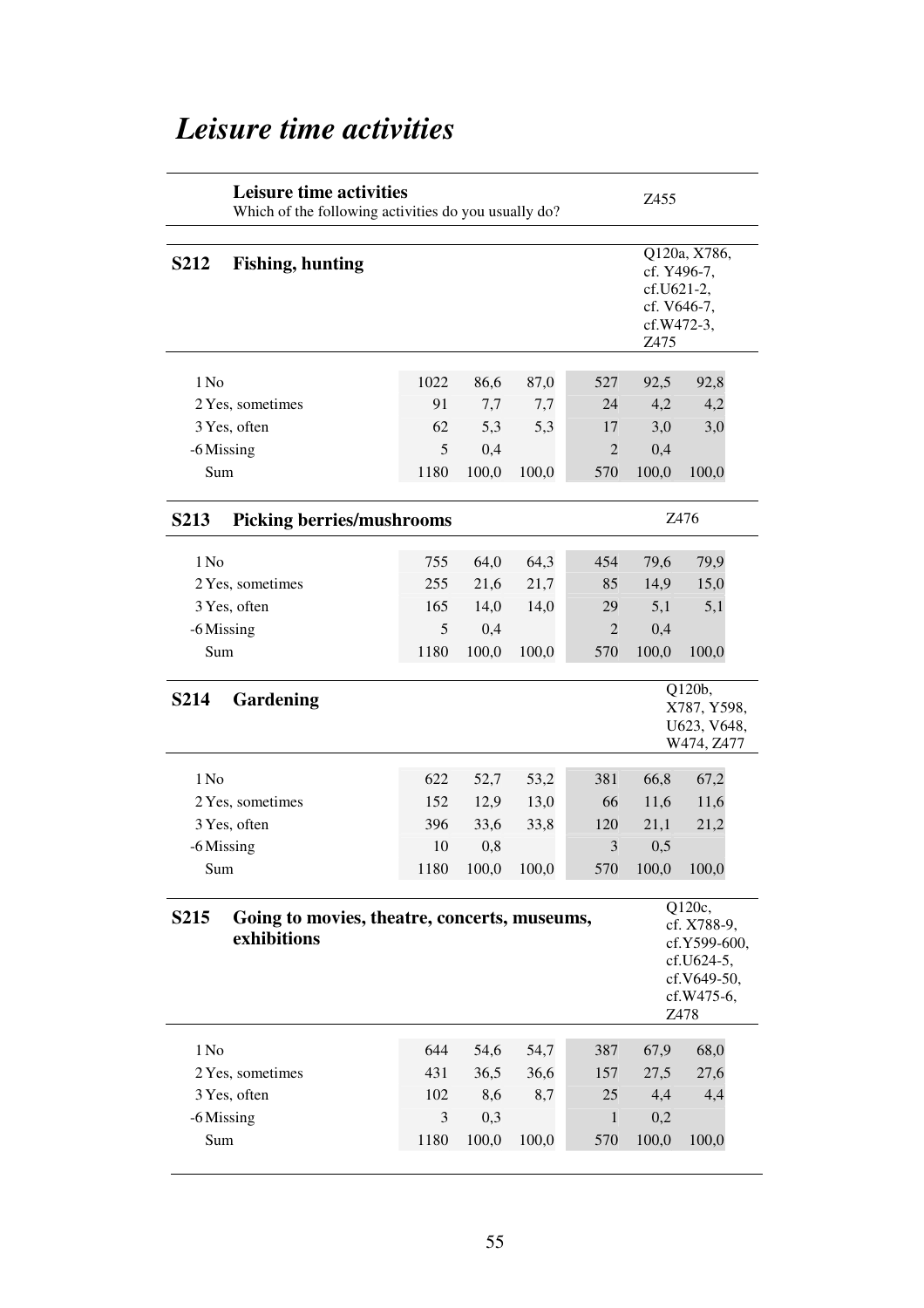| <b>S216</b><br><b>Eating out at restaurants</b> |                |       |       |              |       | Q120d,<br>X790, Y601,<br>U626, V651,<br>W477, Z479 |
|-------------------------------------------------|----------------|-------|-------|--------------|-------|----------------------------------------------------|
| $1$ No                                          | 593            | 50,3  | 50,3  | 348          | 61,1  | 61,2                                               |
| 2 Yes, sometimes                                | 525            | 44,5  | 44,6  | 204          | 35,8  | 35,9                                               |
| 3 Yes, often                                    | 60             | 5,1   | 5,1   | 17           | 3,0   | 3,0                                                |
| -6 Missing                                      | $\overline{2}$ | 0,2   |       | 1            | 0,2   |                                                    |
| Sum                                             | 1180           | 100,0 | 100,0 | 570          | 100,0 | 100,0                                              |
|                                                 |                |       |       |              |       |                                                    |
| <b>S217</b><br><b>Going out dancing</b>         |                |       |       |              |       | Q120e,<br>X791, Y602,<br>U627, V652,<br>W478, Z480 |
| $1$ No                                          | 1061           | 89,9  | 90,2  | 540          | 94,7  | 94,9                                               |
| 2 Yes, sometimes                                | 72             | 6,1   | 6,1   | 21           | 3,7   | 3,7                                                |
| 3 Yes, often                                    | 43             | 3,6   | 3,7   | 8            | 1,4   | 1,4                                                |
| -6 Missing                                      | 4              | 0,3   |       | 1            | 0,2   |                                                    |
| Sum                                             | 1180           | 100,0 | 100,0 | 570          | 100,0 | 100,0                                              |
|                                                 |                |       |       |              |       |                                                    |
| <b>Reading books</b><br><b>S218</b>             |                |       |       |              |       | Q120f, X796,<br>Y603, U628,<br>V653, Z481          |
| 1 No                                            | 356            | 30,2  | 30,3  | 212          | 37,2  | 37,3                                               |
| 2 Yes, sometimes                                | 355            | 30,1  | 30,2  | 175          | 30,7  | 30,8                                               |
| 3 Yes, often                                    | 465            | 39,4  | 39,5  | 182          | 31,9  | 32,0                                               |
| -6 Missing                                      | 4              | 0,3   |       | 1            | 0,2   |                                                    |
| Sum                                             | 1180           | 100,0 | 100,0 | 570          | 100,0 | 100,0                                              |
|                                                 |                |       |       |              |       |                                                    |
| <b>S219</b><br><b>Reading newspapers</b>        |                |       |       |              |       | Q120g, Z482                                        |
| 1 N <sub>0</sub>                                | 136            | 11,5  | 11,6  | 92           | 16,1  | 16,2                                               |
| 2 Yes, sometimes                                | 52             | 4,4   | 4,4   | 32           | 5,6   | 5,6                                                |
| 3 Yes, often                                    | 989            | 83,8  | 84,0  | 445          | 78,1  | 78,2                                               |
| -6 Missing                                      | 3              | 0,3   |       | $\,1$        | 0,2   |                                                    |
| Sum                                             | 1180           | 100,0 | 100,0 | 570          | 100,0 | 100,0                                              |
| <b>S220</b><br>Going on walks                   |                |       |       |              |       | Q120h, Z483                                        |
| 1 N <sub>0</sub>                                | 220            | 18,6  | 18,7  | 151          | 26,5  | 26,5                                               |
| 2 Yes, sometimes                                | 246            | 20,8  | 21,0  | 139          | 24,4  | 24,4                                               |
| 3 Yes, often                                    | 709            | 60,1  | 60,3  | 279          | 48,9  | 49,0                                               |
| -6 Missing                                      | 5              | 0,4   |       | $\mathbf{1}$ | 0,2   |                                                    |
| Sum                                             | 1180           | 100,0 | 100,0 | 570          | 100,0 | 100,0                                              |
|                                                 |                |       |       |              |       |                                                    |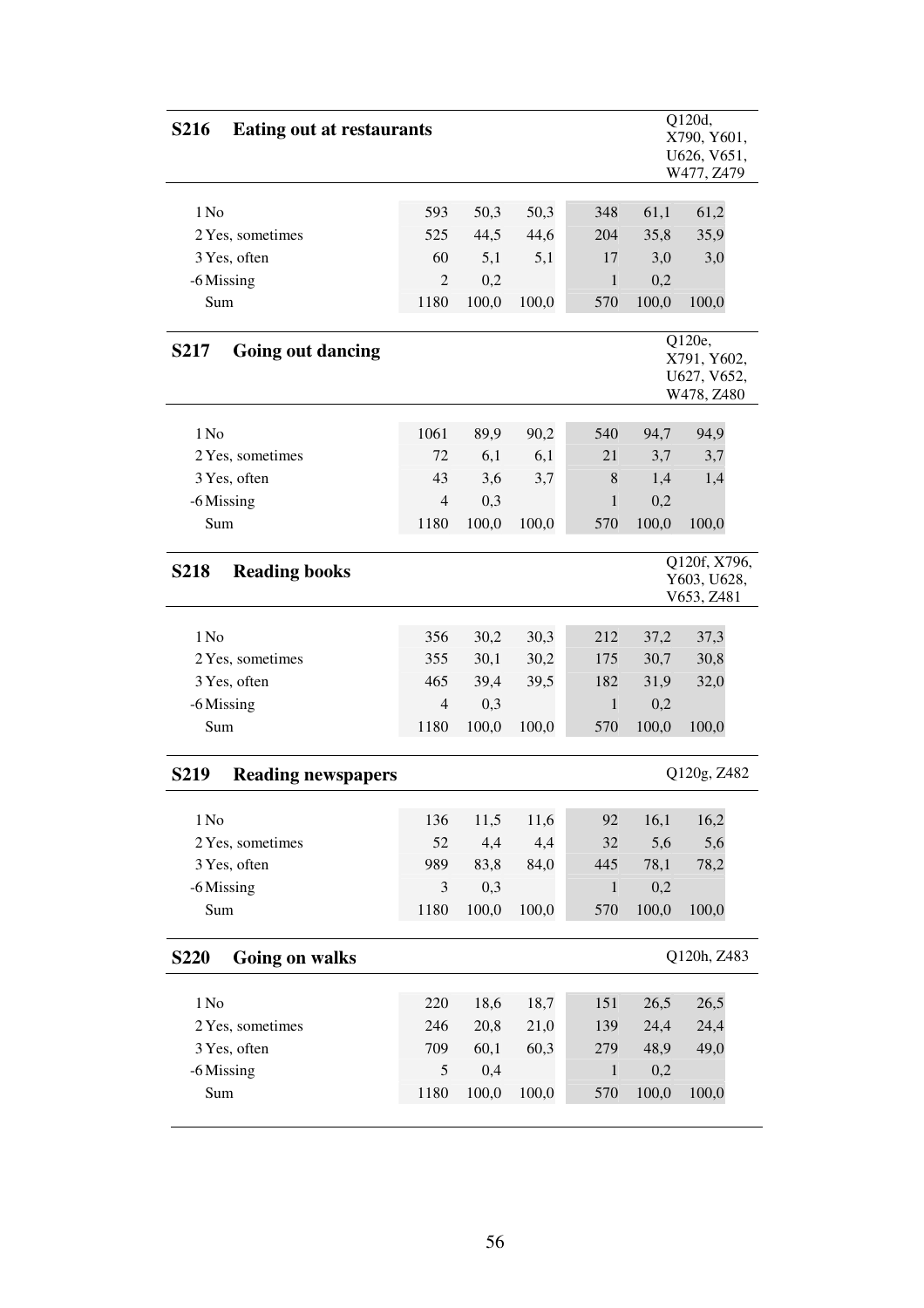| <b>Visiting relatives</b><br><b>S221</b>                                                                       |                |       |       |                |       | X792, Y604,<br>U632, V657,<br>W483, Z485           |  |  |  |  |
|----------------------------------------------------------------------------------------------------------------|----------------|-------|-------|----------------|-------|----------------------------------------------------|--|--|--|--|
| 1 N <sub>0</sub>                                                                                               | 393            | 33,3  | 33,4  | 240            | 42,1  | 42,2                                               |  |  |  |  |
| 2 Yes, sometimes                                                                                               | 582            | 49,3  | 49,4  | 261            | 45,8  | 45,9                                               |  |  |  |  |
| 3 Yes, often                                                                                                   | 202            | 17,1  | 17,2  | 68             | 11,9  | 12,0                                               |  |  |  |  |
| -6 Missing                                                                                                     | 3              | 0,3   |       | 1              | 0,2   |                                                    |  |  |  |  |
| Sum                                                                                                            | 1180           | 100,0 | 100,0 | 570            | 100,0 | 100,0                                              |  |  |  |  |
| Having relatives over to visit<br><b>S222</b>                                                                  |                |       |       |                |       | X793, Y605,<br>U633, V658,<br>W485, Z486           |  |  |  |  |
| 1 N <sub>0</sub>                                                                                               | 393            | 33,3  | 33,4  | 172            | 30,2  | 30,3                                               |  |  |  |  |
| 2 Yes, sometimes                                                                                               | 582            | 49,3  | 49,4  | 313            | 54,9  | 55,1                                               |  |  |  |  |
| 3 Yes, often                                                                                                   | 202            | 17,1  | 17,2  | 83             | 14,6  | 14,6                                               |  |  |  |  |
| -6 Missing                                                                                                     | 3              | 0,3   |       | $\overline{2}$ | 0,4   |                                                    |  |  |  |  |
| Sum                                                                                                            | 1180           | 100,0 | 100,0 | 570            | 100,0 | 100,0                                              |  |  |  |  |
|                                                                                                                |                |       |       |                |       |                                                    |  |  |  |  |
| Q120j, X794,<br><b>Visiting friends and acquaintances</b><br><b>S223</b><br>Y606, U634,<br>V659, W484,<br>Z487 |                |       |       |                |       |                                                    |  |  |  |  |
| $1$ No                                                                                                         | 269            | 22,8  | 22,8  | 190            | 33,3  | 33,4                                               |  |  |  |  |
| 2 Yes, sometimes                                                                                               | 558            | 47,3  | 47,4  | 260            | 45,6  | 45,7                                               |  |  |  |  |
| 3 Yes, often                                                                                                   | 351            | 29,7  | 29,8  | 119            | 20,9  | 20,9                                               |  |  |  |  |
| -6 Missing                                                                                                     | 2              | 0,2   |       | 1              | 0,2   |                                                    |  |  |  |  |
| Sum                                                                                                            | 1180           | 100,0 | 100,0 | 570            | 100,0 | 100,0                                              |  |  |  |  |
| Having friends over to visit<br><b>S224</b>                                                                    |                |       |       |                |       | Q120k,<br>X795, Y607,<br>U635, V660,<br>W486, Z488 |  |  |  |  |
| $1\,\mathrm{No}$                                                                                               | 198            | 16,8  | 16,8  | 133            | 23,3  | 23,4                                               |  |  |  |  |
| 2 Yes, sometimes                                                                                               | 620            | 52,5  | 52,6  | 314            | 55,1  | 55,2                                               |  |  |  |  |
| 3 Yes, often                                                                                                   | 360            | 30,5  | 30,6  | 122            | 21,4  | 21,4                                               |  |  |  |  |
| -6 Missing                                                                                                     | $\mathfrak{2}$ | 0,2   |       | $\mathbf{1}$   | 0,2   |                                                    |  |  |  |  |
| Sum                                                                                                            | 1180           | 100,0 | 100,0 | 570            | 100,0 | 100,0                                              |  |  |  |  |
| Participating in study circles or courses<br>S <sub>225</sub>                                                  |                |       |       |                |       | Q1201, X797,<br>Y608, U636,<br>V661, W487,<br>Z489 |  |  |  |  |
|                                                                                                                |                |       |       |                |       |                                                    |  |  |  |  |
| 1 N <sub>0</sub>                                                                                               | 996            | 84,4  | 84,8  | 500            | 87,7  | 87,9                                               |  |  |  |  |
| 2 Yes, sometimes                                                                                               | 42             | 3,6   | 3,6   | 17             | 3,0   | 3,0                                                |  |  |  |  |
| 3 Yes, often                                                                                                   | 137            | 11,6  | 11,7  | 52             | 9,1   | 9,1                                                |  |  |  |  |
| -6 Missing                                                                                                     | 5              | 0,4   |       | $\mathbf{1}$   | 0,2   |                                                    |  |  |  |  |
| Sum                                                                                                            | 1180           | 100,0 | 100,0 | 570            | 100,0 | 100,0                                              |  |  |  |  |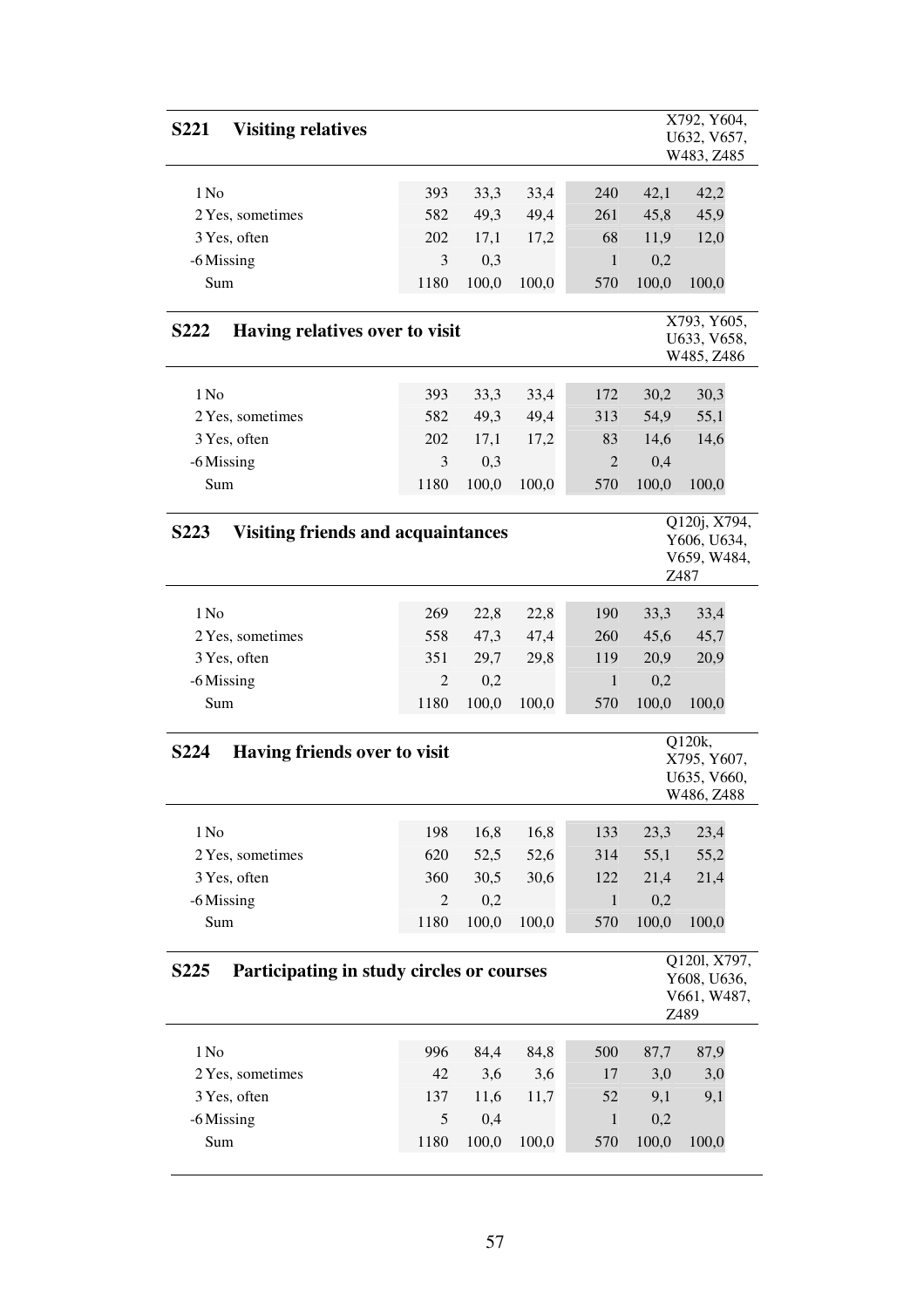| $cf.Q120n-o,$<br>Playing a musical instrument, singing in a choir<br><b>S226</b><br>X798, Z491,<br>cf.Y610-1,<br>cf.V663,<br>cf.W488,<br>U638 |                                                                                                        |                |       |       |              |       |                                                    |  |  |  |
|-----------------------------------------------------------------------------------------------------------------------------------------------|--------------------------------------------------------------------------------------------------------|----------------|-------|-------|--------------|-------|----------------------------------------------------|--|--|--|
| 1 No                                                                                                                                          |                                                                                                        | 1069           | 90,6  | 91,0  | 525          | 92,1  | 92,3                                               |  |  |  |
|                                                                                                                                               | 2 Yes, sometimes                                                                                       | 48             | 4,1   | 4,1   | 23           | 4,0   | 4,0                                                |  |  |  |
|                                                                                                                                               | 3 Yes, often                                                                                           | 58             | 4,9   | 4,9   | 21           | 3,7   | 3,7                                                |  |  |  |
| -6 Missing                                                                                                                                    |                                                                                                        | 5              | 0,4   |       | $\mathbf{1}$ | 0,2   |                                                    |  |  |  |
| Sum                                                                                                                                           |                                                                                                        | 1180           | 100,0 | 100,0 | 570          | 100,0 | 100,0                                              |  |  |  |
| <b>S227</b>                                                                                                                                   | Doing hobby activities<br>e.g., knitting, sewing, carpentry, painting, stamp collecting or the<br>like |                |       |       |              |       | Q120p,<br>X799, Y612,<br>U640, V665,<br>W490, Z492 |  |  |  |
| 1 No                                                                                                                                          |                                                                                                        | 707            | 59,9  | 60,1  | 388          | 68,1  | 68,2                                               |  |  |  |
|                                                                                                                                               | 2 Yes, sometimes                                                                                       | 172            | 14,6  | 14,6  | 73           | 12,8  | 12,8                                               |  |  |  |
|                                                                                                                                               | 3 Yes, often                                                                                           | 297            | 25,2  | 25,3  | 108          | 18,9  | 19,0                                               |  |  |  |
| -6 Missing                                                                                                                                    |                                                                                                        | $\overline{4}$ | 0,3   |       | 1            | 0,2   |                                                    |  |  |  |
| Sum                                                                                                                                           |                                                                                                        | 1180           | 100,0 | 100,0 | 570          | 100,0 | 100,0                                              |  |  |  |
| <b>S228</b>                                                                                                                                   | <b>Solving crosswords</b>                                                                              |                |       |       |              |       | Q120q, Z493                                        |  |  |  |
| 1 No                                                                                                                                          |                                                                                                        | 480            | 40,7  | 40,8  | 279          | 48,9  | 49,0                                               |  |  |  |
|                                                                                                                                               | 2 Yes, sometimes                                                                                       | 180            | 15,3  | 15,3  | 85           | 14,9  | 15,0                                               |  |  |  |
|                                                                                                                                               | 3 Yes, often                                                                                           | 516            | 43,7  | 43,9  | 205          | 36,0  | 36,0                                               |  |  |  |
| -6 Missing                                                                                                                                    |                                                                                                        | $\overline{4}$ | 0,3   |       | $\mathbf{1}$ | 0,2   |                                                    |  |  |  |
| Sum                                                                                                                                           |                                                                                                        | 1180           | 100,0 | 100,0 | 570          | 100,0 | 100,0                                              |  |  |  |
| S <sub>229</sub>                                                                                                                              | Going on trips or excursions                                                                           |                |       |       |              |       | Z494                                               |  |  |  |
| 1 N <sub>0</sub>                                                                                                                              |                                                                                                        | 550            | 46,6  | 46,8  | 344          | 60,4  | 60,5                                               |  |  |  |
|                                                                                                                                               |                                                                                                        | 497            | 42,1  | 42,3  | 195          | 34,2  | 34,3                                               |  |  |  |
|                                                                                                                                               | 2 Yes, sometimes                                                                                       |                |       |       |              |       |                                                    |  |  |  |
|                                                                                                                                               | 3 Yes, often                                                                                           | 129            | 10,9  | 11,0  | 30           | 5,3   | 5,3                                                |  |  |  |
| -6 Missing                                                                                                                                    |                                                                                                        | $\overline{4}$ | 0,3   |       | $\mathbf{1}$ | 0,2   |                                                    |  |  |  |
| Sum                                                                                                                                           |                                                                                                        | 1180           | 100,0 | 100,0 | 570          | 100,0 | 100,0                                              |  |  |  |
| <b>S230</b>                                                                                                                                   | <b>Bicycle riding</b>                                                                                  |                |       |       |              |       |                                                    |  |  |  |
| 1 N <sub>0</sub>                                                                                                                              |                                                                                                        | 814            | 69,0  | 69,2  | 479          | 84,0  | 84,2                                               |  |  |  |
|                                                                                                                                               | 2 Yes, sometimes                                                                                       | 148            | 12,5  | 12,6  | 42           | 7,4   | 7,4                                                |  |  |  |
|                                                                                                                                               | 3 Yes, often                                                                                           | 214            | 18,1  | 18,2  | 48           | 8,4   | 8,4                                                |  |  |  |
| -6 Missing                                                                                                                                    |                                                                                                        | $\overline{4}$ | 0,3   |       | $\mathbf{1}$ | 0,2   |                                                    |  |  |  |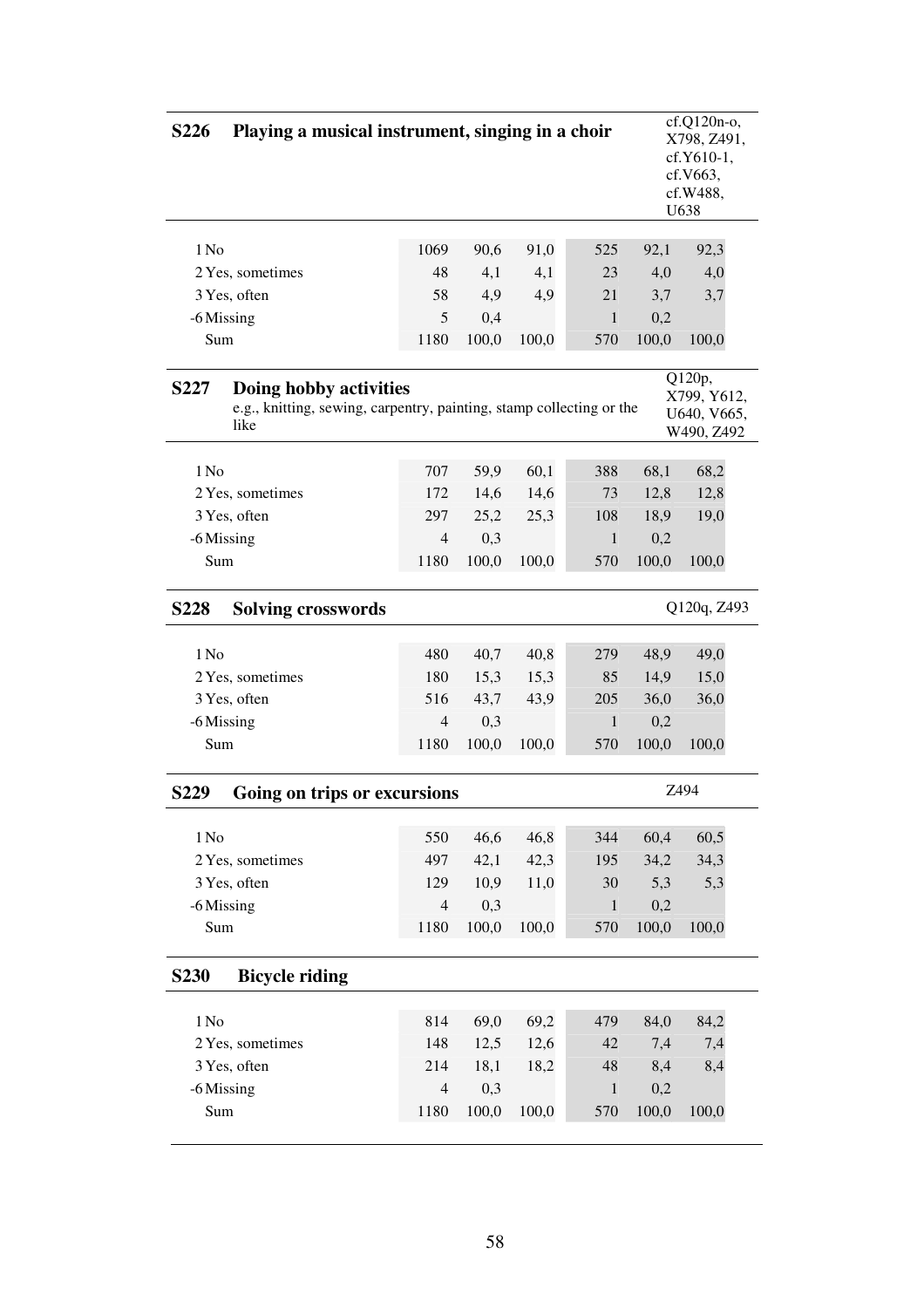| S <sub>231</sub><br><b>Swimming</b>                                                   |                |       |                |                |       |                        |
|---------------------------------------------------------------------------------------|----------------|-------|----------------|----------------|-------|------------------------|
|                                                                                       |                |       |                |                |       |                        |
| 1 No                                                                                  | 891            | 75,5  | 75,8           | 484            | 84,9  | 85,1                   |
| 2 Yes, sometimes                                                                      | 199            | 16,9  | 16,9           | 66             | 11,6  | 11,6                   |
| 3 Yes, often                                                                          | 85             | 7,2   | 7,2            | 19             | 3,3   | 3,3                    |
| -6 Missing                                                                            | 5              | 0,4   |                | $\mathbf{1}$   | 0,2   |                        |
| Sum                                                                                   | 1180           | 100,0 | 100,0          | 570            | 100,0 | 100,0                  |
| S <sub>2</sub> 3 <sub>2</sub><br><b>Gymnastics</b>                                    |                |       |                |                |       |                        |
| 1 No                                                                                  | 1035           | 88,2  | 87,9           | 504            | 88,4  | 88,7                   |
| 2 Yes, sometimes                                                                      | 30             | 2,6   | 2,7            | 20             | 3,5   | 3,5                    |
| 3 Yes, often                                                                          | 108            | 9,2   | 9,4            | 44             | 7,7   | 7,7                    |
| -6 Missing                                                                            | 7              | 0,6   |                | $\overline{2}$ | 0,4   |                        |
| Sum                                                                                   | 1180           | 100,0 | 100,0          | 570            | 100,0 | 100,0                  |
|                                                                                       |                |       |                |                |       | $cf. Q123-4,$          |
| <b>Religious services</b><br>S <sub>2</sub> 33                                        |                |       |                |                |       | cf.X812-3,             |
|                                                                                       |                |       |                |                |       | cf.Y631-2,             |
|                                                                                       |                |       |                |                |       | cf.U668-9,             |
|                                                                                       |                |       |                |                |       | cf.V681-2,<br>cf.W499, |
|                                                                                       |                |       |                |                |       | cf.Z501                |
| 1 No                                                                                  | 670            | 56,8  | 57,0           | 321            | 56,3  | 56,4                   |
| 2 Yes, sometimes                                                                      | 374            | 31,7  | 31,8           | 169            | 29,6  | 29,7                   |
| 3 Yes, often                                                                          | 132            | 11,2  | 11,2           | 79             | 13,9  | 13,9                   |
| -6 Missing                                                                            | $\overline{4}$ | 0,3   |                | $\mathbf{1}$   | 0,2   |                        |
| Sum                                                                                   | 1180           | 100,0 | 100,0          | 570            | 100,0 | 100,0                  |
|                                                                                       |                |       |                |                |       |                        |
| <b>Other activities</b><br>S <sub>2</sub> 34                                          |                |       |                |                |       |                        |
| 1 No                                                                                  | 852            | 72,2  | 72,3           | 438            | 76,8  | 77                     |
| 2 Yes, sometimes                                                                      | 47             | 4,2   | $\overline{4}$ | 26             | 4,6   | 4,6                    |
| 3 Yes, often                                                                          | 278            | 23,6  | 23,6           | 105            | 18,4  | 18,4                   |
| -6 Missing                                                                            | 3              | 0,3   |                | $\mathbf{1}$   | 0,2   |                        |
| Sum                                                                                   | 1180           | 100,0 | 100,0          | 570            | 100,0 | 100,0                  |
|                                                                                       |                |       |                |                |       |                        |
| Example of the activities that are mentioned<br>(number of people who mentioned them) |                |       |                |                |       |                        |
| Exercise (skiing, sailing, etc.)                                                      |                |       | 75             |                |       | 19                     |
| Playing boule                                                                         |                |       | 25             |                |       | $\,$ 8 $\,$            |
| Playing bridge                                                                        |                |       | 23             |                |       | 12                     |
| Organisation/club activities                                                          |                |       | 42             |                |       | 16                     |
| Pensioners' organisation                                                              |                |       | 18             |                |       | $\boldsymbol{7}$       |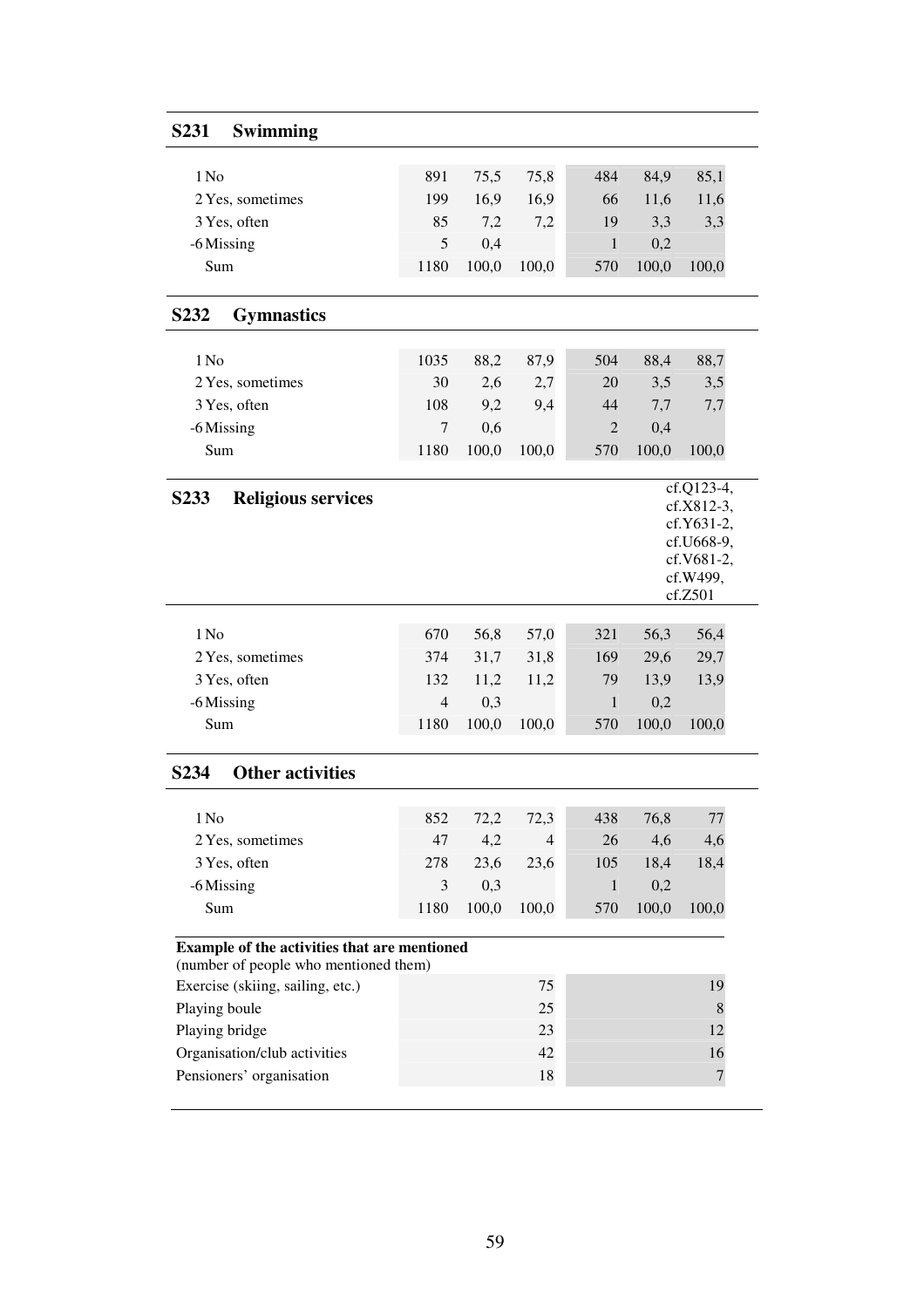# *Subjective evaluations*

|                                                                                                                                                                                                                                                                                        | I have asked you a number of questions about your life and living<br>conditions. How do you yourself view your own conditions? On the<br>whole, do you think your situation is very good, rather good, rather<br>bad or very bad? |            |              |              |                  |              | Q129, X832,<br>Y647, U702 |  |  |
|----------------------------------------------------------------------------------------------------------------------------------------------------------------------------------------------------------------------------------------------------------------------------------------|-----------------------------------------------------------------------------------------------------------------------------------------------------------------------------------------------------------------------------------|------------|--------------|--------------|------------------|--------------|---------------------------|--|--|
|                                                                                                                                                                                                                                                                                        |                                                                                                                                                                                                                                   |            |              |              |                  |              |                           |  |  |
|                                                                                                                                                                                                                                                                                        | 1 Very good                                                                                                                                                                                                                       | 494        | 41,9         | 42,3         | 207              | 36,3         | 36,8                      |  |  |
|                                                                                                                                                                                                                                                                                        | 2 Rather good                                                                                                                                                                                                                     | 546        | 46,3         | 46,7         | 285              | 50,0         | 50,6                      |  |  |
|                                                                                                                                                                                                                                                                                        | 3 Neither good nor bad                                                                                                                                                                                                            | 73         | 6,2          | 6,2          | 37               | 6,5          | 6,6                       |  |  |
|                                                                                                                                                                                                                                                                                        | 4 Rather bad                                                                                                                                                                                                                      | 33         | 2,8          | 2,8          | 21               | 3,7          | 3,7                       |  |  |
|                                                                                                                                                                                                                                                                                        | 5 Very bad                                                                                                                                                                                                                        | 23         | 1,9          | 2,0          | 13               | 2,3          | 2,3                       |  |  |
|                                                                                                                                                                                                                                                                                        | -6 Missing                                                                                                                                                                                                                        | 11         | 0,9          |              | $\boldsymbol{7}$ | 1,2          |                           |  |  |
| Sum                                                                                                                                                                                                                                                                                    |                                                                                                                                                                                                                                   | 1180       | 100,0        | 100,0        | 570              | 100,0        | 100,0                     |  |  |
| cf.Q130,<br>S <sub>236</sub><br><b>Change of living conditions</b><br>cf.X833,<br>If you look back over the last two/four years, do you think your<br>cf.Y648,<br>living conditions during this time have become worse, improved or<br>cf.U703,<br>remained the about same?<br>cf.Z513 |                                                                                                                                                                                                                                   |            |              |              |                  |              |                           |  |  |
|                                                                                                                                                                                                                                                                                        |                                                                                                                                                                                                                                   |            |              |              |                  |              |                           |  |  |
|                                                                                                                                                                                                                                                                                        | 1 Much worse                                                                                                                                                                                                                      |            |              |              |                  |              |                           |  |  |
|                                                                                                                                                                                                                                                                                        |                                                                                                                                                                                                                                   | 143<br>319 | 12,1         | 12,3         | 83<br>172        | 14,6         | 14,8                      |  |  |
|                                                                                                                                                                                                                                                                                        | 2 Slightly worse<br>3 Remained about the same                                                                                                                                                                                     | 603        | 27,0<br>51,1 | 27,3<br>51,7 | 271              | 30,2<br>47,5 | 30,7<br>48,3              |  |  |
|                                                                                                                                                                                                                                                                                        | 4 Slightly better                                                                                                                                                                                                                 | 79         | 6,7          | 6,8          | 24               | 4,2          | 4,3                       |  |  |
|                                                                                                                                                                                                                                                                                        | 5 Much better                                                                                                                                                                                                                     | 23         | 1,9          | 2,0          | 11               | 1,9          | 2,0                       |  |  |
|                                                                                                                                                                                                                                                                                        | -6 Missing                                                                                                                                                                                                                        | 13         | 1,1          |              | 9                | 1,6          |                           |  |  |
| Sum                                                                                                                                                                                                                                                                                    |                                                                                                                                                                                                                                   | 1180       | 100,0        |              | 570              | 100,0        | 100,0                     |  |  |
| S237                                                                                                                                                                                                                                                                                   | <b>Loneliness</b><br>Are you ever bothered by feelings of loneliness?                                                                                                                                                             |            |              |              |                  |              | Q131, Z514                |  |  |
|                                                                                                                                                                                                                                                                                        |                                                                                                                                                                                                                                   | 37         |              |              | 27               |              |                           |  |  |
| 2 Often                                                                                                                                                                                                                                                                                | 1 Nearly always                                                                                                                                                                                                                   | 98         | 3,1          | 3,2          | 70               | 4,7          | 4,9                       |  |  |
|                                                                                                                                                                                                                                                                                        | 3 Seldom                                                                                                                                                                                                                          | 220        | 8,3          | 8,5          |                  | 12,3         | 12,7                      |  |  |
|                                                                                                                                                                                                                                                                                        | 4 Almost never                                                                                                                                                                                                                    | 803        | 18,6         | 19,0         | 131              | 23,0         | 23,7                      |  |  |
|                                                                                                                                                                                                                                                                                        | -6 Missing                                                                                                                                                                                                                        | 22         | 68,1<br>1,9  | 69,3         | 325<br>17        | 57,0<br>3,0  | 58,8                      |  |  |

# **S235 Estimation of conditions**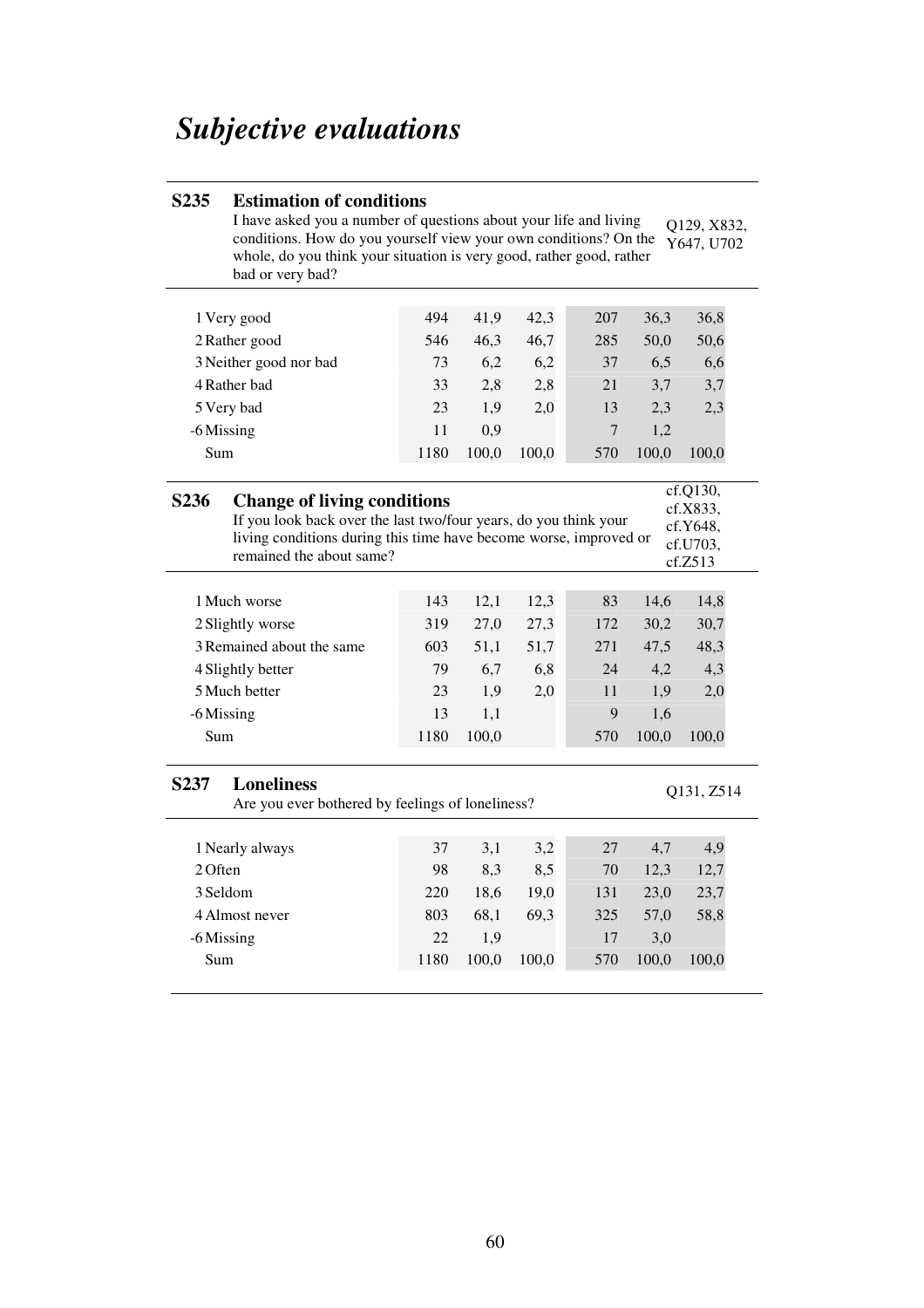# *Sense of coherence*

# **Sense of coherence**

| <b>S238</b>      | <b>Solutions to problems</b><br>Do you usually see a solution to problems and difficulties that<br>others find hopeless?                  |            |              |       |           |              | X828, Y649,<br>Z518 |
|------------------|-------------------------------------------------------------------------------------------------------------------------------------------|------------|--------------|-------|-----------|--------------|---------------------|
| 1 No             |                                                                                                                                           | 247        | 20,9         | 23,0  | 156       | 27,4         | 31,1                |
|                  | 2 Yes, sometimes                                                                                                                          | 316        | 26,8         | 29,4  | 139       | 24,4         | 27,7                |
|                  | 3 Yes, often                                                                                                                              | 513        | 43,5         | 47,7  | 206       | 36,1         | 41,1                |
|                  | -6 Missing                                                                                                                                | 104        | 8,8          |       | 69        | 12,1         |                     |
| Sum              |                                                                                                                                           | 1180       | 100,0        | 100,0 | 570       | 100,0        | 100,0               |
| S <sub>239</sub> | Daily life source of satisfaction<br>Do you usually feel that your daily life is a source of personal<br>satisfaction?                    |            |              |       |           |              | X829, Y650,<br>Z519 |
| $1$ No           |                                                                                                                                           | 121        | 10,3         | 10,9  | 74        | 13,0         | 14,0                |
|                  | 2 Yes, sometimes                                                                                                                          | 238        | 20,2         | 21,3  | 132       | 23,2         | 25,0                |
|                  | 3 Yes, often                                                                                                                              | 756        | 64,1         | 67,8  | 321       | 56,3         | 60,9                |
|                  | -6 Missing                                                                                                                                | 65         | 5,5          |       | 43        | 7,5          |                     |
|                  |                                                                                                                                           |            |              |       |           |              |                     |
| Sum              |                                                                                                                                           | 1180       | 100,0        | 100,0 | 570       | 100,0        | 100,0               |
| <b>S240</b>      | Hard to understand things that happen<br>Do you usually feel that things that happen to you in your daily life<br>are hard to understand? |            |              |       |           |              | X830, Y651,<br>Z520 |
| $1$ No           |                                                                                                                                           | 867        | 73,5         | 77,2  | 402       | 70,5         | 75,6                |
|                  | 2 Yes, sometimes                                                                                                                          | 205        | 17,4         | 18,3  | 100       | 17,5         | 18,8                |
|                  | 3 Yes, often                                                                                                                              | 51         | 4,3          | 4,5   | 30        | 5,3          | 5,6                 |
|                  | -6 Missing                                                                                                                                | 57         | 4,8          |       | 38        | 6,7          |                     |
| Sum              |                                                                                                                                           | 1180       | 100,0        | 100,0 | 570       | 100,0        | 100,0               |
| <b>S241</b>      | In control of one's life<br>Do you usually feel that you are in control of your life?                                                     |            |              |       |           |              | X830, Y651,<br>Z521 |
|                  |                                                                                                                                           |            |              |       |           |              |                     |
| 1 No             |                                                                                                                                           | 131        | 11,1         | 11,5  | 90        | 15,8         | 16,8                |
|                  | 2 Yes, sometimes                                                                                                                          | 142        | 12,0         | 12,5  | 79        | 13,9         | 14,8                |
|                  | 3 Yes, often                                                                                                                              | 862        | 73,1         | 75,9  | 366       | 64,2         | 68,4                |
| Sum              | -6 Missing                                                                                                                                | 45<br>1180 | 3,8<br>100,0 | 100,0 | 35<br>570 | 6,1<br>100,0 | 100,0               |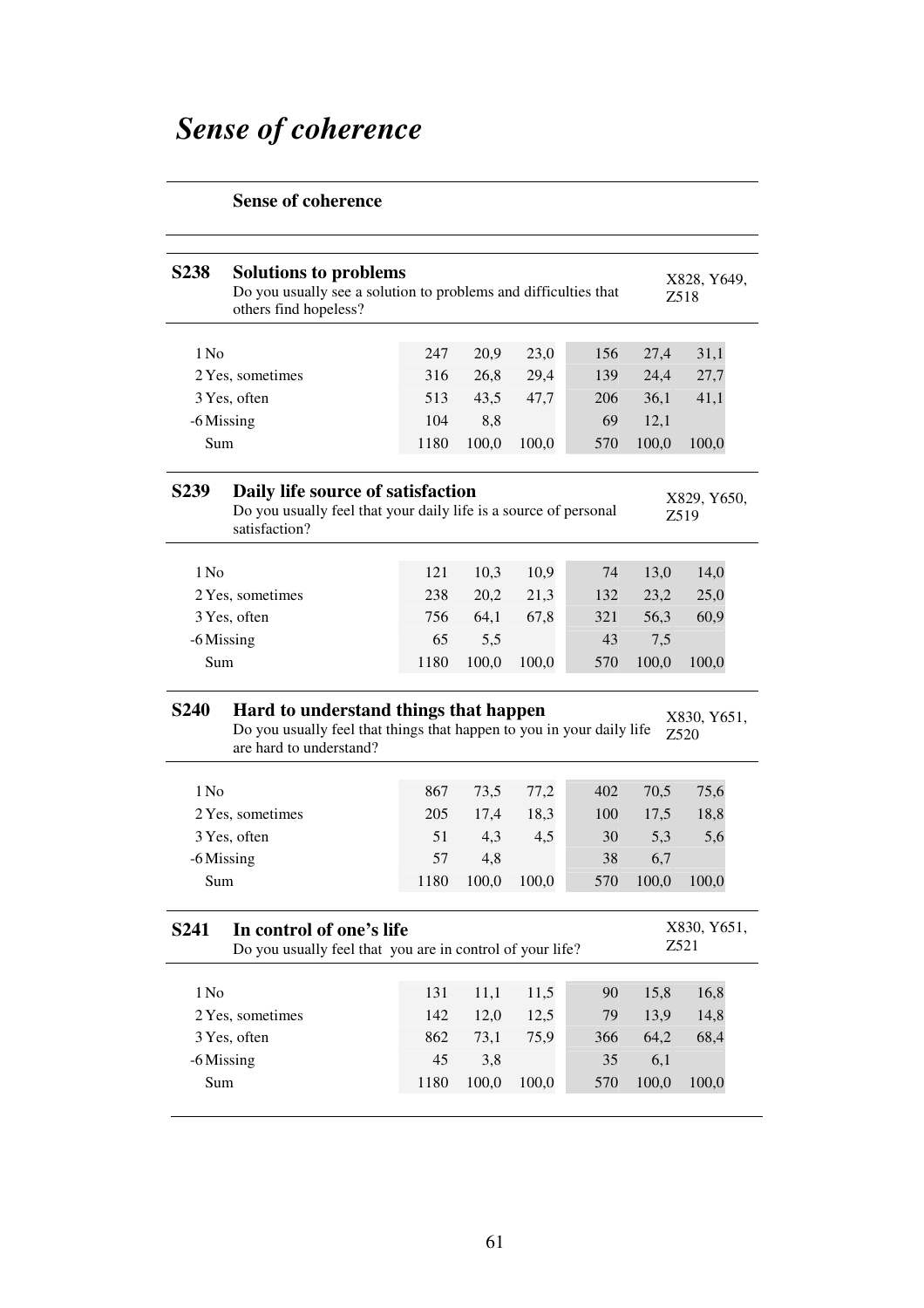| <b>S242</b> | Summarized index of coherence<br>Summerized index of S235, S236, S237 and S238.                                                         |      | Z522  |       |     |       |       |  |  |  |  |
|-------------|-----------------------------------------------------------------------------------------------------------------------------------------|------|-------|-------|-----|-------|-------|--|--|--|--|
|             | "Yes, sometimes" and "Yes, often" $= 1$ "<br>"No" = $0$                                                                                 |      |       |       |     |       |       |  |  |  |  |
|             | For "Hard to understand things that happen" (S237) the values are<br>reversed:<br>"No" = $1$<br>"Yes, sometimes" and "Yes, often" $= 0$ |      |       |       |     |       |       |  |  |  |  |
|             |                                                                                                                                         |      |       |       |     |       |       |  |  |  |  |
|             | 0 No positve answers                                                                                                                    | 17   | 1,4   | 1,7   | 9   | 1,6   | 1,9   |  |  |  |  |
|             | 1 One positve answer                                                                                                                    | 47   | 4,0   | 4,6   | 33  | 5,8   | 7,1   |  |  |  |  |
|             | 2 Two positive answers                                                                                                                  | 84   | 7,1   | 8.3   | 60  | 10.5  | 13,0  |  |  |  |  |
|             | 3 Three positive answers                                                                                                                | 279  | 23,6  | 27,5  | 123 | 21,6  | 26,6  |  |  |  |  |
|             | 4 Four positive answers                                                                                                                 | 586  | 49.7  | 57,8  | 237 | 41,6  | 51,3  |  |  |  |  |
|             | -6 Missing                                                                                                                              | 167  | 14,2  |       | 108 | 18.9  |       |  |  |  |  |
| Sum         |                                                                                                                                         | 1180 | 100,0 | 100.0 | 570 | 100,0 | 100,0 |  |  |  |  |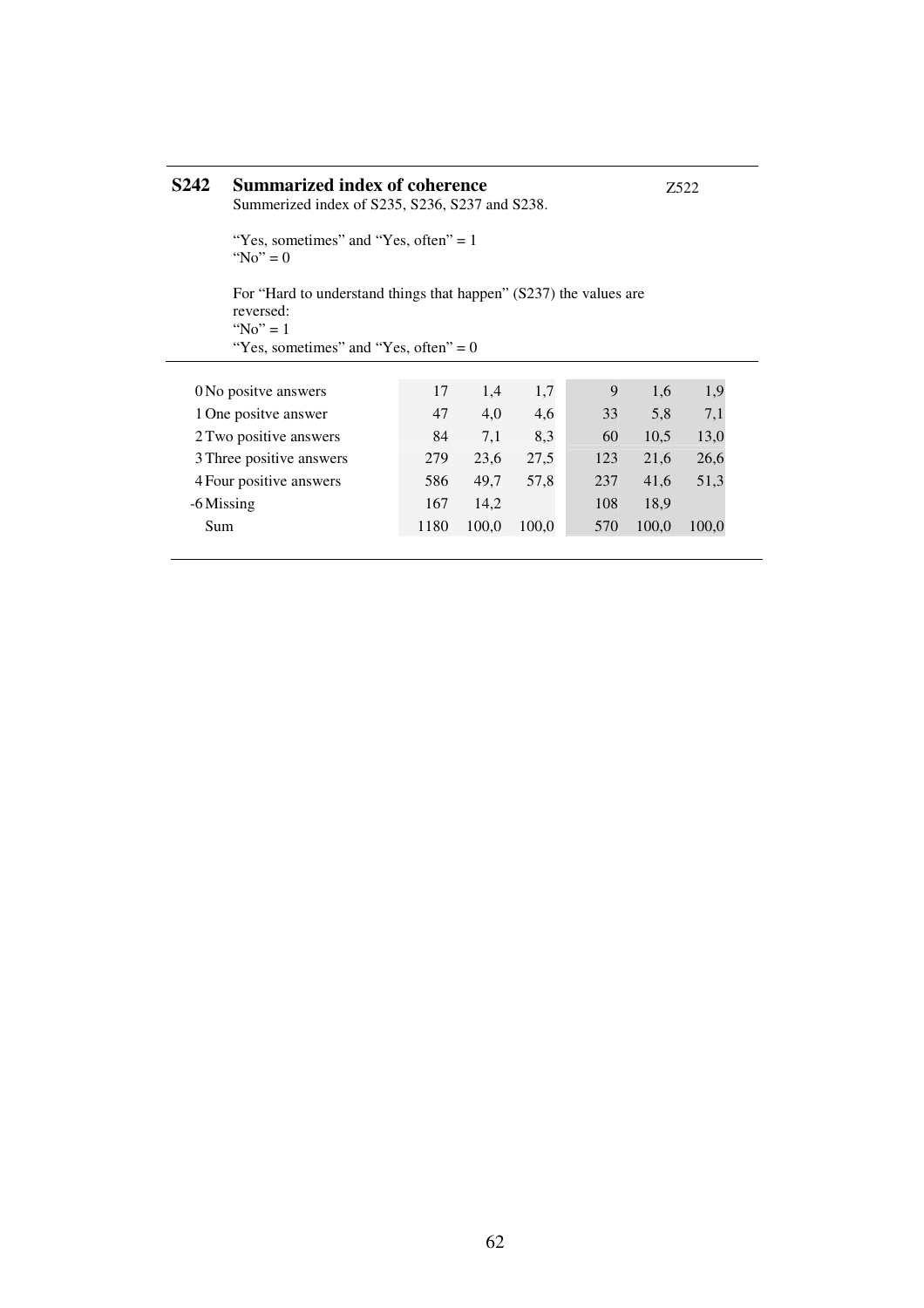# *Cognitive tests*

### **S243 Registration**

Now I would like to do some memory tests. I will start by naming three objects that I would like you to remember: key, toothbrush, lamp. Can you please repeat the objects? Q135, Z523

| 1 Yes                                   | 935  | 79,2  | 97.3  | 422 | 74.0  | 96,3  |
|-----------------------------------------|------|-------|-------|-----|-------|-------|
| 2N <sub>0</sub>                         | 26   | 2,2   | 2,7   | 16  | 2,8   | 3,7   |
| -6 Missing                              | 15   | 1,3   |       | 8   | 1.4   |       |
| -2 Indirect interview/<br>questionnaire | 204  | 17,3  |       | 124 | 21.8  |       |
| Sum                                     | 1180 | 100,0 | 100,0 | 570 | 100,0 | 100,0 |

#### **S244 Year of birth**

Which year are you born?

| Minimum value                    |      |      |
|----------------------------------|------|------|
| Maximum value                    | 1974 | 1951 |
| Mean                             | 1921 | 1912 |
| Std. Deviation                   | 106  | 129  |
| Indirect interview/questionnaire | 204  | 124  |
|                                  |      |      |

#### **S245 Year of birth (correct answer)**

| 1 Correct answer       | 963  | 81.6     | 98.7  | 441 | 77.4  | 98.9  |
|------------------------|------|----------|-------|-----|-------|-------|
| 2 Wrong answer         | 13   | -1.1     | 1.3   |     | (0.9) |       |
| -2 Indirect interview/ |      |          |       |     |       |       |
| questionnaire          |      | 204 17.3 |       | 124 | 21.8  |       |
| Sum                    | 1180 | 100.0    | 100,0 | 570 | 100.0 | 100.0 |

#### **S246 Weekday** Which day of the week is it today?

| WHICH Gay Of the Week is it today! |      |       |       |     |       |       |  |  |
|------------------------------------|------|-------|-------|-----|-------|-------|--|--|
| 1 Correct answer                   | 910  | 77,1  | 95.3  | 405 | 71,1  | 92,7  |  |  |
|                                    |      |       |       |     |       |       |  |  |
| 2 Wrong answer                     | 45   | 3,8   | 4,7   | 32  | 5.6   | 7,3   |  |  |
| -6 Missing                         | 21   | 1.8   |       | 9   | 1.6   |       |  |  |
| -2 Indirect interview/             |      |       |       |     |       |       |  |  |
| questionnaire                      | 204  | 17.3  |       | 124 | 21.8  |       |  |  |
| Sum                                | 1180 | 100,0 | 100.0 | 570 | 100,0 | 100,0 |  |  |

Z524

#### **S247 Year**

| 24 I<br>r ear<br>Which year is it now? |      |       |       |     |       | O136a, Z525 |  |
|----------------------------------------|------|-------|-------|-----|-------|-------------|--|
| 1 Correct answer                       | 918  | 77,8  | 96.4  | 406 | 71,2  | 94,0        |  |
| 2 Wrong answer                         | 34   | 2,9   | 3,6   | 26  | 4,6   | 6,0         |  |
| -6 Missing<br>-2 Indirect interview/   | 24   | 2,0   |       | 14  | 2.5   |             |  |
| questionnaire                          | 204  | 17.3  |       | 124 | 21,8  |             |  |
| Sum                                    | 1180 | 100,0 | 100.0 | 570 | 100,0 | 100,0       |  |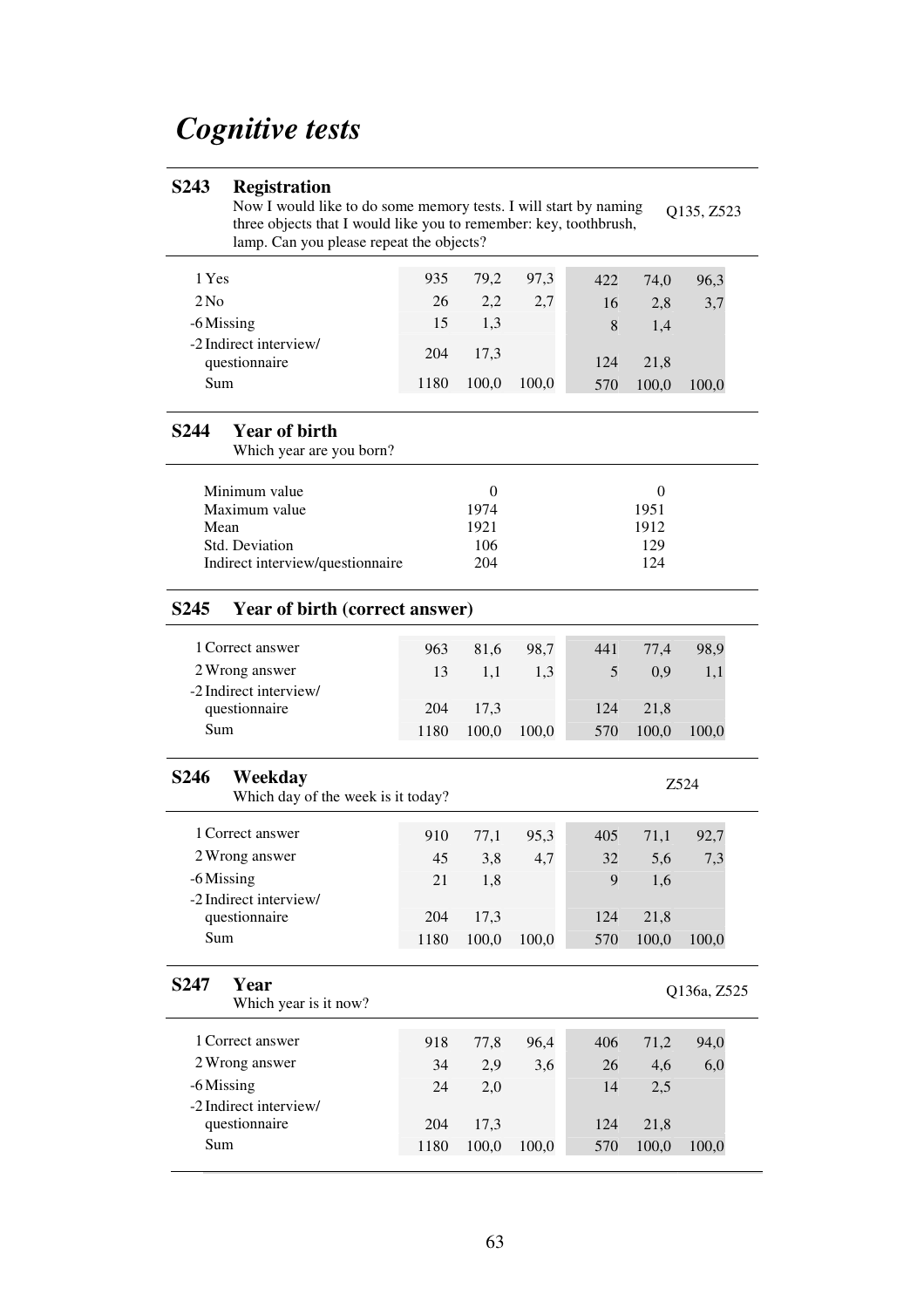| <b>S248</b><br><b>Month</b><br>Which month is it now?                              |      |       |       |                  |       | Q136b, Z526       |  |
|------------------------------------------------------------------------------------|------|-------|-------|------------------|-------|-------------------|--|
| 1 Correct answer                                                                   | 927  | 78,6  | 96,7  | 417              | 73,2  | 95,0              |  |
| 2 Wrong answer                                                                     | 32   | 2,7   | 3,3   | 22               | 3,9   | 5,0               |  |
| -6 Missing                                                                         | 17   | 1,4   |       | $\boldsymbol{7}$ | 1,2   |                   |  |
| -2 Indirect interview/                                                             |      |       |       |                  |       |                   |  |
| questionnaire                                                                      | 204  | 17,3  |       | 124              | 21,8  |                   |  |
| Sum                                                                                | 1180 | 100,0 | 100,0 | 570              | 100,0 | 100,0             |  |
| S <sub>249</sub><br><b>Date</b><br>What is today's date?                           |      |       |       |                  |       | cf.Q136c,<br>Z527 |  |
| 1 Correct answer                                                                   | 761  | 64,5  | 81,3  | 312              | 54,7  | 74,1              |  |
| 2 Wrong answer                                                                     | 117  | 9,9   | 12,5  | 82               | 14,4  | 19,5              |  |
| 3 IP answers yesterday's or                                                        |      |       |       |                  |       |                   |  |
| tomorrow's date                                                                    | 58   | 4,9   | 6,2   | 27               | 4,7   | 6,4               |  |
| $-6$ Missing                                                                       | 40   | 3,4   |       | 25               | 4,4   |                   |  |
| -2 Indirect interview/                                                             | 204  | 17,3  |       | 124              | 21,8  |                   |  |
| questionnaire<br>Sum                                                               | 1180 | 100,0 | 100,0 | 570              | 100,0 |                   |  |
|                                                                                    |      |       |       |                  |       | 100,0             |  |
|                                                                                    |      |       |       |                  |       |                   |  |
| S <sub>250</sub><br>Country<br>What country are we in?                             |      |       |       |                  |       | Q136d, Z528       |  |
| 1 Correct answer                                                                   | 954  | 80,8  | 99,3  | 433              | 76,0  | 98,4              |  |
| 2 Wrong answer                                                                     | 7    | 0,6   | 0,7   | 7                | 1,2   | 1,6               |  |
| -6 Missing                                                                         | 15   | 1,3   |       | 6                | 1,1   |                   |  |
| -2 Indirect interview/                                                             |      |       |       |                  |       |                   |  |
| questionnaire                                                                      | 204  | 17,3  |       | 124              | 21,8  |                   |  |
| Sum                                                                                | 1180 | 100,0 | 100,0 | 570              | 100,0 | 100,0             |  |
| <b>Delayed answer</b><br>Can you please repeat the three items I mentioned before? |      |       |       |                  |       | Q137              |  |
|                                                                                    |      |       |       |                  |       |                   |  |
| S <sub>251</sub><br><b>Key</b>                                                     |      |       |       |                  |       | Q137a, Z529       |  |
| 0 Not mentioned                                                                    | 247  | 20,9  | 25,3  | 129              | 22,6  | 28,9              |  |
| 1 Mentioned                                                                        | 729  | 61,8  | 74,7  | 317              | 55,6  | 71,1              |  |
| -2 Indirect interview/                                                             |      |       |       |                  |       |                   |  |
| questionnaire                                                                      | 204  | 17,3  |       | 124              | 21,8  |                   |  |
| Sum                                                                                | 1180 | 100,0 | 100,0 | 570              | 100,0 | 100,0             |  |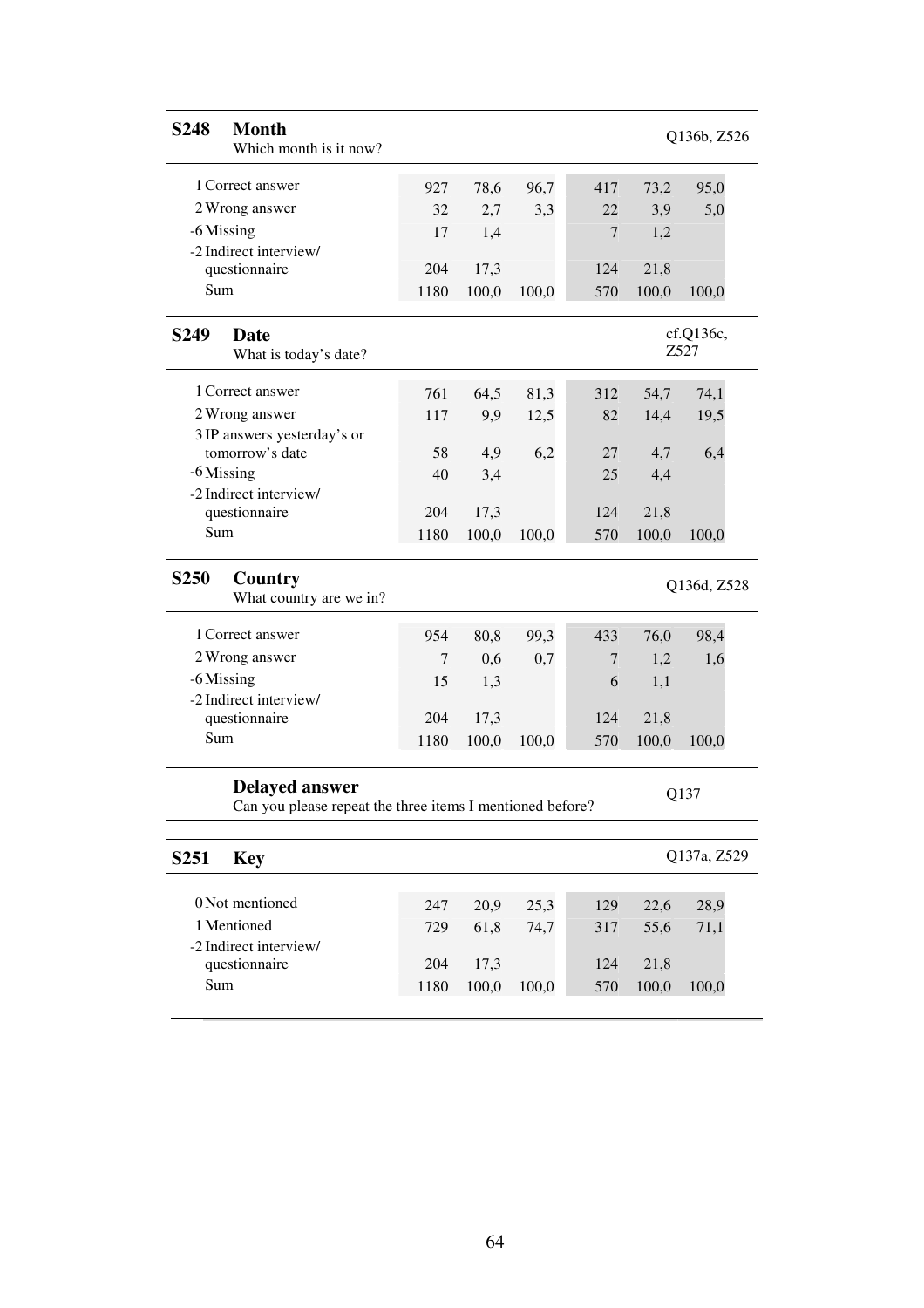# **S252 Toothbrush** Q137b, Z530

| 0 Not mentioned                                | 272         | 23.1          | 27.9  | 145        | 25.4          | 32.5  |
|------------------------------------------------|-------------|---------------|-------|------------|---------------|-------|
| 1 Mentioned                                    | 704         | 59.7          | 72,1  | 301        | 52.8          | 67.5  |
| -2 Indirect interview/<br>questionnaire<br>Sum | 204<br>1180 | 17.3<br>100.0 | 100.0 | 124<br>570 | 21.8<br>100.0 | 100.0 |

# **S253 Lamp** Q137c, Z531

| 0 Not mentioned        | 284  | 24.1  | 29.1  | 149 | 26.1  | 33,4  |
|------------------------|------|-------|-------|-----|-------|-------|
| 1 Mentioned            | 692  | 58.6  | 70.9  | 297 | 52.1  | 66,6  |
| -2 Indirect interview/ |      |       |       |     |       |       |
| questionnaire          | 204  | 17.3  |       | 124 | 21.8  |       |
| Sum                    | 1180 | 100.0 | 100.0 | 570 | 100,0 | 100.0 |

### **S254 Cannot repeat any of the items**

| 884  | 74.9  | 90.6  | 392 | 68.8  | 87.9  |
|------|-------|-------|-----|-------|-------|
| 92   | 7.8   | 9.4   | .54 | 9.5   | 12.1  |
|      |       |       |     |       |       |
| 204  | -17.3 |       | 124 | 21.8  |       |
| 1180 | 100.0 | 100.0 | 570 | 100.0 | 100,0 |
|      |       |       |     |       |       |

#### **Attention/concentration**

Substract seven (7) from 100. Then keep substracting seven (7) from what is left. cf.Q138

| <b>First answer</b><br>S <sub>255</sub> |          | Z532 |
|-----------------------------------------|----------|------|
|                                         |          |      |
| Minimum value                           | 0        | 73   |
| Maximum value                           | 100      | 100  |
| Correct answers (valid $\%$ )           | 82,2     | 81,2 |
| Mean                                    | 93,5     | 93,7 |
| Std. Deviation                          | 5,1      | 2,4  |
| Indirect interview/questionnaire        | 204      | 124  |
|                                         |          |      |
|                                         |          |      |
| <b>Second answer</b><br><b>S256</b>     |          | Z533 |
|                                         |          |      |
| Minimum value                           | $\Omega$ | 8    |
| Maximum value                           | 140      | 100  |
| Correct answers (valid $\%$ )           | 67,0     | 57,8 |
| Mean                                    | 85,9     | 85,3 |
| Std. Deviation                          | 7,7      | 9,5  |
| Indirect interview/questionnaire        | 204      | 124  |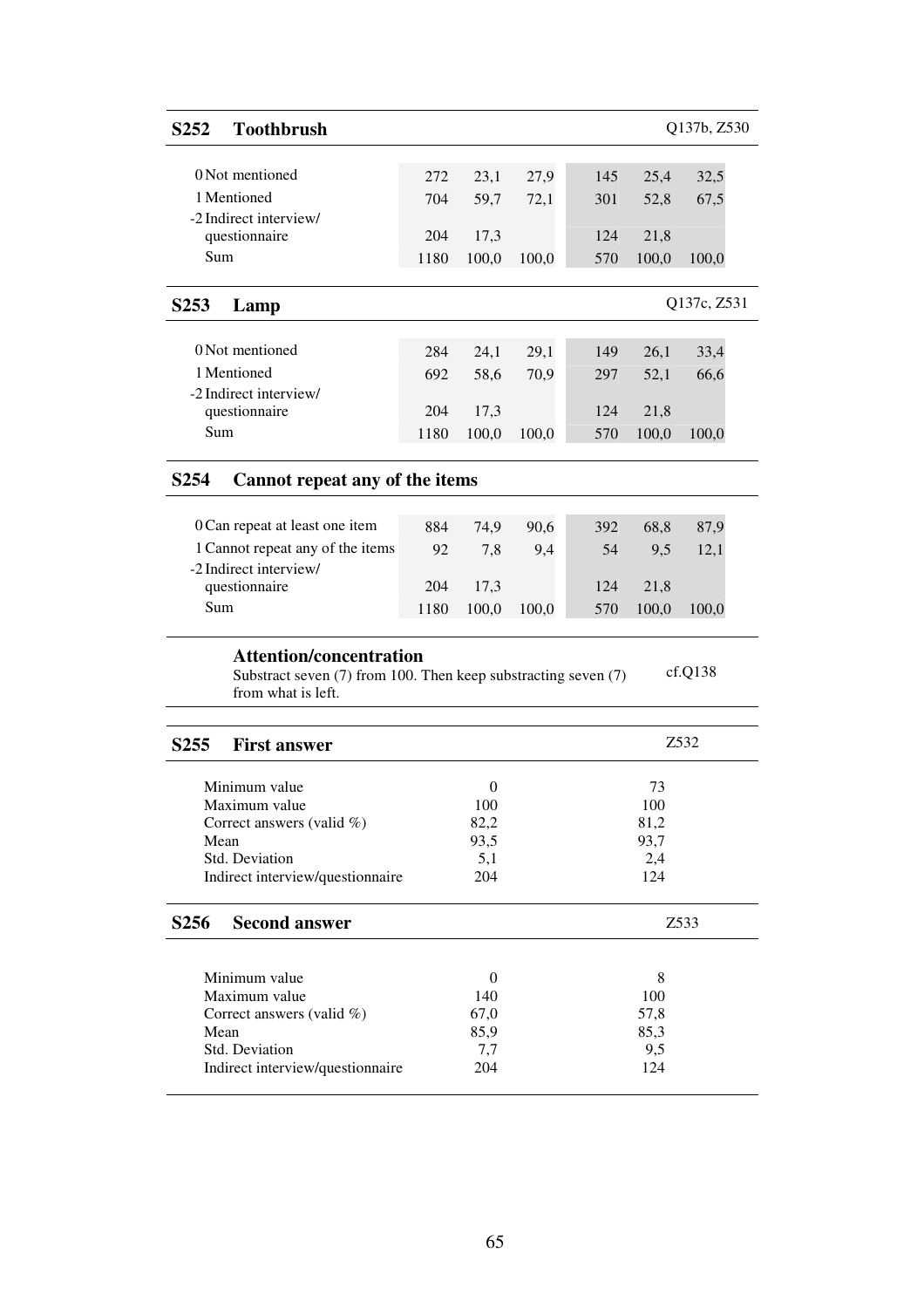| <b>Third answer</b><br>S <sub>257</sub>                     |      |                  |       |     |                  | Z534              |  |
|-------------------------------------------------------------|------|------------------|-------|-----|------------------|-------------------|--|
| Minimum value                                               |      | $\theta$         |       |     | $\theta$         |                   |  |
| Maximum value                                               |      | 99               |       |     | 99               |                   |  |
| Mean                                                        |      | 78,2             |       |     | 77,4             |                   |  |
| Correct answers (valid %)                                   |      | 71,3             |       |     | 62,6             |                   |  |
| <b>Std. Deviation</b>                                       |      | 8,7              |       |     | 10,9             |                   |  |
| Indirect interview/questionnaire                            |      | 204              |       |     | 124              |                   |  |
| <b>Fourth answer</b><br>S <sub>258</sub>                    |      |                  |       |     |                  | Z <sub>5</sub> 35 |  |
| Minimum value                                               |      | $\theta$         |       |     | $\theta$         |                   |  |
| Maximum value                                               |      | 100              |       |     | 100              |                   |  |
| Correct answers (valid %)                                   |      | 71,7             |       |     | 62,3             |                   |  |
| Mean                                                        |      | 70,2             |       |     | 68,9             |                   |  |
| Std. Deviation                                              |      | 11,2             |       |     | 13,5             |                   |  |
| Indirect interview/questionnaire                            |      | 204              |       |     | 124              |                   |  |
| S <sub>259</sub><br><b>Fifth answer</b>                     |      |                  |       |     |                  | Z536              |  |
| Minimum value                                               |      | $\boldsymbol{0}$ |       |     | $\boldsymbol{0}$ |                   |  |
| Maximum value                                               |      | 95               |       |     | 95               |                   |  |
| Correct answers (valid %)                                   |      | 71,8             |       |     | 61,2             |                   |  |
| Mean                                                        |      | 63,5             |       |     | 62,2             |                   |  |
| <b>Std. Deviation</b>                                       |      | 9,9              |       |     | 12,8             |                   |  |
| Indirect interview/questionnaire                            |      | 204              |       |     | 124              |                   |  |
| <b>S260</b><br>Number of correct answers (summarized index) |      |                  |       |     |                  | Z537              |  |
|                                                             |      |                  |       |     |                  |                   |  |
| 0 No correct answers                                        | 60   | 5,1              | 6,1   | 34  | 6,0              | 7,6               |  |
| 1 One correct answer                                        | 100  | 8,5              | 10,2  | 67  | 11,8             | 15,0              |  |
| 2 Two correct answers                                       | 60   | 5,1              | 6,1   | 45  | 7,9              | 10,1              |  |
| 3 Three correct answers                                     | 110  | 9,3              | 11,3  | 53  | 9,3              | 11,9              |  |
| 4 Four correct answers                                      | 227  | 19,2             | 23,3  | 101 | 17,7             | 22,6              |  |
| 5 Five correct answers                                      | 419  | 35,5             | 42,9  | 146 | 25,6             | 32,7              |  |
| -2 Indirect interview/                                      |      |                  |       |     |                  |                   |  |
| questionnaire                                               | 204  | 17,3             |       | 124 | 21,8             |                   |  |
| Sum                                                         | 1180 | 100,0            | 100,0 | 570 | 100,0            | 100,0             |  |
|                                                             |      |                  |       |     |                  |                   |  |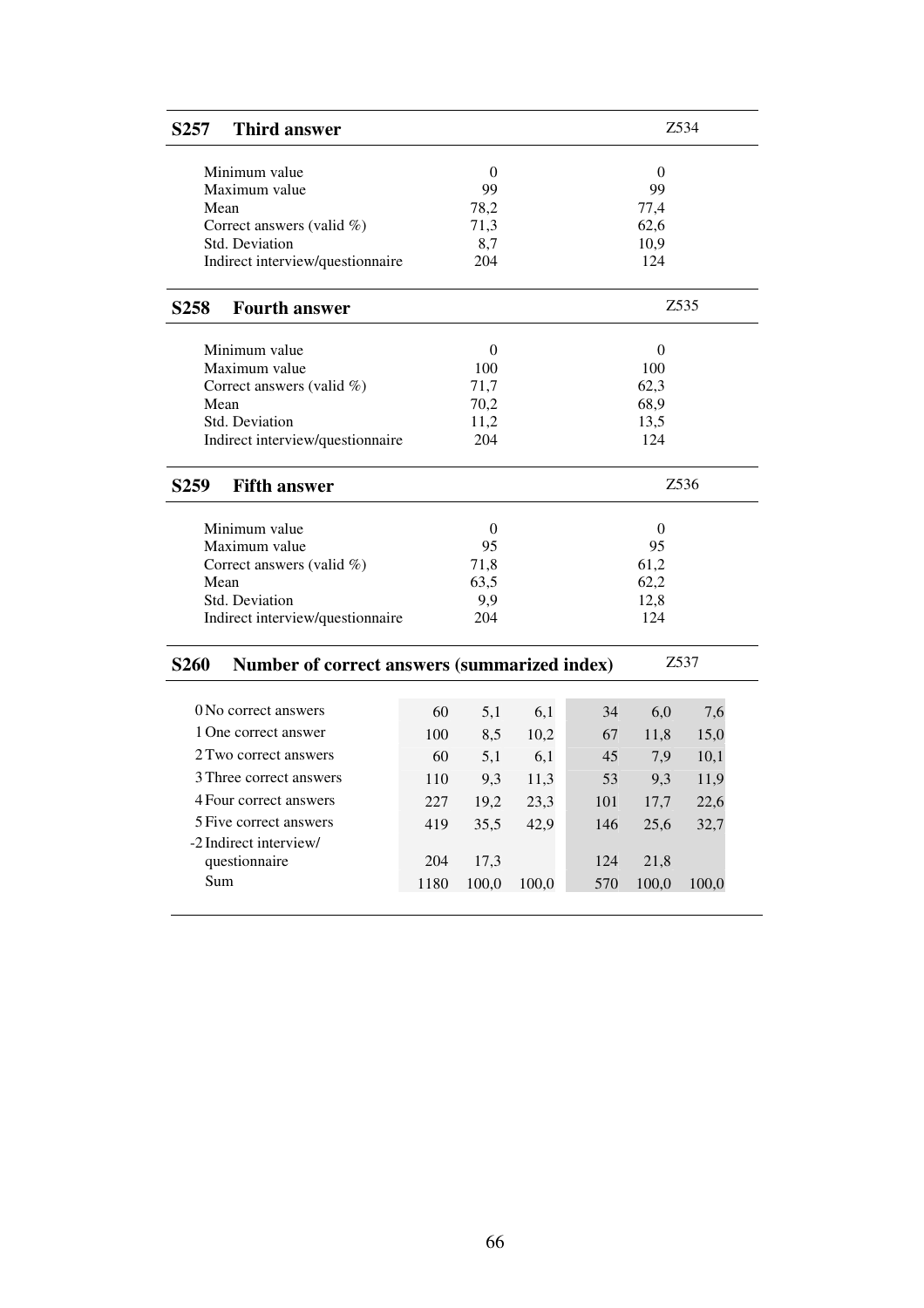# **S261 Mini-mental state examination**

Summarized index of S237, S241 – S247 and S249 – S 253.

Did not manage test  $= 0$ , managed test  $= 1$ If IP refused to attempt a test it is coded as not managing the test.

If IP answered yesterday's or tomorrow's date (S243) the answer was coded as correct.

| 0 Did not manage any test | $\overline{2}$ | 0,2   | 0,2   | $\mathbf{1}$   | 0,2   | 0,2   |
|---------------------------|----------------|-------|-------|----------------|-------|-------|
| 1                         | 11             | 0,9   | 1,1   | $\overline{4}$ | 0,7   | 0,9   |
| $\overline{2}$            | 5              | 0,4   | 0,5   | $\overline{4}$ | 0,7   | 0,9   |
| 3                         | $\overline{2}$ | 0,2   | 0,2   | $\overline{2}$ | 0,4   | 0,4   |
| $\overline{4}$            | 7              | 0,6   | 0,7   | 6              | 1,1   | 1,3   |
| 5                         | $\overline{4}$ | 0,3   | 0,4   | 3              | 0,5   | 0,7   |
| 6                         | 11             | 0,9   | 1,1   | 6              | 1,1   | 1,3   |
| $\overline{7}$            | 19             | 1,6   | 1,9   | 13             | 2,3   | 2,9   |
| 8                         | 25             | 2,1   | 2,6   | 19             | 3,3   | 4,3   |
| 9                         | 40             | 3,4   | 4,1   | 28             | 4,9   | 6,3   |
| 10                        | 51             | 4,3   | 5,2   | 32             | 5,6   | 7,2   |
| 11                        | 80             | 6,8   | 8,2   | 49             | 8,6   | 11,0  |
| 12                        | 106            | 9,0   | 10,9  | 57             | 10,0  | 12,8  |
| 13                        | 183            | 15,5  | 18,8  | 77             | 13,5  | 17,3  |
| 14                        | 224            | 19,0  | 23,0  | 80             | 14,0  | 17,9  |
| 15 Managed all tests      | 206            | 17,5  | 21,1  | 65             | 11,4  | 14,6  |
| -2 Indirect interview/    |                |       |       |                |       |       |
| questionnaire             | 204            | 17,3  |       | 124            | 21,8  |       |
| Sum                       | 1180           | 100,0 | 100,0 | 570            | 100,0 | 100,0 |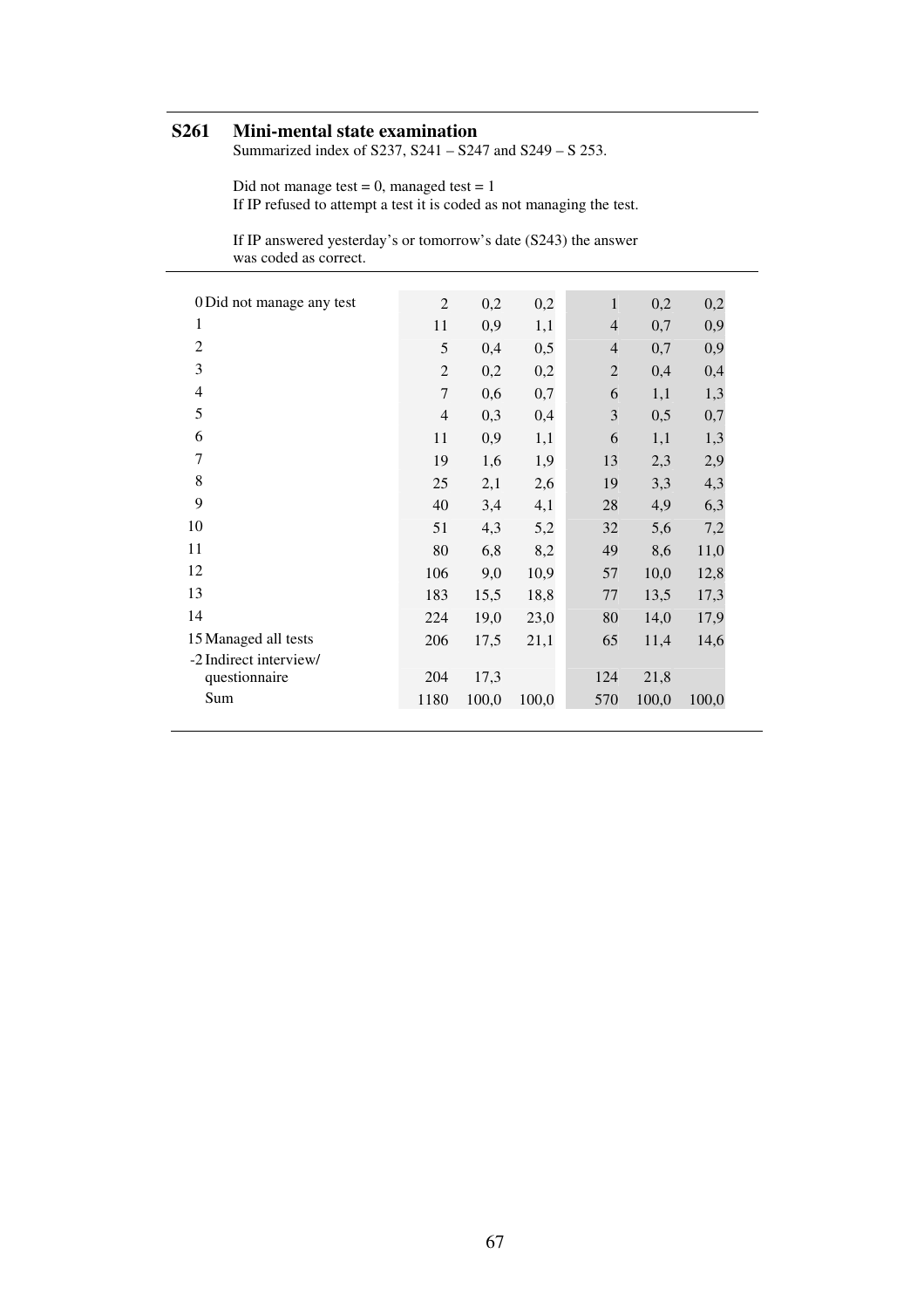# **S262 Mini-mental state examination III**

Mini-mental state examination comparable to the results from SWEOLD 1992 and 2002. Including S237, S241 – S247 and an index consisting of S249 to S253.

| 0 Did not manage any test | 12             | 1,0   | 1,2   | 5              | 0,9   | 1,1   |
|---------------------------|----------------|-------|-------|----------------|-------|-------|
| 0,5                       | $\mathfrak{2}$ | 0,2   | 0,2   | $\,1\,$        | 0,2   | 0,2   |
| 1,0                       | 5              | 0,4   | 0,5   | 3              | 0,5   | 0,7   |
| 1,5                       | $\,1\,$        | 0,1   | 0,1   | $\mathbf{1}$   | 0,2   | 0,2   |
| 2,0                       | 3              | 0,3   | 0,3   | $\mathfrak{Z}$ | 0,5   | 0,7   |
| 2,5                       | 5              | 0,4   | 0,5   | 5              | 0,9   | 1,1   |
| 3,0                       | 5              | 0,4   | 0,5   | $\overline{4}$ | 0,7   | 0,9   |
| 3,5                       | 5              | 0,4   | 0,5   | $\mathfrak{Z}$ | 0,5   | 0,7   |
| 4,0                       | 5              | 0,4   | 0,5   | 3              | 0,5   | 0,7   |
| 4,5                       | 16             | 1,4   | 1,6   | 11             | 1,9   | $2,5$ |
| 5,0                       | 9              | 0,8   | 0,9   | $\overline{4}$ | 0,7   | 0,9   |
| 5,5                       | 27             | 2,3   | 2,8   | 21             | 3,7   | 4,7   |
| 6,0                       | 29             | 2,5   | 3,0   | 17             | 3,0   | 3,8   |
| 6,5                       | 44             | 3,7   | 4,5   | 28             | 4,9   | 6,3   |
| 7,0                       | 42             | 3,6   | 4,3   | 23             | 4,0   | 5,2   |
| 7,5                       | 114            | 9,7   | 11,7  | 70             | 12,3  | 15,7  |
| 8,0                       | 97             | 8,2   | 9,9   | 45             | 7,9   | 10,1  |
| 8,5                       | 104            | 8,8   | 10,7  | 40             | 7,0   | 9,0   |
| 9,0                       | 197            | 16,7  | 20,2  | 77             | 13,5  | 17,3  |
| 9,5                       | 16             | 1,4   | 1,6   | 5              | 0,9   | 1,1   |
| 10 Managed all tests      | 238            | 20,2  | 24,4  | $77 \,$        | 13,5  | 17,3  |
| -2 Indirect interview/    |                |       |       |                |       |       |
| questionnaire             | 204            | 17,3  |       | 124            | 21,8  |       |
| Sum                       | 1180           | 100,0 | 100,0 | 570            | 100,0 | 100,0 |
|                           |                |       |       |                |       |       |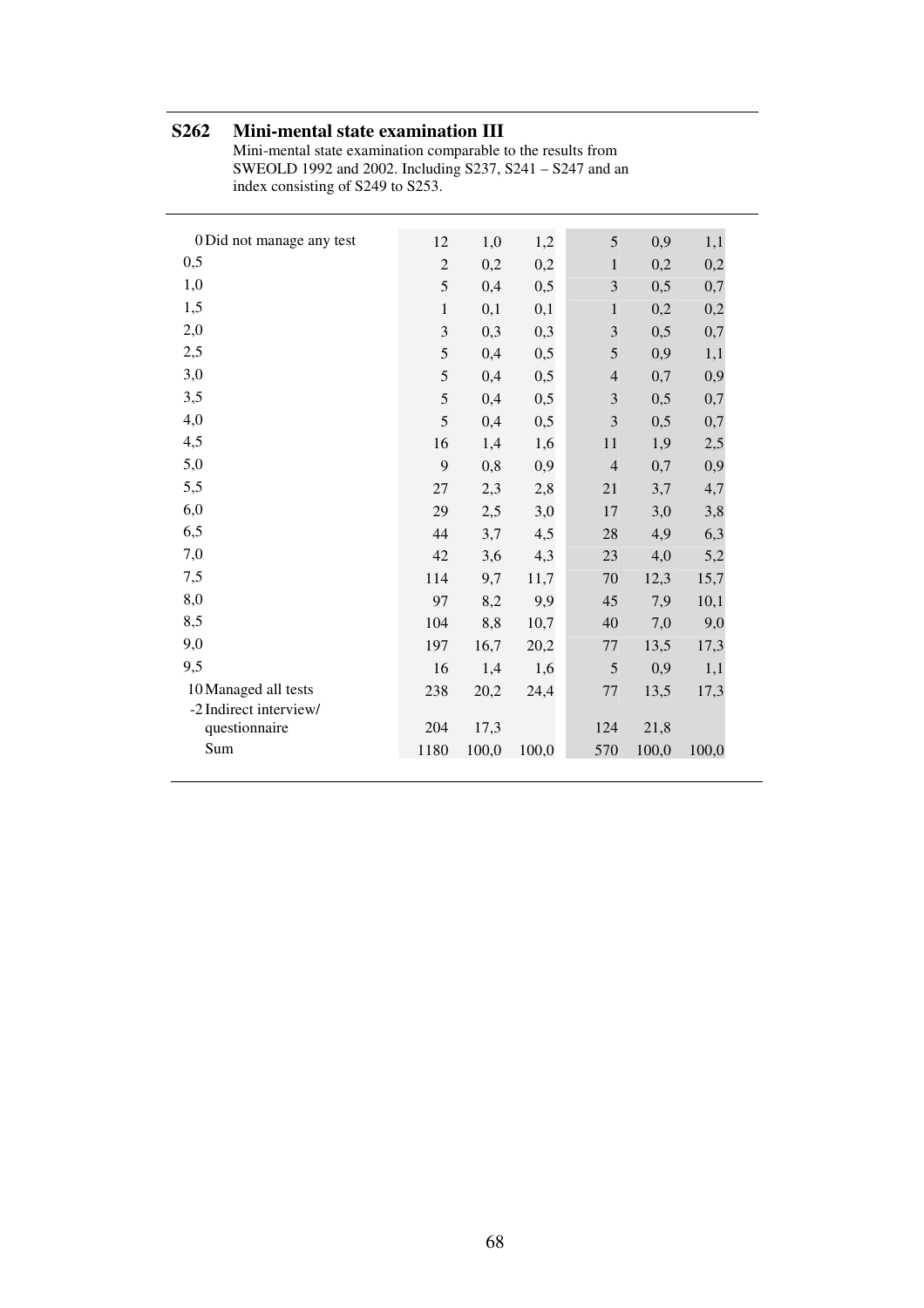# *Estimation of the interview person*

# **S263 IP's ability to talk - estimated by proxy** 1 No problems to understand IP 120 11.9  $\pi$  0.9 94 165 70.7

| I NO problems to understand IP  | 139. | 11.8  | 79.9  | 94  | 16.5  | 79.7  |  |
|---------------------------------|------|-------|-------|-----|-------|-------|--|
| 2 Slight problems to understand |      |       |       |     |       |       |  |
| IΡ                              | 13   | 1.1   | 7,5   | 10  | 1.8   | 8.5   |  |
| 3 Big problems to understand IP | 22   | 1.9   | 12.6  | 14  | 2.5   | 11,9  |  |
| -5 Direct interview             | 997  | 84,5  |       | 449 | 78,8  |       |  |
| -6 Missing                      | 9    | 0.8   |       | 3   | 0.5   |       |  |
| Sum                             | 1180 | 100,0 | 100.0 | 570 | 100.0 | 100.0 |  |
|                                 |      |       |       |     |       |       |  |

#### **S264 IP's ability to talk - estimated by interviewer**

| 1 No problems          | 926  | 78.5  | 94.9  | 415            | 72,8  | 93,0  |
|------------------------|------|-------|-------|----------------|-------|-------|
| 2 Slight problems      | 41   | 3.5   | 4,2   | 27             | 4.7   | 6,1   |
| 3 Big problems         | 9    | 0.8   | 0.9   | $\overline{4}$ | 0.7   | 0,9   |
| -2 Indirect interview/ |      |       |       |                |       |       |
| questionnaire          | 204  | 17.3  |       | 124            | 21.8  |       |
| Sum                    | 1180 | 100.0 | 100.0 | 570            | 100.0 | 100,0 |

#### **S265 IP's ability to hear**

| 1 No problems          | 846  | 71.7  | 86.7  | 345 | 60.5  | 77,4  |
|------------------------|------|-------|-------|-----|-------|-------|
| 2 Slight problems      | 108  | 9.2   | 11.1  | 84  | 14.7  | 18,8  |
| 3 Big problems         | 22   | 1.9   | 2.3   | 17  | 3.0   | 3,8   |
| -2 Indirect interview/ |      |       |       |     |       |       |
| questionnaire          | 204  | 17.3  |       | 124 | 21.8  |       |
| Sum                    | 1180 | 100.0 | 100.0 | 570 | 100.0 | 100.0 |

### **S266 IP's grade of confusion**

| 1 No problems          | 939  | 79.6  | 96.2  | 418 | 73,3  | 93,7  |
|------------------------|------|-------|-------|-----|-------|-------|
| 2 Slight problems      | 30   | 2.5   | 3,1   | 23  | 4.0   | 5,2   |
| 3 Big problems         |      | 0.6   | 0.7   |     | 0.9   | 1.1   |
| -2 Indirect interview/ |      |       |       |     |       |       |
| questionnaire          | 204  | 17.3  |       | 124 | 21.8  |       |
| Sum                    | 1180 | 100.0 | 100.0 | 570 | 100.0 | 100.0 |

#### **S267 IP's reliability**

| 1 No problems          | 949  | 80.4  | 97.2  | 427 | 74.9  | 95,7  |
|------------------------|------|-------|-------|-----|-------|-------|
| 2 Slight problems      | 20   | 1.7   | 2,0   | 14  | 2.5   | 3,1   |
| 3 Big problems         | 7    | 0.6   | 0.7   |     | 0.9   | 1,1   |
| -2 Indirect interview/ |      |       |       |     |       |       |
| questionnaire          | 204  | 17.3  |       | 124 | 21.8  |       |
| Sum                    | 1180 | 100.0 | 100,0 | 570 | 100.0 | 100.0 |
|                        |      |       |       |     |       |       |